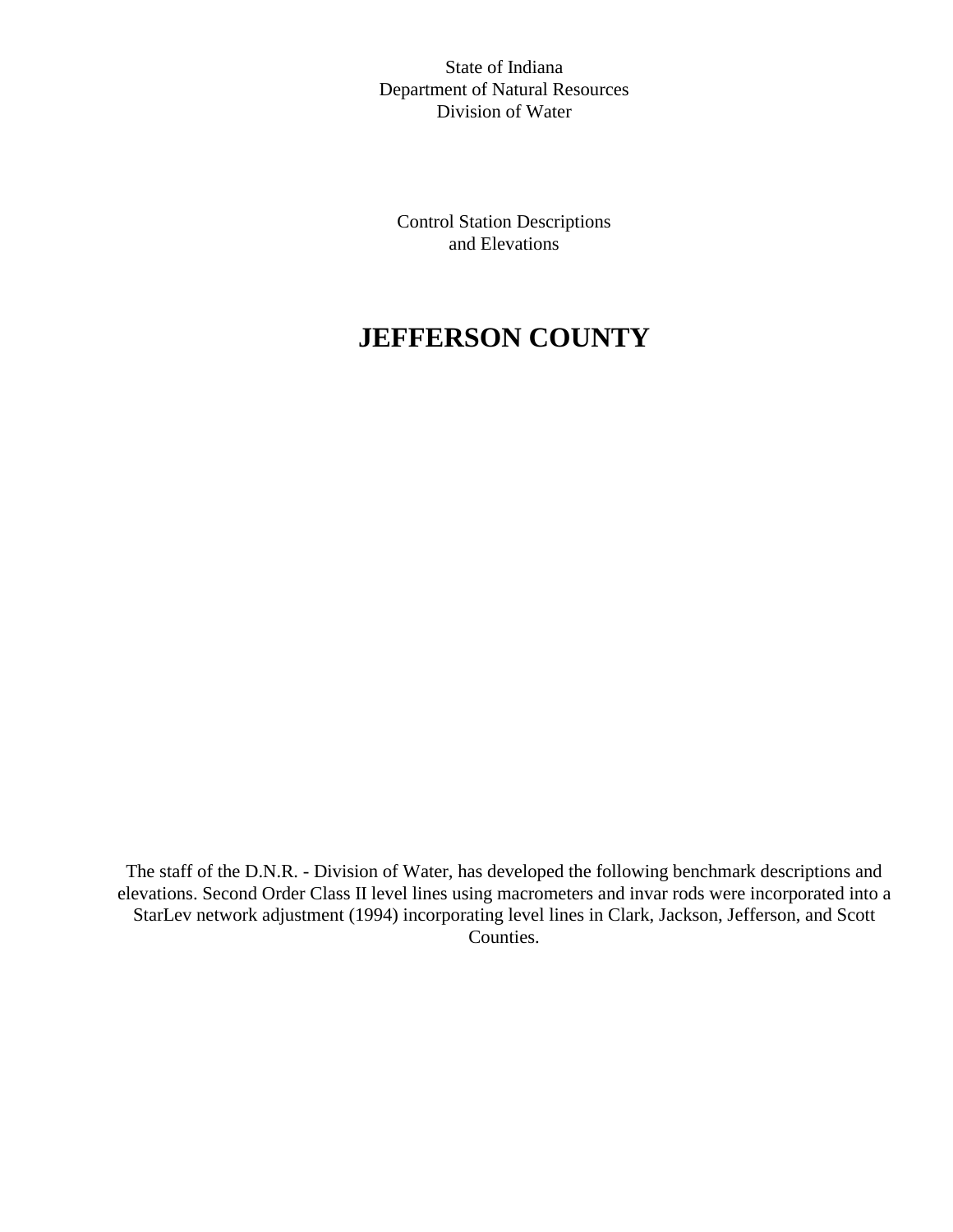# INDIANA DEPARTMENT OF NATURAL RESOURCES DIVISION OF WATER **JEFFERSON COUNTY**

#### **USC & GS CHELSEA 1947**

In Jefferson County, Kent Quadrangle, in the Southwest ¼ of Section 33, Township 3 North, Range 9 East, 2nd PM; approximately 0.45 mile north of Chelsea; approximately 0.45 mile north along State Road 62 from its intersection with 600 South Road (New Bethel Road) in Chelsea, on the west side of State Road 62; set in the top of a concrete post, 205 feet north of the centerline of a private gravel drive (#5604) to the west, 69.6 feet west of the centerline of State Road 62, 68.0 feet southeast of a 30 inch oak tree, 55.5 feet southwest of power pole #709-077 with a transformer, 13.5 feet north of the extended centerline of a asphalt private drive (#5561) to the east, 1.5 feet below the level of the road, 1.2 feet east of a metal witness sign post, 0.5 foot below the ground; a U.S. Coast and Geodetic Survey triangulation station tablet, stamped "CHELSEA 1947".

**241.929 meters N.G.V.D. 1929 241.770 meters N.A.V.D. 1988 793.729 feet N.G.V.D. 1929 793.208 feet N.A.V.D. 1988**

#### **USC & GS CHELSEA RM 1, 1947**

In Jefferson County, Kent Quadrangle, in the Southwest ¼ of Section 33, Township 3 North, Range 9 East, 2nd PM; approximately 0.45 mile north of Chelsea; approximately 0.45 mile north along State Road 62 from its intersection with 600 South Road (New Bethel Road) in Chelsea, on the west side of State Road 62; set in the top of a concrete post, 106.5 feet north of the top of the west headwall of a culvert under a private gravel drive (#5604) to the west, 95.1 feet south of U.S.C. & G.S triangulation station tablet "CHELSEA", 71.6 feet south of a 18 inch persimmon tree, 40.9 feet west of the centerline of State Road 62,1.9 feet south of a wood post, 1.0 foot below the level of the road, 0.3 foot above the ground; a U.S. Coast and Geodetic Survey reference mark tablet, stamped "CHELSEA RM 1,1947".

**794.736 feet N.G.V.D. 1929 794.214 feet N.A.V.D. 1988**

**242.236 meters N.G.V.D. 1929 242.077 meters N.A.V.D. 1988**

#### **USC & GS CHELSEA AZIMUTH 1947**

In Jefferson County, Kent Quadrangle, in the Northeast ¼ of Section 33, Township 3 North, Range 9 East, 2nd PM; approximately 0.8 mile north of Chelsea; approximately 0.8 mile north along State Road 62 from its intersection with 600 South Road (New Bethel Road) in Chelsea, on the east side of State Road 62; set in the top of a concrete post, 220 feet north of the centerline of a private gravel drive (#5229) to the east, 36.9 feet east of the centerline of State Road 62, 9.5 feet southwest of a small cedar tree, 5.2 feet east of the centerline of a ditch that is parallel to the road, 1.5 feet below the level of the road, 0.6 foot above the ground; a U.S. Coast and Geodetic Survey azimuth mark tablet, stamped "CHELSEA ,1947".

**241.671 meters N.G.V.D. 1929 241.512 meters N.A.V.D. 1988 792.881 feet N.G.V.D. 1929 792.360 feet N.A.V.D. 1988**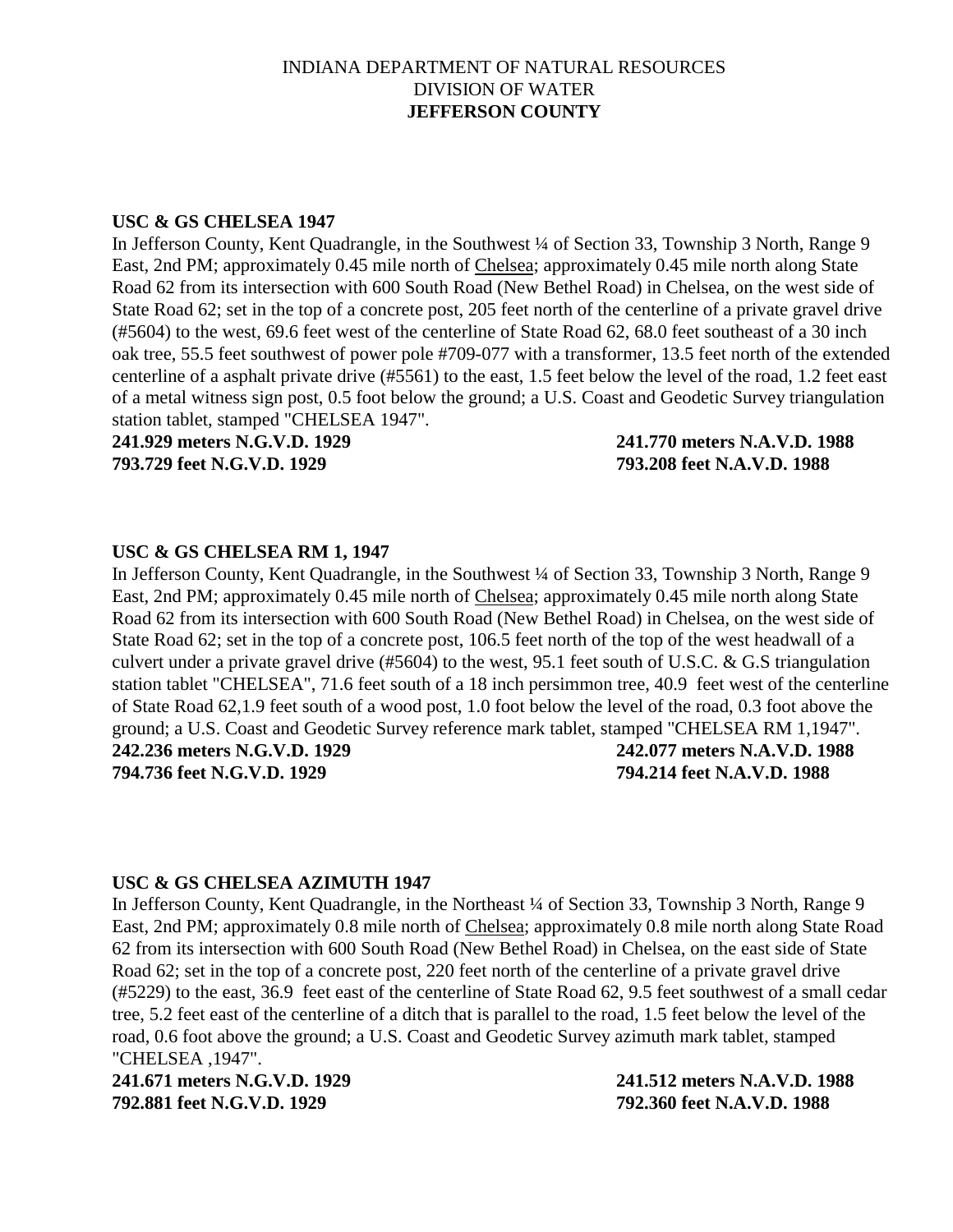# INDIANA DEPARTMENT OF NATURAL RESOURCES DIVISION OF WATER **JEFFERSON COUNTY**

#### **USC & GS BM P 321, 1965**

In Jefferson County, Kent Quadrangle, near the Center of Section 28, Township 3 North, Range 9 East, 2nd PM; approximately 1.5 miles north of Chelsea; at the "T" road intersection of State Road 62 and 450 South Road, in the northwest quadrant of the intersection; set in the top of the south end of the west concrete headwall of a concrete box culvert, 26.0 feet north of the extended centerline of 450 South Road, 25.0 feet west of the centerline of State Road 62, 25.0 feet south of the centerline of a gravel private drive to the west, about 1.0 foot below the level of State Road 62, 0.9 foot north of the south end of the concrete headwall; a U.S. Coast and Geodetic Survey brass bench mark tablet, stamped "P 321, 1965".

**788.332 feet N.G.V.D. 1929 787.810 feet N.A.V.D. 1988**

**240.284 meters N.G.V.D. 1929 240.125 meters N.A.V.D. 1988**

#### **USGS BM 7 SKS 1955**

In Jefferson County, Kent Quadrangle, in the South ½ of Section 32, Township 3 North, Range 9 East, 2nd PM; approximately 1.0 mile west of Chelsea; at the intersection of 850 West Road and 600 South Road (New Bethel Road), in the northeast 1/4 of the offset intersection; set in the top of a concrete post, 23.2 feet north of the centerline of 600 South Road, 15.5 feet west of the centerline of 850 West Road, 5.4 feet north of the west end of a cmp culvert under 850 West Road, 5.2 feet west of a metal "stop" sign post, 2.9 feet north of the northwest corner of a green fiberglass telephone pedestal box, 0.2 feet above the ground; a U. S. Geological Survey bench mark tablet, stamped "7 SKS 1955 768".

**233.783 meters N.G.V.D. 1929 233.626 meters N.A.V.D. 1988 767.002 feet N.G.V.D. 1929 766.487 feet N.A.V.D. 1988**

#### **DNR TBM JEFF 100, 1992**

In Jefferson County, Kent Quadrangle, in the Northeast ¼ of Section 6, Township 2 North, Range 9 East, 2nd PM; approximately 3.2 mile west of Lexington; at the intersection of 600 South Road (New Bethel Road) and 950 West Road (Adler Road), in the southeast quadrant of the "T" road intersection; set in the north side of power pole #256-670 with a transformer and guy wire, 123.7 feet east of the extended centerline of 950 West Road, 95.5 feet southeast of a mailbox (John & Betsy Adler), 58.9 feet northeast of the northwest corner of a red barn, 15.5 feet south of the centerline of 600 South Road, 1.5 feet above the ground; a railroad spike driven thru an aluminum tag, stamped "IDNR TBM JEFF 100, 1992".

**746.866 feet N.G.V.D. 1929 746.356 feet N.A.V.D. 1988**

**227.645 meters N.G.V.D. 1929 227.490 meters N.A.V.D. 1988**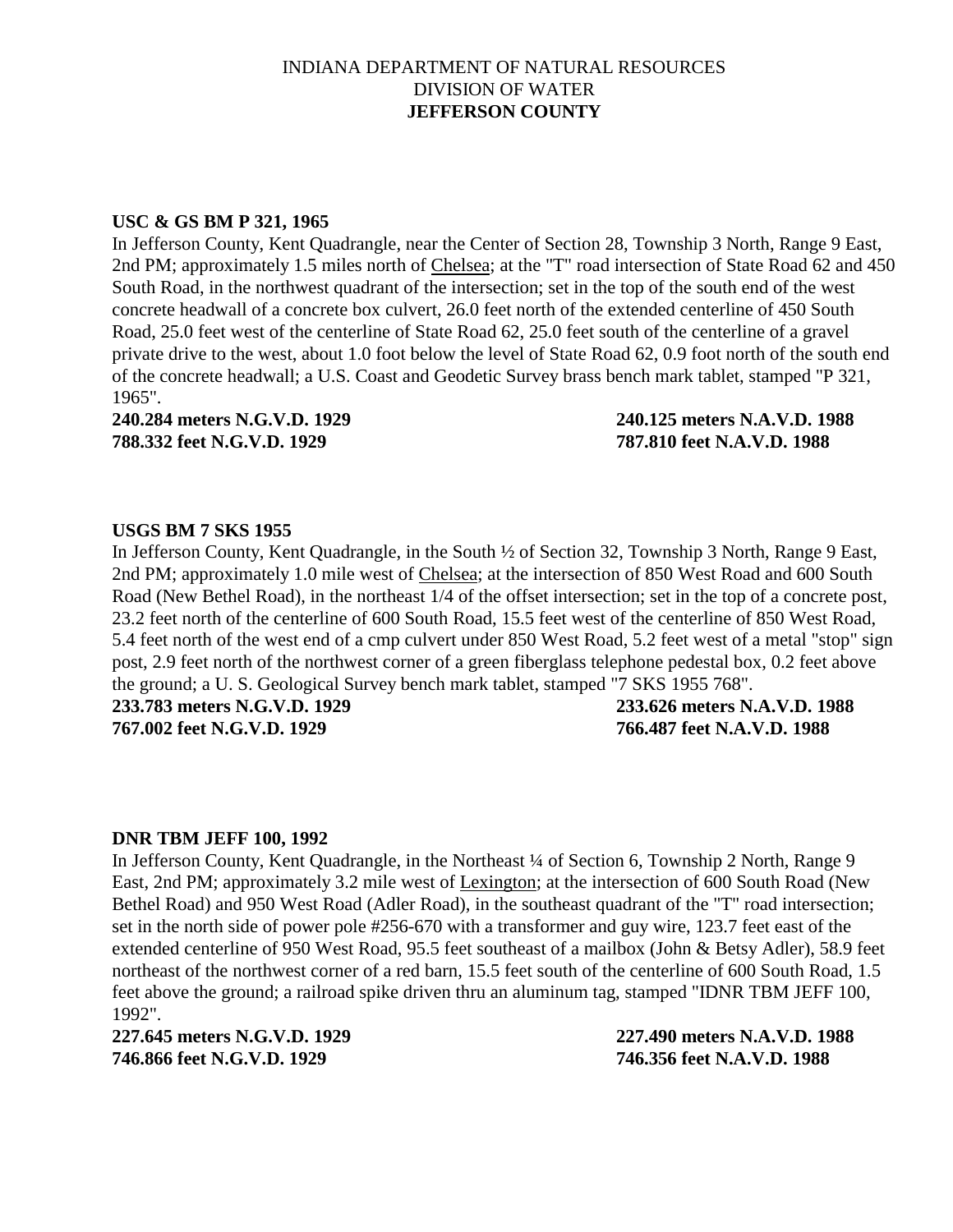# INDIANA DEPARTMENT OF NATURAL RESOURCES DIVISION OF WATER **JEFFERSON COUNTY**

#### **DNR TBM JEFF 101, 1992**

In Jefferson County, Kent Quadrangle, in the Northwest ¼ of Section 4, Township 2 North, Range 9 East, 2nd PM; at Chelsea; at the intersection of State Road 62 and 600 South Road (New Bethel Road), in the southwest 1/4 of the intersection; set in the west side of power pole #345-790 with 3 transformers and a security light, 89.0 feet north of a "Tom and Jerry" sign post, 64.0 feet south of the centerline of 600 South Road, 56.3 feet northeast of the northeast corner of the Tom and Jerry restaurant, 37.0 feet west of the centerline of State Road 62, 1.9 feet above the ground; a railroad spike driven thru an aluminum tag, stamped "IDNR TBM JEFF 101, 1992".

**240.674 meters N.G.V.D. 1929 240.516 meters N.A.V.D. 1988 789.612 feet N.G.V.D. 1929 789.092 feet N.A.V.D. 1988**

#### **DNR TBM WOODS 4, 1994**

In Jefferson County, Kent Quadrangle, in the Southeast ¼ of Section 22, Township 3 North, Range 8 East, 2nd PM; approximately 1.9 miles north of Lexington; at the Getty Road bridge over Woods Fork; set in the top of the west concrete guardrail of the bridge, 26.0 feet north of the south end of the guardrail, 24.1 feet south of the north end of the guardrail, 8.6 feet west of the centerline of Getty Road, 4.1 feet above the level of the road, 0.8 foot west of the east face of the guardrail; a chiseled and painted square.

**612.271 feet N.G.V.D. 1929 611.782 feet N.A.V.D. 1988**

**186.620 meters N.G.V.D. 1929 186.471 meters N.A.V.D. 1988**

### **DNR BM CAMP CREEK 1**

In Jefferson County, Vernon Quadrangle, in the NW  $\frac{1}{4}$  of Section 10, T. 5 N., R. 9 E.,  $2^{nd}$  PM.; at Dupont; at the State Road 7 concrete bridge over Camp Creek; 17.1 feet southwest of the centerline of the highway, 10.8, feet northwest of the southeasterly end of the concrete curbing, and about 0.4 feet above the level of the road; a Department of Natural Resources control station tablet, stamped "CAMP CREEK 1 1998".

**766.05 feet NGVD 1929 THIRD ORDER 233.492 meters NGVD 1929**

*Start old publication*

#### **USGS BM R 31 SKS**

In Jefferson County, in the SW ¼ of Sec. 4, T. 4 N., R. 8 E., 2<sup>nd</sup> PM.; about 1.1 miles northeast of Deputy; at the State Road 3 steel truss bridge over Big Creek; set in the top of the north end of the east concrete wheel guard of the bridge; a U.S. Geological Survey bench mark tablet, stamped "R 31 SKS 1955 583".

**583.056 feet NGVD 1929 177.7158 meters NGVD 1929**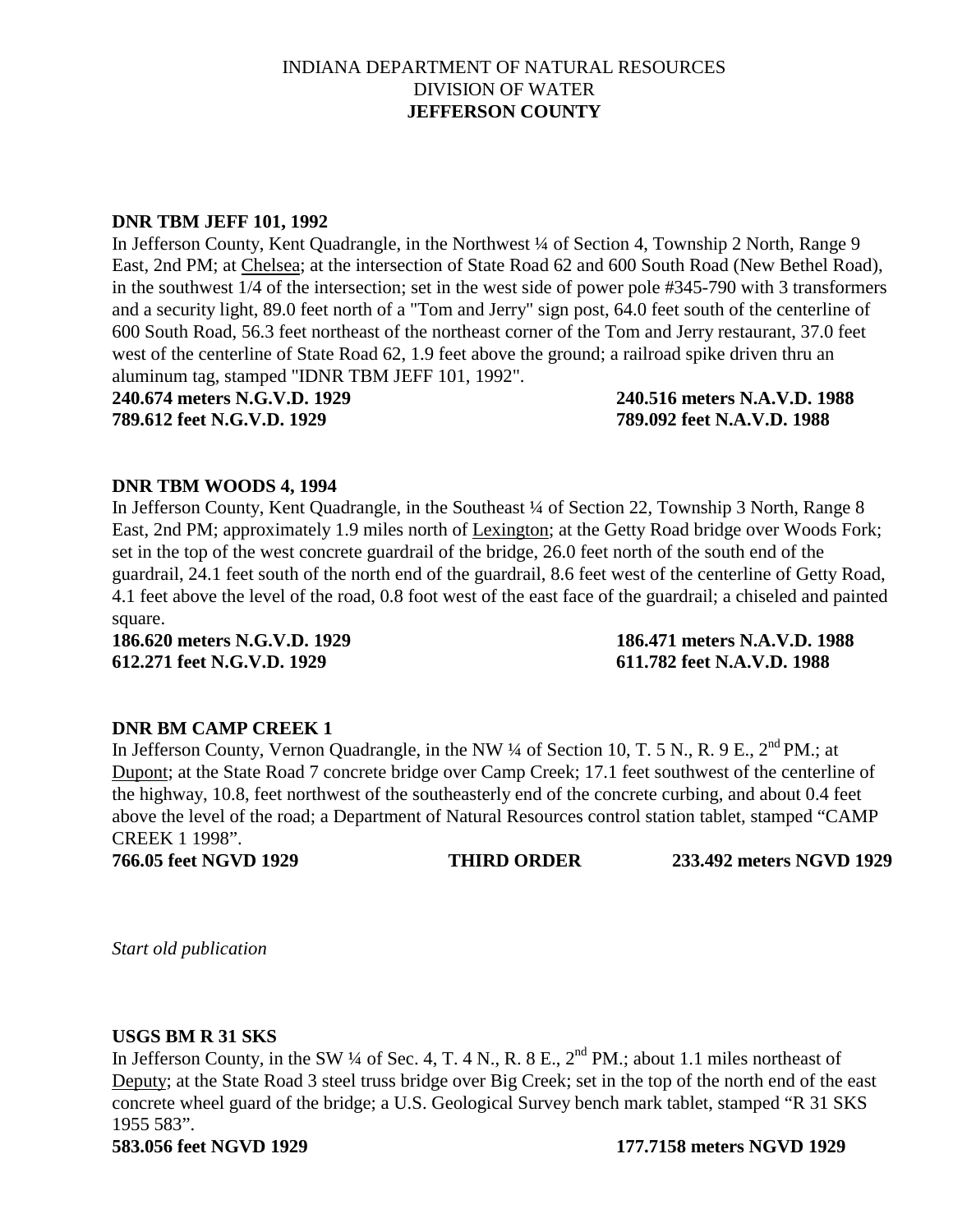# **IFC&WRC TBM BC 3, 1957**

In Jefferson County, in the SW  $\frac{1}{4}$  of Sec. 3, T. 4 N., R. 8 E.,  $2^{nd}$  PM.; about 1.0 mile southeast of Paris; about 1.2 miles generally southeast along a gravel road from the crossroad in Paris; set in the south side of powerpole # DC 82 W 76, about 150 feet southeast of a large barn, about 100 feet northwest of a shed, 75 feet east of a turnoff, 27 feet north of the centerline of the road, 14 feet north of a fence line, 0.5 foot above the ground; a boat spike driven through a aluminum tag, stamped "TBM BCC 3 1957". **672.046 feet NGVD 1929 204.8400 meters NGVD 1929**

# **IFC&WRC TBM BC 4, 1957**

In Jefferson County, in the SE  $\frac{1}{4}$  of Sec. 3, T. 4 N., R. 8 E.,  $2^{nd}$  PM.; about 1.5 miles southeast of Paris; about 1.5 miles south along a gravel road from the crossroad in Paris to a wooden bridge over a small stream; set in the southeast corner of the south abutment, 60 feet south of the intersection of the gravel road and two other roads, 10 feet east of the centerline of the bridge, 4 feet east of the edge of the bridge, 1.0 foot below the bridge floor; a chiseled triangle.

**577.580 feet NGVD 1929 176.0467 meters NGVD 1929**

# **IFC&WRC TBM BC 5, 1957**

In Jefferson County, in the NW ¼ of Sec. 10, T. 4 N., R. 8 E.,  $2<sup>nd</sup> PM$ .; about 2.0 miles southeast of Paris; about 2.0 miles south along a gravel road from the crossroad in Paris to a "T" road east, thence 0.1 mile south to a concrete box culvert over a tributary; set in the west side of a 24-inch tree, 60 feet south of the culvert, 13 feet east of the centerline of the road, 2.0 feet above the road, 1.0 foot above the ground; a boat spike driven through a aluminum tag, stamped "TBM BCC 5 1957". **574.921 feet NGVD 1929 175.2363 meters NGVD 1929**

# **IFC&WRC TBM BC 6, 1957**

In Jefferson County, in the SE  $\frac{1}{4}$  of Sec. 10, T. 4 N., R. 8 E., 2<sup>nd</sup> PM.; about 2.2 miles southeast of <u>Paris</u>; about 2.0 miles south along a gravel road from the crossroad in Paris to a "T" road east, thence 0.5 mile south to a steel truss bridge over Big Camp Creek; set in the west side of powerpole # DC 139 W 58 N 6, 65 feet east of the east end of the bridge, 15 feet east of the centerline of the road, 1.0 foot above the ground; a boat spike driven through a aluminum tag, stamped "TBM BCC 6 1957".

**596.633 feet NGVD 1929 181.8541 meters NGVD 1929**

# **IFC&WRC TBM BC 7, 1957**

In Jefferson County, in the SE ¼ of Sec. 10, T. 4 N., R. 8 E.,  $2<sup>nd</sup> PM$ .; about 2.2 miles east of Deputy; about 1.7 miles east along an asphalt road from the crossroad in Deputy to the intersection with a gravel road, thence 0.4 mile north and east to a "T" road west, near a steel truss bridge over Big Creek, thence 0.4 mile southeast to a concrete bridge over Walton Creek; set in the top of the east headwall on the north end of the bridge, 100 feet south of the junction of a "Y" road, 7 feet east of the centerline of the bridge, 3.5 feet above the road; a chiseled triangle.

**584.540 feet NGVD 1929 178.1681 meters NGVD 1929**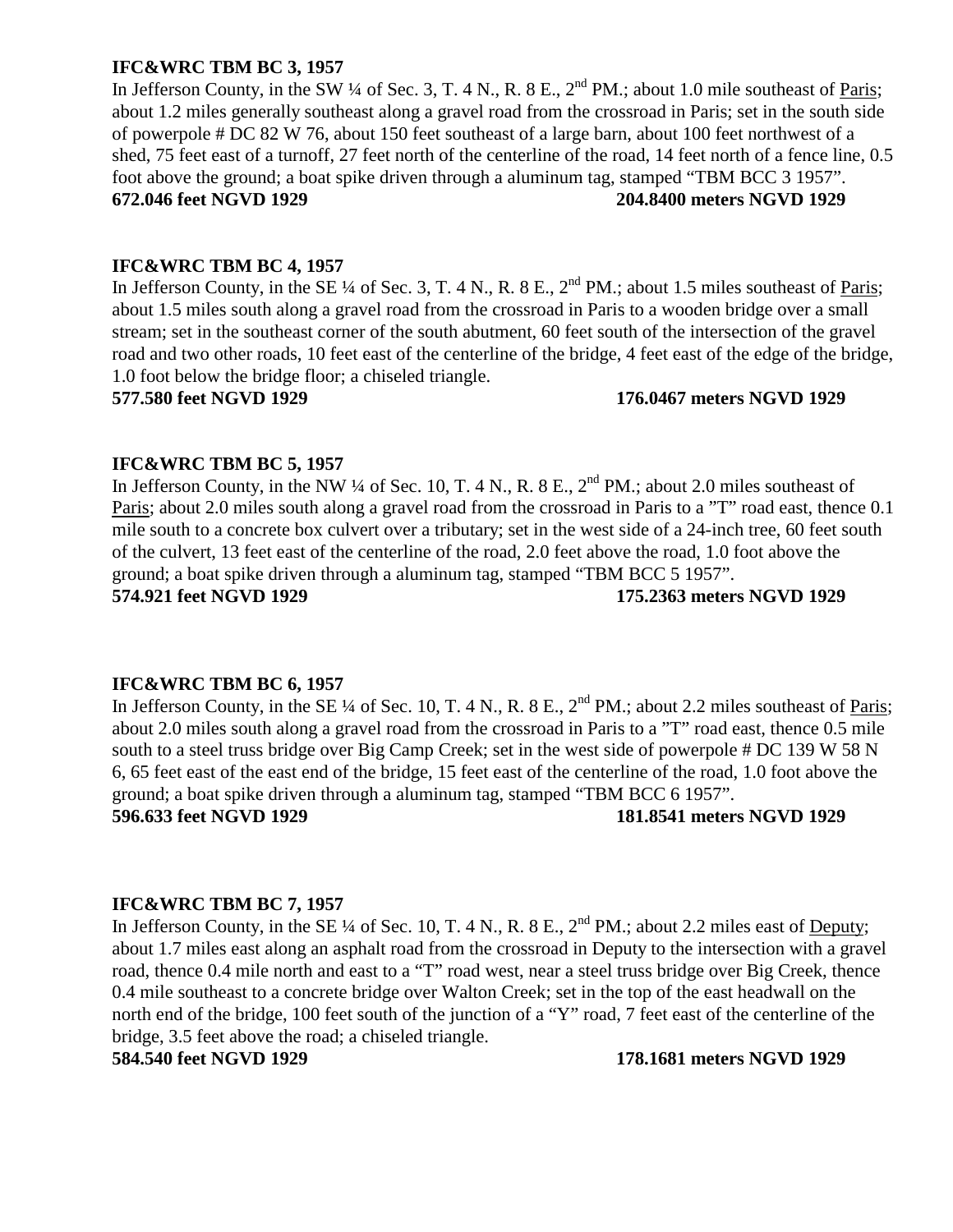# **IFC&WRC TBM BC 8, 1957**

In Jefferson County, in the SE  $\frac{1}{4}$  of Sec. 11, T. 4 N., R. 8 E.,  $2^{nd}$  PM.; about 2.5 miles east of Deputy; about 1.7 miles east along an asphalt road from the crossroad in Deputy to the intersection with a gravel road, thence 0.4 mile north and east to a "T" road west, near a steel truss bridge over Big Creek, thence 0.9 mile southeast to a sharp turn in the road; set in the north side of a 16 inch tree at the south end of a clearing, 20 feet south of the centerline of the road, 1.5 feet above the road, 0.5 foot above the ground; a boat spike driven through a aluminum tag, stamped "TBM BCC 8 1957".

# **684.070 feet NGVD 1929 208.5050 meters NGVD 1929**

# **IFC&WRC TBM BC 9, 1957**

In Jefferson County, in the SW ¼ of Sec. 12, T. 4 N., R. 8 E., 2<sup>nd</sup> PM.; about 3.0 miles east of <u>Deputy</u>; about 1.7 miles east along an asphalt road from the crossroad in Deputy to the intersection with a gravel road, thence 0.4 mile north and east to a "T" road west, near a steel truss bridge over Big Creek, thence 1.4 miles southeast to a "T" road south; set in the southwest side of a 12 inch tree, in the center of the junction, 10 feet south of the centerline of the road, 15 feet north of the centerline of the road, 3.0 feet south of a mailbox, 2.0 feet above the road, 1.0 foot above the ground; a boat spike driven through a aluminum tag, stamped "TBM BCC 9 1957".

# **707.126 feet NGVD 1929 215.5324 meters NGVD 1929**

# **USGS TBM UE 604.3**

In Jefferson County, in the W  $\frac{1}{2}$  of Sec. 13, T. 4 N., R. 8 E.,  $2^{nd}$  PM.; about 3.0 miles east of Deputy; about 13.4 miles east from the crossroad in Deputy to a steel bridge over Big Creek; set in the top of the west end of the southwest pier, 10.5 feet south of the centerline of the bridge, at the west end of the bridge, 2.0 feet south of the end bridge girder, 1.2 feet below the road; a chiseled square. **604.295 feet NGVD 1929 184.1895 meters NGVD 1929**

# **IFC&WRC TBM BC 10, 1957**

In Jefferson County, in the SW ¼ of Sec. 12, T. 4 N., R. 8 E., 2<sup>nd</sup> PM.; about 3.5 miles east of Deputy; about 3.9 miles east along an asphalt road from the crossroad in Deputy to a "T" road north, thence 0.4 mile north and east to a "T" road west; set in the east side of powerpole # DC 139 W 23 N 7 in the northwest ¼ of the intersection, 39 feet west of the north-south road, 19 feet north of the centerline of the east-west road, 1.2 above the ground, level with the road; a boat spike driven through a aluminum tag, stamped "TBM BCC 10 1957".

# **714.298 feet NGVD 1929 217.7185 meters NGVD 1929**

# **USGS TBM UE 711.2**

In Jefferson County, in the N ½ of Sec. 13, T. 4 N., R. 8 E., 2<sup>nd</sup> PM.; about 3.5 miles east of Deputy; about 3.9 miles east along an asphalt road from the crossroad in Deputy to a "T" road north; set in the top of a tree root on the east side of a 22 inch Oak tree, in the southwest  $\frac{1}{4}$  of the intersection, about 300 feet northwest of the American Baptist Lick Branch Church, 53 feet south of the centerline of a asphalt road, 42 feet west of the church sign, 24 feet west of the centerline of the north-south road, level with the ground; a U.S. Geological Survey bolt and bronze washer.

**711.231 feet NGVD 1929 216.7836 meters NGVD 1929**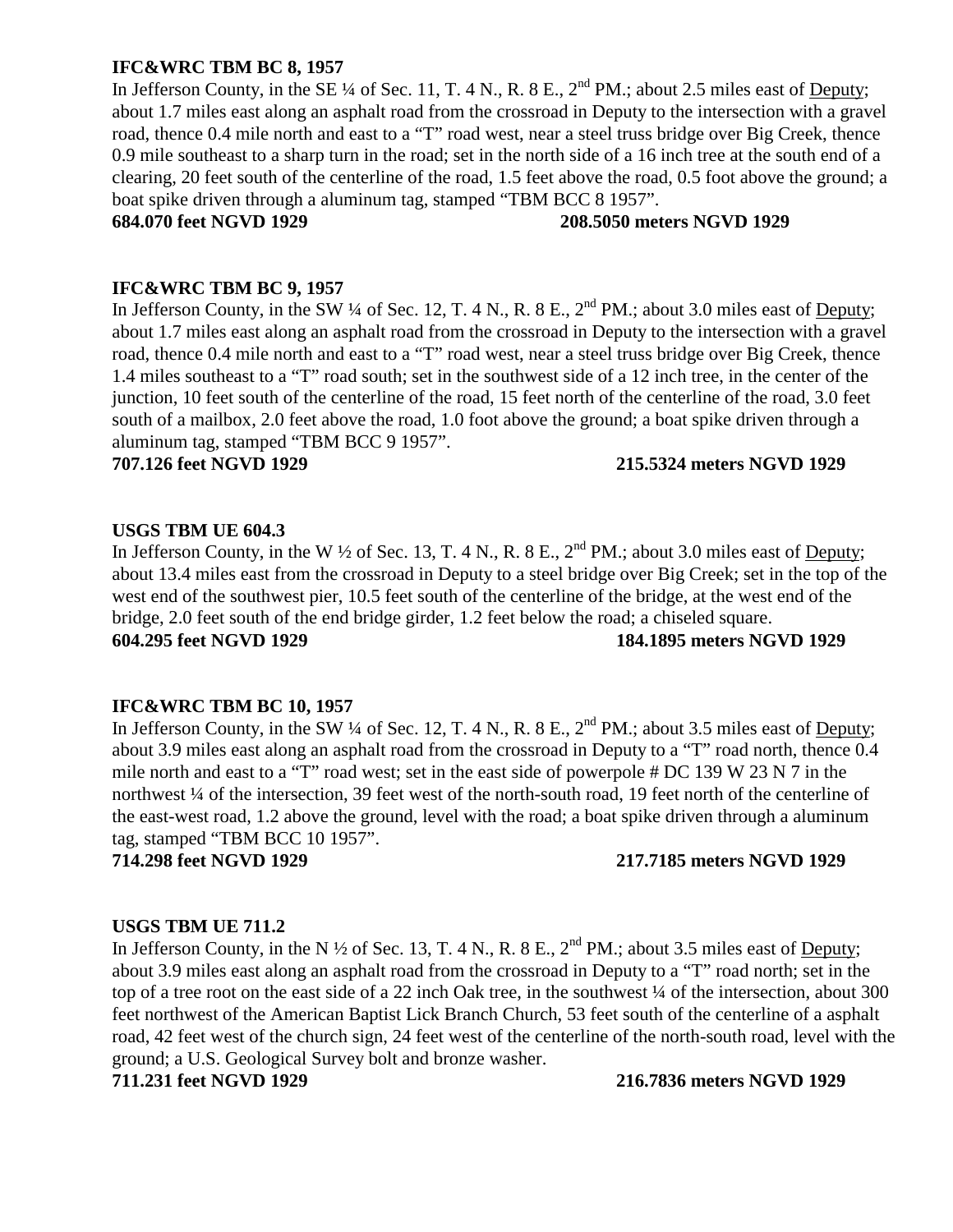# **USGS BM 19 SKS 1955 730**

In Jefferson County, in the E  $\frac{1}{2}$  of Sec. 18, T. 4 N., R. 9 E.,  $2^{nd}$  PM.; at Wakefield; at a crossroads; set in the southeast ¼ of the intersection; 25 feet south of the centerline of the asphalt road, 15 feet east of the centerline of the north-south road, 12 feet south of a telephone pole, 0.5 foot above the road, 0.5 foot above the ground; a U.S. Geological Survey bench mark tablet, stamped "19 SKS 1955 730". **729.912 feet NGVD 1929 222.4776 meters NGVD 1929**

### **IFC&WRC TBM BC 1, 1957**

In Jefferson County, in the SW  $\frac{1}{4}$  of Sec. 17, T. 4 N., R. 9 E.,  $2^{nd}$  PM.; about 0.5 mile southeast of Wakefield; 0.5 mile southeast along a asphalt road from the crossroads in Wakefield to a farm yard with buildings on both sides of the road; set in the north side of a telephone pole, 47 feet south of and 15 feet east of the southeast corner of a barn, 13 feet south of the centerline of the road, 11 feet east of a fence corner; a boat spike driven through a aluminum tag, stamped "TBM BCC 1 1957".

**674.080 feet NGVD 1929 205.4600 meters NGVD 1929**

#### **IFC&WRC TBM BC 2, 1957**

In Jefferson County, in the NW ¼ of Sec. 20, T. 4 N., R. 9 E., 2<sup>nd</sup> PM.; about 0.8 mile southeast of Wakefield; 0.8 mile southeast along a asphalt road from the crossroads in Wakefield to a steel truss bridge over Big Creek; set in the north side of a 30 inch tree, 40 feet northwest of the west end of the bridge, 15 feet south of the centerline of the road, 1.0 foot below the road, 0.2 foot above the ground; a boat spike driven through a aluminum tag, stamped "TBM BCC 2 1957". **628.391 feet NGVD 1929 191.5340 meters NGVD 1929**

# **IFC&WRC TBM BC 3 A, 1957**

In Jefferson County, in the NE  $\frac{1}{4}$  of Sec. 20, T. 4 N., R. 9 E.,  $2^{nd}$  PM.; about 1.0 mile west of Volga; 1.0 mile west along a asphalt road from the crossroads in Volga; set in the south side of a 24 inch Oak tree part way up a slope, 150 feet east of a wooden plank culvert under the road, 20 feet north of the centerline of the road, 3 feet below the road, 1.0 foot above the ground; a boat spike driven through a aluminum tag, stamped "TBM BCC 3 1957".

#### **646.215 feet NGVD 1929 196.9667 meters NGVD 1929**

#### **IFC&WRC TBM BC 4 A, 1957**

In Jefferson County, in the SW  $\frac{1}{4}$  of Sec. 16, T. 4 N., R. 9 E.,  $2^{nd}$  PM.; about 0.7 mile west of Volga; 0.7 mile west along a asphalt road from the crossroads in Volga; set in the southwest side of a 24 inch tree, about 300 feet northwest of a farm house, at the northernmost part of a sharp curve, 26 feet north of the centerline of the road, 22 feet east of a foot path leading north, 0.4 foot above the ground; a boat spike driven through a aluminum tag, stamped "TBM BCC 4 1957".

**714.842 feet NGVD 1929 217.8843 meters NGVD 1929**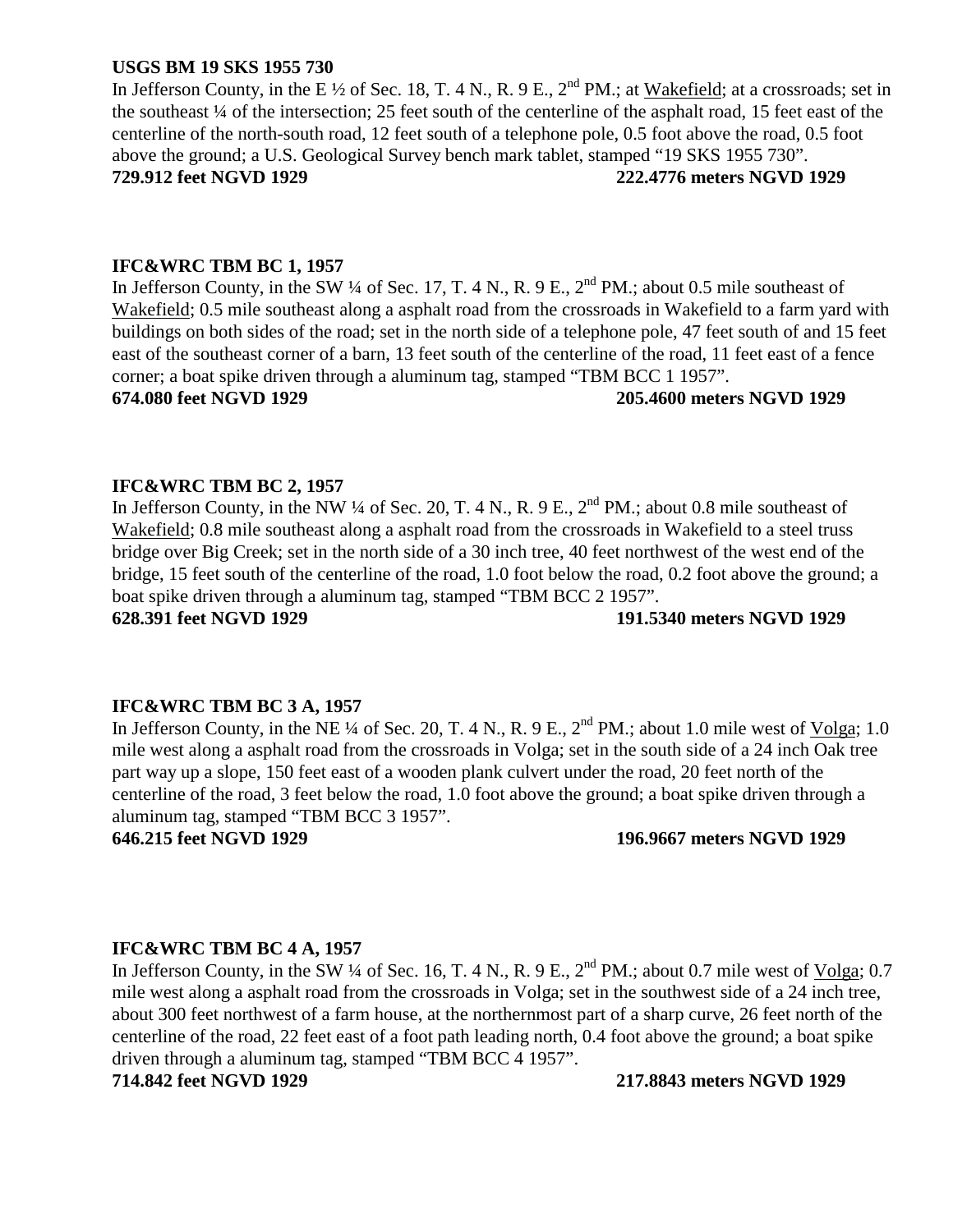# **IFC&WRC TBM BC 5 A, 1957**

In Jefferson County, in the E  $\frac{1}{2}$  of Sec. 8, T. 4 N., R. 9 E.,  $2^{nd}$  PM.; about 2.2 miles southwest of Lancaster; 0.7 mile west along a asphalt road from the crossroads in Lancaster to a intersection, thence 2.3 miles south to a "T" road east; set in the north side of powerpole # DC 154 N 37, in the northwest ¼ of the junction, 20 feet north of the J.E. Baker mailbox, 13 feet north of the centerline of the east-west road, 12 feet west of the centerline of the north-south road, 1.0 foot north of a fence line; a boat spike driven through a aluminum tag, stamped "TBM BCC 5 1957".

# **718.753 feet NGVD 1929 219.0764 meters NGVD 1929**

# **IFC&WRC TBM BC 6 A, 1957**

In Jefferson County, in the W  $\frac{1}{2}$  of Sec. 9, T. 4 N., R. 9 E.,  $2^{nd}$  PM.; about 2.1 miles southwest of Lancaster; 0.7 mile west along a asphalt road from the crossroads in Lancaster to a intersection, thence 2.3 miles south to a "T" road east, thence 0.2 mile east to a farm yard; set in the west side of powerpole # DC 154 N 40, about 50 feet northwest of a white frame house, 9 feet south from the corner of a wooden picket fence, 6 feet east of a dirt trail, 1.0 foot above the ground; a boat spike driven through a aluminum tag, stamped "TBM BCC 6 1957".

# **751.249 feet NGVD 1929 228.9812 meters NGVD 1929**

# **USGS BM 18 SKS 1955 742**

In Jefferson County, in the NW  $\frac{1}{4}$  of Sec. 9, T. 4 N., R. 9 E.,  $2^{nd}$  PM.; about 1.7 miles southwest of Lancaster; 0.7 mile west along a asphalt road from the crossroads in Lancaster to a intersection, thence 2.0 miles south to a "T" road west; set in the top of a concrete post, in the southeast ¼ of the junction, 38 feet south of the centerline of the east-west road, 15 feet east of the centerline of the north-south road, 6 feet north of a 20 inch Maple tree, 3 feet south of a powerpole, 2 feet above the road, 0.4 foot above the ground; a U.S. Geological Survey bench mark tablet, stamped "18 SKS 1955 742". **742.435 feet NGVD 1929 226.2946 meters NGVD 1929**

# **IFC&WRC TBM BC 13, 1957**

In Jefferson County, in the SE  $\frac{1}{4}$  of Sec. 4, T. 5 N., R. 9 E.,  $2^{nd}$  PM.; about 1.4 miles southwest of Lancaster; 1.4 miles south along a asphalt road from the crossroads in Lancaster to a mailbox (Carrol Kleopfey) and a road leading west, thence 0.5 mile west; set in the west side of powerpole # DC 333, about 300 feet west of a concrete and wooden gate, about 150 feet northeast of a farm house, 45 feet north of the centerline of the east-west road, 1.5 feet above the ground; a boat spike driven through a aluminum tag, stamped "TBM BCC 13 1957".

# **726.605 feet NGVD 1929 221.4696 meters NGVD 1929**

# **IFC&WRC TBM BC 12, 1957**

In Jefferson County, in the SW  $\frac{1}{4}$  of Sec. 3, T. 4 N., R. 9 E.,  $2^{nd}$  PM.; about 1.3 miles south of Lancaster; 1.3 miles south along a asphalt road from the crossroads in Lancaster; set in the northwest side of a 14 inch tree, 60 feet north of a line of trees running east-west, 22 feet east of the centerline of the asphalt road, 3 feet east of a wire fence, 3 feet above the road, 1.0 foot above the ground; a boat spike driven through a aluminum tag, stamped "TBM BCC 12 1957". **752.401 feet NGVD 1929 229.3323 meters NGVD 1929**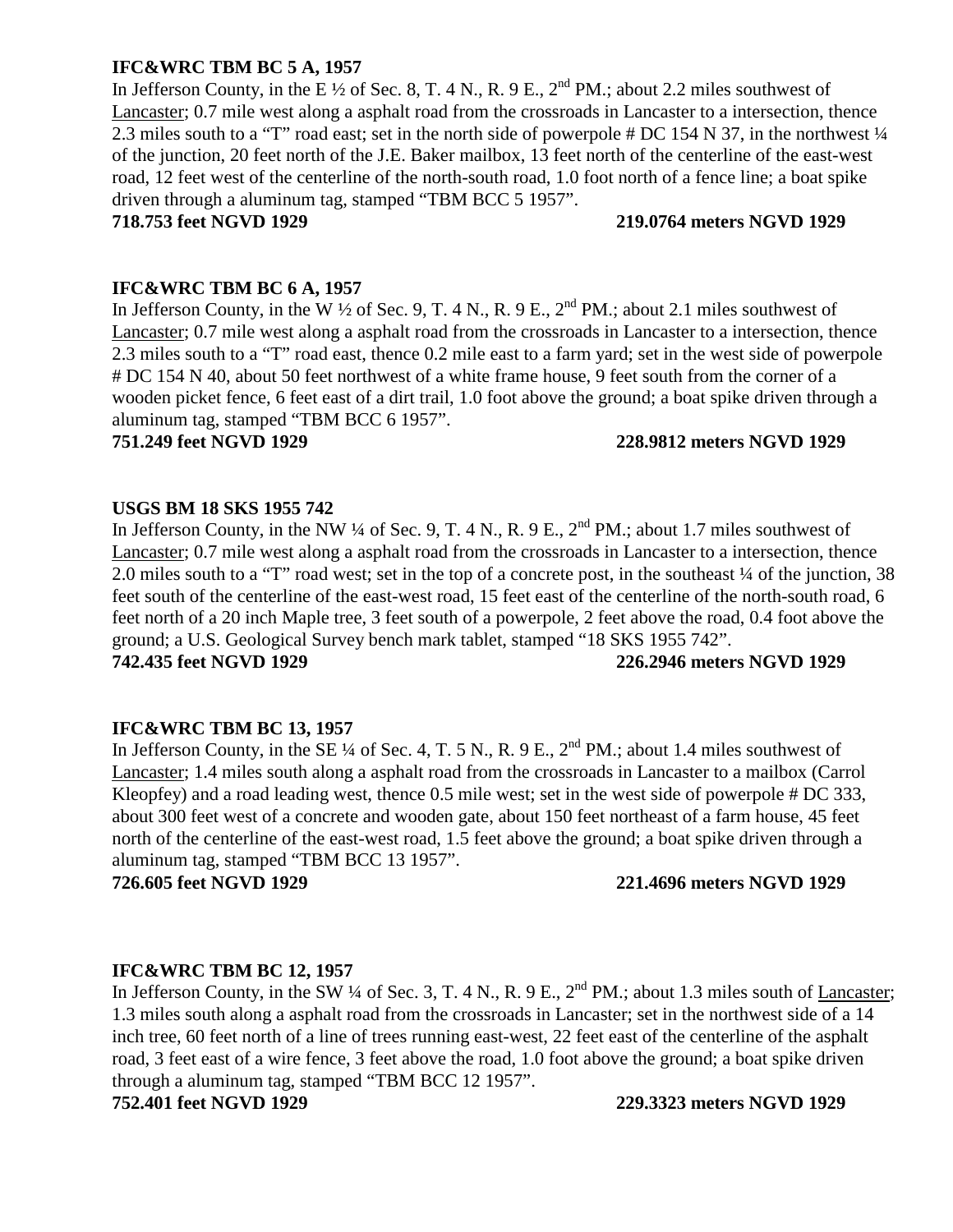# **USGS TBM UE 747.8**

In Jefferson County, in the SE ¼ of Sec. 5, T. 4 N., R. 9 E.,  $2<sup>nd</sup> PM$ .; about 1.5 miles southwest of Lancaster; 0.7 mile west along a asphalt road (State Road 250) from the crossroads in Lancaster to a intersection, thence 1.5 miles south along a gravel road to a farm yard; set in the top of a concrete well casing, 37 feet southwest of a barn, 26 feet west of the centerline of the road, 16 feet west of powerpole # DC 76 E 41, 1.0 foot above the ground; a chiseled square.

**747.794 feet NGVD 1929 227.9281 meters NGVD 1929**

# **IFC&WRC TBM BC 7 A 1957**

In Jefferson County, in the NE  $\frac{1}{4}$  of Sec. 5, T. 4 N., R. 9 E.,  $2^{nd}$  PM.; about 0.8 mile southwest of Lancaster; 0.7 mile west along a asphalt road (State Road 250) from the crossroads in Lancaster to a intersection, thence 0.8 mile south along a gravel road to a turn south; set in the east side of powerpole # DC 76 E 33, in the southwest  $\frac{1}{4}$  of the junction, 32 feet northwest of the centerline of the curve, 15 feet northeast of a 14 inch tree, 1.0 foot above the ground; a boat spike driven through a aluminum tag, stamped "TBM BCC 7 1957".

**752.145 feet NGVD 1929 229.2543 meters NGVD 1929**

# **USGS BM W 14, 1938 730**

In Jefferson County, in the NW  $\frac{1}{4}$  of Sec. 3, T. 4 N., R. 9 E.,  $2^{nd}$  PM.; about 0.9 mile south of Lancaster; 0.9 mile south from the crossroads in Lancaster to a "T" road southeast; set in the top of a rock ledge in the northeast portion of the intersection, 105 feet east of the centerline of the southeast road, 15 feet west of a 4 forked tree, 15 feet northeast of a twin forked tree, 3 feet above the road; a U.S. Geological Survey bench mark tablet, stamped "W 14 730 1938".

**729.895 feet NGVD 1929 222.4724 meters NGVD 1929**

# **IFC&WRC TBM BC 8 A 1957**

In Jefferson County, in the SW  $\frac{1}{4}$  of Sec. 33, T. 5 N., R. 9 E.,  $2^{nd}$  PM.; about 0.7 mile southwest of Lancaster; 0.7 mile west along a asphalt road (State Road 250) from the crossroads in Lancaster to a intersection, thence 0.5 mile south to the top of a hill; set in the west side of a 16 inch tree, 170 feet south of a cemetery on the east side of the road, 14 feet east of the centerline of the road, 2.7 foot above the ground, 1.7 feet above the road; a boat spike driven through a aluminum tag, stamped "TBM BCC 8 1957".

# **750.564 feet NGVD 1929 228.7724 meters NGVD 1929**

# **IFC&WRC TBM BC 9 A 1957**

In Jefferson County, in the SW  $\frac{1}{4}$  of Sec. 33, T. 5 N., R. 9 E.,  $2^{nd}$  PM.; about 0.6 mile southwest of Lancaster; 0.7 mile west along a asphalt road (State Road 250) from the crossroads in Lancaster to a intersection, thence 0.4 mile south to a bridge across a small stream; set in the northwest side of a 12 inch tree, 100 feet south of the bridge, 24 feet north of a dirt trail leading east, 20 feet east of the centerline of the road, 1.2 feet above the ground, 1.0 foot above the road; a boat spike driven through a aluminum tag, stamped "TBM BCC 9 1957".

**714.719 feet NGVD 1929 217.8468 meters NGVD 1929**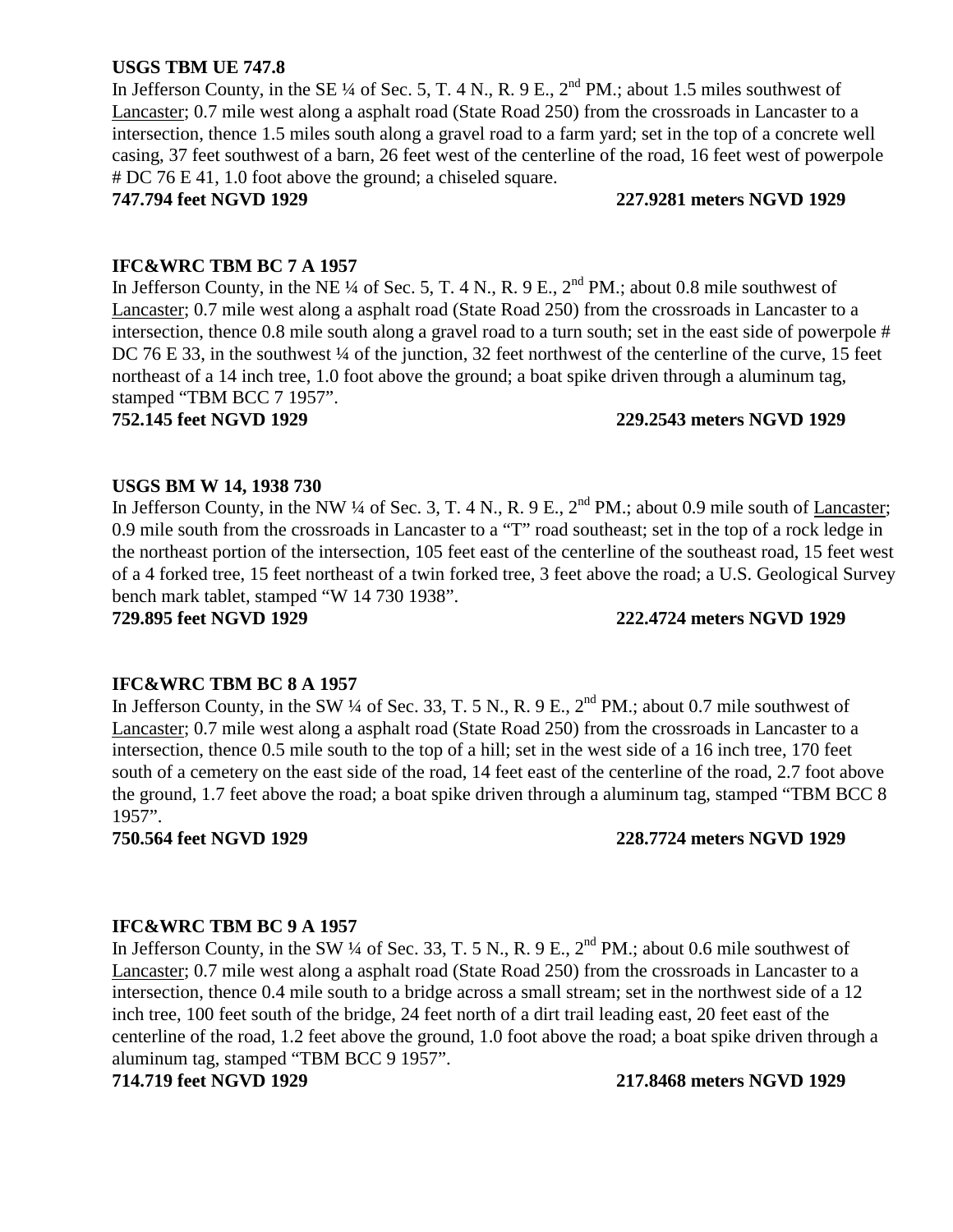# **IFC&WRC TBM BC 10 A 1957**

In Jefferson County, in the NW  $\frac{1}{4}$  of Sec. 33, T. 5 N., R. 9 E.,  $2^{nd}$  PM.; about 0.7 mile west of Lancaster; 0.7 mile west along a asphalt road (State Road 250) from the crossroads in Lancaster to a intersection; set in the west side of powerpole  $\#$  DC 76 E 14, in the southeast ¼ of the junction, about 145 feet south of a asphalt road, 100 feet southwest of a white frame house, 12 feet east of the centerline of a gravel road, 1.0 foot above the ground; a boat spike driven through a aluminum tag, stamped "TBM BCC 10 1957".

### **761.974 feet NGVD 1929 232.2501 meters NGVD 1929**

# **IFC&WRC TBM BC 11, 1957**

In Jefferson County, in the NE ¼ of Sec. 33, T. 5 N., R. 9 E., 2<sup>nd</sup> PM.; about 0.2 mile west of Lancaster; at the State Road 250 steel truss bridge over Big Creek; set in the north side of a 20 inch tree, 15 feet north of the centerline of State Road 250, 8 feet north of and in line with the east end of the bridge, 0.6 foot above the ground; a boat spike driven through a aluminum tag, stamped "TBM BCC 11 1957". **694.111 feet NGVD 1929 211.5655 meters NGVD 1929**

# **USGS TBM UE 691.8**

In Jefferson County, in the E  $\frac{1}{2}$  of Sec. 33, T. 5 N., R. 9 E.,  $2^{nd}$  PM.; about 0.1 mile west of Lancaster; 0.1 mile west along State Road 250 from the crossroads at Lancaster to a small steel truss bridge over Middle Fork Creek; set on the bottom rivet head of the northernmost row of rivets of the northwest steel girder, 85 feet east of a "T"-road north, 10 feet north of the center line of State Road 250; a rivet with a circle around it painted, "UE 691.8".

**691.845 feet NGVD 1929 210.8748 meters NGVD 1929**

# **IFC&WRC TBM BC 14, 1957**

In Jefferson County, in the SE  $\frac{1}{4}$  of Sec. 28, T. 5 N., R. 9 E.,  $2^{nd}$  PM.; about 0.5 mile north of Lancaster; 0.1 mile west along State Road 250 from the crossroads at Lancaster to a "T"-road north, thence 0.5 mile north and east along an asphalt road; set in the south side of a 22-inch Oak tree, about 230 feet north of a lone tree near the west side of the road on top of a hill, 45 feet northwest of a telephone pole, 18 feet west of the center line of the road, 3 feet northwest of a 20-inch Maple tree, at the south end of a white gate on a fence line of 1 foot above the ground; a boat spike driven through an aluminum tag stamped, "TBM BCC 14 1957".

**751.766 feet NGVD 1929 229.1387 meters NGVD 1929**

# **USGS TBM 751.5**

In Jefferson County, in the SE  $\frac{1}{4}$  of Sec. 27, T. 5 N., R. 9 E.,  $2^{nd}$  PM.; about 4.5 miles northwest of Wirt; 4.7 miles northwest along State Road 7 from the crossroads at Wirt to a concrete bridge over a small stream at Five Points; set in the top of the southwest wingwall, 45 feet south of a multiple road intersection, 18 feet west of the center line of State Road 7, 2.5 feet below the top of the west handrail; a chiseled square.

#### **751.52 feet NGVD 1929 229.064 meters NGVD 1929**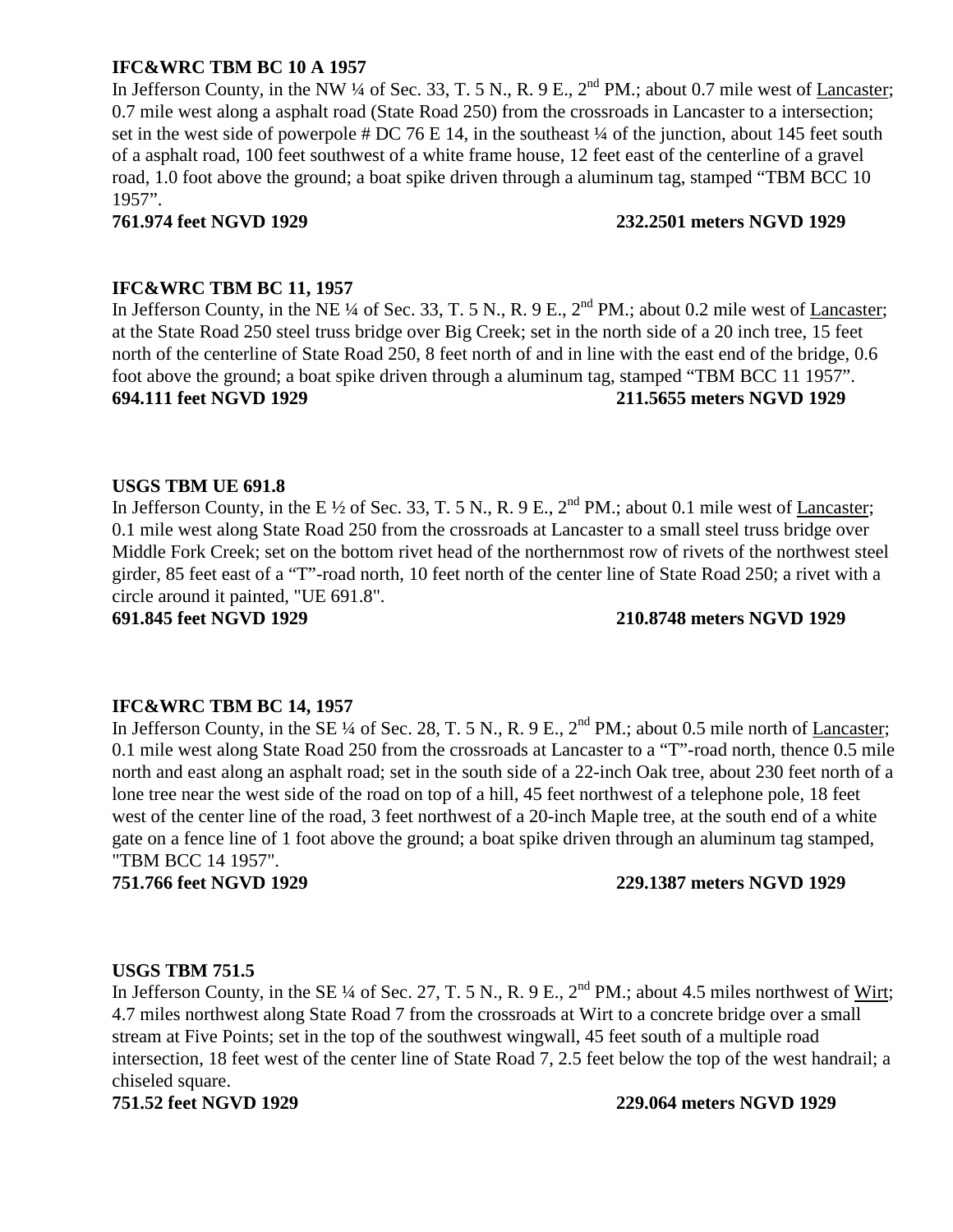# **USGS TBM 776.1**

In Jefferson County, in Sec. 15, T. 5 N., R. 9 E.,  $2^{nd}$  PM.; about 1.5 miles south of Dupont; 1.5 miles south along State Road 7 from the crossroads at Dupont; set in the center of the top of the east concrete headwall of a drain, about 300 feet south of the entrance to Hoosier hills Boy Scout Camp, 23 feet east of the center line of the road, about 0.5 foot below the road; a chiseled square.

**776.12 feet NGVD 1929 236.562 meters NGVD 1929**

# **IFC&WRC TBM BC 16, 1957**

In Jefferson County, in the S  $\frac{1}{2}$  of Sec. 22, T. 5 N., R. 9 E.,  $2^{nd}$  PM.; about 1.7 miles west of Middlefork; 0.7 mile west along an asphalt road from the crossroads at Middlefork, thence 0.5 mile south, thence 1.0 mile west, thence 0.5 mile north; set in the west side of a 36-inch Oak tree at the north edge of a woods, at the east side of the road, 13 feet east of the center line, about level with the road; a boat spike driven through an aluminum tag stamped, "TBM BCC 16 1957".

**790.694 feet NGVD 1929 241.0040 meters NGVD 1929**

# **IFC&WRC TBM BC 15, 1957**

In Jefferson County, in the SW ¼ of Sec. 22, T. 5 N., R. 9 E., 2<sup>nd</sup> PM.; about 2.1 miles south of Dupont; 2.1 miles south along State Road 7 from the crossroads at Dupont to a concrete bridge over Big Creek; set in the top of the north end of the east handrail, 14 feet east of the center line of the road, 3.5 feet above the road, 0.3 foot south of the north end of the east handrail; a chiseled triangle.

**732.294 feet NGVD 1929 223.2037 meters NGVD 1929**

# **IFC&WRC TBM BC 17, 1957**

In Jefferson County, in Sec. 22 T. 5 N., R. 9 E., 2<sup>nd</sup> PM.; about 1.7 miles northwest of Middlefork; 0.7 mile west from the crossroads at Middlefork, thence 0.5 mile south, thence 1 mile west, thence 1 mile north, thence 0.1 mile east; set in the south side of a 15-inch tree, about 600 feet west of a white farm house, 17 feet north of the center line of the road, 2 feet above the road, 1.2 feet above the ground; a boat spike driven through an aluminum tag stamped, "TBM BCC 17 1957".

# **782.856 feet NGVD 1929 238.6150 meters NGVD 1929**

# **USGS BM W 13 781**

In Jefferson County, in the SW  $\frac{1}{4}$  of Sec. 14, T. 5 N., R. 9 E.,  $2^{nd}$  PM.; about 1.2 miles north of Middlefork; 0.2 mile east from the crossroads at Middlefork, thence 1.1 miles northwest to a "T"-road west, thence 0.7 mile west to the Pennsylvania Railroad bridge over Big Creek; set in the west end of the south abutment, 4.3 feet below the top of the bridge floor; a U.S. Geological Survey bench mark tablet, stamped, "W 13 781 1938".

# **780.961 feet NGVD 1929 238.0374 meters NGVD 1929**

# **IFC&WRC TBM BC 22, 1957**

In Jefferson County, in the SW  $\frac{1}{4}$  of Sec. 13, T. 5 N., R. 9 E.,  $2^{nd}$  PM.; about 1.1 miles north of Middlefork; 0.3 mile east from the crossroads at Middlefork, thence 1.1 miles north to 900 North Road; set in the west side of power pole #DB 100, in the northeast quarter of the junction, 15 feet east of the center line of the paved road, about 1.2 feet above the ground; a boat spike driven through an aluminum tag stamped, "TBM BCC 22 1957".

#### **827.551 feet NGVD 1929 252.2380 meters NGVD 1929**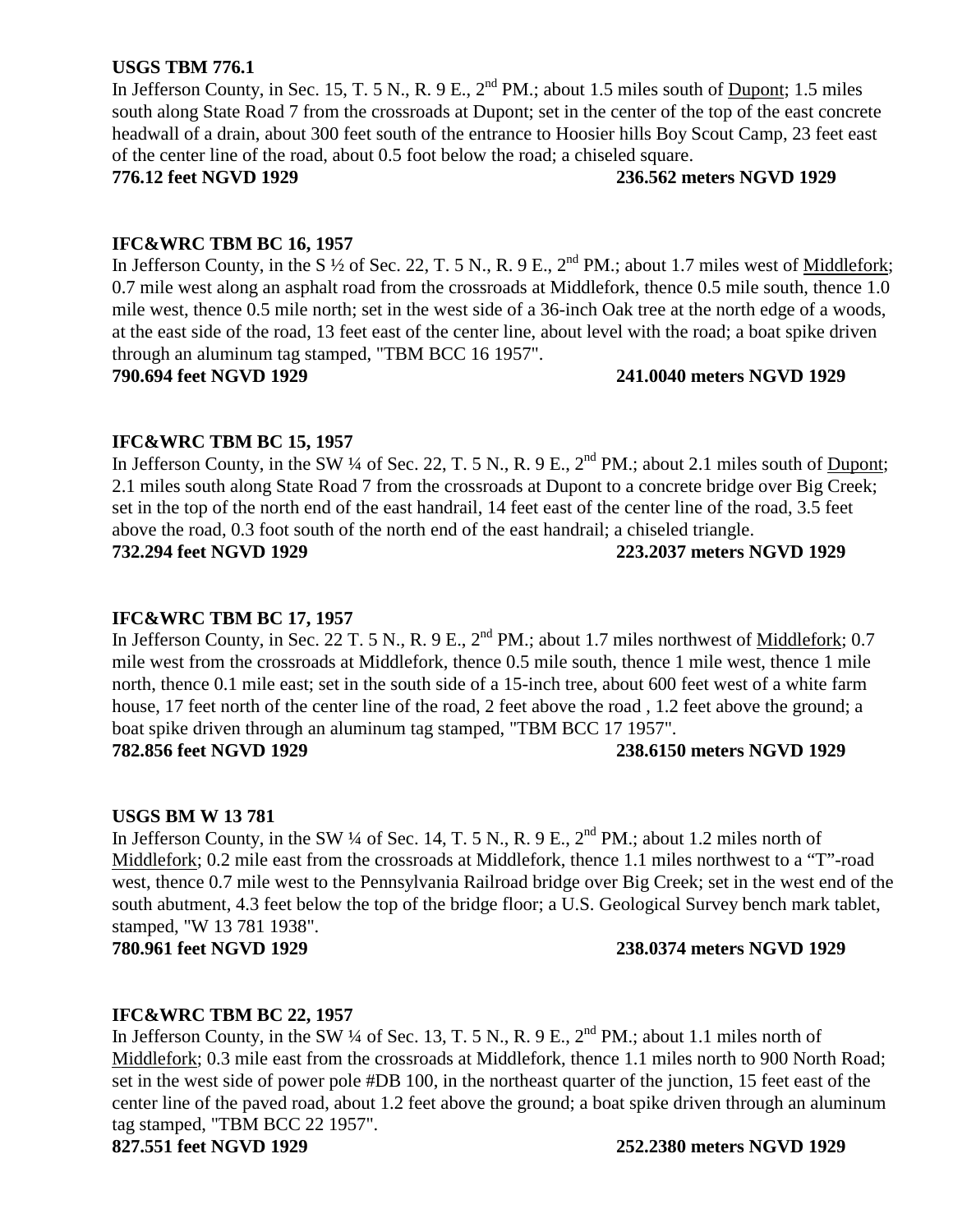# **IFC&WRC TBM BC 21, 1957**

In Jefferson County, in the NW ¼ of Sec. 13, T. 5 N., R. 9 E.,  $2^{nd}$  PM.; about 1.8 miles north of Middlefork; 1.8 miles north along an asphalt road from the crossroads at Middlefork to a "T"-road west; set in the west side of power pole #DB 9 in the southeast quarter of the junction, 19 feet east of the center line of the asphalt road, 12 feet south of the center line of the east-west road, 1 foot above ground; a boat spike driven through an aluminum tag stamped, "TBM BCC 21 1957".

### **815.075 feet NGVD 1929 248.4354 meters NGVD 1929**

### **IFC&WRC TBM BC 18, 1957**

In Jefferson County, in the NE  $\frac{1}{4}$  of Sec. 10, T. 5 N., R. 9 E.,  $2^{nd}$  PM.; about 0.6 mile east of Dupont; 0.6 mile east along an asphalt road from the crossroads at Dupont to a "T"-road south; set in the south side of a high tension line brace pole in the northwest quarter of the junction, 15 feet north of the center line of the asphalt road, 18 feet west of the center line of the north-south road and 1.5 feet above ground; a boat spike driven through an aluminum tag stamped, "TBM BCC 18 1957".

# **807.291 feet NGVD 1929 246.0628 meters NGVD 1929**

# **USC&GS BM P 49, 1934**

In Jefferson County, in the NW ¼ of Sec. 10, T. 5 N., R. 9 E., 2<sup>nd</sup> PM.; at <u>Dupont</u>; on the Pennsylvania Railroad; set in the top of a concrete post, 270 feet southeast of the station at Dupont, 34 feet south of the center line of an east-west crossing, 13 feet west of the center line of a north-south road, 14 feet southeast of a concrete culvert, 14 feet east of the east rail, 5.3 feet south of a telephone pole painted "783.0", about level with the ground; a U.S. Coast & Geodetic Survey bench mark tablet stamped, "P 49 1934".

# **783.017 feet NGVD 1929 238.6641 meters NGVD 1929**

#### **IFC&WRC TBM BC 23, 1957**

In Jefferson County, in the NW ¼ of Sec. 14, T. 5 N., R. 9 E., 2<sup>nd</sup> PM.; about 1.5 miles southeast of Dupont; 1.9 miles east along an asphalt road from the crossroads at Dupont to a "Y"-road, thence 0.8 mile south and east to a "T"-road west, thence 0.5 mile west to a turn to the north; set in the east side of power pole #DB 99 W 10, in the southwest quarter of the junction, 18 feet west of the north-south road, 11 feet southwest of a corner fence post, 0.8 foot above the ground; a boat spike driven through an aluminum tag stamped, "TBM BCC 23 1957".

#### **810.053 feet NGVD 1929 246.9046 meters NGVD 1929**

# **IFC&WRC TBM BC 19, 1957**

In Jefferson County, in Sec. 11, T. 5 N., R. 9 E., 2<sup>nd</sup> PM.; about 1.3 miles east of Dupont; 1.3 miles east along an asphalt road from the crossroads at Dupont; set in the north side of power pole #DB 87 W 8, 250 feet east of a farm house on the north side of the road, 600 feet west of a farm house on the north side of the road, 75 feet east of a "T"-fence corner, 22 feet south of the center line of the road, 1.3 feet above the ground; a boat spike driven through an aluminum tag stamped, "TBM BCC 19 1957". **821.550 feet NGVD 1929 250.4089 meters NGVD 1929**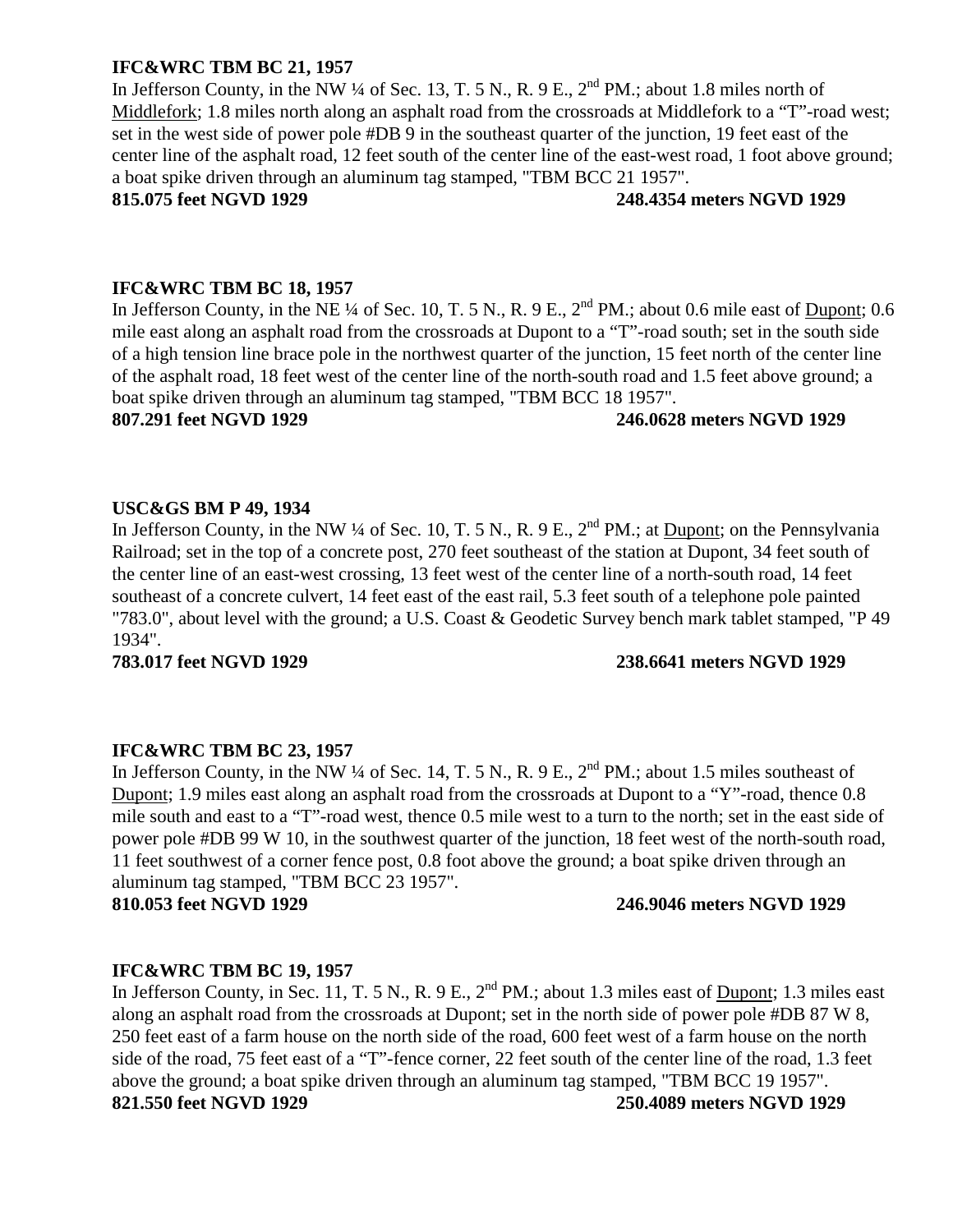# **IFC&WRC TBM BC 20, 1957**

In Jefferson County, in the W  $\frac{1}{2}$  of Sec. 12, T. 5 N., R. 9 E.,  $2^{nd}$  PM.; about 1.9 miles east of Dupont; 2.1 miles east along an asphalt road from the crossroads at Dupont to a steel truss bridge over Big Creek; set in the top of the southwest bridge seat, 9 feet south of the center line of the bridge, 2.0 feet west of the east edge of the stone pier; a chiseled square.

### **765.007 feet NGVD 1929 233.1746 meters NGVD 1929**

# **USGS RM**

In Jefferson County, in the SW ¼ of Sec. 4, T. 4 N., R. 8 E.,  $2^{nd}$  PM.; about 1.2 miles north of Deputy; at the State Road 3 steel truss bridge over Big Creek; set in the top of the north end of the west concrete wheel guard of the bridge; a chiseled square.

### **583.044 feet NGVD 1929 177.7122 meters NGVD 1929**

# **USGS BM R 31 SKS 1955**

In Jefferson County, in the SW ¼ of Sec. 4, T. 4 N., R. 8 E.,  $2^{nd}$  PM.; about 1.2 miles north of Deputy; at the State Road 3 steel truss bridge over Big Creek; set in the top at the north end of the east concrete wheel guard of the bridge; a U.S. Geological Survey bench mark tablet stamped, "R 31 SKS 1955 803". **583.056 feet NGVD 1929 177.7158 meters NGVD 1929**

# **IFC&WRC TBM MR 33, 1957**

In Jefferson County, in the SW  $\frac{1}{4}$  of Sec. 4, T. 4 N., R. 8 E.,  $2^{nd}$  PM.; about 0.8 mile southwest of Paris; at the State Road 3 steel truss bridge over Big Creek; set on the west bolt holding a supporting member to the end steel girder near the bridge seat at the southwest corner, 9.0 feet west of the center line of the bridge, 0.3 foot above the bridge seat; a chiseled cross.

**588.019 feet NGVD 1929 179.2285 meters NGVD 1929**

# **IFC&WRC BM MR 32, 1957**

In Jefferson County, in the NE  $\frac{1}{4}$  of Sec. 4, T. 4 N., R. 8 E.,  $2<sup>nd</sup>$  PM.; about 0.4 mile southwest of Paris; 0.1 mile west from the crossroads at Paris to a gravel road leading south, thence 0.2 mile south; set in the west side of a 24-inch twin fork tree, about 400 feet south of a dirt road east, directly west of a white house, 13 feet east of the center line of the north-south road, level with the road, 0.8 foot above the ground; a boat spike driven through an aluminum tag stamped, "TBM MR 32 1957". **661.436 feet NGVD 1929 201.6061 meters NGVD 1929**

# **IFC&WRC TBM MR 28, 1957**

In Jefferson County, in the NW  $\frac{1}{4}$  of Sec. 7, T. 4 N., R. 8 E.,  $2^{nd}$  PM.; about 8.5 miles east of Crothersville; 8.0 miles east along the extension of Moore Street in Crothersville to a north-south road, thence 1.5 miles north to an east-west road, thence 1.0 mile east to the Scott-Jefferson County Line; set in the west side of the power pole #PSCI 710-385 in the southeast quarter of the junction, 155 feet south of the center line of the north-south road, 2 feet east of a fence line, about 1 foot above the ground; a boat spike driven through an aluminum tag, stamped, "TBM MR 28 1957". **579.772 feet NGVD 1929 176.7149 meters NGVD 1929**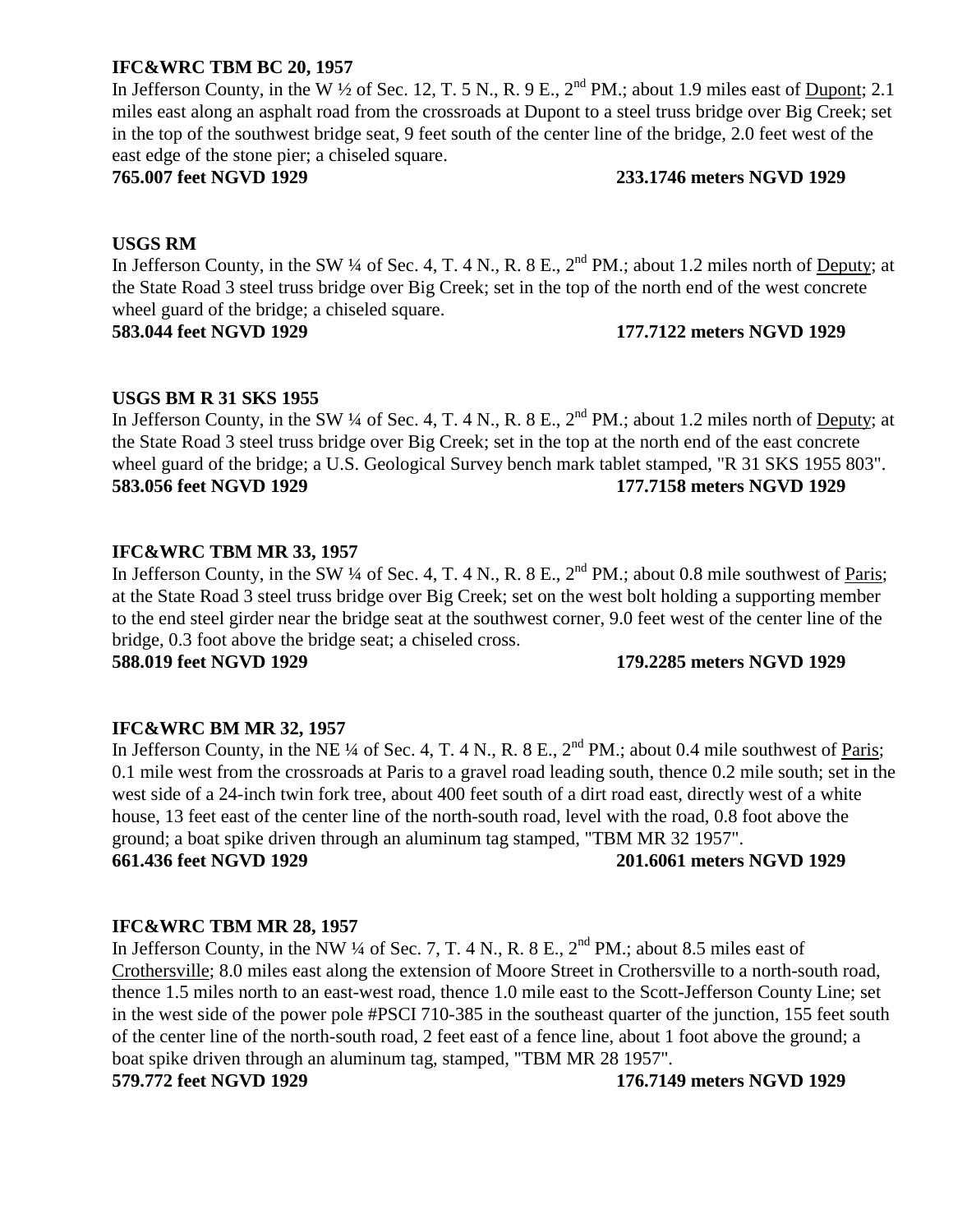# **USGS TBM UE 587.4**

In Jefferson County, in the NW  $\frac{1}{4}$  of Sec. 7, T. 4 N., R. 8 E.,  $2^{nd}$  PM.; about 8.5 miles east of Crothersville; 8.0 miles east along the extension of Moore Street in Crothersville to a north-south road, thence 1.5 miles north to an east-west road, thence 1.0 mile east to the Scott-Jefferson County Line Road, thence 0.5 mile south to a "Y" road; set in the west side of the power pole #PSCI 710-378 in the northeast quarter of the junction, 60 feet north of the centerline of the road west, 14 feet east of the centerline of the County Line Road, 1.0 foot west of a fence line, 1.0 foot above the road, 0.7 foot above the ground; a spike.

#### **587.463 feet NGVD 1929 179.0591 meters NGVD 1929**

#### **USGS BM R 41 SKS 1955**

In Jefferson County, in the NE ¼ of Sec. 7, T. 4 N., R. 8 E., 2<sup>nd</sup> PM.; about 2.7 miles southwest of Paris Crossing; 2.7 miles southwest along a dirt road from the crossroads in Paris Crossing to a concrete bridge over the East Fork Muscatatuck River; set in the top of the west handrail, 180 feet south of the north end of the bridge, 9 feet west of the centerline of the bridge, 3 feet above the road, 2 feet south of a U.S. Geological Survey gaging station; a U.S. Geological Survey bench mark tablet stamped, "41 SKS 1955".

#### **574.346 feet NGVD 1929 175.0610 meters NGVD 1929**

# **IFC&WRC TBM MR 29, 1957**

In Jefferson County, in the SE ¼ of Sec. 7, T. 4 N., R. 7 E., 2<sup>nd</sup> PM.; about 3.1 miles southeast of Paris; about 2.8 miles southwest from the crossroads in Paris to a east-west road, thence 0.3 mile west; 0.2 mile south and 0.3 mile west of a concrete bridge over the East Fork Muscatatuck River; set in the south side of a 24 inch Oak tree, 180 feet east of a 12 inch cmp culvert, 90 feet east of powerpole # RC 34, 18 feet north of the centerline of the road, 9 feet west of a fence corner post, 1.5 feet above the ground, about level with the road; a boat spike driven through an aluminum tag, stamped, "TBM MR 29 1957". **622.597 feet NGVD 1929 189.7679 meters NGVD 1929**

# **IFC&WRC TBM MR 30, 1957**

In Jefferson County, in the SW  $\frac{1}{4}$  of Sec. 8, T. 4 N., R. 7 E.,  $2^{nd}$  PM.; about 1.1 miles west of Deputy; 1.1 miles west along a asphalt road from the crossroads in Deputy to a "T" road east; set in the south side of the 1<sup>st</sup> telephone pole east of the junction, 230 feet east of the centerline of the north-south road, 14 feet north of the centerline of the east-west road, 0.8 foot above the ground, 1.0 foot above the road; a boat spike driven through an aluminum tag, stamped, "TBM MR 30 1957". **596.605 feet NGVD 1929 181.8456 meters NGVD 1929**

# **IFC&WRC TBM MR 31, 1957**

In Jefferson County, in the NE ¼ of Sec. 17, T. 4 N., R. 8 E., 2<sup>nd</sup> PM.; about 0.4 mile west of State Road 3 at Deputy; set in the north side of a 36-inch tree, 80 feet west of a white farm house, 30 feet west of a culvert under the road, 20 feet south of the center line of the road, 0.5 foot above the ground, 1.0 foot below the road; a boat spike driven through an aluminum tag, stamped, "TBM MR 31 1957". **619.955 feet NGVD 1929 188.9627 meters NGVD 1929**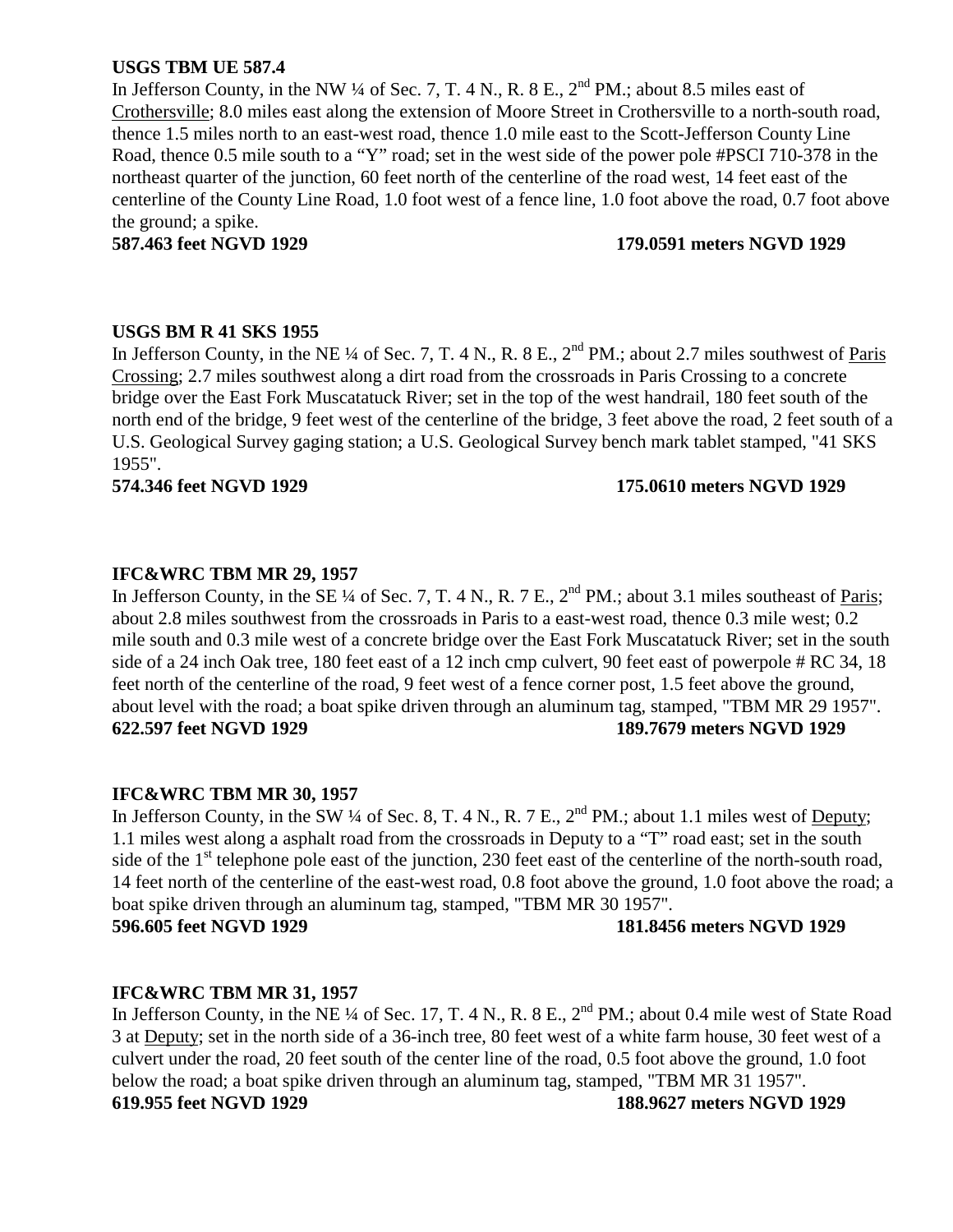# **USGS TBM UE 611.1**

In Jefferson County, in the NW  $\frac{1}{4}$  of Sec. 16, T. 4 N., R. 8 E.,  $2^{nd}$  PM.; at Deputy; at the intersection of State Road 3 and Main Street in Deputy; set in the top of the north end of the west headwall of a concrete culvert under State Road 3, in the northwest quarter of the intersection, 70 feet northwest of Robbins Service Station, 41 feet north of the center line of Main Street, 28 feet west of the center line of State Road 3, about level with the road; a chiseled square.

# **610.925 feet NGVD 1929 186.2103 meters NGVD 1929**

# **DNR BM JEF 1, 1973**

In Jefferson County, in the NE ¼ of Sec. 7, T. 4 N., R. 8 E.,  $2<sup>nd</sup> PM$ .; about 2.7 miles west of Paris Crossing; at the 200 West Road concrete bridge over the Muscatatuck River; set in the top of the southeast end of the northeast abutment, 11.0 feet southeast of the center line of the bridge, 2.0 feet below the bridge floor, 0.5 foot northeast of the southwest face of the abutment; a Department of Natural Resources control station tablet, stamped, "JEF 1 1973".

**569.076 feet NGVD 1929 173.4547 meters NGVD 1929**

#### **USGS RM 1**

In Jefferson County, in the NE ¼ of Sec. 7, T. 4 N., R. 8 E., 2<sup>nd</sup> PM.; about 2.7 miles southwest of <u>Paris</u> Crossing; at the 1550 West Road concrete bridge over the Muscatatuck River; set on top of the southeast concrete guardrail of the bridge, 8.2 feet southeast of the center line of the bridge, 47 feet northeast of the southwest end of the guardrail, 3.0 feet above the bridge floor; a chiseled square. **574.081 feet NGVD 1929 174.9802 meters NGVD 1929**

# **USGS RM 2**

In Jefferson County, in the NE  $\frac{1}{4}$  of Sec. 7, T. 4 N., R. 8 E.,  $2^{nd}$  PM.; about 2.7 miles southwest of Paris Crossing; at the 1550 West Road concrete bridge over the Muscatatuck River; set on top of the southwest end of the southeast concrete guardrail of the bridge, 8.2 feet southeast of the center line of the bridge and on the southwest corner of the guardrail, 3.0 feet above the bridge floor; a chiseled square. **574.233 feet NGVD 1929 175.0266 meters NGVD 1929**

# **USGS RM 3**

In Jefferson County, in the NE  $\frac{1}{4}$  of Sec. 7, T. 4 N., R. 8 E.,  $2^{nd}$  PM.; about 2.7 miles southwest of Paris Crossing; at the 1550 West Road concrete bridge over the Muscatatuck River; set on the top of the southeast edge at the southwest end of the northwest concrete guardrail of the bridge, on the southeast corner of the guardrail, 8.2 feet northwest of the center line of the bridge, 3.0 feet above the bridge floor, a chiseled square.

**574.247 feet NGVD 1929 175.0308 meters NGVD 1929**

# **USGS RM 4**

In Jefferson County, in the NE ¼ of Sec. 7, T. 4 N., R. 8 E., 2<sup>nd</sup> PM.; about 2.7 miles southwest of Paris Crossing; at the 1550 West Road concrete bridge over the Muscatatuck River; set in the west guardrail of the bridge, 145.3 feet north of the south end of the guardrail, 9.0 feet west of the center line of the bridge, 3.0 feet above the bridge floor; a U.S. Geological Survey gaging station tablet, not stamped. **573.915 feet NGVD 1929 174.9296 meters NGVD 1929**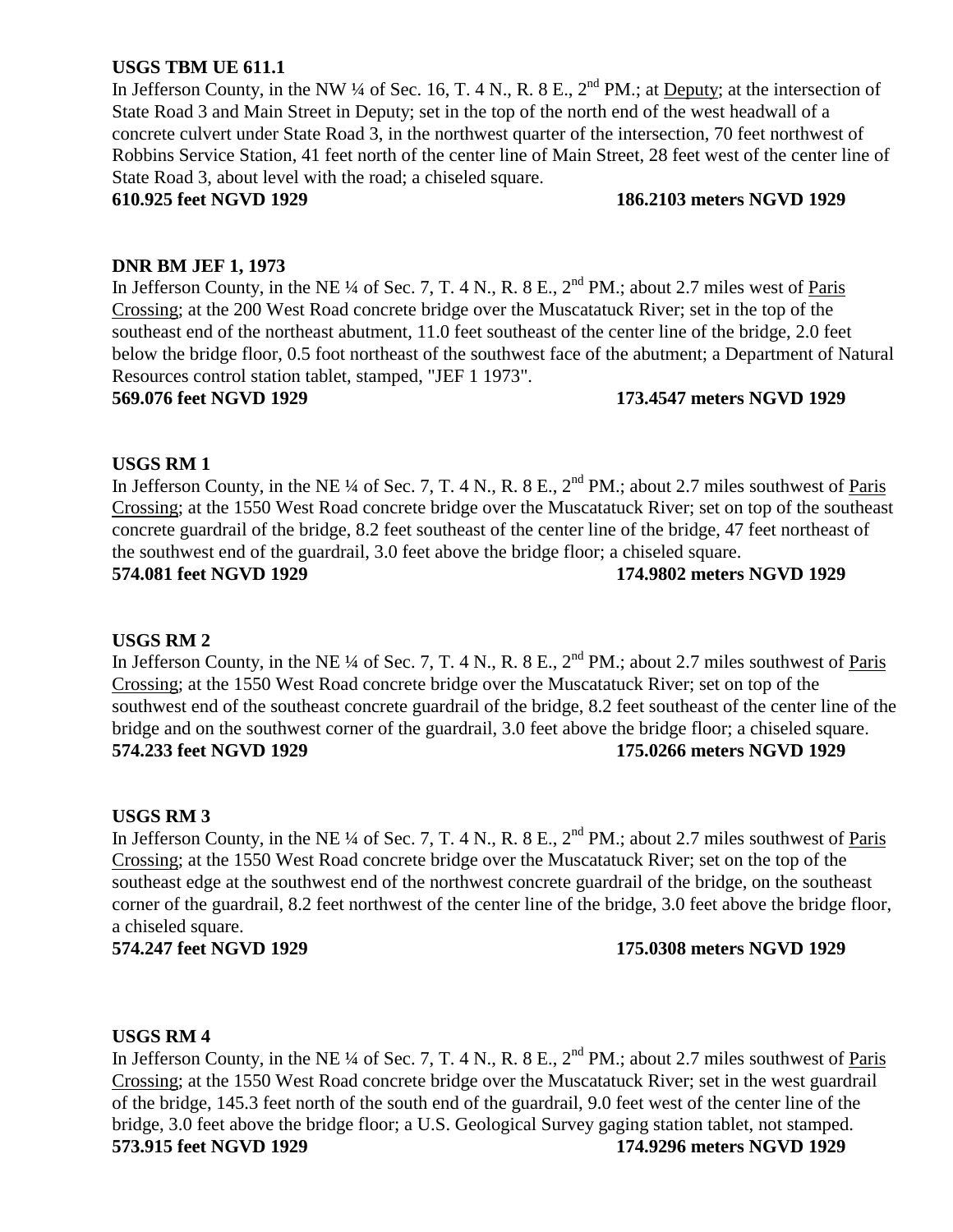# **IFC&WRC BM DAM 1, 1985**

In Jefferson County, Clifty Falls Quad., in Sec. 28, T. 4 N., R. 10 E., 2<sup>nd</sup> PM.; at Clifty Falls State Park; set in the top of a concrete post, near the northwest corner of the swimming pool parking lot, 158.11 feet west of IFC&WRC AZI 3, 87.1 feet northeast of a PK nail in the west side of a 5 inch Ash tree, 16.2 feet southeast of a two headed nail in the south side of a concrete post in a old fence line, 10.6 feet south of a PK nail in the south side of a 6 inch Sassafras tree; a Indiana Flood Control and Water Resources Commission control station tablet.

**828.68 feet NGVD 1929 THIRD ORDER 252.582 meters NGVD 1929 East Zone X = 570,817.77 NAD 1927 THIRD ORDER Y = 456,535.30 NAD 1927**

# **IFC&WRC AZI 3**

In Jefferson County, Clifty Falls Quad., in Sec. 28, T. 4 N., R. 10 E., 2<sup>nd</sup> PM.; at Clifty Falls State Park; set on the top of a 5/8 inch rebar, near the northwest corner of the swimming pool parking lot, 158.11 feet east of IFC&WRC BM DAM 1, 80.2 feet northwest of a PK nail in the northwest corner of the swimming pool parking lot, 52.3 feet west of a PK nail in the northeast side of a 5 inch Tulip Poplar tree, 40.8 feet south of a PK nail in the east side of the west trunk of a 16 inch twin trunked Tulip Poplar tree, 19.4 feet southeast of a PK nail in a three trunked Wild Cherry tree; a Department of Natural Resources aluminum cap, stamped "AZI 3".

**East Zone X = 570,975.81 NAD 1927 FOURTH ORDER Y = 456,533.26 NAD 1927**

# **IFC&WRC BM CF DAM 3S, 1985**

In Jefferson County, Clifty Falls Quad., in Sec. 33, T. 4 N., R. 10 E., 2<sup>nd</sup> PM.; at Clifty Falls State Park; from the entrance to the park pool proceed a short distance northeast along the park road to a abandoned cinder road; set in the top of a concrete post, about 695 feet east of the asphalt park road, 2.0 feet north of a witness post and a east-west fence line; a Indiana Flood Control and Water Resources Commission control station tablet.

**837.52 feet NGVD 1929 THIRD ORDER 255.277 meters NGVD 1929 East Zone X = 572,590.81 NAD 1927 THIRD ORDER Y = 456,298.66 NAD 1927**

# **IFC&WRC BM CF DAM 4N, 1985**

In Jefferson County, Clifty Falls Quad., in Sec. 28, T. 4 N., R. 10 E., 2<sup>nd</sup> PM.; at Clifty Falls State Park; about 0.9 mile generally east and north along the asphalt road from the intersection of the park road and the entrance to the large park pool, to a dirt trail to the left (south), thence 574 feet south along the dirt trail; set in the top of a concrete post, 115 feet east of the dirt trail, 43.6 feet southwest of a PK nail in a 5 inch Tulip Poplar tree, 42.3 feet northwest of a PK nail in a 3 inch Ash tree, 18.3 feet northeast of a PK nail in a 2 inch Tulip Poplar tree, 1.0 foot north of a steel witness post; a Indiana Flood Control and Water Resources Commission control station tablet.

**854.79 feet NGVD 1929 THIRD ORDER 260.540 meters NGVD 1929 East Zone X = 572,167.631 NAD 1927 THIRD ORDER Y = 458,310.82 NAD 1927**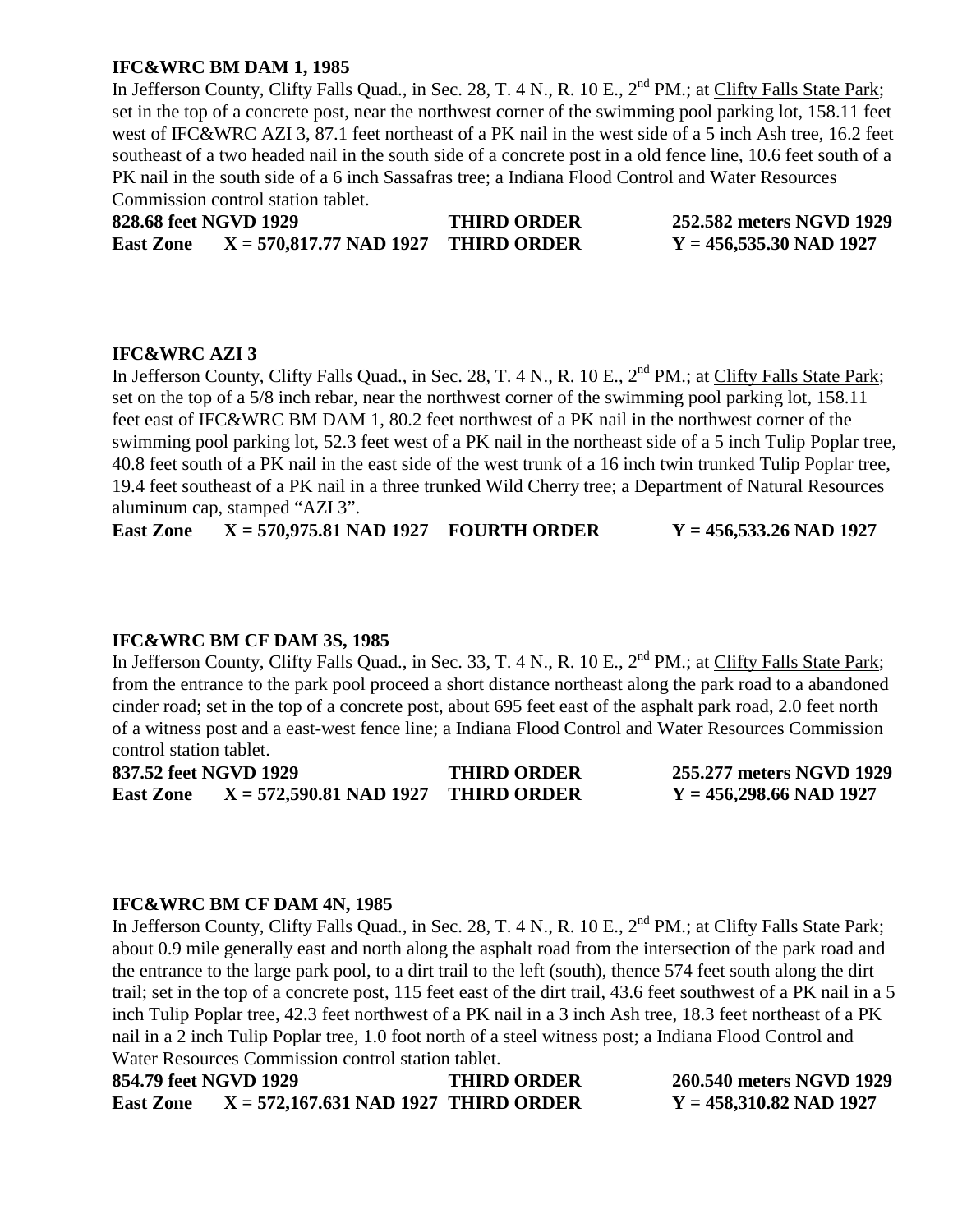# **IFC&WRC BM CF 5, 1985**

In Jefferson County, Clifty Falls Quad., in Sec. 33, T. 4 N., R. 10 E., 2<sup>nd</sup> PM.; at Clifty Falls State Park; at the entrance to the park swimming pool; set on the top of a 5/8 inch rebar, 85.5 feet northeast of the northeast corner of the fence surrounding the pool, 83.8 feet northeast of the northeast corner of a small building52.5 feet southwest of the east end of the curb of the pool parking lot, 29.1 feet south of a chiseled notch on the south edge of the curb; a Department of Natural Resources aluminum cap, stamped "CF 5".

**East Zone X = 571,393.18 NAD 1927 FOURTH ORDER Y = 456,180.44 NAD 1927**

# **IFC&WRC BM CF 6, 1985**

In Jefferson County, Clifty Falls Quad., in Sec. 28, T. 4 N., R. 10 E., 2<sup>nd</sup> PM.; at Clifty Falls State Park; about 565 feet generally north and east along the asphalt park road from the intersection of the park road and the entrance to the large park pool, to the station; set on the top of a 5/8 inch rebar, 107.6 feet west of a PK nail in the southwest side of a 7 inch Sycamore tree, 23.3 feet southwest of a PK nail in the centerline of the asphalt park road, 14.2 feet south of a PK nail in the centerline of the asphalt park road, 21.4 feet southeast of a PK nail in the centerline of the asphalt park road; a Department of Natural Resources aluminum cap, stamped "CF 6".

**East Zone X = 572,247.11 NAD 1927 FOURTH ORDER Y = 456,484.88 NAD 1927**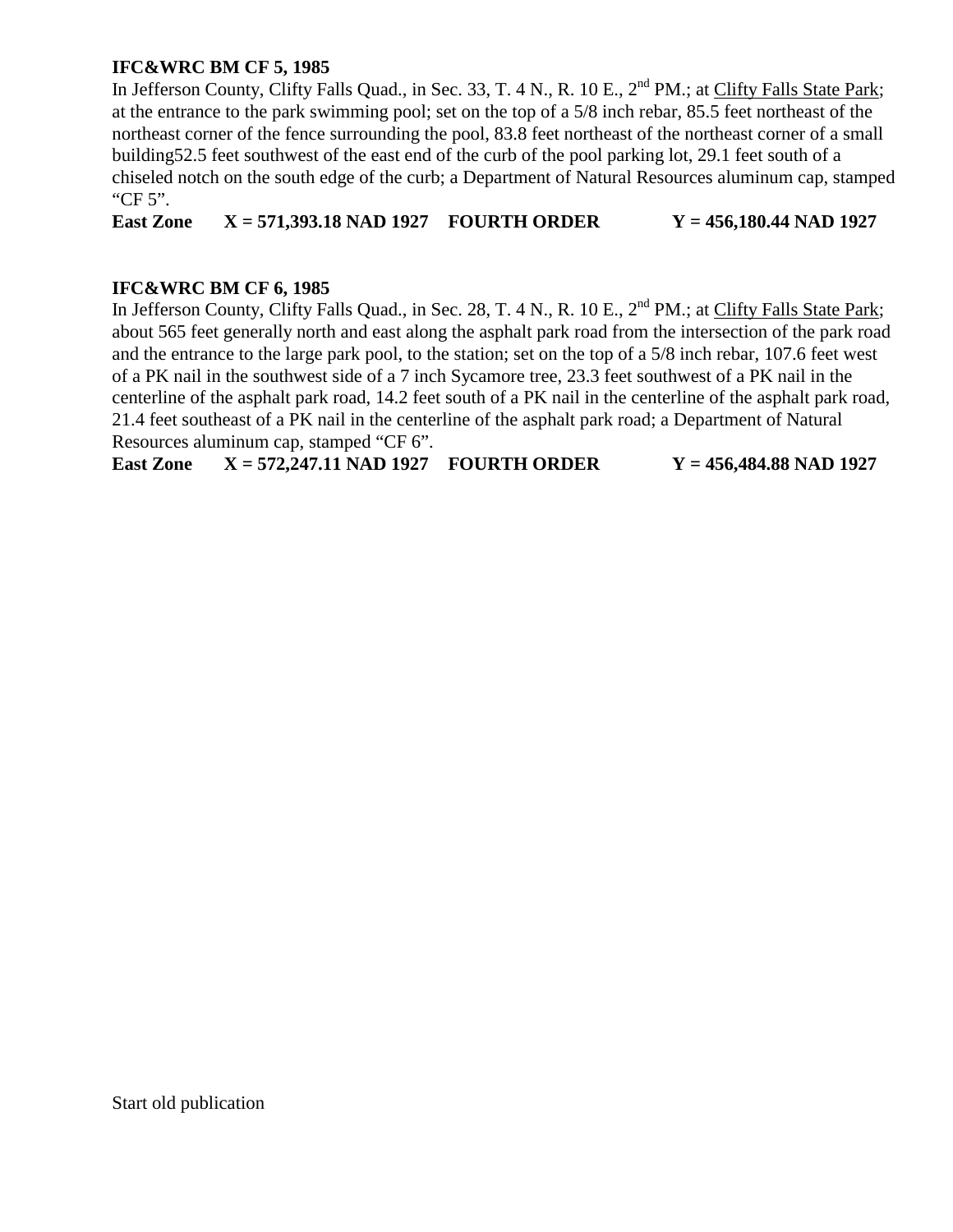# STATE OF INDIANA

# DEPARTMENT OF NATURAL RESOURCES

DIVISION OF WATER

BENCH MARK DESCRIPTIONS

AND ELEVATIONS

FOR

# **JACKSON COUNTY**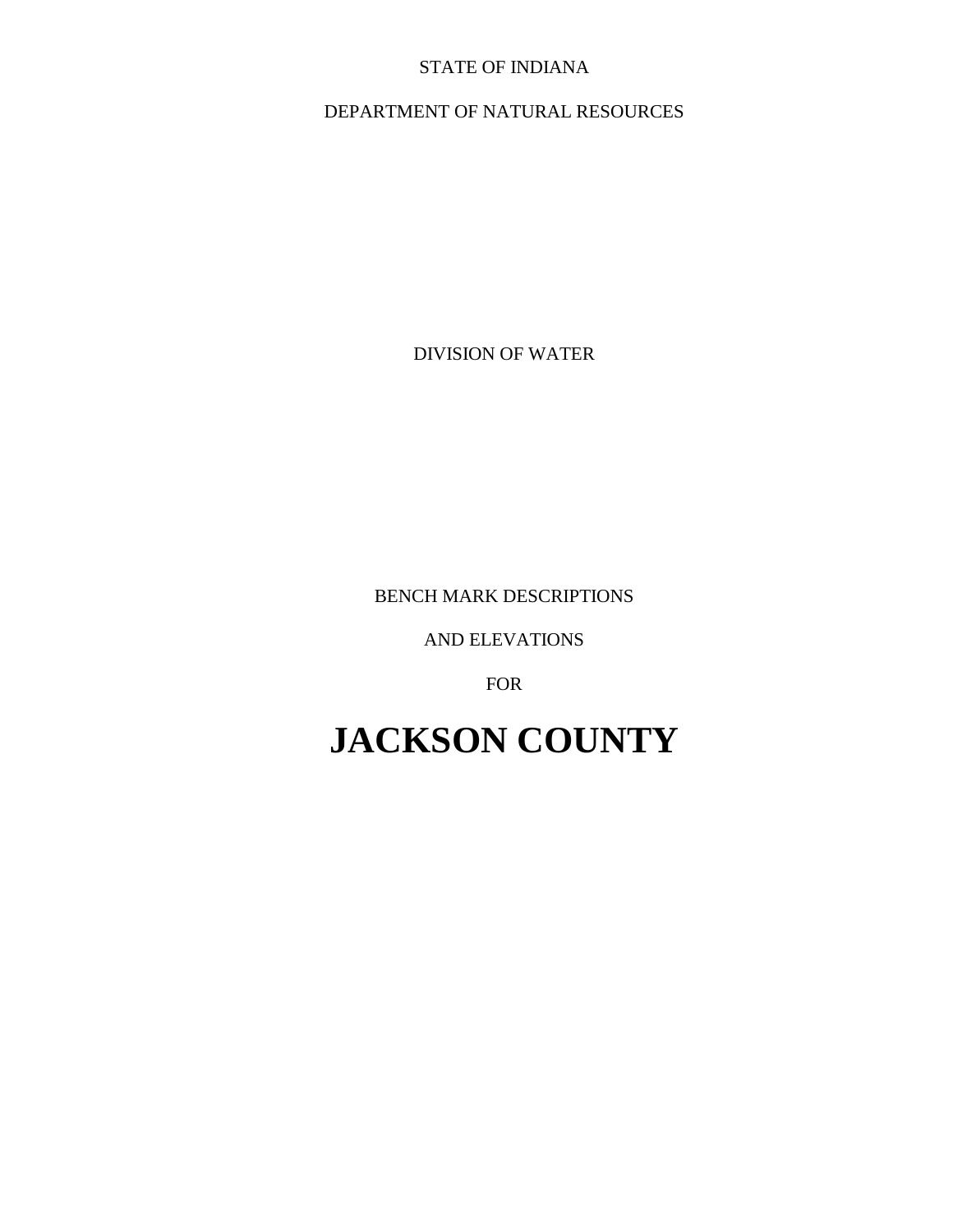### **TBM VFMR 14, 1958**

In Jackson County, in the N.E. ¼ of Section 26, T. 4 N., R. 5 E.,  $2^{nd}$  PM.; about 3.8 miles southwest of Crothersville; 3.41 miles generally west along Main Street and a paved road from its crossing with the Pennsylvania Railroad in Crothersville to a gravel crossroads, thence 2.04 miles south along a gravel and dirt road to a right angle turn west and a path due south; set in the south side of a 13-inch blazed White Oak tree (first tree west of a field entrance), 33 feet west from center line of north-south road, 13 feet north of centerline of road leading west, 0.8 foot above ground; a railroad spike driven thru a aluminum tag, stamped "TBM VFMR 14 1958".

#### **522.227 feet NGVD 1929 159.1751 meters NGVD 1929**

#### **TBM VFMR 13, 1958**

In Jackson County, about 3.7 miles southwest of Crothersville; 3.41 miles generally west along Main Street and a paved road from its crossing with the Pennsylvanian Railroad in Crothersville to a gravel crossroads, thence 1.59 miles south along a gravel and dirt road to a 70 foot one-span steel pony truss bridge over Smart Ditch; set in top of the southeast concrete pillar foundation, 8 feet east from the center line of the road, 0.5 foot south from the southeast corner of the bridge, 1.1 feet below road, 1.3 feet above ground; a chiseled triangle.

#### **522.505 feet NGVD 1929 159.2598 meters NGVD 1929**

#### **TBM VFMR 15, 1958**

In Jackson County, about 3.6 miles southwest of Crothersville; 3.41 miles generally west along Main Street and a paved road from its crossing with the Pennsylvania Railroad in Crothersville to a gravel crossroads, thence 1.59 miles south to a one span steel pony truss bridge over Smart Ditch, thence about 0.40 mile east along top of left bank of Smart Ditch to the confluence of Smart Ditch with Vernon Fork of the Muscatatuck River; set in the southwest side of an 11-inch blazed Maple tree (high water mark in same tree), 15 feet south from top edge of left bank of Smart Ditch, 25 feet west from top edge of right bank of Vernon Fork, 12 feet southwest from a 23-inch tree stump cut 3 feet above ground, 1.0 foot above the ground; a railroad spike driven thru an aluminum tag, stamped "TBM VFMR 15 1958". **525.825 feet NGVD 1929 160.2718 meters NGVD 1929**

#### **TBM VFMR 12, 1958**

In Jackson County, about 3.6 miles southwest of Crothersville; 3.41 miles generally west along Main Street and a paved road from its crossing with the Pennsylvania Railroad in Crothersville to a gravel crossroads, thence 1.03 miles south to a gravel crossroad; set in the west side of a Power Pole (#M-168S-108), 75 feet southeast from corner of a porch on a house in the northwest quarter of intersection, 15 feet south from the extended center line of road leading west, 12 feet east from the centerline of the north-south road, 1.4 feet above ground; a railroad spike driven thru an aluminum tag, stamped, "TBM VFMR 12, 1958".

#### **555.849 feet NGVD 1929 169.4231 meters NGVD 1929**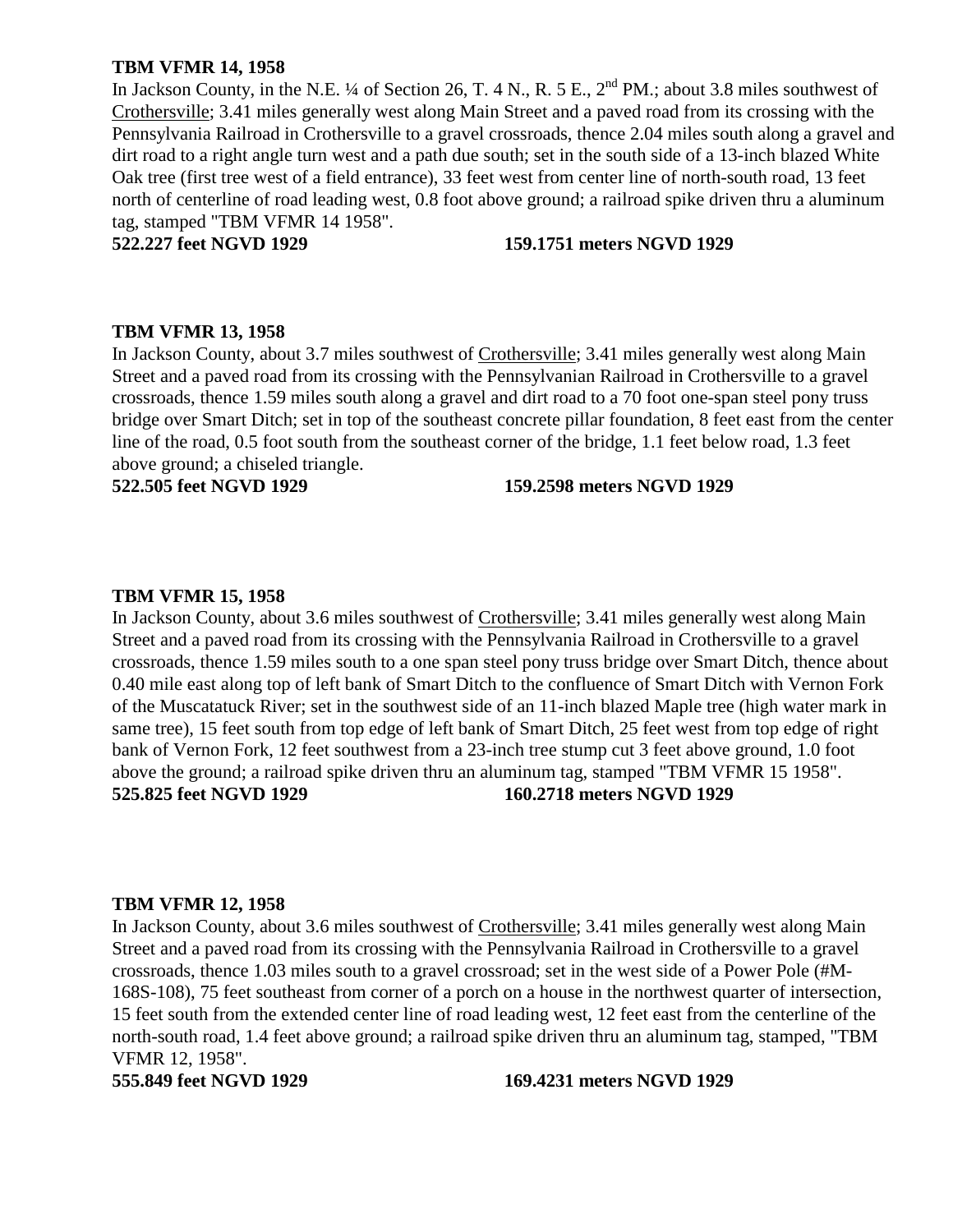# **TBM VFMR 16, 1958**

In Jackson County, about 3.5 miles southwest of Crothersville; 3.41 miles generally west along Main Street and a paved road from it's crossing with the Pennsylvania Railroad in Crothersville to a gravel crossroad (thence 1.03 miles south to a crossroad east-west road makes a jog), thence 0.61 mile generally east to two, one-span steel truss bridges at the fork of Smart Ditch and Vernon Fork; set in top of the southeast steel pillar foundation of the bridge over Vernon Fork, 9.0 feet east from the center line of the bridge, 1.1 feet southeast form the southeast corner of the southeast end steel truss of the bridge, 0.7 foot below the bridge floor; the screw end of a bolt holding down a 1/2 of inch steel round plate on top of the foundation pillar.

#### **527.291 feet NGVD 1929 160.7186 meters NGVD 1929**

#### **TBM VFMR 17, 1958**

In Jackson County, about 3.5 miles southwest of Crothersville; 3.41 miles generally west along Main Street and a paved road from its crossing with the Pennsylvania Railroad in Crothersville to a gravel crossroad, thence 1.03 miles south to a gravel T-road east, thence 1.24 miles generally east along a gravel and dirt road; set in the streamward side of a 10-inch blazed Walnut tree, 13.0 feet north from the center line of the road, 0.9 foot above ground, about level with the road; a railroad spike driven thru an aluminum tag, stamped "TBM VFMR 17, 1958."

**525.045 feet NGVD 1929 160.0340 meters NGVD 1929**

#### **TBM VFMR 18, 1958**

In Jackson County, in the SW ¼ of Section 17 T. 4 N., R. 6 E., 2<sup>nd</sup> PM.; about 3.5 miles southwest of Crothersville; 3.41 miles generally west along Main Street and a paved road from its crossing with the Pennsylvania Railroad in Crothersville to a gravel crossroad, thence 1.03 miles south to a T-road east thence about 1.53 miles generally east along a gravel and dirt road to a field entrance north, thence about 0.13 mile generally north to Vernon Fork; set in the south side of a 27-inch blazed Oak tree, about 30 feet below a high water mark in same tree, 1.2 feet above ground; a railroad spike driven thru an aluminum tag, stamped "TBM VFMR 18, 1958".

#### **525.283 feet NGVD 1929 160.1066 meters NGVD 1929**

#### **TBM VFMR 19, 1958**

In Jackson County, in the SW  $\frac{1}{4}$  of the NW  $\frac{1}{4}$  of Section 17, T. 4 N; R. 6 E., 2<sup>nd</sup> PM.; about 2.4 miles southwest of Crothersville; 3.41 miles generally west along Main Street and a paved road from its crossing with the Pennsylvania Railroad in Crothersville to a gravel crossroad, thence 0.53 mile south to a dirt T-road east, thence 0.95 mile east to a one-span steel truss bridge over Riders Ditch; set in top of the southeast concrete abutment of the bridge, 7.8 feet south from the centerline of the bridge, 1.3 feet southwest from the southwest corner of the southeast end steel truss 2.2 feet south from south face of bridge floor, 0.6 foot east of west face of southeast abutment, 1.1 feet below bridge floor; a chiseled triangle.

#### **527.874 feet NGVD 1929 160.8963 meters NGVD 1929**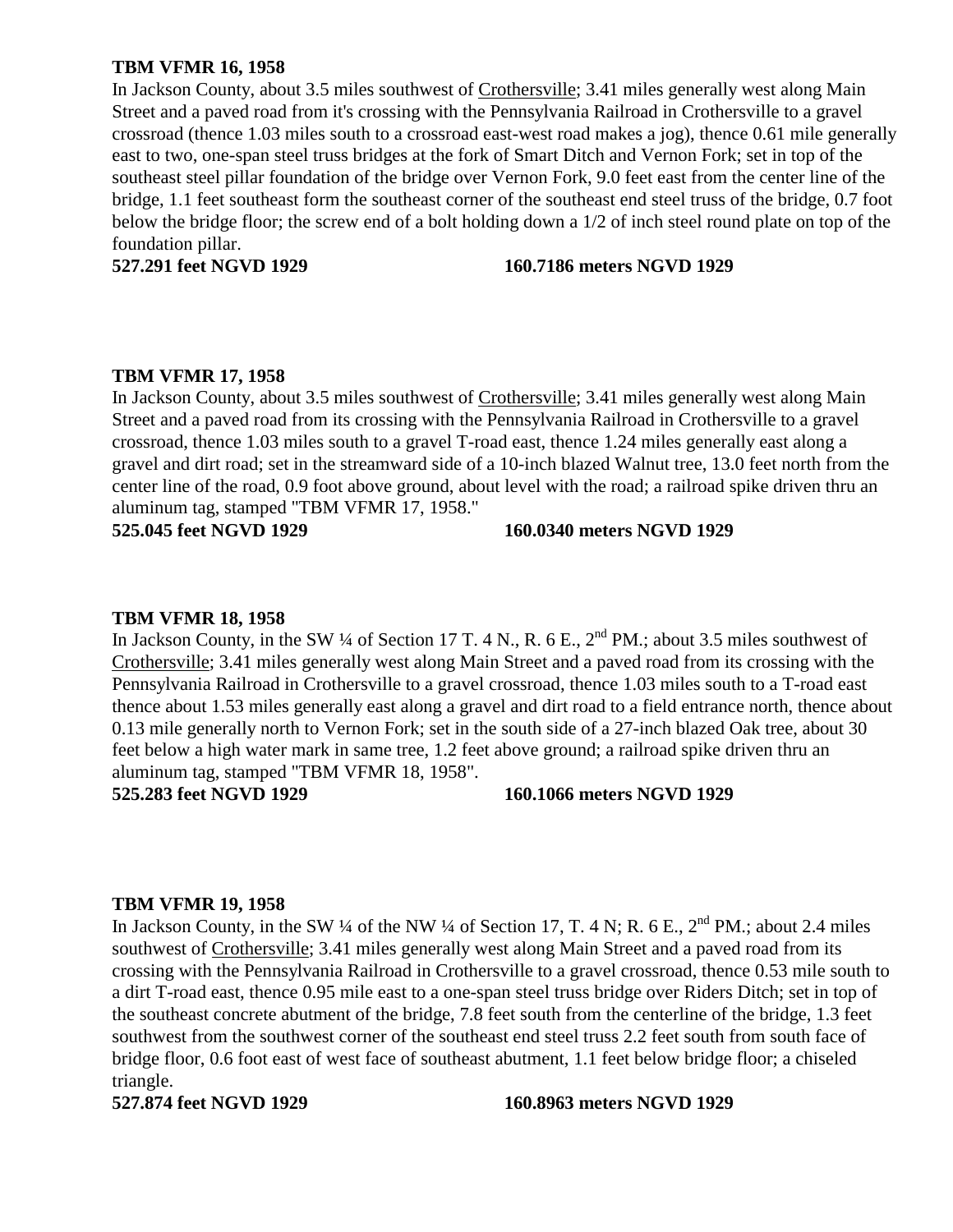# **TBM VFMR 11, 1958**

In Jackson County, about 3.6 miles southeast of Crothersville; 3.41 miles generally west along Main Street and a paved road from its crossing with the Pennsylvania Railroad in Crothersville to a gravel crossroads, thence 0.53 mile south to a T-road east; set in the eastside of the end fence post of a fence line, 83 feet south from the center line of the T-road, 13 feet west from the center line of the north-south road; a aluminum tag, stamped, "TBM VFMR 11, 1958".

#### **562.122 feet NGVD 1929 171.3351 meters NGVD 1929**

# **TBM VFMR 10, 1958**

In Jackson County, about 3.3 miles west of Crothersville; 3.41 miles generally west along Main Street and a paved road from its crossing with the Pennsylvania Railroad in Crothersville to a gravel crossroad, in the northwest quarter of the intersection; set in the eastside of a 14 -inch fence post, 30 feet north of the center line of the paved road, 13 feet west form the center line of the gravel road, 15 feet south of a telephone pole, 3.3 feet north of a stop sign, 1.0 foot above ground, about level with the road; a railroad spike driven thru an aluminum tag, stamped "TBM VFMR 10, 1958".

#### **557.324 feet NGVD 1929 169.8727 meters NGVD 1929**

# **TBM VFMR 9, 1958**

In Jackson County, about 3.1 miles west of Crothersville; 3.0 miles generally west along Main Street and a paved road to a gravel entrance to a farm house (Mr. Fred Wehmiller), set in the south side of a 32 inch White Oak tree, 14.5 feet north of the center line of the paved road, 10.0 feet east from the center line of the gravel drive, 8.0 feet west of a telephone pole, 0.6 foot above the road; a railroad spike driven thru an aluminum tag, stamped "TBM VFMR 9, 1958".

**545.654 feet NGVD 1929 166.3157 meters NGVD 1929**

#### **TBM VFMR 8, 1958**

In Jackson County, about 2.6 miles west of Crothersville; 2.58 miles generally west along Main Street and a paved road from its crossing with the Pennsylvania Railroad in Crothersville to a gravel T-road north, set in the north side of a power pole (#UA-41 S-122) 13 feet south from the center line of the paved road, 35 feet southwest of the northwest corner of a small steel rail bridge, 0.4 foot above the ground; a railroad spike driven thru an aluminum tag, stamped "TBM VFMR 8, 1958". **528.176 feet NGVD 1929 160.9884 meters NGVD 1929**

#### **TBM VFMR 7, 1958**

In Jackson County, about 2.4 miles west of Crothersville; 2.36 miles generally west along Main Street and a paved road from its crossing with the Pennsylvania Railroad in Crothersville to a 60-foot steel pony truss bridge over Riders Ditch; set in top of the northeast concrete foundation post, 8.5 feet west from the end fence post of a wooden fence adjoining bridge, 0.3 foot east from the east end of the northeast corner of the bridge, 1.1 feet below the road; a chiseled triangle. **528.382 feet NGVD 1929 161.0512 meters NGVD 1929**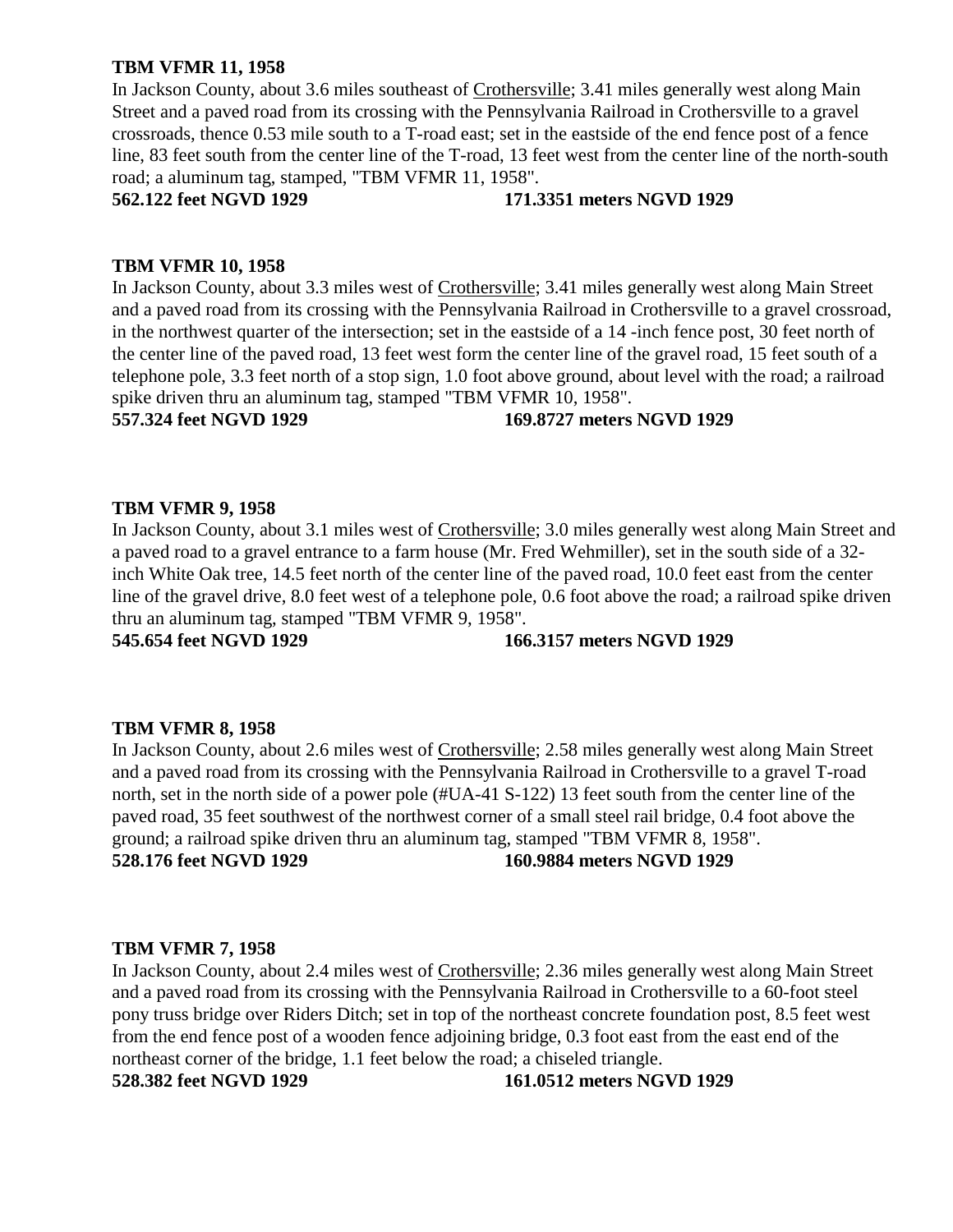# **TBM VFMR 6, 1958**

In Jackson County, about 2.2 miles west of Crothersville; 2.14 miles generally west along Main Street and a paved road from its crossing with the Pennsylvania Railroad in Crothersville to a one-span steel truss bridge over the Vernon Fork of the Muscatatuck River; set in top of the southeast stone abutment of the bridge, 9.7 feet south of the center line of the road, 1.6 feet east of the east face of the south east end steel truss, 0.65 foot north from the south face of the southeast abutment, 1.1 feet below the road; a chiseled triangle. *Believed destroyed. D. V. Hine 8/58* **530.753 feet NGVD 1929 161.7738 meters NGVD 1929**

# **TBM VFMR 5, 1958**

In Jackson County, about 2.0 miles west of Crothersville; 2.0 miles generally west along Main Street and a paved road from its crossing with the Pennsylvania Railroad in Crothersville to a 30-foot steel rail bridge over a small tributary to Vernon Fork; set on top of the northeast corner of the north concrete foundation of the bridge, 7.5 feet north from the enter line of the road, 1.4 feet west of the northeast corner of the bridge, 0.5 foot south from the north face of the north foundation of the bridge, 0.25 foot below the road; a chiseled triangle.

**526.099 feet NGVD 1929 160.3279 meters NGVD 1929**

# **TBM VFMR 4, 1958**

In Jackson County, about 1.8 miles west of Crothersville; 1.86 miles generally west along Main Street and a paved road from its crossing with the Pennsylvania Railroad in Crothersville to a 30-foot steel rail bridge over a small tributary to Vernon Fork, (the 4th bridge of this type on the same road leading west out of Crothersville); set in the north side of a telephone pole, 23.0 feet southwest from the southwest corner of the bridge, 13.3 feet south from the center line of the road, 1.1 feet above the ground; a railroad spike driven thru an aluminum tag, stamped, "TBM VFMR 4, 1958".

# **527.125 feet NGVD 1929 160.6680 meters NGVD 1929**

# **TBM VFMR 3, 1958**

In Jackson County, about 1.2 miles west of Crothersville; 1.61 miles generally west along Main Street and a paved road from its crossing with the Pennsylvania Railroad in Crothersville to a 50 foot steel rail bridge over a small tributary to Vernon Fork; set on top of the northeast concrete wing-wall of the bridge, 10 feet north from the center line of the road, 0.7 foot southwest from the northeast face of the wing-wall, 4.2 feet northeast from the northeast corner of the northeast end steel rail of bridge, about 0.3 foot below the road; a chiseled triangle.

# **526.946 feet NGVD 1929 160.6135 meters NGVD 1929**

# **TBM VFMR 2, 1958**

In Jackson County, about 1.0 mile west of Crothersville; 0.90 mile generally west along Main Street and a paved road from its crossing with the Pennsylvania Railroad in Crothersville, to a 30-foot steel rail bridge over a small tributary to Vernon Fork; set in top of the northwest wingwall of the bridge 6 feet west of the east face of the northwest wingwall, 10 feet north from the center line of the road, 17.4 feet southeast from a power pole (#UC 78W), about level with the road; a chiseled triangle. **535.757 feet NGVD 1929 163.2991 meters NGVD 1929**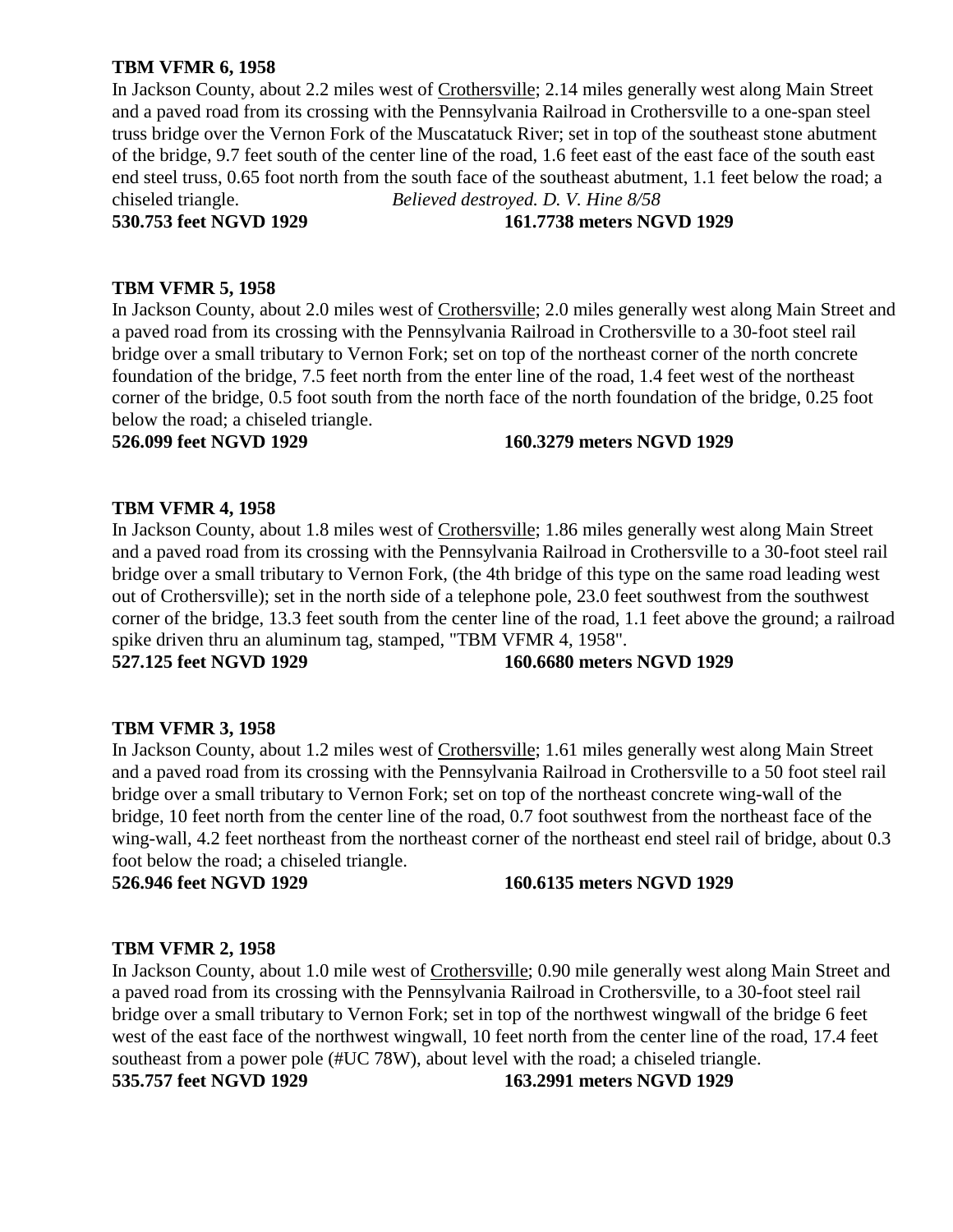# **TBM VFMR 1, 1958**

In Jackson County, about 0.4 mile west of Crothersville; 0.65 mile generally west along Main Street and a paved road from its crossing with the Pennsylvania Railroad in Crothersville to a gravel crossroads and a cemetery in the northwest quarter of the intersection; set in the south side of a 12-inch Maple tree, 17 feet north from the center line of the east-west blacktop road, 43 feet west from the center line of the north south gravel road, 30 feet west from a walking entrance to the cemetery, 1.2 feet above the ground; a railroad spike driven thru an aluminum tag, stamped, "TBM VFMR 1, 1958".

# **560.105 feet NGVD 1929 170.7203 meters NGVD 1929**

# **USC&GS BM L 60, 1934**

In Jackson County, at Crothersville; at the Crothersville Water Tower; set on top of the east corner of the diamond-shaped southeast concrete foundation pedestal of the water tower, 32 feet south of the southeast corner of the Crothersville Fire Station, 25 feet west of the centerline of a gravel road, 5.5 feet west of a P. S. C. of a fence enclosing the water tower, 1.3 feet above the ground; a U.S. Coast & Geodetic Survey bench mark tablet, stamped, "L60, 1934".

# **558.477 feet NGVD 1929 170.2241 meters NGVD 1929**

# **TBM VFMR 20, 1958**

In Jackson County, about 2.4 miles northwest of Crothersville; 2.58 miles generally west along Main Street and a paved road from its crossing with the Pennsylvania Railroad in Crothersville, to a gravel Troad north, thence 0.73 mile north; set in the west side of a power pole (#735), 16.7 feet east of the center line of the road, 1.0 foot east of a fence line, 0.8 foot above the ground, a railroad spike driven thru an aluminum tag, stamped "TBM VFMR 20, 1958".

### **544.761 feet NGVD 1929 166.0435 meters NGVD 1929**

# **TBM VFMR 21, 1958**

In Jackson County, about 2.5 miles northwest of Crothersville; 2.58 miles generally west along Main Street and a paved road from its crossing with the Pennsylvania Railroad in Crothersville to a gravel Troad north, thence 1.20 miles north to a 13 foot concrete bridge over a small tributary to Vernon Fork; set on top at center of the east concrete headwall, 24.0 feet southeast of a telephone pole, 9.0 feet east of the centerline of the road, 6.7 feet north of the south face of the east headwall, 1.8 feet above the road, 0.5 foot east of the west face of the east headwall; a chiseled triangle.

**532.768 feet NGVD 1929 162.3880 meters NGVD 1929**

# **TBM VFMR 22, 1958**

In Jackson County, in Section 5; T. 4 N; R 6 E., 2<sup>nd</sup> PM.; about 2.6 miles northwest of Crothersville; 2.58 miles generally west along Main Street and a paves road from its crossing with the Pennsylvania Railroad in Crothersville to a gravel T-road north, thence 1.18 miles north to a dirt lane east, thence about 0.6 mile along the lane to Vernon Fork; set in the southwest side of a 14-inch blazed Walnut tree (high water mark in the same tree), 13.0 feet north of the center line on road, about 68.0 feet west of the center of a bridge-culvert over Vernon Fork, 6.0 feet above the road, 1.4 feet above the ground; a railroad spike driven thru an aluminum tag, stamped, "TBM VFMR 22, 1058". **529.848 feet NGVD 1929 161.4980 meters NGVD 1929**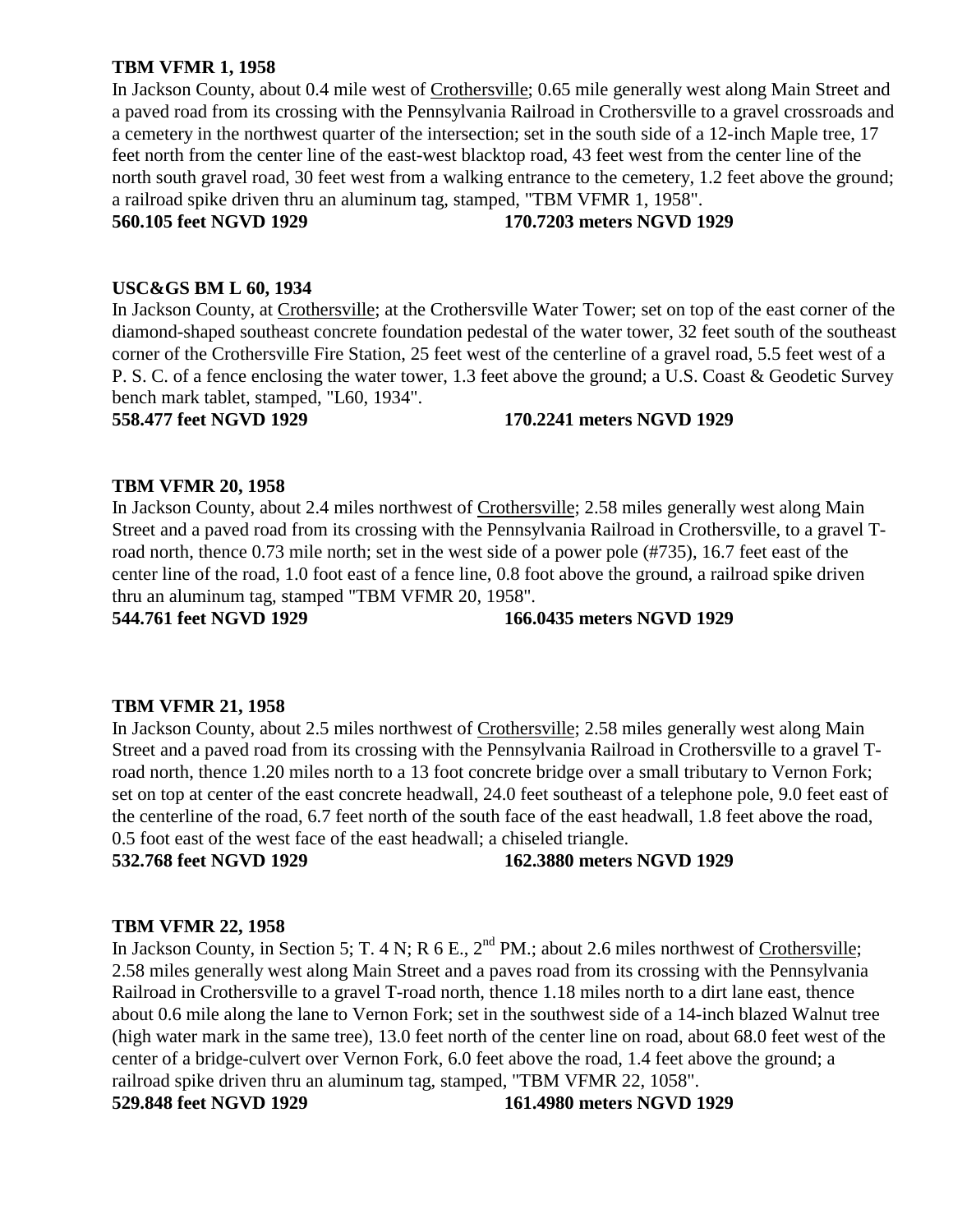# **TBM VFMR 23, 1958**

In Jackson County, about 2.6 miles northeast of Crothersville; 2.11 miles generally west along a gravel road from its crossing with the Pennsylvania Railroad in Retreat, to a gravel T-road south; set in the south side of a power pole (#UA 41-S94), in the southeast quarter of the junction, 16.5 feet south from the center line of the east-west road, 16.0 feet northeast of the center line of the T-road south, 3.1feet northeast of a corner fence post, 0.7 foot above the ground; a railroad spike driven thru an aluminum tag, stamped, "TBM VFMR 23, 1958".

#### **546.976 feet NGVD 1929 166.7186 meters NGVD 1929**

# **TBM VFMR 24, 1958**

In Jackson County, about 2.8 miles north west of Crothersville; 1.87miles generally west along a gravel road from its crossing with the Pennsylvania Railroad in Retreat to a 120 foot steel rail bridge over Vernon Fork; set in the north side of a 24-inch Elm tree (high water mark in same tree), 4.6 feet southeast of the southeast end steel upright rail of the bridge, 8.9 feet south of the center line of the bridge, 5.3 feet below the bridge, 1.0 foot above the ground; a railroad spike driven thru an aluminum tag stamped, "TBM VFMR 24, 1958".

#### **527.529 feet NGVD 1929 160.7912 meters NGVD 1929**

# **TBM VFMR 25, 1958**

In Jackson County, about 2.9 miles northwest of Crothersville; 1.16 miles generally west along a gravel road from its crossing with the Pennsylvania Railroad in Retreat, to a 70-foot steel pony truss bridge over Riders Ditch; set in top of the southeast concrete foundation pillar of the bridge, 9.8 feet south of the center line of the road, 0.7 foot south of the south face of the southeast end steel truss, 1.0 foot below the bridge floor; a chiseled triangle.

# **533.017 feet NGVD 1929 162.4639 meters NGVD 1929**

# **TBM VFMR 26, 1958**

In Jackson County, about 2.1 miles northwest of Crothersville; 0.38 mile generally west along a gravel road from its crossing with the Pennsylvania Railroad in Retreat, to a right angle turn west; set in the west side of a 19-inch blazed Hickory tree near the turn, 25 feet north of the center line of the road, 12.0 feet east of the center line of a field entrance, 0.5 foot above the ground; a railroad spike driven thru an aluminum tag stamped, "TBM VFMR 26".

# **535.887 feet NGVD 1929 163.3387 meters NGVD 1929**

# **USC & GS BM M 60, 1934**

In Jackson County, about 2.1 miles north west of Crothersville; 1.9 miles north along the Pennsylvania Railroad from station in Crothersville to a 120-foot bridge (#68/60) over a small creek, 0.4 mile north of milepost #69, 0.06 mile north of gravel road crossing at Retreat; set in the top of the northwest abutment of the bridge, 5.6 feet west of the west rail of the tracks, 3.5 feet north of a wooden foundation pier of the bridge, 5.8 feet east of the west face of the northwest abutment, 4.7 feet below the tracks, 1.5 feet north of the south face of the northwest abutment; a US Coast and Geodetic bench mark tablet stamped, "M 60, 1934".

# **534.120 feet NGVD 1929 162.8001 meters NGVD 1929**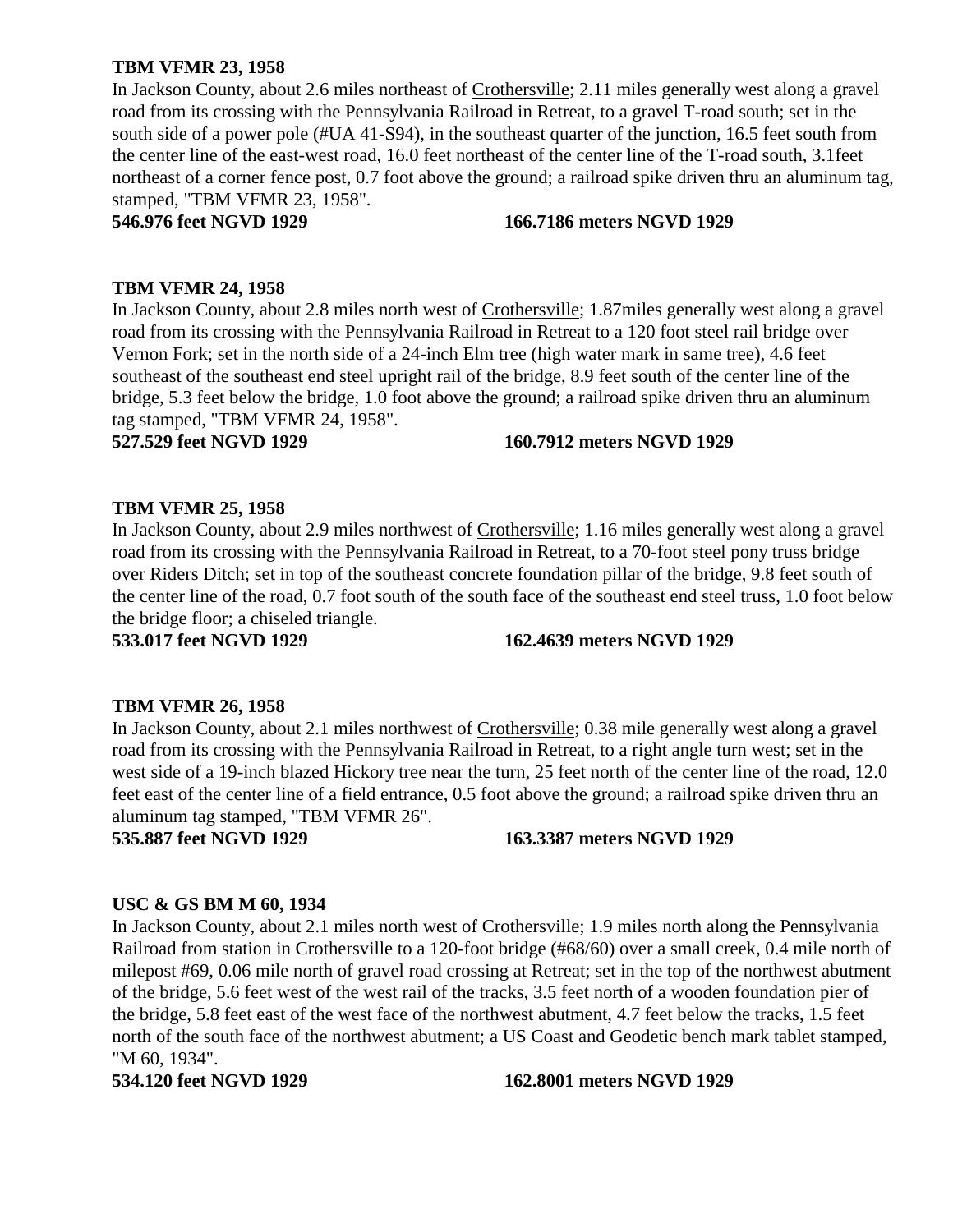# **TBM VFMR 27, 1958**

In Jackson County, about 2.8 miles northwest of Crothersville; 2.5 miles northwest along the Pennsylvania Railroad from its station in Crothersville of milepost #68, about 0.78 mile north along the Pennsylvania Railroad from its crossing with a gravel road in Retreat; set in the top at the center of milepost #68, 8 feet east of the east rail of the track, 3.9 feet above the ground, about 1.8 feet above the tracks; the screw end of a 3/8 inch bolt.

#### **539.339 feet NGVD 1929 164.3909 meters NGVD 1929**

# **TBM VFMR 30, 1958**

In Jackson County, about 1.9 miles west of Uniontown; 1.9 miles generally west along State Road 250 from its junction with US 31 in Uniontown to a right angle turn north and a gravel road south, thence 0.75 mile south and west to a one span steel pony truss bridge over Riders Ditch; set in the southwest end steel truss of the bridge, 8.0 feet south of the centerline of the road, 1.3 feet south of the southwest end of a steel handrail, about 0.1 foot below the southwest steel truss in the south row of rivets. **534.220 feet NGVD 1929 162.8306 meters NGVD 1929**

# **TBM VFMR 28, 1958**

In Jackson County, about 3.0 miles northwest of Crothersville; 3.23 miles northwest along the Pennsylvania Railroad from its station in Crothersville to an 8-span steel trestle (#67/26) over Vernon Fork; set in the northeast corner of the most northern span of trestle, 4.3 feet east of the east rail of the track, 3.1 feet below the tracks, 0.9 foot south of the south face of the northeast abutment; the screw end of the northwest anchor bolt tying down the northeast corner plate of the bridge to the foundation. **538.723 feet NGVD 1929 164.2031 meters NGVD 1929**

# **TBM VFMR 29, 1958**

In Jackson County, about 1.8 miles west of Uniontown; 1.9 miles generally west along State Road 250 from its junction with US 31 in Uniontown to the State Road 250 bridge over Vernon Fork; set in top of the southwest stone abutment of the bridge, 10.5 feet south of the centerline of State Road 250, 22.3 feet northeast of a power pole, 2.4 feet south of the south face of the southwest end steel truss, 1.3 feet below the bridge floor, 3.6 feet southwest from east face of the southwest abutment; a chiseled triangle. **536.254 feet NGVD 1929 163.4505 meters NGVD 1929**

# **USED BM M 46**

In Jackson County, about 1.9 miles west of Uniontown; at the crossing of State Road 250 with the Pennsylvania Railroad, in the southwest quarter of the crossing; set on top of a pipe projecting 0.6 foot above ground, 24.2 feet west from the west rail of the tracks, 17.0 feet south of the center line of State Road 250, 13.0 feet west of a warning signal flasher, 8.6 feet northwest of some transformers, 0.6 foot above the ground; a US Engineering Department bench mark tablet cap stamped, "M 46". **539.682 feet NGVD 1929 164.4954 meters NGVD 1929**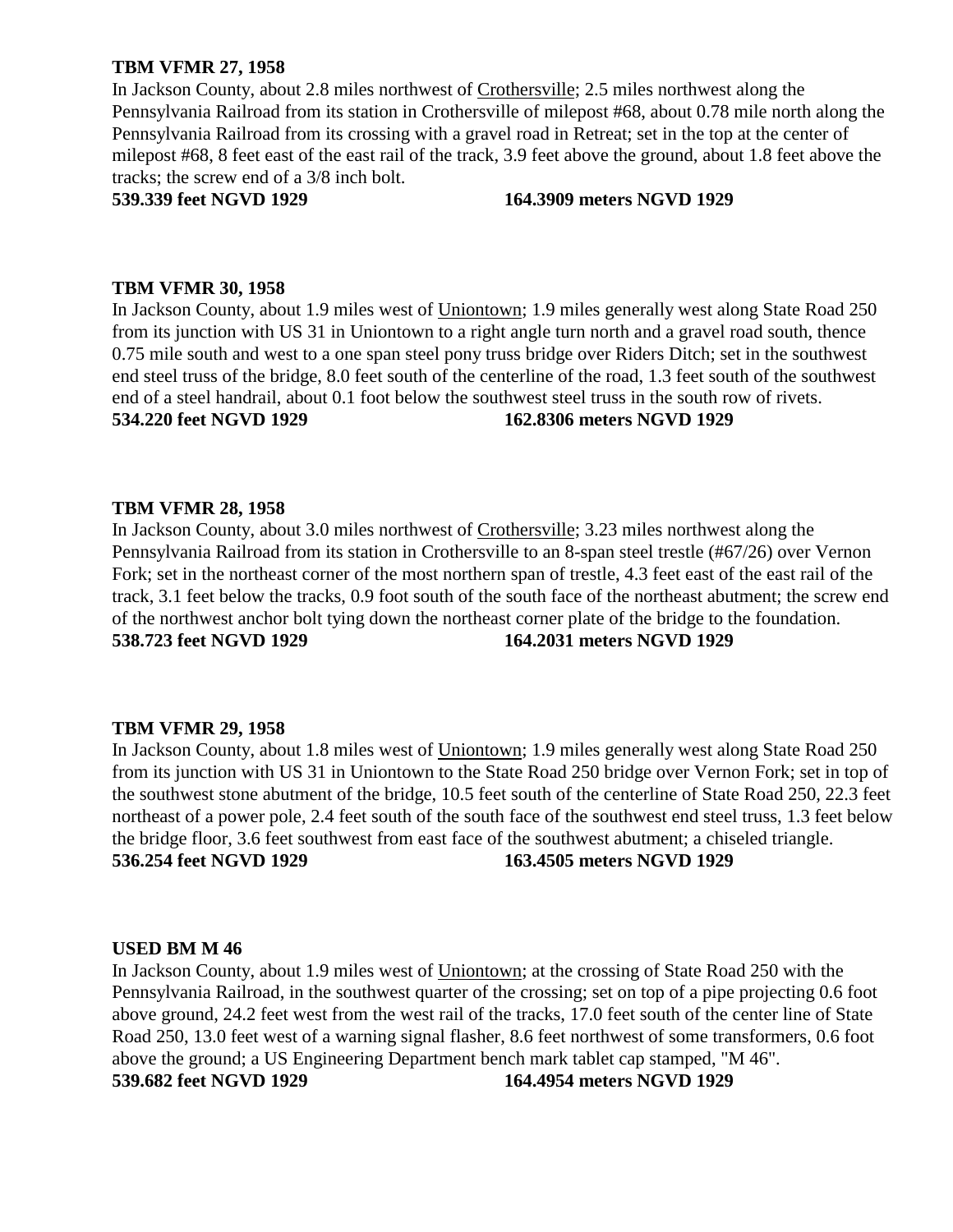# **USC&GS BM N 60, 1934**

In Jackson County, about 1.9 miles west of Uniontown; 1.9 miles generally west along State Road 250 from its junction with US 31 in Uniontown to its crossing with the Pennsylvania Railroad, thence 0.25 mile north along the railroad to a concrete bridge; 11 1/2 of rails south of a gravel crossroads, 10.7 feet west of the west rail of the tracks, about 4.2 feet below the rail, 2.2 feet below the top of the abutment, 0.5 foot south of the south face of the southwest abutment; a US Coast & Geodetic Survey disk stamped, "N 60, 1934".

# **538.270 feet NGVD 1929 164.0650 meters NGVD 1929**

# **TBM VFMR 32, 1958**

In Jackson County, about 2.1 miles northwest of Uniontown; at the State Road 250 one span steel truss bridge over Riders Ditch; set in the top of the south east concrete abutment of the bridge, 7.7 feet south of the center line of State Road 250, 0.9 foot south of the south face of the southeast end steel truss, 8.0 feet northwest of the end fence post of a small guard fence adjoining the bridge, 0.7 foot east of the west face of the abutment, 1.3 feet below the bridge floor; a chiseled triangle.

**536.520 feet NGVD 1929 163.5316 meters NGVD 1929**

# **TBM VFMR 31, 1958**

In Jackson County, in the SE  $\frac{1}{4}$  of Sec. 21, T. 5 N., R. 6 E.,  $2^{nd}$  PM.; about 2.1 miles northwest of Uniontown; 2.5 miles west and north along State Road 250 from its junction with US 31 in Uniontown to a right angle turn west; set in the south side of a power pole (3UA Z1), 31.0 feet northwest of a warning sign marking a curve, 19.5 feet north of the extended center line of the road leading west, 18.0 feet west of the extended center line of that portion of the road leading south, 0.85 foot above the ground; a railroad spike driven thru an aluminum tag, stamped, "TBM VFMR 31, 1958". **535.194 feet NGVD 1929 163.1275 meters NGVD 1929**

# **TBM VFMR 34, 1958**

In Jackson County, about 2.2 miles northwest of Uniontown; 2.35 miles generally west and north along State Road 250 from its intersection with US 31 in Uniontown to a dirt T-road east, thence 0.46 mile east and northeast along the road to the Vernon Fork of Muscatatuck River; set in the south side of the 18-inch trunk of a twin-trunked, blazed Maple tree, about 35 feet west of the right bank of the river, about 65 feet upstream of high water mark #60-57, 1.1 feet above the ground; a railroad spike driven thru an aluminum tag stamped, "TBM VFMR 34".

# **533.870 feet NGVD 1929 162.7239 meters NGVD 1929**

# **TBM VFMR 33, 1958**

In Jackson County, about 2.2 miles northwest of Uniontown; at the Pennsylvania Railroad Trestle (#66/30) over Riders Ditch; set in top of the southeast concrete abutment of the trestle, 7.0 feet east of the east rail of the tracks, 1.7 feet east of the east face of a railroad tie, 1.9 feet below the tracks, 0.2 foot south of the north face of the southeast abutment, 0.25 foot west of the east face of the abutment; a chiseled triangle

#### **540.416 feet NGVD 1929 164.7191 meters NGVD 1929**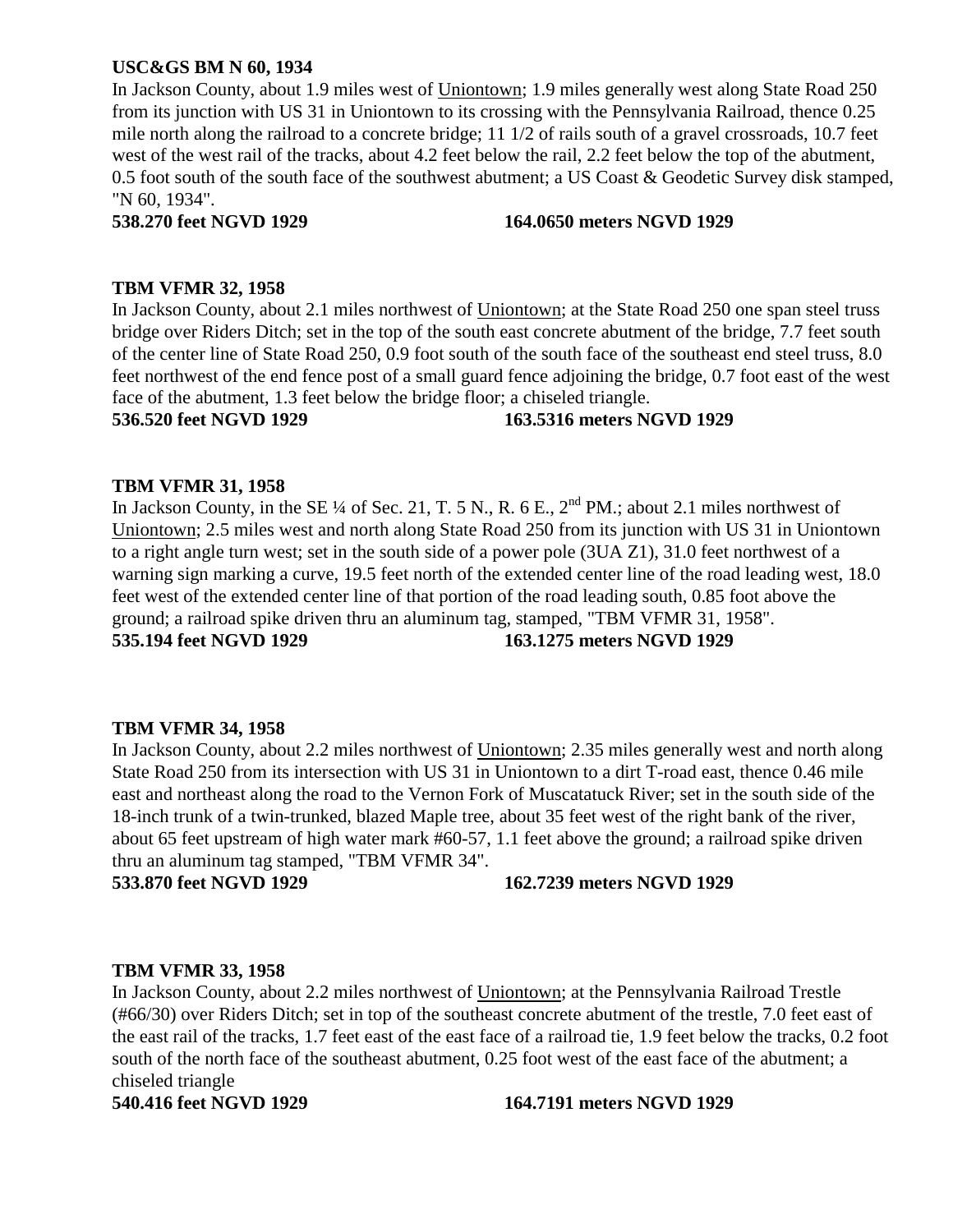# **TBM VFMR 35, 1958**

In Jackson County, about 2.3 miles northwest of Uniontown; 1.9 miles generally west along State Road 250 from its junction with US 31 in Uniontown to its crossing with the Pennsylvania Railroad, thence 1.06 miles north along the railroad to bridge #65/94 (165 feet north from milepost #66); set in the top of the east end of the first stone pier, 4.5 feet below the tracks, 3.4 feet east of the east rail of the tracks, 1.6 feet north of the south face of the pier 5.7 feet above the ground; a chiseled triangle.

**538.133 feet NGVD 1929 164.0233 meters NGVD 1929**

# **TBM VFMR 36, 1958**

In Jackson County, about 2.3 miles northwest of Uniontown; 1.9 miles generally west along State Road 250 from its junction with US 31 in Uniontown to its crossing with the Pennsylvania Railroad, thence 1.06 miles north along the Pennsylvania Railroad to bridge #65/94 over a small ditch, thence about 0.41 mile due east to Vernon Fork, then about 0.09 mile upstream along the right bank of river to point where a 50-foot ditch drains into Vernon Fork from the north east; set in the north side of a 31-inch blazed Maple tree, about 85 feet west of the point of their fork, 0.8 foot above the ground; a railroad spike driven thru an aluminum tag stamped, "TBM VFMR 36, 1958".

#### **534.982 feet NGVD 1929 163.0628 meters NGVD 1929**

# **TBM VFMR 37, 1958**

In Jackson County, about 2.5 miles northwest of Uniontown; 1.9 miles generally west along State Road 250 from its junction with US 31 in Uniontown to its crossing with the Pennsylvania Railroad, thence 1.58 miles north along the railroad to bridge #65/44 (0.2 mile nor5th of a crossroad); set in the top at the center of the southwest wingwall of the bridge, 5.0 feet west of the west rail of the tracks, 1.0 foot southwest of the southwest corner of the southwest end of the bridge, 2.9 feet west of the east face of the southwest wingwall, 0.6 foot south of the north face of the southwest wingwall, about level with the tracks; a chiseled triangle.

**543.559 feet NGVD 1929 165.6771 meters NGVD 1929**

# **TBM VFMR 38, 1958**

In Jackson County, about 2.9 miles northwest of Uniontown; 1.9 miles generally west along State Road 250 from its junction with US 31 in Uniontown to its crossing with the Pennsylvania Railroad, thence 2.30 miles north along the railroad to bridge #64/70; set in the top of the southwest wingwall of the bridge, 3.2 feet west of the west rail of the track, 1.0 foot west of the east face of wingwall, 0.5 foot north of the south face of the wingwall, about level with the tracks, 1.2 feet above the ground; a chiseled triangle.

#### **545.077 feet NGVD 1929 166.1398 meters NGVD 1929**

# **TBM VFMR 39, 1958**

In Jackson County, about 3.8 miles northwest of Uniontown; 1.9 miles generally west along State Road 250 from its junction with US Highway 31 in Uniontown to its crossing with the Pennsylvania Railroad, thence 3.0 miles north along the railroad to a gravel road crossing; set in the south side of a telephone pole in the north east ¼ of the crossing, 32.6 feet west of the west rail of the track, 23.0 feet north of the center line of the road, 95.0 feet east of the centerline of a T-road north, 22.0 feet east of power pole (#6208), 1.0 foot above the ground; a railroad spike driven thru an aluminum tag stamped, "TBM VFMR 39, 1958".

**551.696 feet NGVD 1929 168.1573 meters NGVD 1929**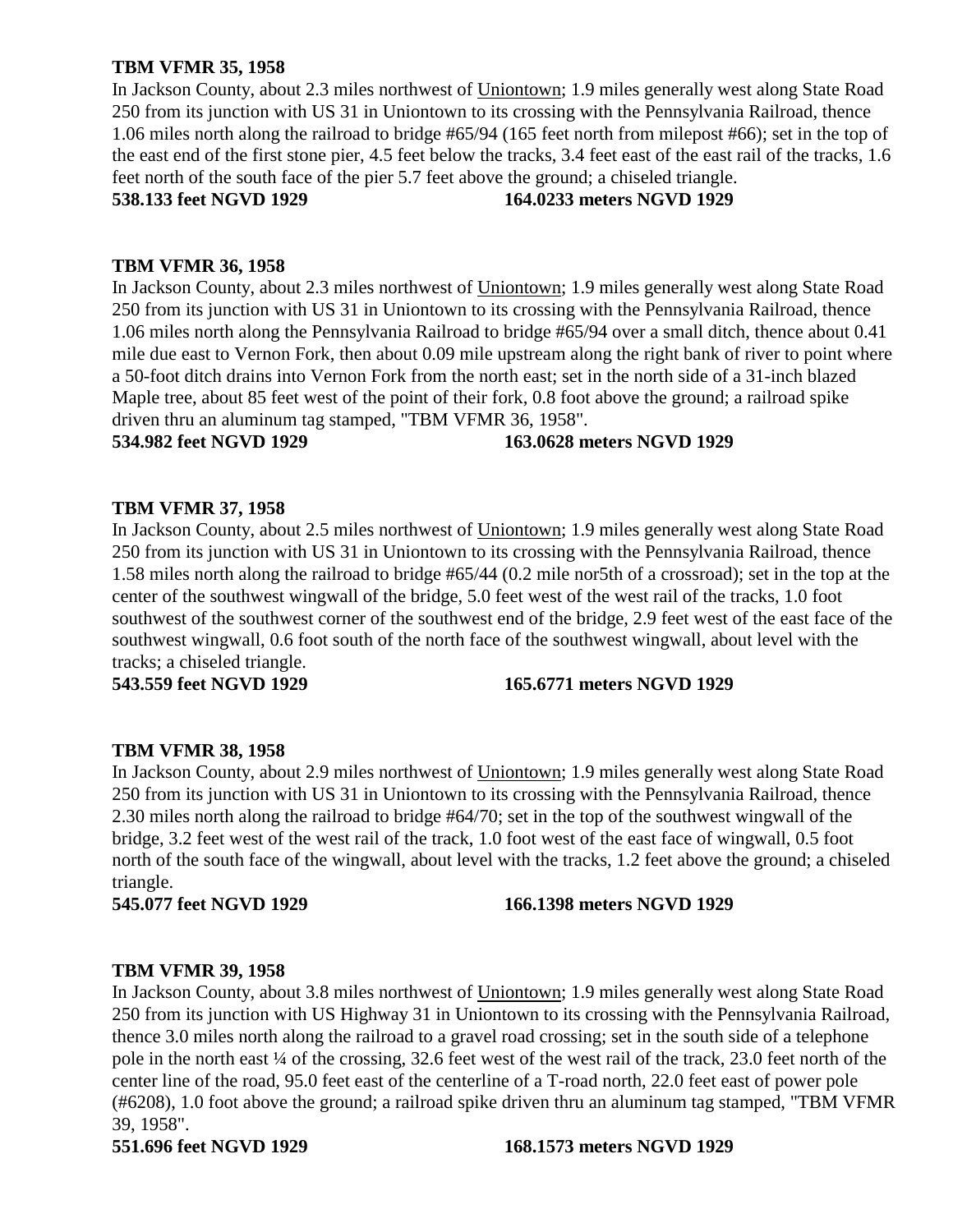# **PBM 539/8**

In Jackson County, about 3.7 miles northwest of Uniontown; 3.2 miles north along US 31 from its junction with State Road 250 in Uniontown to a gravel T-road west, thence 1.76 miles west to a one span steel truss bridge over Vernon Fork; set in the top of the southeast concrete abutment of the bridge, 9.8 feet south of the center line of the road, 2.9 feet southwest of the southwest corner of the southeast end steel truss, 0.4 foot north of the south face of the abutment, 1.2 feet below the bridge floor; a chiseled square.

**541.432 feet NGVD 1929 165.0288 meters NGVD 1929**

# **US GEOLOGICAL SURVEY TT 13 TWC, 1955**

In Jackson County, about 3.7 miles northwest of Uniontown; 3.2 miles north along US 31 from its junction with State Road 250 in Uniontown to a gravel T-road west, thence 1.76 miles west to a one span steel truss bridge over Vernon Fork; set in top of the southeast wingwall of the bridge, 15.7 feet south of the centerline of the road, 10.9 feet southeast of the southeast corner of the southeast end steel truss, 0.9 foot northwest of the southeast face of the wingwall, about 2.3 feet below the road, and about 1.1 feet above the ground; a US Geological Survey bench mark tablet stamped, "TT 13 C, 1955". **539.918 feet NGVD 1929 164.5673 meters NGVD 1929**

# **TBM VFMR 40, 1958**

In Jackson County, about 3.2 miles northeast of Uniontown; 3.2 miles north along US 31 from its junction with State Road 250 in Uniontown to a gravel T-road west, thence 0.85 mile west to a 20-foot steel rail bridge over a small ditch; set in top of the southeast wingwall of the bridge, 9.0 feet south of the centerline of the road, 0.9 feet south of the south face of the bridge, 0.2 foot east of the west face of the wingwall, 1.3 feet southwest of the south east corner of the bridge, 1.0 foot below the road; a chiseled triangle.

**537.518 feet NGVD 1929 163.8358 meters NGVD 1929**

# **TBM VFMR 41, 1958**

In Jackson County, about 3.0 miles north of Uniontown; 3.2 miles north along US 31 from its junction with State Road 250 in Uniontown to a gravel T-road west; set in the northwest  $\frac{1}{4}$  of the intersection, 48.0 feet west of the center line of US 31, 36.0 feet south of the southeast corner of a house, 27.0 feet north of the centerline of the T-road, 15.0 feet northeast of a 9-inch Maple tree, 0.7 foot above the ground; a railroad spike driven thru an aluminum tag stamped, "TBM VFMR 41, 1958". **585.223 feet NGVD 1929 178.3763 meters NGVD 1929**

# **TBM VFMR 42, 1958**

In Jackson County, about 4.0 miles north of Uniontown; 4.2 miles north along US 31 from its junction with State Road 250 in Uniontown to a 24-inch box culvert under the road; set in the top of the north end of the east concrete headwall, 30.9 feet west of a telephone pole, 23.8 feet east of the centerline of US 31, 3.8 feet north of the south face of the headwall, 0.5 foot east of the east face of the headwall, about level with the road, 1.7 feet above the ground; a chiseled triangle.

**604.029 feet NGVD 1929 184.1084 meters NGVD 1929**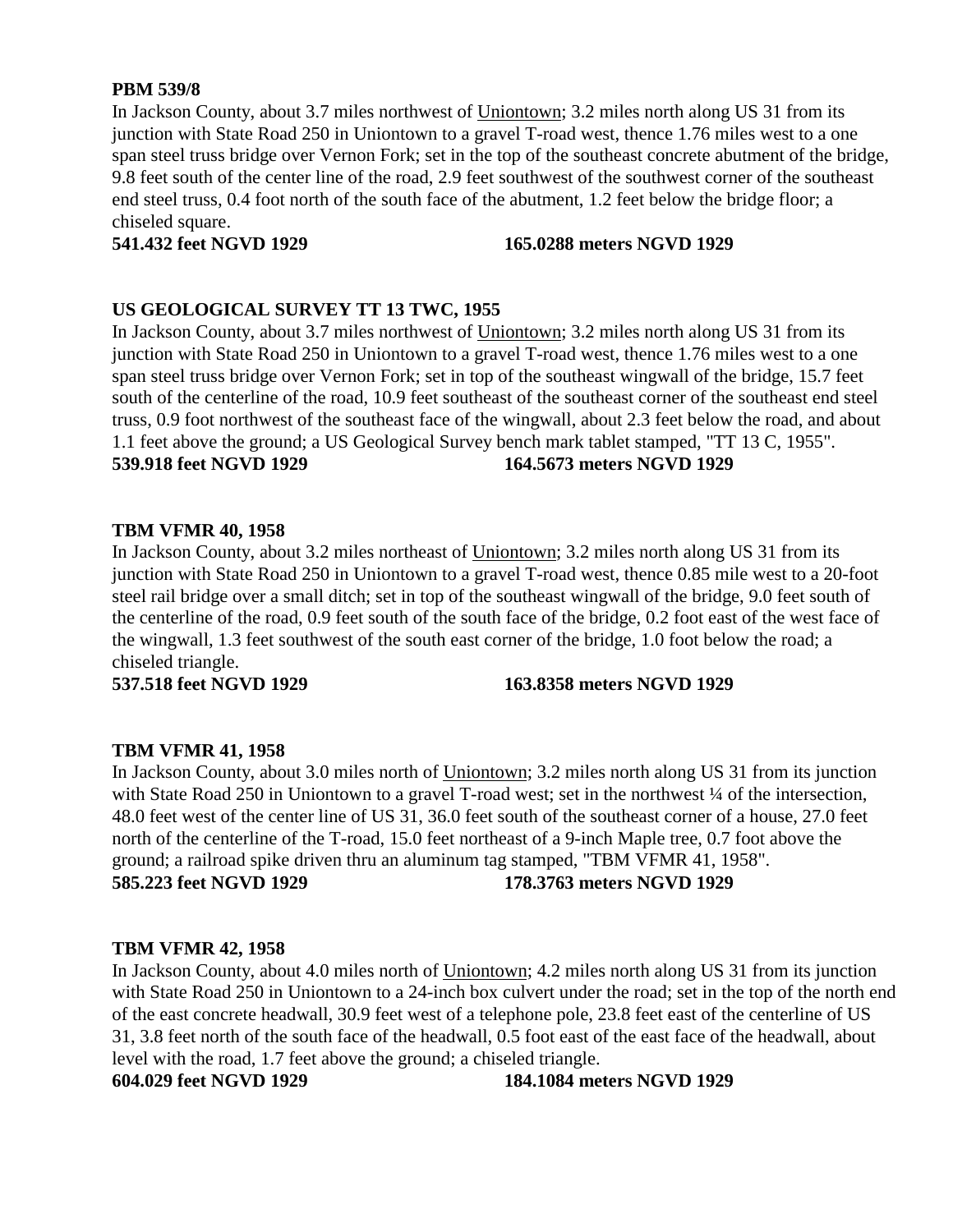# **TBM VFMR 43, 1958**

In Jackson County, about 4.1 miles north of Uniontown; 4.2 miles north along US 31 from its junction with State Road 250 in Uniontown to a dirt T-lane west, thence 0.86 mile generally west; set in the north side of a 13-inch blazed Cottonwood tree, 12.0 feet south of the centerline of the road, 0.9 foot above the ground; a railroad spike driven thru an aluminum tag stamped, "TBM VFMR 43, 1958". **542.915 feet NGVD 1929 165.4808 meters NGVD 1929**

### **TBM VFMR 44, 1958**

In Jackson County, about 4.2 miles north of Uniontown; 4.2 miles north along US 31 from its junction with State Road 250 in Uniontown to a dirt T-lane west, thence 1.16 miles generally west along the dirt lane to a right angle turn south and a corn crib; set in the southeast side of a 20-inch Elm tree, 28.0 feet west of the northwest corner of the corn crib, 17.0 feet west of the centerline of the road, 8.0 feet south of a 33-inch Sycamore tree, 0.8 foot above the ground; a railroad spike driven thru an aluminum tag stamped, "TBM VFMR 44".

#### **543.785 feet NGVD 1929 165.7460 meters NGVD 1929**

# **TBM VFMR 45, 1958**

In Jackson County, about 4.5 miles north of Uniontown; at the US 31 bridge over Vernon Fork of Muscatatuck River; set in top of the south west wingwall of the bridge, 14.3 feet west of the centerline of US 31, 6.0 feet southwest of the southwest corner of the southwest end steel truss, 3.9 feet west of the east face of the wingwall, 14.2 feet north of the south face of the wingwall, 3.0 feet above the road; a painted chiseled triangle.

**554.061 feet NGVD 1929 168.8781 meters NGVD 1929**

#### **TBM VFMR 46, 1958**

In Jackson County, about 4.4 miles southeast of Seymour; 3.51 miles generally south along US 31 from its junction with US 50 (3 miles east of Seymour) to a 130 foot concrete bridge over a small creek; set in top of the right upstream concrete abutment of the bridge, 16.0 feet north west of the southeast face of the abutment, 13.9 feet northwest of the centerline of the highway, 16.0 feet northwest of the southeast face of the abutment, 3.1 feet above the road; a chiseled triangle.

**554.184 feet NGVD 1929 165.8676 meters NGVD 1929**

#### **TBM VFMR 47, 1958**

In Jackson County, about 4.2 miles southeast of Seymour; at the US 31 one span steel truss bridge over Mutton Creek; set in top of the left upstream concrete wingwall, 101.0 feet north of the left upstream end steel truss, 15.8 feet north of the south face of the wingwall, 14.0 feet east of the centerline of the highway 0.9 foot east of the west face of the wingwall, 3.2 feet above the road; a painted chiseled triangle.

**554.231 feet NGVD 1929 168.9299 meters NGVD 1929**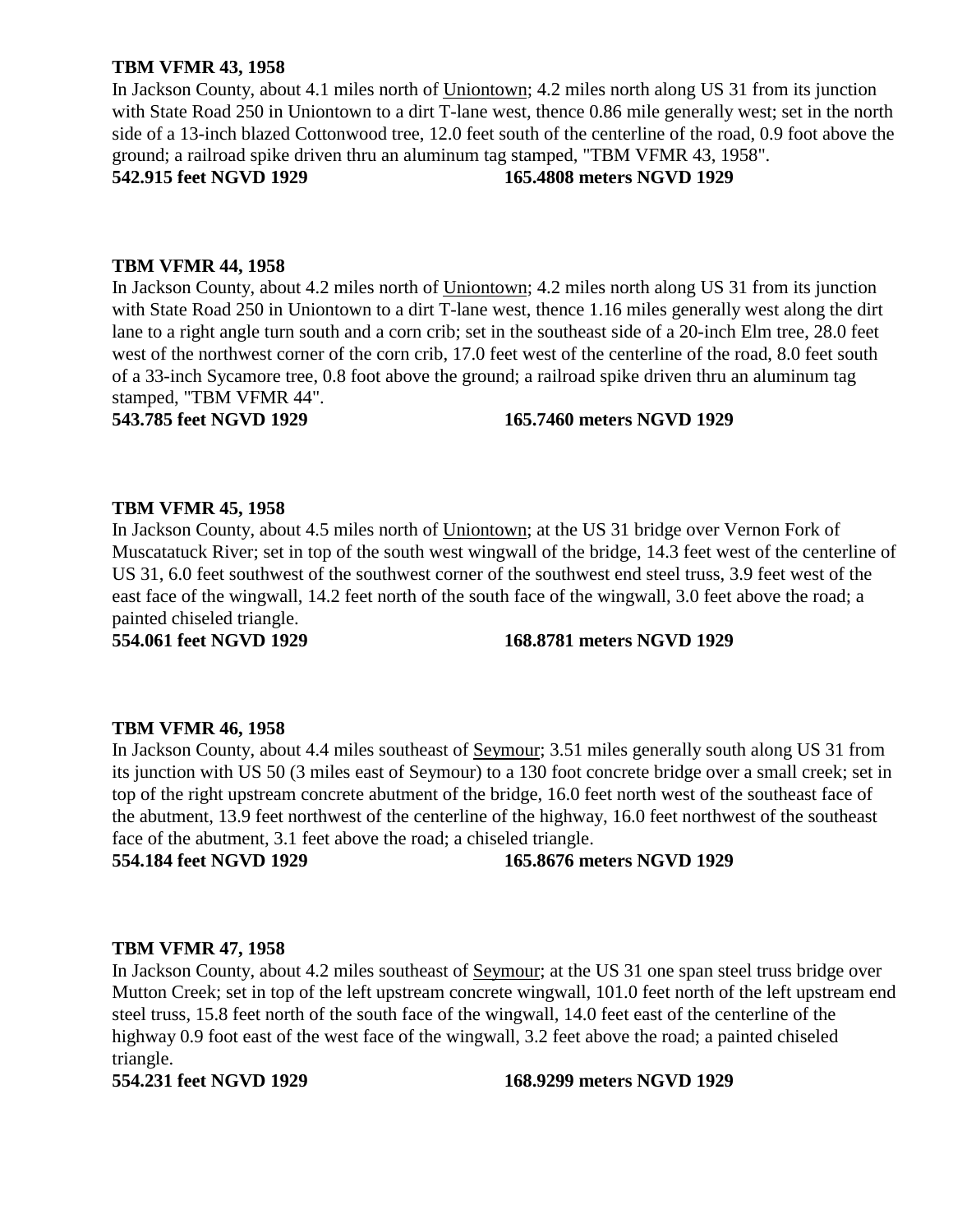# **TBM VFMR 47-1, 1958**

In Jackson County, about 4.1 miles southeast of Seymour; 2.89 miles generally south along US 31 from its junction with US 50 (3 miles east of Seymour), to a Y-road west, thence about 0.01 mile west; set in the north west side of a power pole, 155.0 feet west of the centerline of the highway, 60.0 feet east of the centerline of a T-road south, 27.0 feet east of a telephone pole, 23.0 feet south of the center line of the Yroad, 1.2 feet above the ground; a railroad spike driven thru an aluminum tag stamped, "TBM VFMR 47-1".

# **554.962 feet NGVD 1929 169.1528 meters NGVD 1929**

# **TBM VFMR 47-2, 1958**

In Jackson County, about 3.8 miles southeast of Seymour; 2.89 miles generally south along US 31 from its junction with US 50 (3 miles east of Seymour), to a Y-road west, thence 0.67 mile generally west to a T-road north; set in the south side of a power pole, 20.0 feet north of the centerline of the east-west road, 15.0 feet east of the centerline of the T-road, 1.2 feet above the ground; a railroad spike driven thru an aluminum tag stamped, "TBM VFMR 47-2".

# **559.809 feet NGVD 1929 170.6301 meters NGVD 1929**

# **TBM VFMR 48, 1958**

In Jackson County, about 3.8 miles southeast of Seymour; 2.89 miles generally south along US 31 from its junction with US 50 (3 miles east of Seymour) to a Y-road west, thence 1.19 miles generally west to a north-south T-road thence 0.18 mile south; set in the west side of a power pole, 16.6 feet east of the centerline of the road, 1.2 feet above the ground; a railroad spike driven thru an aluminum tag stamped, "TBM VFMR 48".

# **569.283 feet NGVD 1929 173.5178 meters NGVD 1929**

# **TBM VFMR 48-1, 1958**

In Jackson County, about 3.5 miles southeast of Seymour; 2.89 miles south along US 31 from its junction with US 50 (3 miles east of Seymour) to a Y-road west, thence 1.19 miles generally west to a north-south T-road, thence 0.87 mile south to a right angle turn west; set in the west side of a power pole, 33.0 feet north of the east end of a fence gate, 19.6 feet north of the centerline of a field entrance, 17.3 feet east of the centerline of the road, 0.6 foot above the ground; a railroad spike driven thru an aluminum tag stamped, "RBM VFMR 48-1".

**558.853 feet NGVD 1929 170.3387 meters NGVD 1929**

# **USC & GS BM P 60, 1934**

In Jackson County, about 3.8 miles southeast of Seymour; 2.89 miles generally south along US 31 from its junction with US 50 (3 miles east of Seymour) to a Y-road west, thence 1.19 miles generally west to a north-south T-road, thence 1.49 miles south and west to the Pennsylvania Railroad crossing; set in top of a concrete post projecting 0.4 foot above ground, 22.1 feet west of the west rail, 18.0 feet south of the centerline of the road, 11.2 feet west of a warning sign; a US Coast & Geodetic Survey disk stamped, "P 60, 1934".

# **563.493 feet NGVD 1929 171.7530 meters NGVD 1929**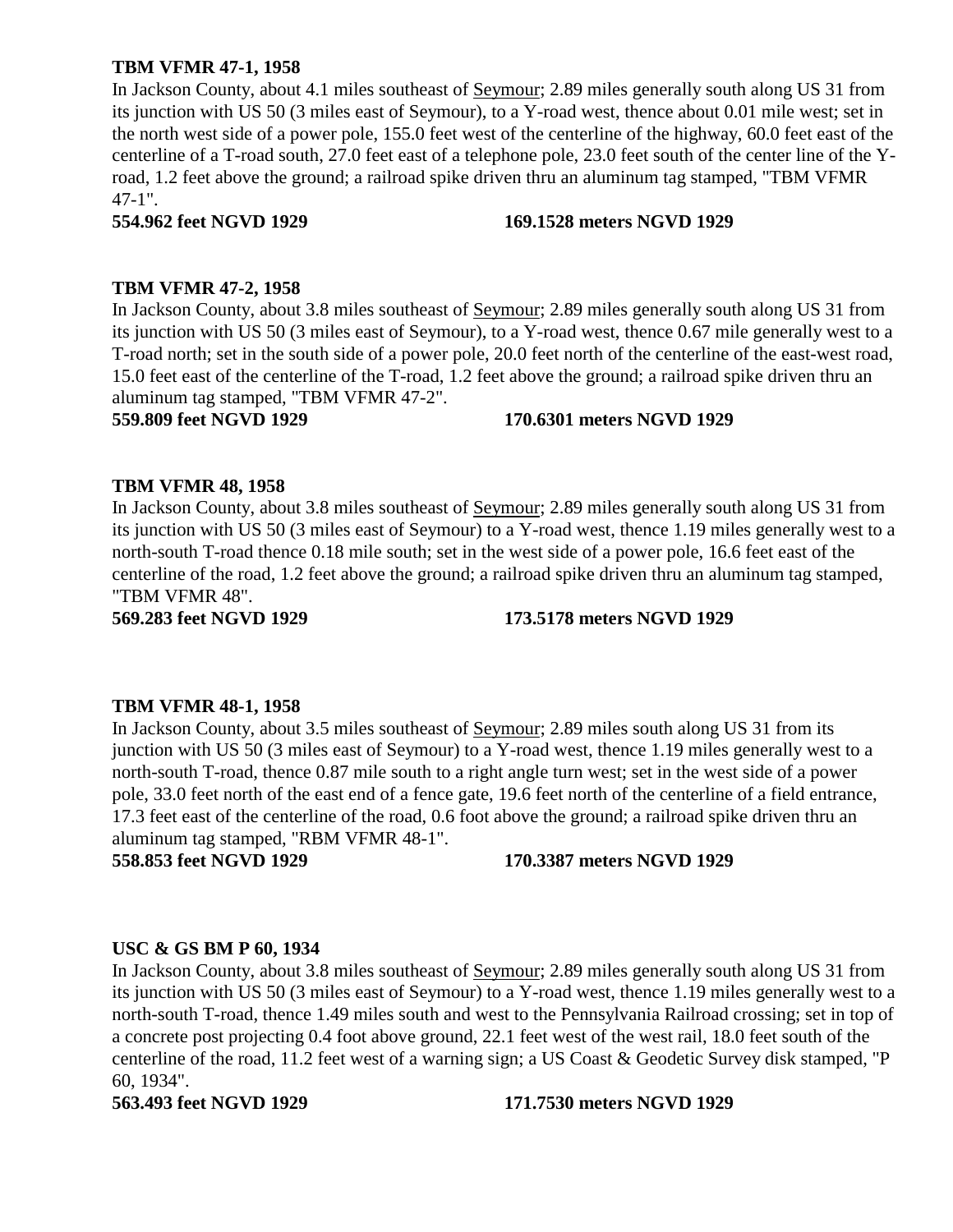# **TBM VFMR 49, 1958**

In Jackson County, about 5.2 miles southeast of Seymour; 3.53 miles generally south along US 31 from its junction with US 50 (3 miles east of Seymour) to a gravel T-road east, thence 0.94 mile generally east; set in the south side of a 15-inch blazed Black Oak tree, 25.0 feet east of the extended centerline of a field entrance, 19.0 feet north of the centerline of the road, 1.0 foot above the ground; a railroad spike driven thru an aluminum tag stamped, "TBM VFMR 49, 1958".

### **543.363 feet NGVD 1929 165.6174 meters NGVD 1929**

# **US GEOLOGICAL SURVEY 115 SKS, 1955**

In Jennings County, about 5.8 miles southeast of Seymour; 2.2 miles generally east along US 50 from its junction with US 31 (3 miles east of Seymour) to a gravel T-road south (Jackson - Jennings County Line Road), thence 3.7 miles south, to a cross road, in the southeast ¼ of the intersection; set in top of a concrete post projecting 5 inches above the ground, 18.8 feet east of the centerline of County Line Road, 15.0 feet south of the centerline of the east-west road, 2.0 feet above the road; a US Geological Survey disk stamped, "115 SKS 1955".

# **570.223 feet NGVD 1929 173.8043 meters NGVD 1929**

# **TBM VFMR 50, 1958**

In Jennings County, about 6.0 miles southeast of Seymour; 2.2 mile generally east along US 50 from its junction with US 31 (3 miles east of Seymour) to a gravel T-road south (Jackson-Jennings County Line Road), thence 4.16 miles south to a T-road east; set in the west side of a 11-inch blazed Sugar Maple tree, 33 feet north of the centerline of a T-road, 13 feet east of the centerline of the road, tree is used as a corner fence post, 1.2 feet above the ground; a railroad spike driven thru an aluminum tag stamped, "TBM VFMR 50, 1958".

# **548.709 feet NGVD 1929 167.2468 meters NGVD 1929**

# **TBM VFMR 51, 1958**

In Jennings County, about 6.1 miles southeast of Seymour; 2.2 miles generally east along US 50 from its junction with US 31 (3 miles east of Seymour) to a gravel T-road south (Jackson-Jennings County Line Road), ), thence 4.5 miles south to Vernon Fork; set in the west side of an 8-inch Sycamore tree (high water mark #87 in same tree) about 110 feet east of the center of the road, 1.0 foot above the ground; a railroad spike driven thru an aluminum tag stamped, "TBM VFMR 51".

**546.861 feet NGVD 1929 166.6836 meters NGVD 1929**

# **RM 570.3**

In Jackson county, about 5.8 miles southeast of Seymour; 2.2 miles generally east along US 50 from its junction with US 31 (3 miles east of Seymour) to a gravel T-road south (Jackson-Jennings County Line Road) thence 3.7 miles south to a crossroads, in the south west  $\frac{1}{4}$  of the intersection; set in the east side of a telephone pole, (#HB-141S-17), 26.9 feet south of the centerline of the east-west road, 14.8 feet west of and 2.1 feet above the centerline of County Line Road; a railroad spike. **570.935 feet NGVD 1929 174.0213 meters NGVD 1929**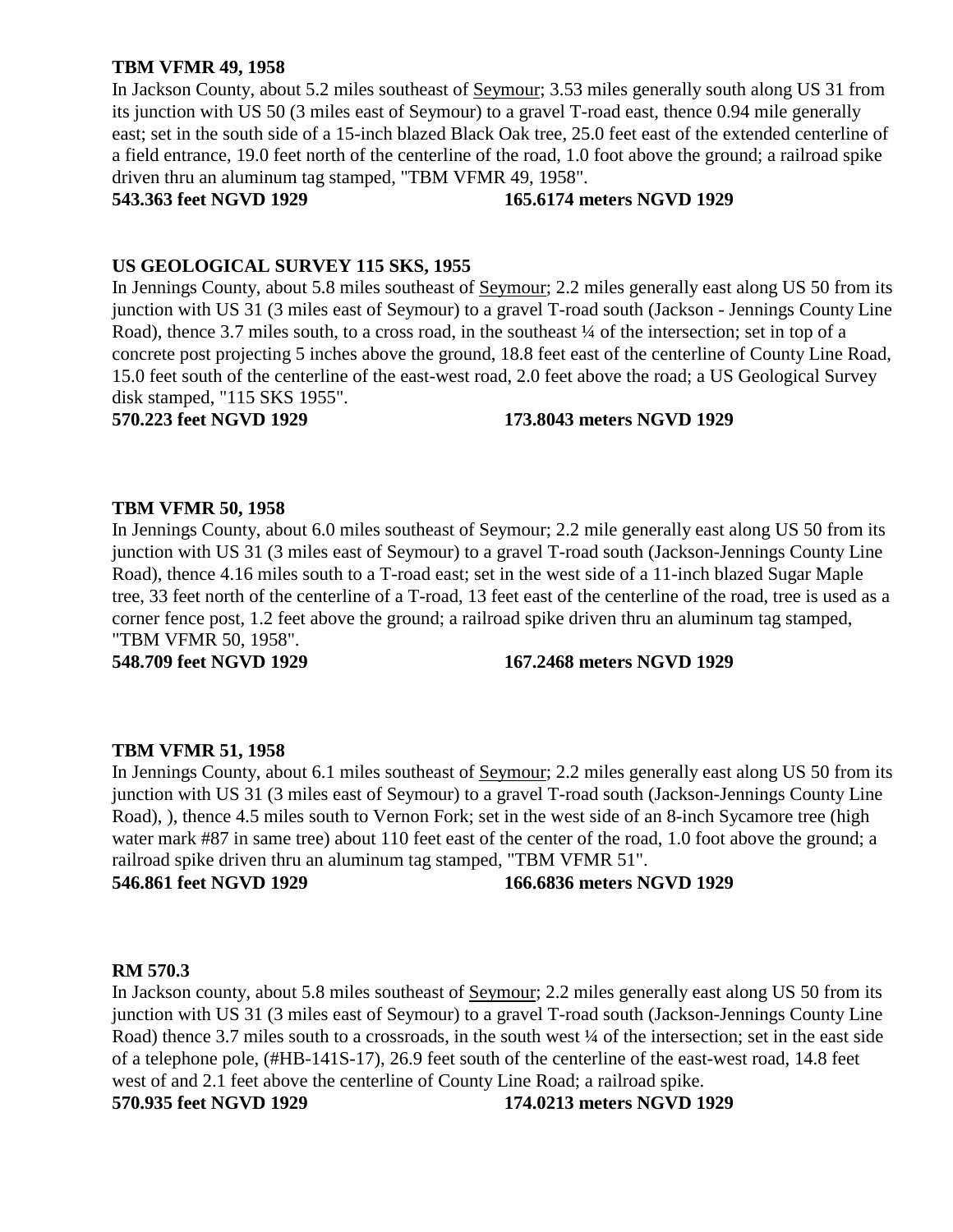# **TBM VFMR 52, 1958**

In Jackson County, about 6.2 miles southeast of Seymour; 2.2 miles generally east along US 50 from its junction with US 31 (3 miles east of Seymour) to a gravel T-road south (Jackson-Jennings County Line Road), thence 4.5 miles south to Vernon Fork and the end of the road, thence about 0.26 mile east across a field; set in the eastside of a 7-inch twin trunked blazed Maple tree, 1.2 feet above the ground; a railroad spike driven thru an aluminum tag stamped, "TBM VFMR 52 1958".

**543.296 feet NGVD 1929 165.5970 meters NGVD 1929**

# **USC&GS BM K 10, 1930**

In Lawrence County, in the NE ¼ of Sec. 22, T. 4 N., R. 2 E.,  $2<sup>nd</sup> PM$ .; at Fort Ritter; at the Baltimore and Ohio Railroad overpass at the southeast corner of town; set in the top of the east end of the south headwall of the overpass, 6 feet south of the south rail of the railroad tracks, 2 feet below the level of the tracks, 1.7 feet north of the south face and 1.3 feet west of the east end of the headwall; a US Coast & Geodetic Survey bronze disk stamped, "521.410 K 10 1930".

# **521.410 feet NGVD 1929 158.9261 meters NGVD 1929**

# **TBM EFWR 156, 1963**

In Jackson County, in the S  $\frac{1}{2}$  of Sec. 14, T. 4 N., R. 2 E.,  $2^{nd}$  PM.; about 0.8 mile east of Fort Ritter; 0.9 mile east and northeast along Baltimore and Ohio Railroad tracks from its overpass at Fort Ritter to a 24 inch pipe culvert under the tracks; set in the top of the northwest headwall of the culvert, 6 feet northwest of the northwest rail of tracks, 1.5 feet below the level of the tracks, 1.4 feet northeast of the southwest end and 0.4 foot southeast of the northwest face of the headwall; a chiseled triangle. **521.615 feet NGVD 1929 158.9886 meters NGVD 1929**

# **USC GS TBM 77**

In Jackson County, in the SE ¼ of Sec. 14, T. 4 N., R. 2 E.,  $2<sup>nd</sup> PM$ .; about 1.2 miles northeast of Fort Ritter; 1.35 miles east and northeast along the Baltimore and Ohio Railroad tracks from its overpass at Fort Ritter to a 60-foot bridge over a creek; set in the to of the east end of the south wall, 4.7 feet south of the south rail of the tracks, 1 foot below the level of the tracks,0.4 foot west of the east end of the north face of the wall; the top of the most eastern bolt.

**523.362 feet NGVD 1929 159.5211 meters NGVD 1929**

# **TBM EFWR 157, 1963**

In Jackson County, in the SE ¼ of Sec. 14, T. 4 N., R. 2 E., 2<sup>nd</sup> PM.; about 1 mile west of Sparksville; 0.12 mile south along a farm lane from its junction with a paved road at the crossing with Baltimore and Ohio Railroad tracks at the southwest corner of Sparksville, thence continue 1.03 mile west to a small creek, thence 0.25 mile north along abandoned farm lane to a wooded area; set in the west side of a 40 inch Cottonwood tree, 150 feet west of the west edge of the woods, at an east-west tree line, 168 feet west from the center line of the abandoned farm lane; a railroad spike driven through an aluminum tag stamped, "TBM EFWR 157 1963".

# **504.341 feet NGVD 1929 153.7234 meters NGVD 1929**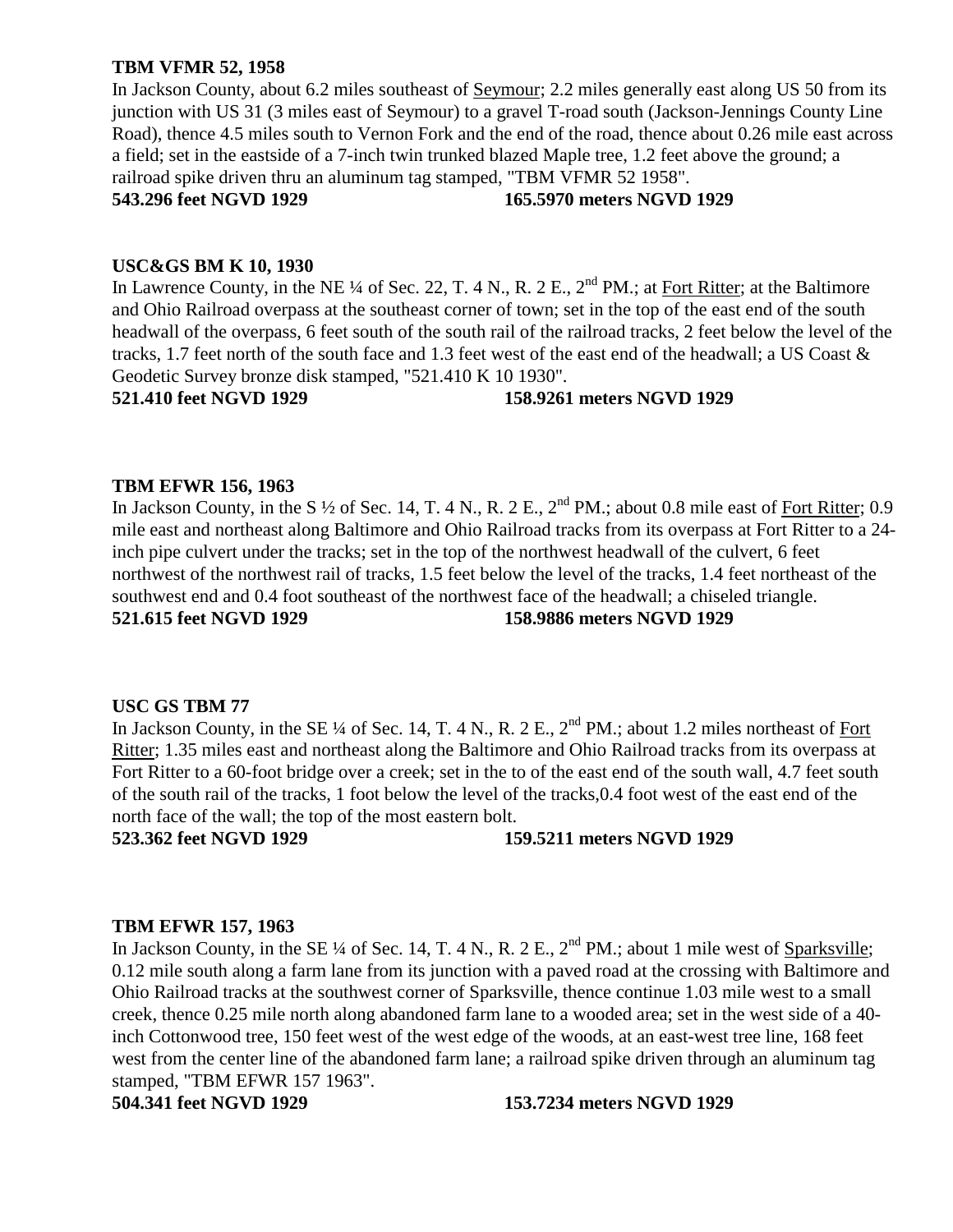# **BM JAC 1, 1963**

In Jackson County, in the NW ¼ of Sec. 24, T. 4 N., R. 2 E.,  $2^{nd}$  PM.; about 1 mile west of Sparksville; 0.12 mile south along a farm lane from its junction with a paved road at the crossing with Baltimore and Ohio Railroad tracks at southwest corner of Sparksville, thence continue 1.03 mile west to a small creek; set in the top of a concrete post, 260 feet north of the north bank of East Fork White River, 32 feet east of the east bank of the creek, 30 feet west of the center line of the field road, 12.5 feet southwest of a 24 inch maple tree, on the top of the south bank of a swale leading to the creek, 0.3 foot above the ground; a Indiana Flood Control and Water Resources Commission bronze bench mark tablet stamped, "JAC 1 1963".

# **503.668 feet NGVD 1929 153.5183 meters NGVD 1929**

# **TBM EFWR 158, 1963**

In Jackson County, in the NW ¼ of Sec. 24, T. 4 N., R. 2 E.,  $2^{nd}$  PM.; about 1 mile west of Sparksville; 0.12 mile south along a farm lane from its junction with a paved road at the crossing with Baltimore and Ohio Railroad tracks at southwest corner of Sparksville, continue 1.03 mile west to a small creek; set in the south side of a 24-inch Maple tree, 67.0 feet north of the north bank of the East Fork White River, 50 feet east of the east bank of the creek in a swale leading into the creek, 30 feet west from the center line of the farm lane, 1 foot above the ground; a railroad spike driven through an aluminum tag stamped, "TBM EFWR 158 1963".

# **501.779 feet NGVD 1929 152.9425 meters NGVD 1929**

# **TBM EFWR 159, 1963**

In Jackson County, in the NE  $\frac{1}{4}$  of Sec. 24, T. 4 N., R. 2 E.,  $2^{\text{nd}}$  PM.; about 0.3 mile south of Sparksville; 0.12 mile south along a farm lane from its junction with a paved road at the crossing with Baltimore and Ohio Railroad tracks at southwest corner of Sparksville to a right angle turn west, thence 0.15 mile west to a T-farm lane south, thence 0.15 mile south to an old barn on the east side of the farm lane; set in the southwest side of a 36-inch Hackberry tree east of center line of the farm lane, 0.8 foot above the ground, at a fence corner; a railroad spike driven through an aluminum tag stamped, "TBM EFWR 159 1963".

# **509.987 feet NGVD 1929 155.4443 meters NGVD 1929**

# **USC&GS BM J 10 1930**

In Jackson County, in the SE  $\frac{1}{4}$  of Sec. 13, T. 4 N., R. 2 E.,  $2^{\text{nd}}$  PM.; about 0.15 mile west of Sparksville; 0.2 mile northwest along Baltimore and Ohio Railroad tracks from a paved road crossing at the southwest corner of Sparksville; set in the top of a concrete post, 26.5 feet southwest of the southwest rail of tracks, 12 feet northeast of the center line of the road paralleling the tracks, 9.1 feet northwest of a telephone pole, 0.3 foot above the ground; a US Coast & Geodetic Survey bronze disk stamped, "J 10 1930".

# **534.796 feet NGVD 1929 163.0061 meters NGVD 1929**

# **TBM EFWR 160, 1963**

In Jackson County, in the S  $\frac{1}{2}$  of Sec. 18, T. 4 N., R. 3 E.,  $2^{nd}$  PM.; about 0.4 mile east of Sparksville; 0.5 mile east along a paved road from its crossing with Baltimore and Ohio Railroad at southwest corner of Sparksville; set in the west side of a 27-inch Elm tree, 740 feet southwest from a T-road southeast and a bridge over East Fork White River, 14 feet southeast of the center line of the paved road, 1.6 feet above the ground; a railroad spike driven through an aluminum tag stamped, "TBM EFWR 160 1963". **514.770 feet NGVD 1929 156.9022 meters NGVD 1929**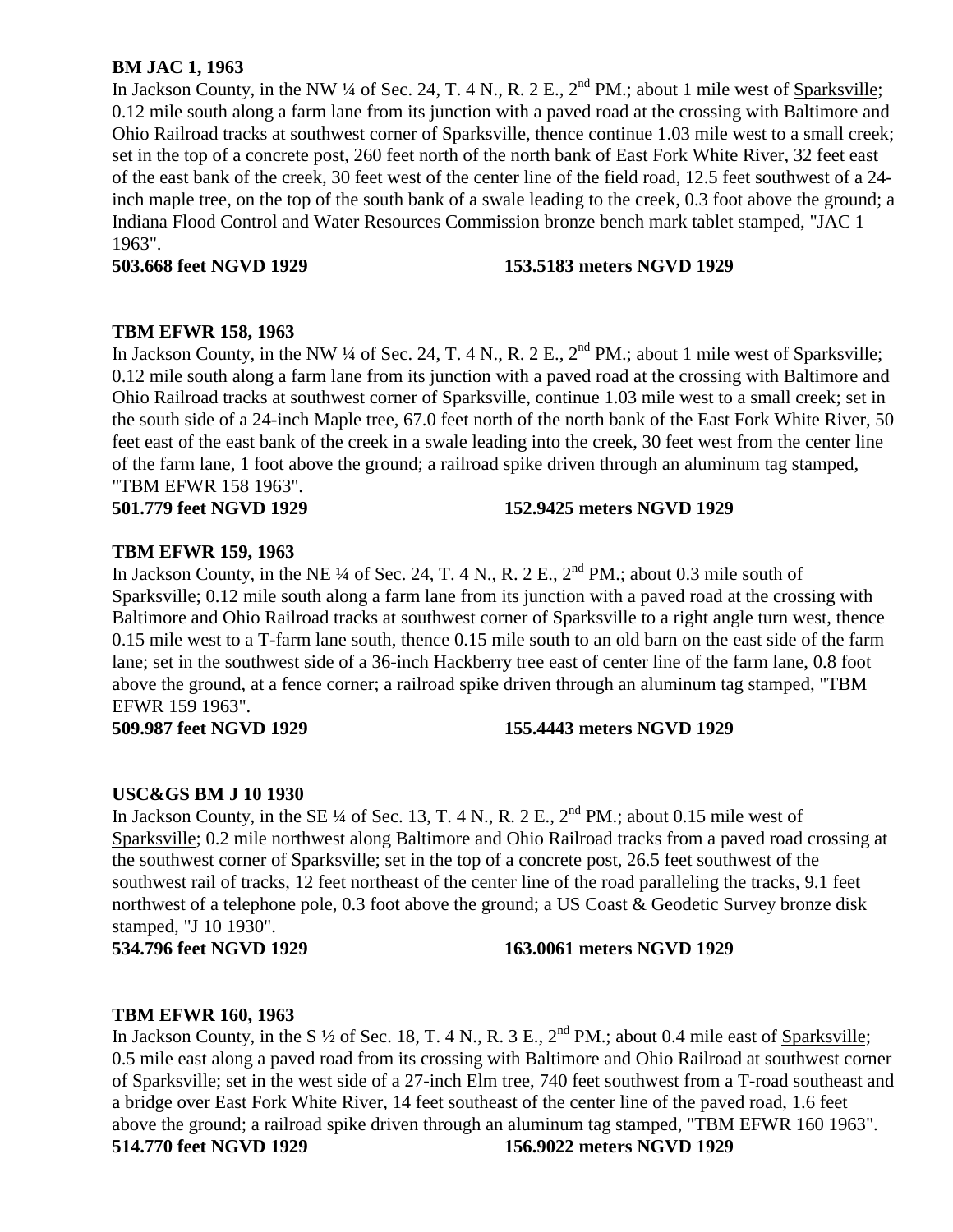# **USC & GS PBM 69 (B&W)**

In Jackson County, in the SE  $\frac{1}{4}$  of Sec. 18, T. 4 N., R. 3 E.,  $2^{nd}$  PM.; about 0.5 mile east of Sparksville; 0.65 mile east along a paved road from its crossing with Baltimore and Ohio Railroad at southwest corner of Sparksville, to a T-road south and a bridge over the East Fork White River; set in the top of the west end of the north bridge seat, 10 feet west of the center line of the road, 1.7 feet north of the south face and 1.5 feet east of the bridge seat, 1 foot below the road; a Brock and Weymouth disk, stamped "P 69 TT 69".

# **524.579 feet NGVD 1929 159.8920 meters NGVD 1929**

# **BM JAC 2, 1963**

In Jackson County, in the NW ¼ of Sec. 17, T. 4 N., R. 3 E., 2<sup>nd</sup> PM.; about 1.1 miles northeast of Sparksville; 1.3 miles east along a paved road from its crossing with Baltimore and Ohio Railroad at south-west corner of Sparksville to a 10-foot bridge over a creek; set in the top of the northwest wing wall of the bridge, 9.3 feet northwest of the center line of the road, 0.6 foot northeast of southwest face and 0.5 foot southeast of northwest face of the wing wall, 1.2 feet below the road level; a Indiana Flood Control and Water Resources Commission bronze bench mark tablet stamped, "JAC 2 1963". **510.762 feet NGVD 1929 155.6806 meters NGVD 1929**

# **TBM EFWR 161, 1963**

In Jackson County, in the NW ¼ of Sec. 17, T. 4 N., R. 3 E., 2<sup>nd</sup> PM.; about 1.1 miles northeast of Sparksville; 1.3 miles east along a paved road from its crossing with Baltimore and Ohio Railroad at the southwest corner of Sparksville to a10-foot bridge over a creek; set in the top of the bottom tier of the northeast wing wall of the adjacent railroad bridge, 20 feet southeast of the southeast rail of tracks, 19 feet northwest of the center line of the paved road, 12 feet below the level of the tracks, 0.4 foot northwest of the southeast end and 0.4 foot northeast of the southwest face of the wing wall; a chiseled triangle.

# **511.502 feet NGVD 1929 155.9061 meters NGVD 1929**

# **TBM EFWR 162, 1963**

In Jackson County, near the Sec. line between Sections. 17 and 18, T. 4 N., R. 3 E., 2<sup>nd</sup> PM.; about 1.6 miles northeast of Sparksville; 1.9 miles northeast along a paved road from its crossing with Baltimore and Ohio Railroad at the southwest corner of Sparksville to a T-road east; set in the northwest side of a 36-inch Elm tree, 270 feet east of the junction of T-road with the blacktop road, 23 feet south of the center line of the gravel road, 0.7 foot above the ground; a railroad spike driven through the aluminum tag stamped, "TBM EFWR 162 1963".

**522.720 feet NGVD 1929 159.3254 meters NGVD 1929**

# **BM JAC 3, 1963**

In Jackson County, in the SE  $\frac{1}{4}$  of Sec. 8, T. 4 N., R. 3 E., 2<sup>nd</sup> PM.; about 2 miles northeast of Sparksville; 1.9 miles northeast along a paved road from its crossing with Baltimore and Ohio Railroad at southwest corner of Sparksville to a T-road east, thence 0.5 mile east to a 12-foot wooden plank bridge over Greasy Creek; set in the top of the northwest wing wall of the bridge 7.5 feet north of the center line of the road, 2.7 feet northwest of the southeast face and 0.6 foot southwest of the northeast face of the wing wall, 0.4 foot below the road; a Indiana Flood Control and Water Resources Commission bronze bench mark tablet, stamped "JAC 3 1963".

**509.378 feet NGVD 1929 155.2587 meters NGVD 1929**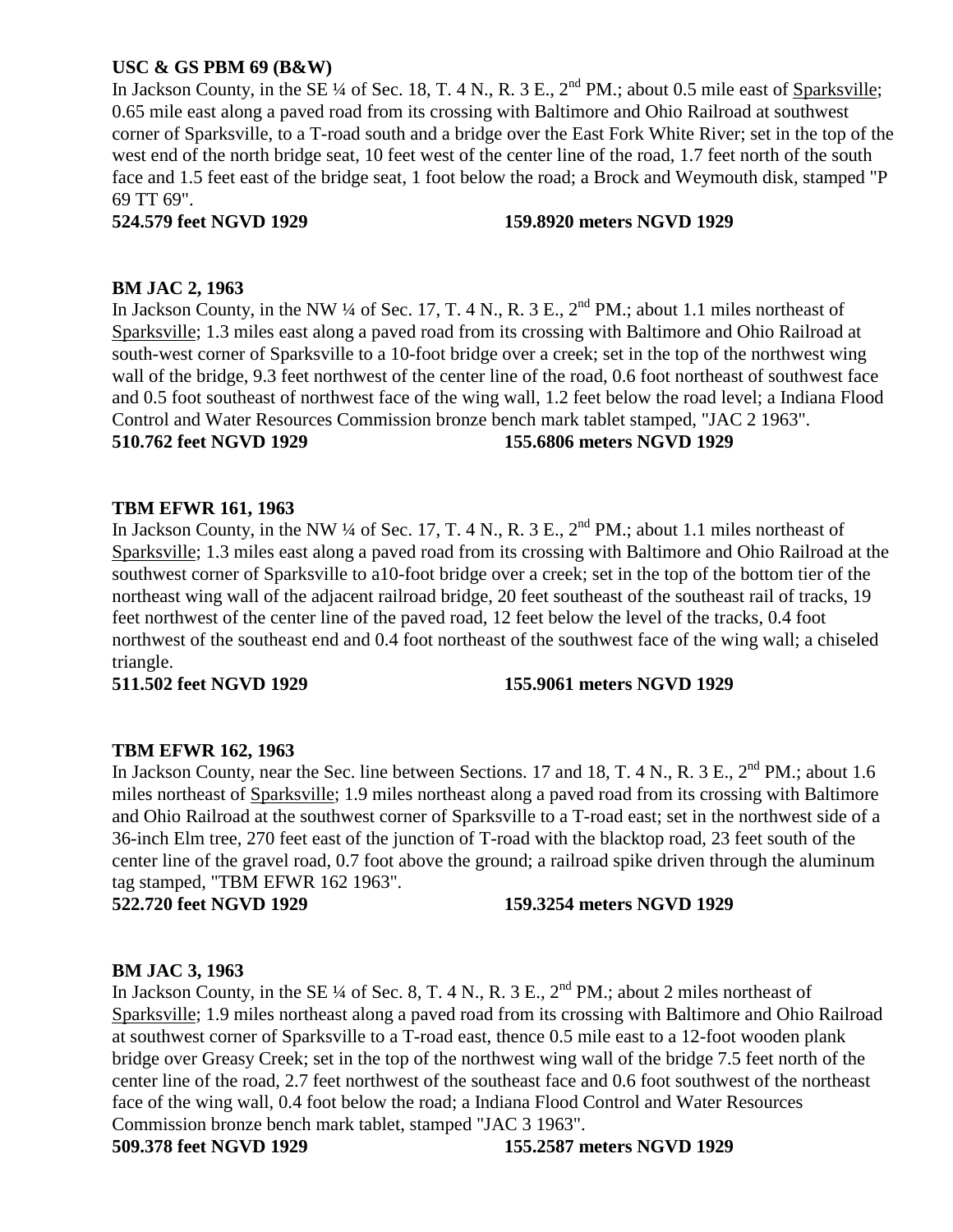# **BM JAC 4, 1963**

In Jackson County, in the SE  $\frac{1}{4}$  of Sec. 9, T. 4 N., R. 3 E.,  $2^{nd}$  PM.; about 2.8 miles northeast of Sparksville; 1.9 miles northeast along a paved road from its crossing with Baltimore and Ohio Railroad at southwest corner of Sparksville to a T-road east, thence 1.4 miles east and north to a 12-foot bridge over Hinderlinder Ditch; set in the top of a concrete post, 11 feet east of the east end of the bridge, 12 feet south of the center line of the road, 0.4 foot above the ground; a Indiana Flood Control and Water Resources Commission bronze bench mark tablet stamped, "JAC 4 1963".

# **512.550 feet NGVD 1929 156.2256 meters NGVD 1929**

#### **TBM EFWR 163, 1963**

In Jackson County, in the SE  $\frac{1}{4}$  of Sec. 9, T. 4 N., R. 3 E.,  $2^{nd}$  PM.; about 2.8 miles northeast of Sparksville; 1.9 miles northeast along a paved road from its crossing with Baltimore and Ohio Railroad at the southwest corner of Sparksville to a T-road east, thence 1.4 miles east and north to a 12 foot bridge over Hinderlinder Ditch; set in the southwest side of a 12-inch double forked Maple tree, 16.5 feet east of the east end of the bridge, 10 feet south of the center line of the road, 0.8 foot above the ground; a railroad spike driven through an aluminum tag stamped, "TBM EFWR 163 1963". **513.072 feet NGVD 1929 156.3847 meters NGVD 1929**

### **TBM EFWR 164, 1963**

In Jackson County, in the W  $\frac{1}{2}$  of Sec. 10, T. 4 N., R. 3 E.,  $2^{nd}$  PM.; about 2 miles south of <u>Medora</u>; 0.12 mile south along State Road 235 from its crossing with Baltimore and Ohio Railroad at Medora, thence 0.07 mile west, thence 0.1 mile south and west to a T-road south, thence 1.9 miles south to an east-west T-road, thence 0.3 mile west to a jog in the road; set in the north side of a 24-inch Locust tree, 80 feet east of the farm lane south, 9.5 feet north of the center line of the gravel road, 0.6 foot above the ground; a railroad spike driven through an aluminum tag stamped, "TBM EFWR 1963".

**519.696 feet NGVD 1929 158.4037 meters NGVD 1929**

#### **BM JAC 5, 1963**

In Jackson County, in Sec. 10, T. 4 N., R. 3 E., 2<sup>nd</sup> PM.; about 2 miles south of Medora; 0.12 mile south along State Road 235 from its crossing with Baltimore and Ohio Railroad at Medora, thence 0.07 mile west, thence 0.1 mile south and west to a T-road south, thence 1.9 miles south to an east-west T-road; set in the top of a concrete post, 200 feet west of north-south road, 65 feet northeast of the northeast corner of the house, 17 feet south of the center line of the east-west road, 5.4 feet east of a fence corner post, 0.1 foot above the ground; a Indiana Flood Control and Water Resources Commission bronze bench mark tablet stamped, "JAC 5 1963".

**518.386 feet NGVD 1929 158.0044 meters NGVD 1929**

#### **TBM EFWR 165, 1963**

In Jackson County, near the line between Sections 3 and 10, T. 4 N., R. 3 E.,  $2^{nd}$  PM.; about 1.5 miles south of Medora; 0.12 mile south along State Road 235 from its crossing with Baltimore and Ohio Railroad at Medora, thence 0.07 mile west, thence 0.1 mile south and west to a T-road south, thence 1.4 miles south along the gravel road to the eastern portion of the "S" curve; set in the west side of a 28-inch Locust tree, 200 feet north of a farm house, 41 feet south of the extended east-west center line tangent, 23 feet west of the extended north-south of the center line tangent, 0.6 foot above the ground; a railroad spike driven through an aluminum tag stamped, "TBM EFWR 1963".

**520.277 feet NGVD 1929 158.5807 meters NGVD 1929**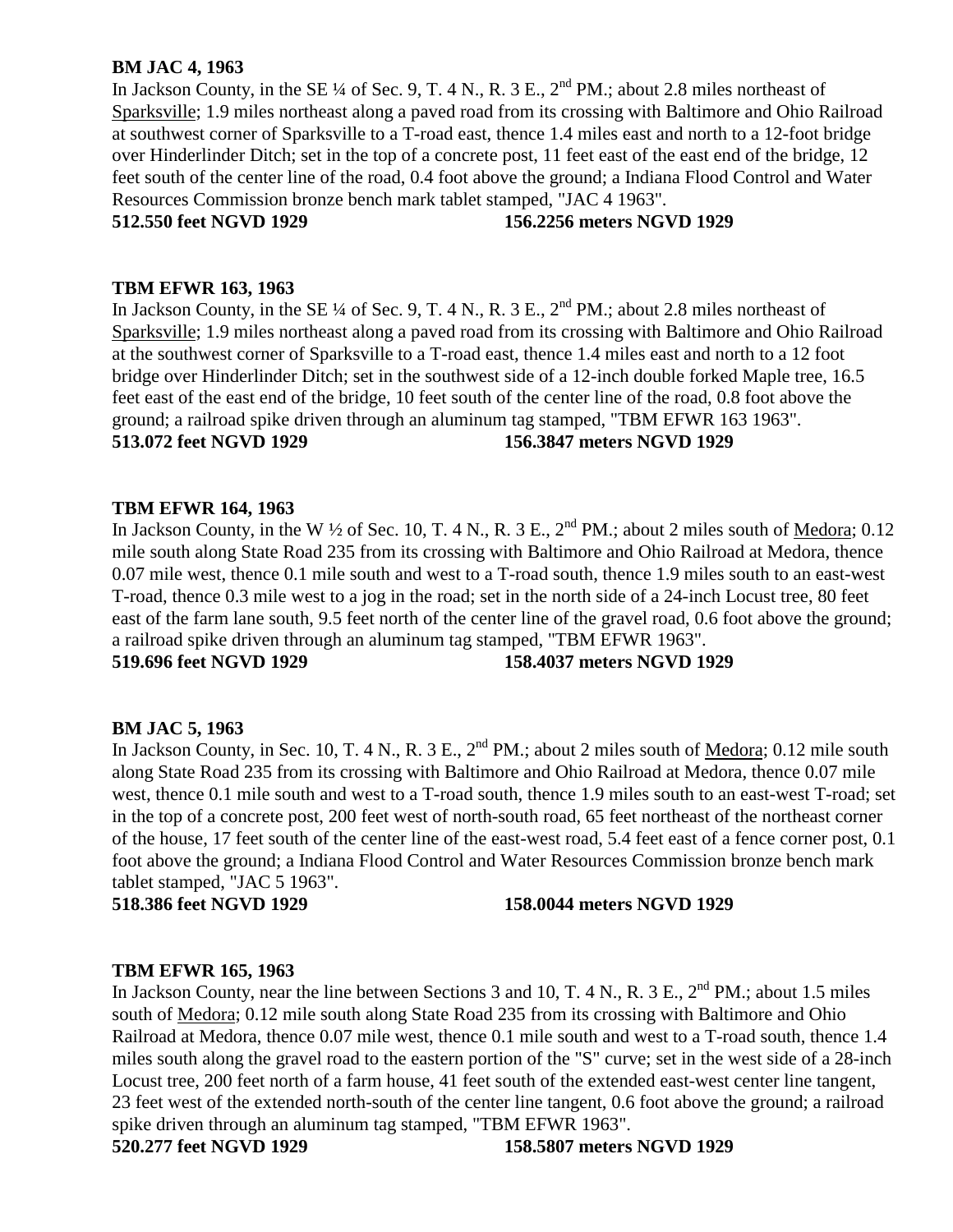# **DNR BM JAC 6 RESET 1973**

In Jackson County, in the NE ¼ of Sec. 3, T. 4 N., R. 3 E., 2<sup>nd</sup> PM.; about 1 mile south of <u>Medora</u>; 0.12 mile south along SR 235 from its junction with the Baltimore and Ohio Railroad at Medora to an eastwest road, thence 0.1 mile south and west to a T-road south, thence 0.8 mile south along a gravel road to a farm lane east; set in the top of a concrete post, 35 feet east of the center line of the gravel road, 12.5 feet south of the center line of the farm lane, 2.5 feet southwest of a railroad-tie post, 0.2 foot above the ground; a Department of Natural Resources control station tablet stamped, "JAC 6 RESET 1973". **518.649 feet NGVD 1929 158.0845 meters NGVD 1929**

# **IFC&WRC TBM EFWR 166, 1963**

In Jackson County, in the NE  $\frac{1}{4}$  of Sec. 3, T. 4 N., R. 3 E.,  $2^{nd}$  PM.; about 0.9 mile south of Medora; 0.12 mile south along State Road 235 from its crossing with the Baltimore and Ohio Railroad at Medora to an east-west road, thence 0.07 mile west to a north-south road, thence 0.1 mile south and west to a Troad south, thence 0.7 mile south along a gravel road to a power line crossing the road, set in the north side of a power pole, 21 feet east of the center line of the gravel road, 0.6 foot above the ground; a railroad spike driven through an aluminum tag stamped, "TBM EFWR 166 1963". **520.243 feet NGVD 1929 158.5704 meters NGVD 1929**

# **BM JAC 7, 1963**

In Jackson County, in the E  $\frac{1}{2}$  of Sec, 34, T. 5 N., R. 3 E.,  $2^{nd}$  PM.; at Medora; at the George Street bridge over a small creek, 170 feet south of the crossing of George Street with Baltimore and Ohio Railroad; set in the top of the north end of the west guardrail of he bridge, 10 feet west of the center line of George Street, 1 foot north of the north end of the north end and 0.7 foot east of the west face of the guardrail; a Indiana Flood Control and Water Resources Commission bronze bench mark tablet stamped, "JAC 7 1963".

# **529.451 feet NGVD 1929 161.3770 meters NGVD 1929**

# **TBM EFWR 167, 1963**

In Jackson County, in the E <sup>1/2</sup> of Sec. 34, T. 5 N., R. 3 E., 2<sup>nd</sup> PM.; at <u>Medora</u>; at the George Street bridge over a small creek; 170 feet south of the crossing of George Street with Baltimore and Ohio Railroad; set in the top of the northeast wing wall of a foot bridge, 39 feet west of the center line of George Street bridge, 3.2 feet southwest of the northeast end of the wing wall and 0.8 foot east of the east face of the concrete sidewalk, 0.4 foot northwest of the southeast face of the wing wall; a chiseled triangle.

# **525.605 feet NGVD 1929 160.2047 meters NGVD 1929**

# **TBM EFWR 168, 1963**

In Jackson County, in the S  $\frac{1}{2}$  of Sec. 5, T. 5 N., R. 3 E.,  $2^{nd}$  PM.; about 0.7 mile southeast of Medora; 0.9 mile east along State Road 235 from its crossing with Baltimore and Ohio Railroad at Medora to a 12-foot bridge over a small swale; set in the top of the east end of the south wheelguard, 8.5 feet south of the center line of the highway, 3 feet west of the east end and0.4 foot north of the south face of the wheelguard, 0.5 foot above the level of the road; a chiseled triangle.

**520.244 feet NGVD 1929 158.5707 meters NGVD 1929**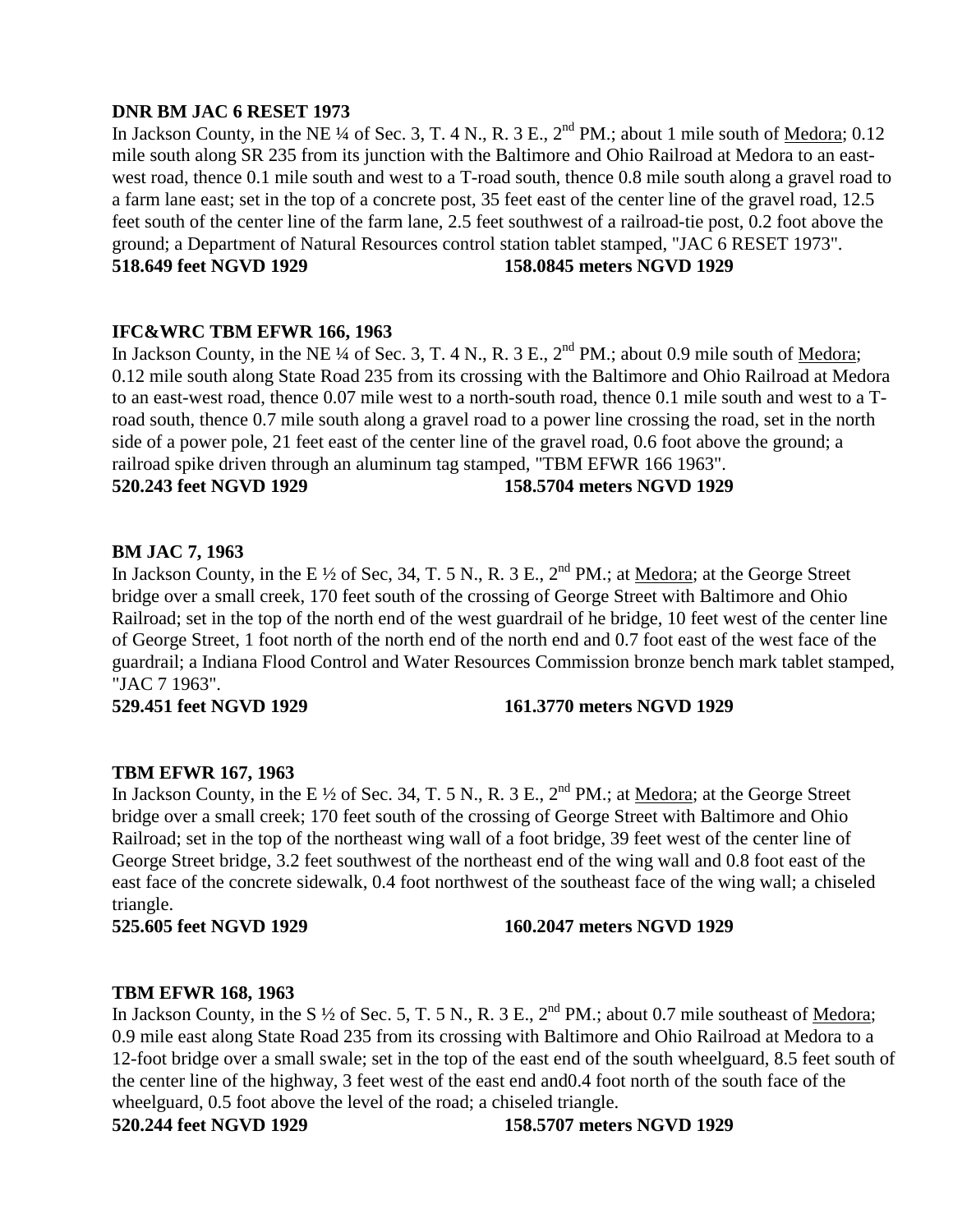## **BM JAC 8, 1963**

In Jackson County, in the S  $\frac{1}{2}$  of Sec. 35 T. 5 N., R. 3 E.,  $2^{nd}$  PM; about 0.9 mile southeast of Medora; 1.1 miles east along State Road 235 from its crossing with Baltimore and Ohio Railroad at Medora to a 36-inch pipe culvert under the highway; set in the top of the east end of the north wheelguard of the culvert, 13.5 feet north of the center line of the highway, 1.6 feet west of the east end and 0.4 foot south of the north face of the wheelguard, 1 foot above the level of the road; a Indiana Flood Control and Water Resources Commission bronze bench mark tablet stamped, "JAC 8 1963".

**520.618 feet NGVD 1929 158.6847 meters NGVD 1929**

### **DNR BM JAC 9 RESET 1973**

In Jackson County, in the NW  $\frac{1}{4}$  of Sec. 1, T. 4 N., R. 3 E.,  $2^{nd}$  PM.; about 1.4 miles southeast of Medora; at the State Road 235 five-span concrete bridge over the East Fork of White River; set in the top of the southeast concrete wingwall of the bridge, 17.4 feet south from the center line of the highway, 8.8 feet west of the east face of the wingwall, 0.8 foot above the highway; a Department of Natural Resources control station tablet stamped, "JAC 9 RESET 1973".

## **541.164 feet NGVD 1929 164.9471 meters NGVD 1929**

## **IFC & WRC TBM EFWR 169, 1963**

In Jackson County, in the NW  $\frac{1}{4}$  of Sec. 1, T. 4 N., R. 3 E.,  $2^{nd}$  PM.; 1.4 miles southeast of Medora; from the State Road 235 five-span concrete bridge over the East Fork of White River and its junction with a T-road south on the east side of the bridge, thence 0.26 mile south along the gravel road to a turn west in the road; set in the southeast side of a 12-inch Ash tree, 20 feet northwest of the center line of the road, 5 feet southeast of the east edge of the river bank, 0.7 foot above the ground; a railroad spike driven through an aluminum tag stamped, "TBM EFWR 169 1963".

# **521.359 feet NGVD 1929 158.9105 meters NGVD 1929**

## **DNR BM JAC 10 RESET 1973**

In Jackson County, in the NW ¼ of Sec. 12, T. 4 N., R. 3 E.,  $2<sup>nd</sup> PM$ .; 2 miles southeast of Medora; from the State Road 235 five -span concrete bridge over the East Fork of White River and T-road south on the east side of the bridge, thence 1.05 miles south to a T-road east, thence 0.25 mile east to a 12-foot bridge over a ditch; set in the top of the east end of the south guardrail, 7 feet south of the center line of the road, 1.3 feet west of the east end and 0.3 foot north of the south face of the guardrail, 1.3 feet above the level of the road; a Department of Natural Resources control station brass tablet stamped, "JAC 10 RESET 1973".

#### **518.333 feet NGVD 1929 157.9882 meters NGVD 1929**

## **TBM EFWR 170, 1963**

In Jackson County, in the NE ¼ of Sec. 11, T. 4 N., R. 3 E.,  $2<sup>nd</sup> PM$ .; about 1.9 miles southeast of Medora; 1.55 miles east along State Road 235 from its crossing with Baltimore and Ohio Railroad at Medora to a T-road south past a covered bridge, thence 1.15 miles south; set in the west side of a 24 inch Cottonwood tree, 390 feet south of the center line of the north-south road, 1.8 feet above the ground, a railroad spike driven through an aluminum tag stamped, "TBM EFWR 170 1963". **519.428 feet NGVD 1929 158.3220 meters NGVD 1929**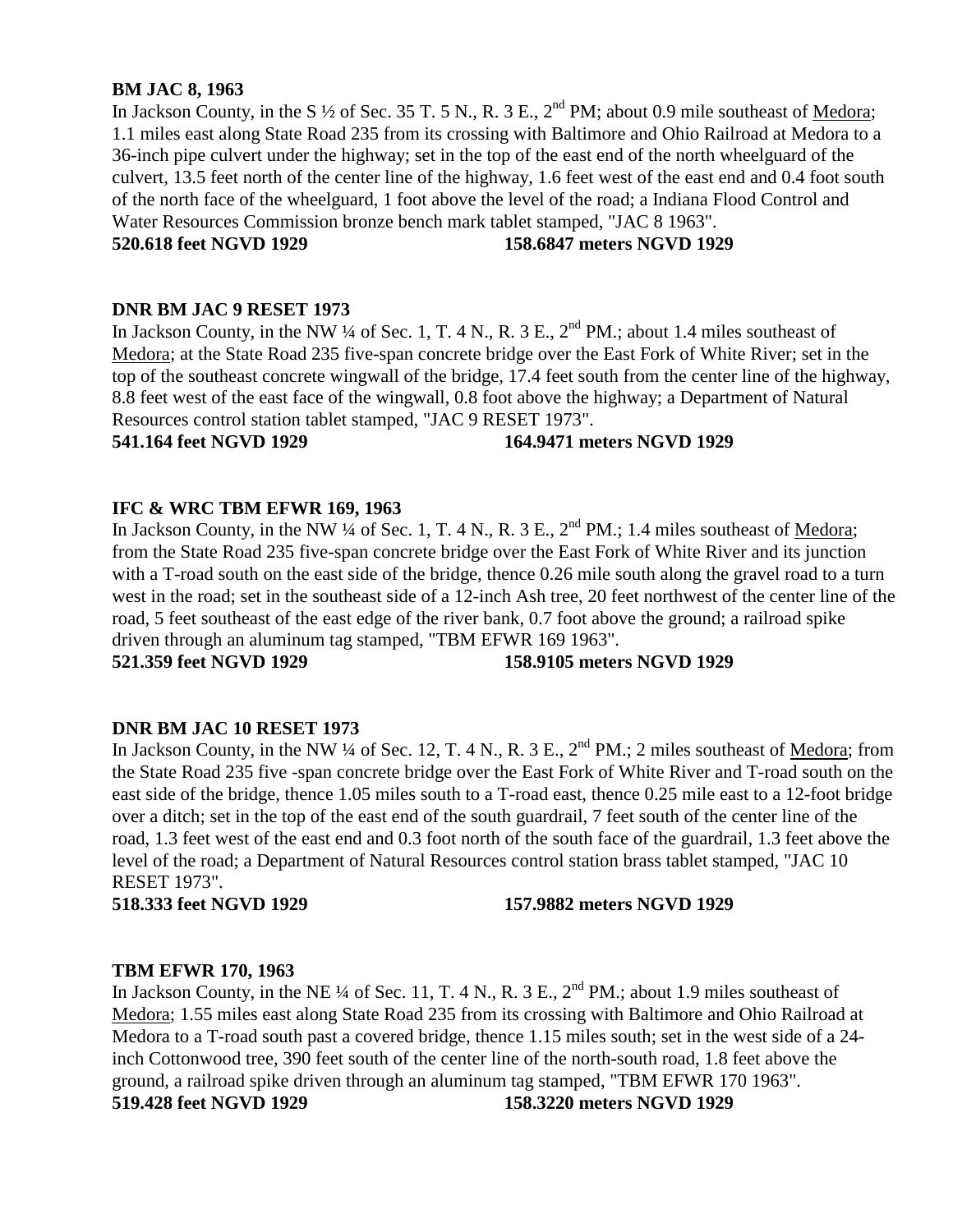# **BM JAC 11, 1963**

In Jackson County, in the SE ¼ of Sec. 12, T. 4 N., R.3 E.,  $2<sup>nd</sup> PM$ .; about 2.5 miles southeast of Medora; 1.55 miles east along State Road 235 from its crossing with Baltimore and Ohio Railroad at Medora to a T-road south past covered bridge, thence 1.9 miles south along the gravel road to a 35-foot bridge over Stuckwisch Ditch; set in the top of the south end of the east guardrail, 9 feet east of the center line of the road, 1.8 feet north of the south face of the guardrail; a Indiana Flood Control and Water Resources Commission bronze bench mark tablet stamped, "JAC 11 1963".

## **520.961 feet NGVD 1929 158.7892 meters NGVD 1929**

# **TBM EFWR 171, 1963**

In Jackson County, in the SE ¼ of Sec. 11, T. 4 N., R. 3 E.,  $2<sup>nd</sup> PM$ .; about 2.5 miles southeast of Medora; 1.55 miles east along State Road 235 from its crossing with Baltimore and Ohio Railroad at Medora to a T-road south past a covered bridge, thence 1.9 miles south along the gravel road to a 35 foot bridge over Stuckwisch Ditch; set in the top of the southwest wing wall, 9 feet west of the center line of the road, 11.5 feet northeast of the southwest end and 1.2 feet southeast of the northwest face of the wing wall; a chiseled triangle.

## **520.844 feet NGVD 1929 158.7536 meters NGVD 1929**

# **BM JAC 12, 1963**

In Jackson County, in the W  $\frac{1}{2}$  of Sec. 13, T. 4 N., R. 3 E.,  $2^{nd}$  PM.; about 3.2 miles southeast of Medora; 1.55 miles east along State Road 235 from its crossing with Baltimore and Ohio Railroad at Medora to a T-road south past a covered bridge, thence 2.6 miles south along the gravel road to a 10-foot bridge over Zollman Ditch; set in the top of the southeast wing wall of the bridge, 10 feet east of the center line of the road, 0.7 foot northwest of the southeast end and 0.4 foot southwest of the northeast face of the wing wall; a Indiana Flood Control and Water Resources Commission bronze bench mark tablet stamped, "JAC 12 1963".

**514.040 feet NGVD 1929 156.6797 meters NGVD 1929**

## **TBM EFWR 172, 1963**

In Jackson County, in the W  $\frac{1}{2}$  of Sec. 13, T. 4 N., R. 3 E.,  $2^{nd}$  PM.; about 3.2 miles south of Medora; 1.55 miles east along State Road 235 from its crossing with Baltimore and Ohio Railroad at Medora to a T-road south past a covered bridge, thence 2.6 miles south along the gravel road to a 10-foot bridge over Zollman Ditch; set in the southwest side of a 22-inch Ash tree, 20.5 feet north of the north end of the bridge, 17 feet east of the center line of the road, 0.8 foot above the ground a railroad spike driven through an aluminum tag stamped, "TBM EFWR 172 1963".

**513.487 feet NGVD 1929 156.5112 meters NGVD 1929**

## **BM JAC 13, 1963**

In Jackson County, Medora Quad., in the N  $\frac{1}{2}$  of Sec. 24, T. 4 N., R. 3 E., 2<sup>nd</sup> PM.; about 4 miles southeast of Medora; 1.55 miles east along SR235 from its crossing with Baltimore and Ohio Railroad at Medora to a T-road (600 West Road) south past covered bridge, thence 3.2 miles south along the gravel road to a right angle turn east (700 South Road), 0.5 mile east to a north-south crossroad (550 East Road), thence 0.15 mile south to a 12-foot bridge over a small creek; set in the top of the south end of the guardrail, 9.5 feet west of the center line of the road, 1.9 feet north of the south end and 0;3 foot east of the west face of the guardrail, 2 feet above the road level; a Indiana Flood Control and Water Resources Commission bronze bench mark tablet stamped, "JAC 13 1963". **524.067 feet NGVD 1929 159.7359 meters NGVD 1929**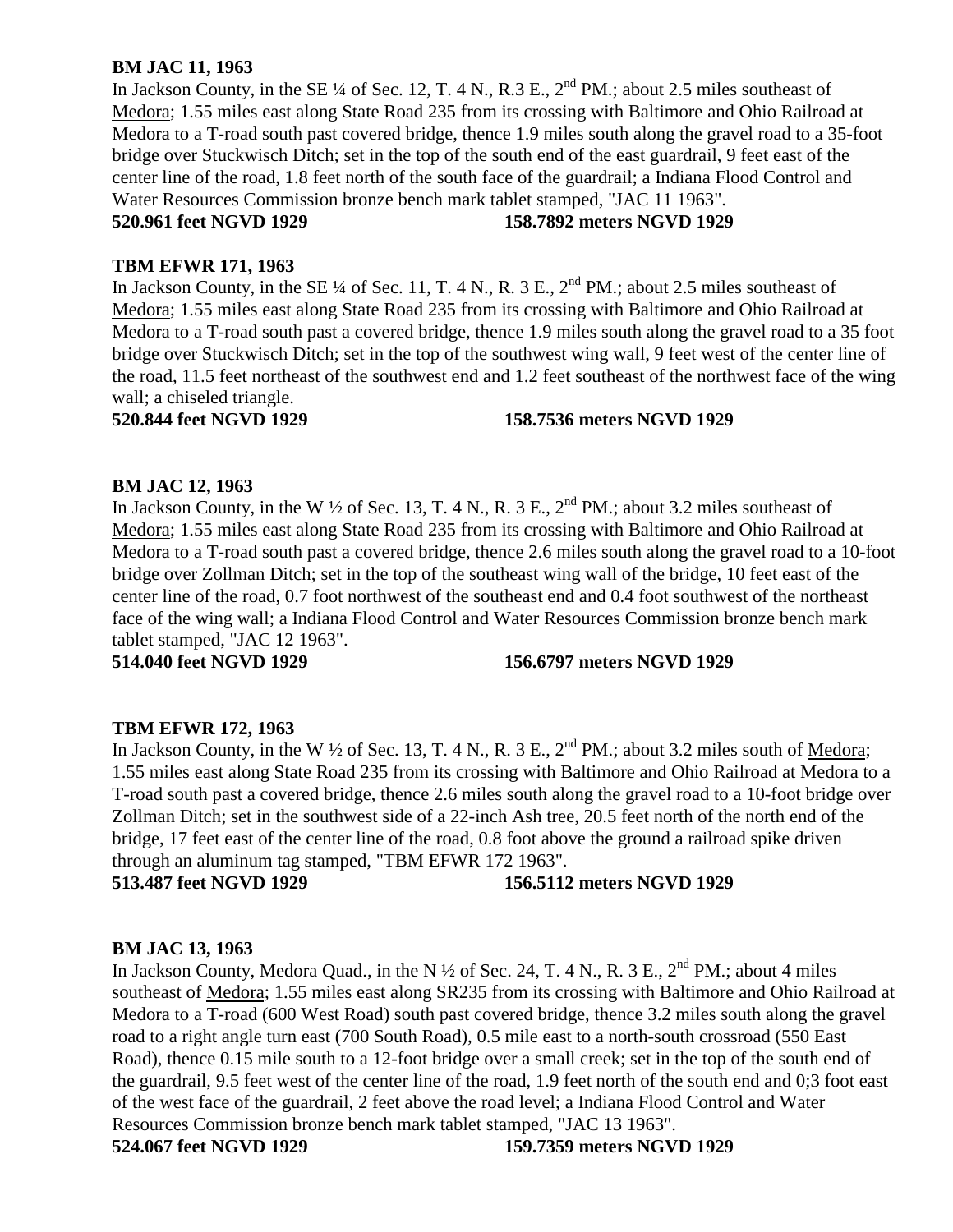## **TBM EFWR 173, 1963**

In Jackson County, in the N  $\frac{1}{2}$  of Sec. 24, T. 4 N., R. 3 E., 2<sup>nd</sup> PM.; about 4 miles southeast of <u>Medora</u>; 1.55 miles east along State Road 235 from its crossing with Baltimore and Ohio Railroad at Medora to a T-road south past a covered bridge, thence 3.2 miles south along the gravel road to a right angle turn east, 0.5 mile east to a north-south T-road, thence 0.15 mile south to a 12-foot bridge over a small creek; set in the south side of a 16-inch Sycamore tree, 45 feet north of the north end of the bridge, 28.5 feet east of the center line of the road, 11 feet east of a fence line, 1 foot above the ground, a railroad spike driven through an aluminum tag stamped, "TBM EFWR 173 1963".

**521.911 feet NGVD 1929 159.0788 meters NGVD 1929**

## **TBM EFWR 174, 1963**

In Jackson County, in the S <sup>1/2</sup> of Sec. 24, T. 4 N., R. 3 E., 2<sup>nd</sup> PM.; about 4.6 miles southeast of <u>Medora</u>; 1.55 miles east along State Road 235 from its crossing with Baltimore and Ohio Railroad at Medora to a T-road south past a covered bridge, thence 3.2 miles south along the gravel road to a right angle turn east, 0.5 mile east to a north-south T-road, thence 0.7 mile south to a 8-foot bridge over a small creek; set in the top of the north end of the east guardrail, 11.5 feet east of the center line of the road, 0.5 foot south of the north end and 0.3 foot west of the east face of the guardrail, 1.6 feet above the level of the road; a chiseled triangle.

**517.121**

## **US GEOLOGICAL SURVEY BM TT 44 DWP, 1947**

In Washington County, in the S  $\frac{1}{2}$  of Sec. 24, T. 4 N., R. 3 E., 2<sup>nd</sup> PM.; about 1.8 miles west of Millport; 0.25 mile west along a blacktop road from its junction with State Road 135 at Millport to a Y-junction, thence 1.8 miles west along the road following the south bank of Muscatatuck River to a T-road north and a one-span steel truss bridge over Muscatatuck River; set in the top of the west end of the south bridge seat, 10.5 feet west of the center line of the road, 1.2 feet south of the north face and 0.6 foot east of the west face of the bridge seat, 1 foot above the level of the road; a US Geological Survey bronze tablet stamped, "TT 44 DWP 524 IND 1947". **524.261**

## **US GEOLOGICAL SURVEY RM 524.3**

In Washington county, in the S  $\frac{1}{2}$  of Sec. 24, T. 4 N., R. 3 E., 2<sup>nd</sup> PM.; about 1.8 miles west of <u>Millport</u>; 0.25 mile west along a blacktop road from its junction with the State Road 135 at Millport to a Yjunction, thence 1.8 miles west along the road following the south bank of Muscatatuck River; set in the top of the east end of the south bridge seat, 10 feet east of the center line of the road, 1.9 feet south of the north face and 1.1 feet west of the east face of the bridge seat 1 foot below the level of the roadway; a chiseled square.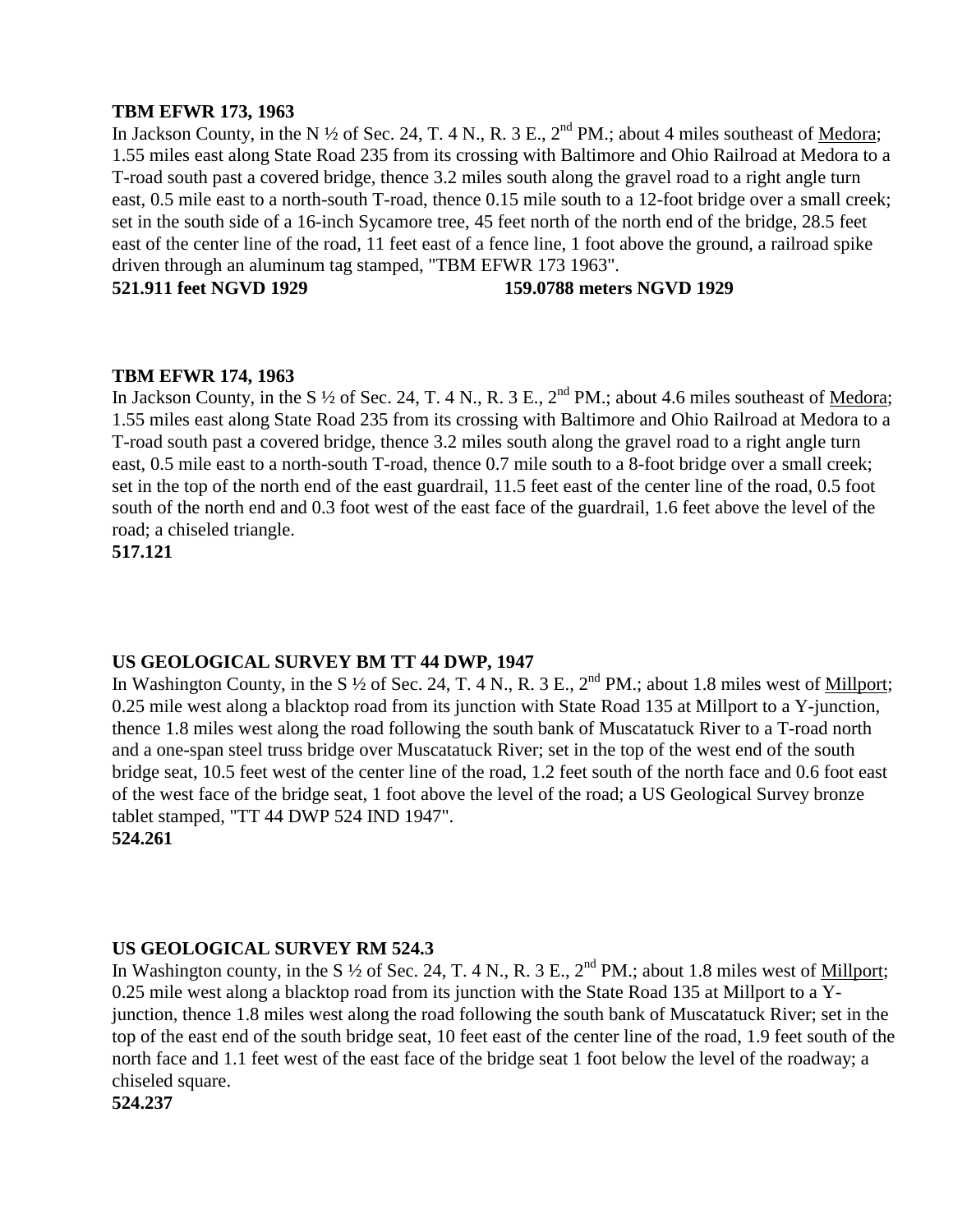## **BM WAS 2, 1963**

In Washington County, in the NE  $\frac{1}{4}$  of Sec. 22, T. 4 N., R. 3 E.,  $2^{nd}$  PM.; about 3.4 miles west of Millport; 0.25 mile west along a blacktop road from its junction with State Road 135 at Millport to a Yjunction, thence 2.05 miles west along the road following the south bank of Muscatatuck River to another Y-junction, thence 0.55 miles northwest along the gravel road to a 48-inch pipe culvert under the road; set in the top of a concrete post, 84.5 feet south of the center of the culvert, 45 feet west of the small stream, 38.5 feet southeast of the center line of the road at a curve in the road, 0.2 foot above the ground; a Indiana Flood Control and Water Resources commission bronze bench mark tablet stamped, "WAS 2 1963".

**515.542**

## **TBM EFWR 177, 1963**

In Washington County, in the NE ¼ of Sec. 22, T. 4 N., R. 3 E.,  $2^{nd}$  PM.; about 3.4 miles west of Millport; 0.25 mile west along a blacktop road from its junction with State Road 135 at Millport to a Yjunction, thence 2.05 miles west along the road following the south bank of Muscatatuck River to another Y-junction, thence 0.55 mile west along a gravel road to a T-road northwest, thence 1.2 miles northwest along the gravel road to a 48-inch pipe culvert under the road; set in the east side of a 12-inch Sycamore tree, 7.5 feet west of the center of the culvert, 0.6 foot above the ground; a railroad spike driven through an aluminum tag stamped, "TBM EFWR 177 1963". **513.435**

## **TBM EFWR 178, 1963**

In Jackson County, in the E  $\frac{1}{2}$  of Sec. 15, T. 4 N., R. 3 E.,  $2^{nd}$  PM.; about 3.1 miles south of Medora; 0.12 mile south along State Road 235 from its crossing with Baltimore and Ohio Railroad at Medora, thence 0.07 mile west, thence 0.1 mile south and west to a T-road south, thence 1.9 miles south to an east-west T-road, thence 1.4 miles east and south to the north bank of Eat Fork White River; set in the west side of a 40-inch lone Hackberry tree, 190 feet north of the north river bank, 25.5 feet east of the farm lane, 1.5 feet above the ground; a railroad spike driven through an aluminum tag stamped, "TBM EFWR 178 1963".

**518.367**

## **BM JAC 14, 1963**

In Jackson County, in the E  $\frac{1}{2}$  of Sec. 15, T. 4 N., R. 3 E.,  $2^{nd}$  PM.; about 2.8 miles south of Medora; 0.12 mile south along State Road 235 from its crossing with Baltimore and Ohio Railroad at Medora, thence 0.07 mile west, thence 0.1 mile south and west to a T-road south, thence 1.9 miles south to an east-west T-road, thence 1.1 miles east and south along a farm lave to a barn on the east side of the lane; set in the top of a concrete post, 90 feet south of the south face of the barn, 18 feet east of the center line of the lane, 13 feet west of a large Maple tree, 0.2 foot above the ground; a Indiana Flood control and Water Resources Commission bronze bench mark tablet stamped, "JAC 14 1063". **518.305**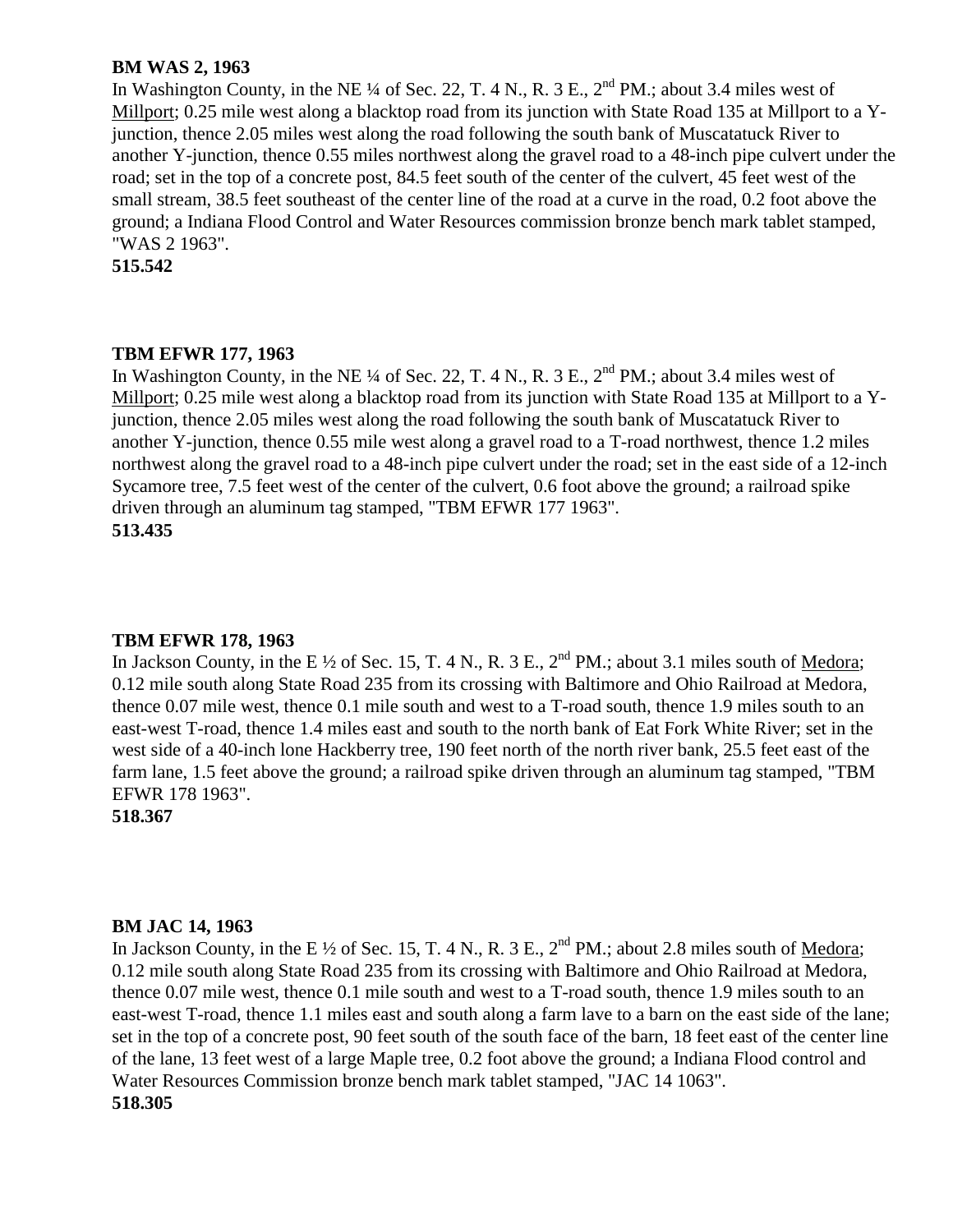# **US GEOLOGICAL SURVEY BM 12 WSM 1956**

In Jackson County, in the E  $\frac{1}{2}$  of Sec. 34, T. 5 N., R. 3 E., 2<sup>nd</sup> PM.; at Medora; 0.1 mile east along Baltimore and Ohio Railroad from the depot at Medora to a water tower on the north side of tracks; set in the top of the concrete foundation of the southeast leg of the water tower, 130 feet northwest of the northwest rail of the tracks, 105 feet east of the extended center line of the north-south road at the east edge of the city limits of Medora, 0.1 foot above the ground; a US Geological Survey tablet stamped, "12 WSM 526 1956".

**525.826**

# **TBM EFWR 179, 1963**

In Jackson County, in the N  $\frac{1}{2}$  of Sec. 35, T. 5 N., R. 3 E.,  $2^{nd}$  PM.; about 0.7 mile northeast of Medora; 0.6 mile east along Baltimore and Ohio Railroad from the depot at Medora to a B & O Railroad 270 foot overflow bridge, set in the top of the south end of the west abutment of the bridge, 5.2 feet south of the south rail of tracks, 1.2 feet north of the south end and 0.5 foot west of the east face of the abutment, 1.3 feet below the level of the tracks; a chiseled triangle.

**531.042**

# **US GEOLOGICAL SURVEY TBM UE 531.0**

In Jackson County, in the N  $\frac{1}{2}$  of Sec. 35, T. 5 N., R. 3 E.,  $2^{nd}$  PM.; about 0.7 mile northeast of Medora; 0.6 mile east along Baltimore and Ohio Railroad from the depot at Medora to B & O Railroad 270 foot overflow bridge, set in the top of the north end of the east headwall of the bridge, 6.7 feet north of the north rail of the track, 0.4 foot south of the north end and 0.4 foot east of the west face of the abutment, 1.5 feet below the railroad tracks, a cross iron beam about flush with the concrete surface. *(NOTE: The rod was held on the top of the south leg of the cross beam.)*

**531.015**

# **BM JAC 15, 1963**

In Jackson County, in the NW  $\frac{1}{4}$  of Sec. 36, T. 5 N., R. 3 E.,  $2^{nd}$  PM.; about 1.2 miles northeast of **Medora**; 12 miles east along Baltimore and Ohio Railroad from the depot at Medora to a 120-foot steel plate B & O Railroad bridge over a small stream; set in the top of the north end of the west bridge pier, 10 feet north of the north rail of the track, 7 feet below the level of the tracks, 4.3 feet east of the west face of the bridge pier; a Indiana Flood Control and Water Resources Commission bronze bench mark tablet stamped, "JAC 15 1963".

**526.102**

# **US GEOLOGICAL SURVEY TBM UE 531.4**

In Jackson County, in the N  $\frac{1}{2}$  of Sec. 36, T. 5 N., R. 3 E., 2<sup>nd</sup> PM.; about 1.6 miles northeast of <u>Medora</u>; 1.5 miles east along Baltimore and Ohio Railroad from the depot at Medora to a B & O Railroad bridge, set in the top of the north end of the west abutment, 6.5 feet north of the north rail of tracks, 0.5 foot south of the north end and 0.5 foot west of the east face of the headwall, 1 foot below the level of the tracks; a chiseled cross.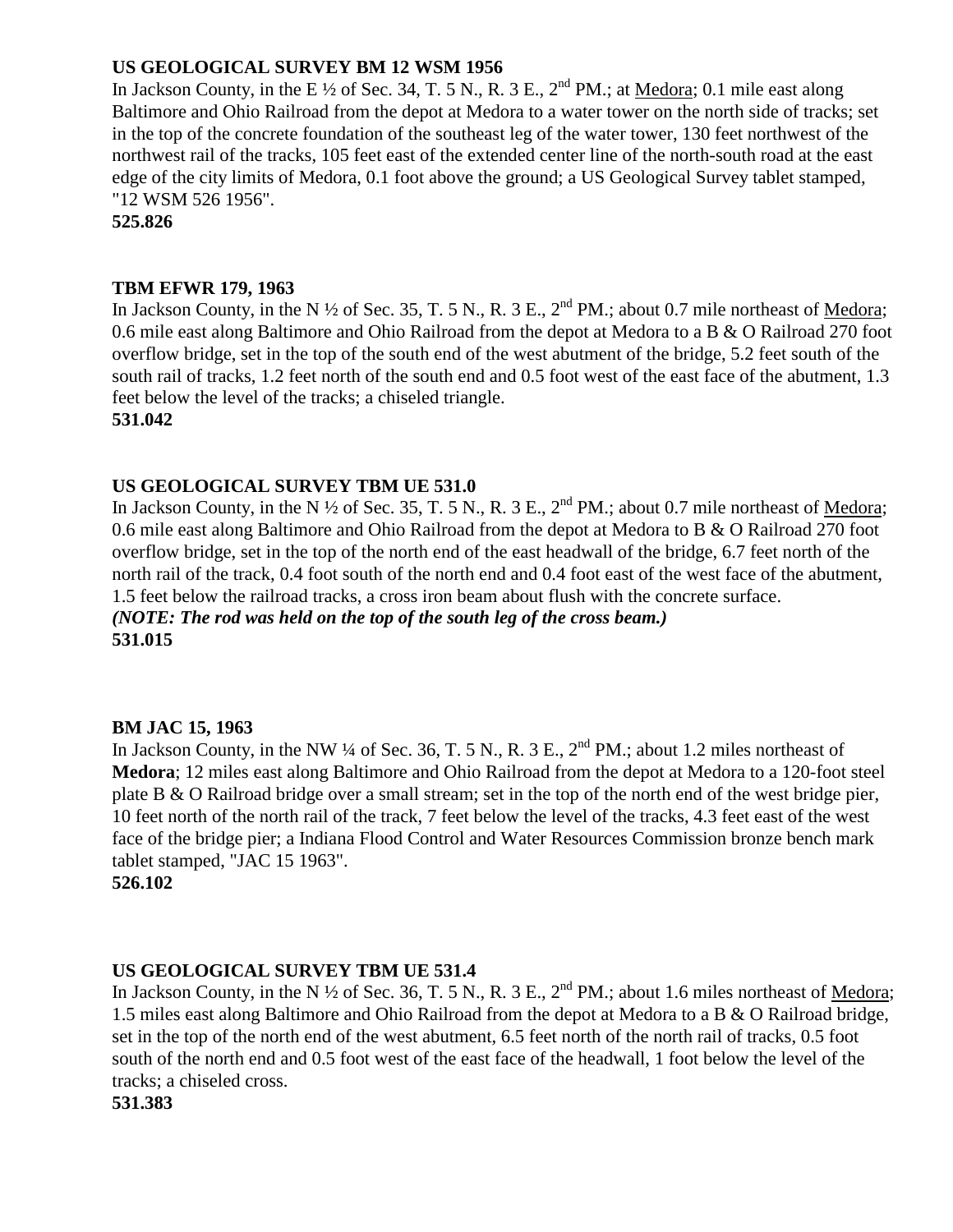## **TBM EFWR 180, 1963**

In Jackson County, in the SE ¼ of Sec. 25, T. 5 N., R. 3 E.,  $2^{nd}$  PM.; about 2.1 miles northeast of Medora; at the B & O Railroad bridge over East Fork White River; set in the top of a retaining wall at the southwest corner of the bridge, 10 feet south of the south rail of the tracks, 3.3 feet east of the west end and 1 foot north of the south face of the retaining wall, 1.4 feet below the level of the tracks; a chiseled triangle.

**534.894**

## **USC & GS BM F 10, 1930**

In Jackson County, in the SE  $\frac{1}{4}$  of Sec. 25, T. 5 N., R. 3 E.,  $2^{nd}$  PM.; about 1.9 miles southwest of Vallonia; at the B & O Railroad bridge over East Fork White Rive;, set in the top of the south end of the east bridge seat, 4.8 feet south of the south rail of the tracks, 4.2 feet below the level of the tracks, 1.9 feet north of the south face and 1.7 feet east of the west face of the top of the bridge seat; a US Coast & Geodetic Survey bronze disk stamped, "532.250 F 10 1930". **532.250**

# **TBM EFWR 181, 1963**

In Jackson County, in Sec. 30, T. 5 N., R. 4 E.,  $2^{nd}$  PM.; about 1.2 miles southwest of Vallonia; 0.55 mile northwest along a road from its intersection with the main street at Vallonia to Baltimore and Ohio Railroad crossing, thence 0.85 mile southwest along the tracks to a farm lane crossing the railroad tracks; set in the south side of a 60-inch twin-forked Elm tree, 400 feet southwest of the center line of the farm lane, 42 feet southeast of the southeast rail of tracks, 7.5 feet northwest of the center line of another farm lane paralleling the tracks, 0.5 foot above the ground; a railroad spike driven through an aluminum tag stamped, "TBM EFWR 181 1963". **529.434**

# **BM JAC 16, 1963**

In Jackson County, in Sec. 30, T. 5 N., R. 4 E.,  $2^{nd}$  PM.; about 1.1 miles southwest of Vallonia; 0.55 mile northwest along a road from its intersection with the main street at Vallonia to Baltimore and Ohio Railroad crossing, thence 0.75 mile southwest along the tracks to a farm lane crossing the railroad tracks; set in the top of a concrete post, in the northwest ¼ of the crossing, 44 feet southwest of the crossing, 35.5 feet northwest of the northwest rail of the tracks, 18.5 feet southeast of the center line of a northeast-southwest farm lane, 0.4 foot above the ground; a Indiana Flood Control and Water Resources Commission bronze bench mark tablet stamped, "JAC 16 1963". **526.622**

## **TBM EFWR 182, 1963**

In Jackson County, in the SE ¼ of Sec. 20, T. 5 N., R. 4 E.,  $2<sup>nd</sup> PM$ .; about 0.7 mile northwest of Vallonia; 0.8 mile northwest along a gravel road from its crossing with the main street at Vallonia to a concrete paved portion of the road; set in the west side of a 40-inch Maple tree, 320 feet north of the north edge of the concrete pavement, 27.5 feet west of the center line of the road 0.5 foot above the ground; a railroad spike driven through an aluminum tag stamped, "TBM EFWR 182 1963". **530.782**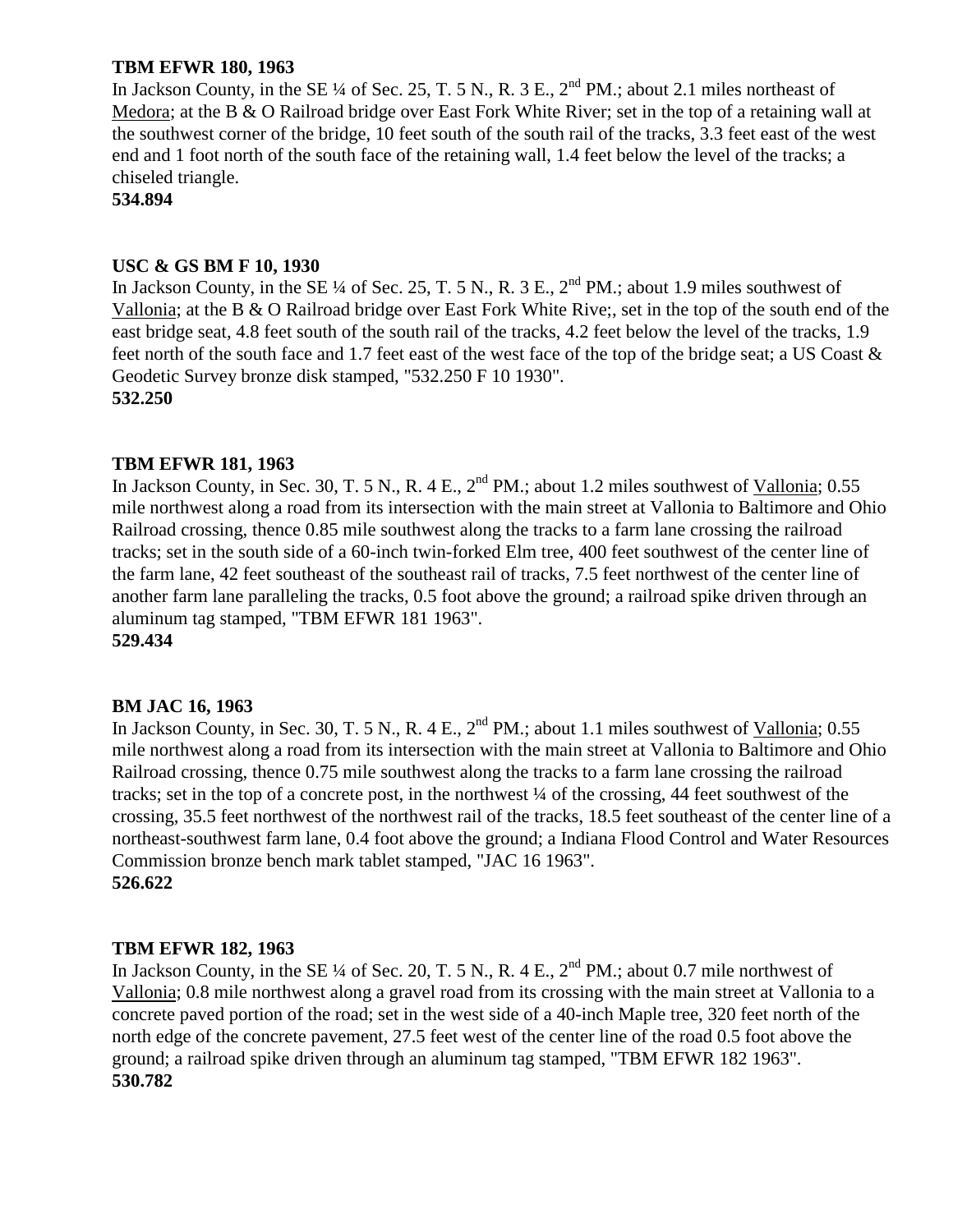# **US GEOLOGICAL SURVEY BM 11 WSM 1956**

In Jackson County, in the W  $\frac{1}{2}$  of Sec. 20, T. 5 N., R. 4 E.,  $2^{nd}$  PM.; about 0.9 mile northeast of Vallonia; 1.1 miles northwest along a gravel road from its crossing with the main street at Vallonia to a 2-span steel truss bridge over East Fork white River; set in the top of the west end of the south bridge seat, 10.5 feet west of the center line of the road, 2.2 feet south of the north face and 0.7 foot southeast of the northwest face of the bridge seat, 1.3 feet below the level of the road; a US Geological Survey disk stamped, "11 WSM 535 1956".

**535.298**

# **US GEOLOGICAL SURVEY RM**

In Jackson County, in the W  $\frac{1}{2}$  of Sec. 20, T. 5 N., R. 4 E.,  $2^{nd}$  PM.; about 0.9 mile northwest of Vallonia; 1.1 miles northwest along a gravel road from its crossing with the main street at Vallonia to a 2-span steel truss bridge over the East Fork White River; set in the eat side of a 24-inch (dead) Elm tree, 31 feet southwest of the south corner of the southwest steel truss, 25 feet west of the south corner of the south wing wall, about 6.0 feet below the top of the bridge floor, 0.8 foot above the ground; a railroad spike.

**529.888**

# **BM JAC 18, 1963**

In Jackson County, in the E  $\frac{1}{2}$  of Sec. 9, T. 5 N., R 4 E., 2<sup>nd</sup> PM.; about 1.3 miles northwest of Vallonia; 1.55 miles northwest along a gravel road from its crossing with the main street at Vallonia to a one-span steel truss bridge over Wayman Ditch; set in the top of the west end of the south bridge seat, 10 feet west of the center line of the road, 1.3 feet below the level of the road; a Indiana Flood Control and Water Resources Commission bronze bench mark tablet stamped, "JAC 18 1963". **533.378**

## **TBM EFWR 183, 1963**

In Jackson County, in the SE  $\frac{1}{4}$  of Sec. 17, T. 5 N., R. 3 E.,  $2^{nd}$  PM.; about 2 miles northwest of Vallonia; 2.5 miles northwest along a gravel road from its crossing with the main street at Vallonia to a farm house on the west side of the road; set in the south east side of a 28-inch tree, 57.5 feet southeast of the southeast corner of the house, 46 feet south of the south edge of the sidewalk leading to the farm house, 15.5 feet west of the center line of the road, 0.4 foot above the ground; a railroad spike driven through an aluminum tag stamped, "TBM EFWR 183 1963". **532.223**

## **BM JAC 17, 1963**

In Jackson County, in the W  $\frac{1}{2}$  of Sec. 17, T. 5 N., R. 4 E.,  $2^{nd}$  PM.; about 3.7 miles west of Brownstown; 3 miles west along US 50 from its junction with State Road 135 at the west edge of Brownstown to a T-road south, thence 0.25 mile south to a crossroad and a pony truss bridge under the east-west road; set in the top of the southeast wing wall of the bridge, 10.5 feet south of the center line of the road, 0.8 foot east of the west face and 0.7 foot northeast of the southwest face of the wing wall, at the level with the road; a Indiana Flood Control and Water Resources Commission bronze bench mark tablet stamped, "JAC 17 1963".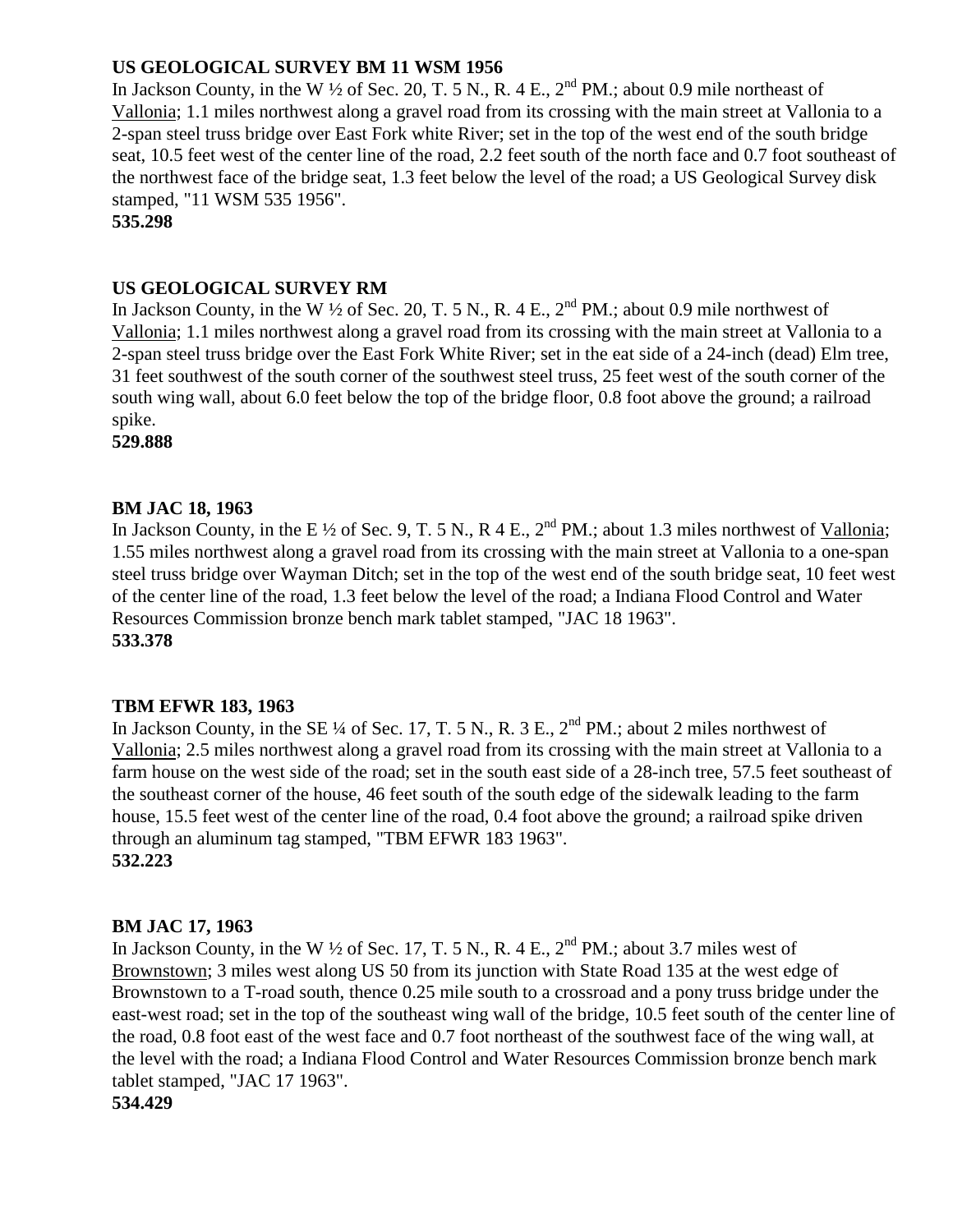# **TBM EFWR 184, 1963**

In Jackson County, in the N  $\frac{1}{2}$  of Sec 17, T. 5 N., R. 4 E.,  $2^{nd}$  PM.; about 3.2 miles west of Brownstown; 2.5 miles west along US 50 from its junction with the State Road 135 at the west edge of Brownstown to a north-south crossroad, thence 0.25 mile south to another crossroad, at the southeast ¼ of the intersection; set in the northwest side of a power pole, 11 feet east of the north-south gravel road, 9 feet south of the east-west gravel road, 1 foot above the ground; a railroad spike driven through an aluminum tag stamped, "TBM EFWR 184 1963".

**534.654**

## **USG&GS AZIMUTH WHITE**

In Jackson County, in the N  $\frac{1}{2}$  of Sec. 17, T. 5 N., R. 4 E.,  $2^{nd}$  PM.; about 3 miles wet of Brownstown; 2.35 miles west along US 50 from its junction with State Road 135 at the west edge of Brownstown to a 5-span concrete overflow bridge; set in the top of the west end of the south guardrail; a U.S. Coast & Geodetic Survey Azimuth mark stamped, "WHITE 1946". **547.952**

# **US GEOLOGICAL SURVEY TBM UE 544.9**

In Jackson County, in the W  $\frac{1}{2}$  of Sec. 9, T. 5 N., R. 4 E.,  $2^{nd}$  PM.; about 2.5 miles west of Brownstown; 1.8 miles west along US 50 from its junction with State Road 135 at Brownstown to a 10-span concrete overflow bridge; set in the top of the northwest wing wall of the bridge, 16.5 feet north of the center line of the highway, 3 feet north of the north face and 0.5 foot southwest of the northeast face of the wing wall; a chiseled cross.

**544.983**

# **US GEOLOGICAL SURVEY BM 23 WSM**

In Jackson County, in the S  $\frac{1}{2}$  of Sec. 9, T. 5 N., R. 4 E.,  $2^{nd}$  PM.; about 2 miles west of Brownstown; at the US 50 four-span steel truss bridge over East Fork White River; set in the top of the north end of the west bridge seat, 16 feet north of the center line of the highway, 4.5 feet below the level of the roadway, 0.4 foot south of the north face and 0.4 foot east of the west face of the bridge seat; a US Geological Survey bronze bench mark tablet stamped, "23 WSM 542". **542.037**

## **US GEOLOGICAL SURVEY RM**

In Jackson County, in the SE ¼ of Sec. 9, T. 5 N., R. 3 E.,  $2<sup>nd</sup> PM$ .; about 2 miles west of <u>Brownstown</u>; at the US 50 four-span steel truss bridge over East Fork White River; set in the top of a wheelguard at the northeast corner of the bridge, 13 feet north of the center line of the highway, 0.5 foot above the level of the road, 0.3 foot east of the west end and 0.2 foot north of the south face of the wheel guard; a chiseled cross.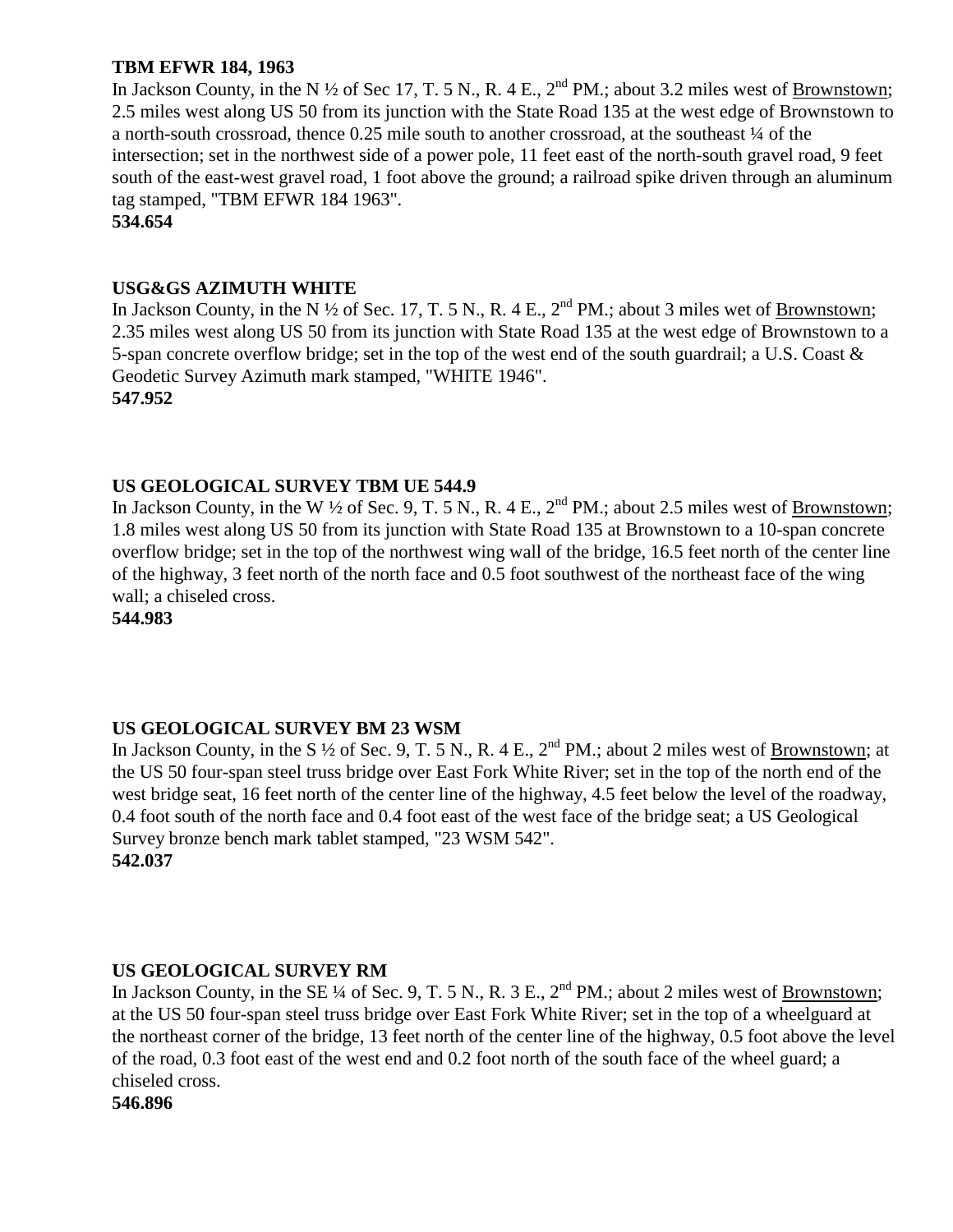# **TBM EFWR 230, 1963**

In Jackson County, in the SE ¼ of Sec. 9, T. 5 N., R. 4 E.,  $2^{nd}$  PM.; about 2 miles west of Brownstown; at the US 50 four-span steel truss bridge over East Fork White River; set in the top of the northeast wing wall of the bridge, 14 feet north of the center line of the road, 3.5 feet above the level of the road, at the northwest corner of the west end of the wing wall; a chiseled square.

*(Note: The mark was set by unknown agency.)* **549.766**

## **BM JAC 19, 1963**

In Jackson County, in the S  $\frac{1}{2}$  of Sec. 10, T. 5 N., R. 4 E.,  $2^{nd}$  PM.; at <u>Brownstown</u>; 0.1 mile east along US 50 from its junction with State Road 135 at Brownstown to a T-road north, thence 05 mile north and northwest to a T-road southwest, thence 0.4 mile southwest to the sewage disposal plant; set in the top of the wall of a discharge trough,, 60 feet south of the center line of an east-west road, 13.5 feet east of the center line of a north-south road, 2.1 feet above the ground, 0.4 foot east of the west face and 0.4 foot north of the south face of the wall; a Indiana Flood Control and Water Resources Commission bronze bench mark tablet stamped, "JAC 19 1963".

**549.813**

## **TBM EFWR 185, 1963**

In Jackson County, in the S  $\frac{1}{2}$  of Sec. 10 T. 5 N., R. 3 E.,  $2^{nd}$  PM.; at Brownstown; 0.1 mile east along US 50 from its junction with State Road 135 at Brownstown to a T-road north, thence 0.5 mile north and northwest to a T-road southwest, thence 0.4 mile to the sewage disposal plant; set in the south east side of a 24-inch Sycamore tree, 300 feet north of the north corner of the plant building, 150 feet northeast of a Y-intersection of the roads, 10 feet northwest of the center line of the gravel road leading to the plant, 1.2 feet above the ground; a railroad spike driven through an aluminum tag stamped, "TBM EFWR 185 1963".

**542.345**

## **IFC & WRC BM JAC 20, 1963**

In Jackson County, in the NE  $\frac{1}{4}$  of Sec. 10, T. 5 N., R. 4 E.,  $2^{nd}$  PM.; about 1.3 miles northwest of Brownstown; 0.1 mile east along US 50 from its junction with State Road `35 in Brownstown to a Troad north, thence 0.8 mile north and northwest to a one-span concrete bridge over a swale; set in the top of the northwest end of the northeast concrete base of a steel guardrail, 9.5 feet northeast of the center line of the road, 1.8 feet southeast of the northwest end and 0.4 foot southwest of the northeast face of the guardrail base, 0.1 foot above the level of the road; a Indiana Flood Control and Water Resources Commission bronze bench mark tablet stamped, "JAC 20 1963". **538.678**

# **TBM EFWR 186, 1963**

In Jackson County, near the line between Sections 3 and 10, T. 5 N., R. 4 E., 2<sup>nd</sup> PM.; about 1.6 miles northwest of Brownstown; 0.1 mile east along US 50 from its junction with State Road 135 at Brownstown to a T-road north, thence 0.3 mile north and then 0.8 mile northwest to a covered bridge over East Fork White River; set in the northwest side of a 54-inch Sycamore tree, 75 feet northeast of the center line of the bridge at the northwest end, 24 feet northeast of the top of the low bank of the river, 1.2 feet above the ground; a railroad spike driven through an aluminum tag stamped, "TBM EFWR 186 1963".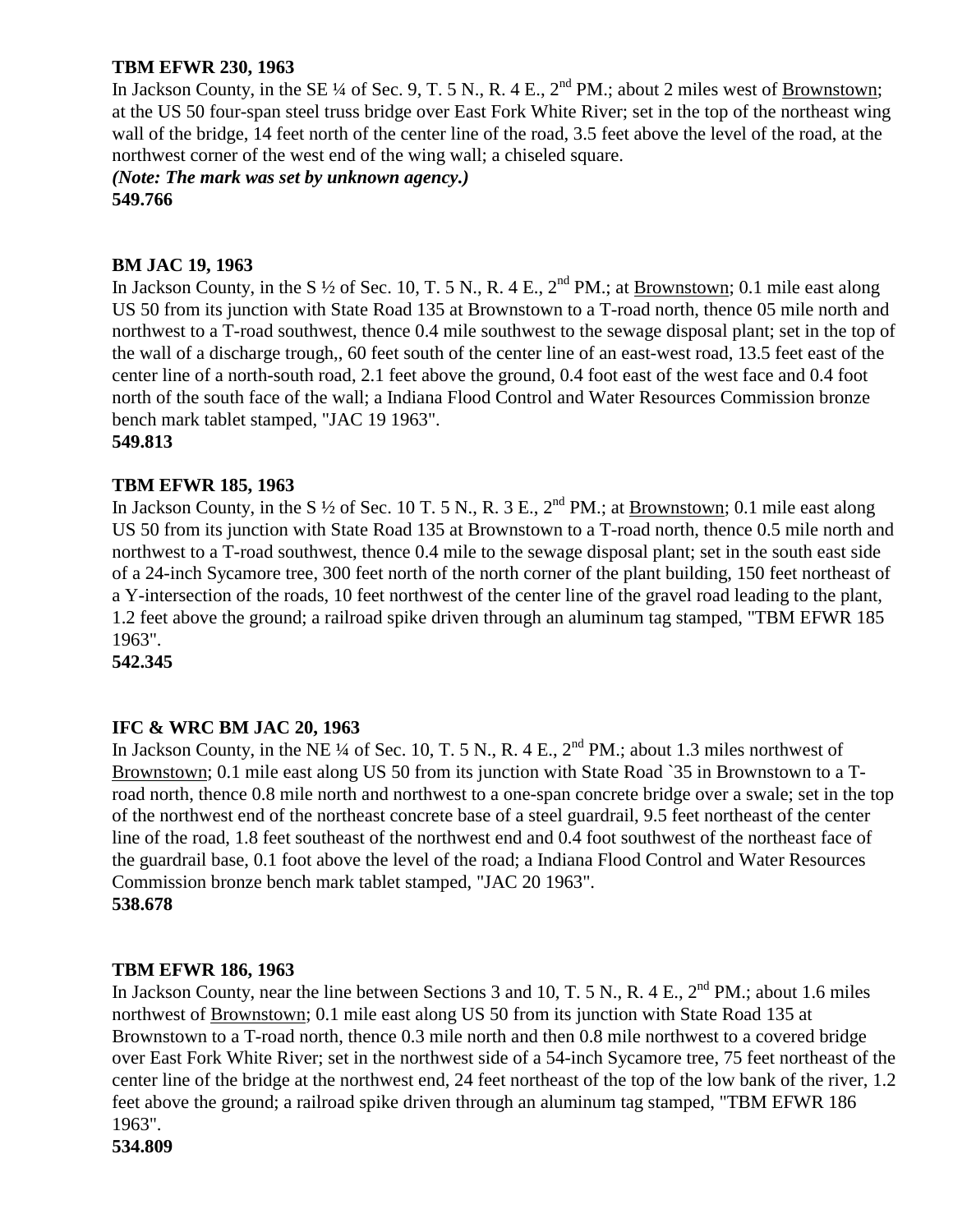## **DNR BM JAC 21 RESET 1973**

In Jackson County, in the N  $\frac{1}{2}$  of Sec. 10, T. 5 N., R. 4 E.,  $2^{nd}$  PM.; about 1.0 mile northwest of Brownstown; 0.1 mile east along US 50 from its junction with State Road 135 in Brownstown to a Troad north thence 1.05 miles north and northwest to the Ewing Road concrete bridge over the East Fork White River; set in the top of the northeast wingwall of the bridge, 16.5 feet northeast from the center line of the road, 4.8 feet northwest from the southeast face of the wingwall; a Department of Natural Resources control station tablet stamped, "JAC 21 RESET 1973". **551.769**

## **TBM EFWR 187, 1963**

In Jackson County, in the N  $\frac{1}{2}$  of Sec. 3, T. 5 N., R. 4 E.,  $2^{nd}$  PM.; about 2 miles northwest of Brownstown; 0.1 mile east along US 50 from its junction with State Road 135 at Brownstown to a Troad north thence 0.3 mile north and then 0.8 mile northwest to the T-road north just northwest of the covered bridge over East Fork White River, thence 0.8 mile north; set in the northwest side of a 28-inch Black Walnut tree, 160 feet northwest of the center line of a farm driveway, 41.5 feet northeast of the center line of the paved road, 21.5feet northeast of a fence line, 0.5 foot above the ground; a railroad spike driven through an aluminum tag stamped, "TBM EFWR 187 1963". **540.191**

## **US GEOLOGICAL SURVEY BM 29 WSM 1956**

In Jackson County, near the line between Sections 33 and 34, T. 6 N., R 4 E., 2<sup>nd</sup> PM.; about 3 miles northwest of Brownstown; 0.1 mile east along US 50 from its junction with State Road 135 at Brownstown to a T-road north, thence 0.3 mile north and then 0.8 mile northwest to the T-road north just northwest of the covered bridge over East Fork River, thence 1.7 miles north to a T-road east; set in the top of a concrete post, 18 feet southwest of the center line of the paved road, 6 feet northwest of a telephone pole, 0.3 foot above the ground; a US Geological Survey aluminum tablet stamped, "29 WSM 540 1956".

**540.406**

#### **TBM EFWR 188, 1963**

In Jackson County, near the line between Sections 33 and 34, T. 6 N., R. 4 E., 2<sup>nd</sup> PM.; about 3 miles northwest of Brownstown; 0.1 mile east along US 50 from its junction with State Road 135 at Brownstown to a T-road north, thence 0.3 mile north and then 0.8 mile northwest to the T-road north just northwest of the covered bridge over East Fork White River, thence 1.7 miles north to a T-road east; set in the top of the east end of the south guardrail of the bridge over West Branch, 35 feet east of the center line of the paved road, 7.5 feet south of the center line of the paved road, 7.5 feet south of the center line of the T-road east, 2 feet above the level of the road, 1 foot west of the east end and 0.4 foot north of the south face of the guardrail; a chiseled triangle. **543.139**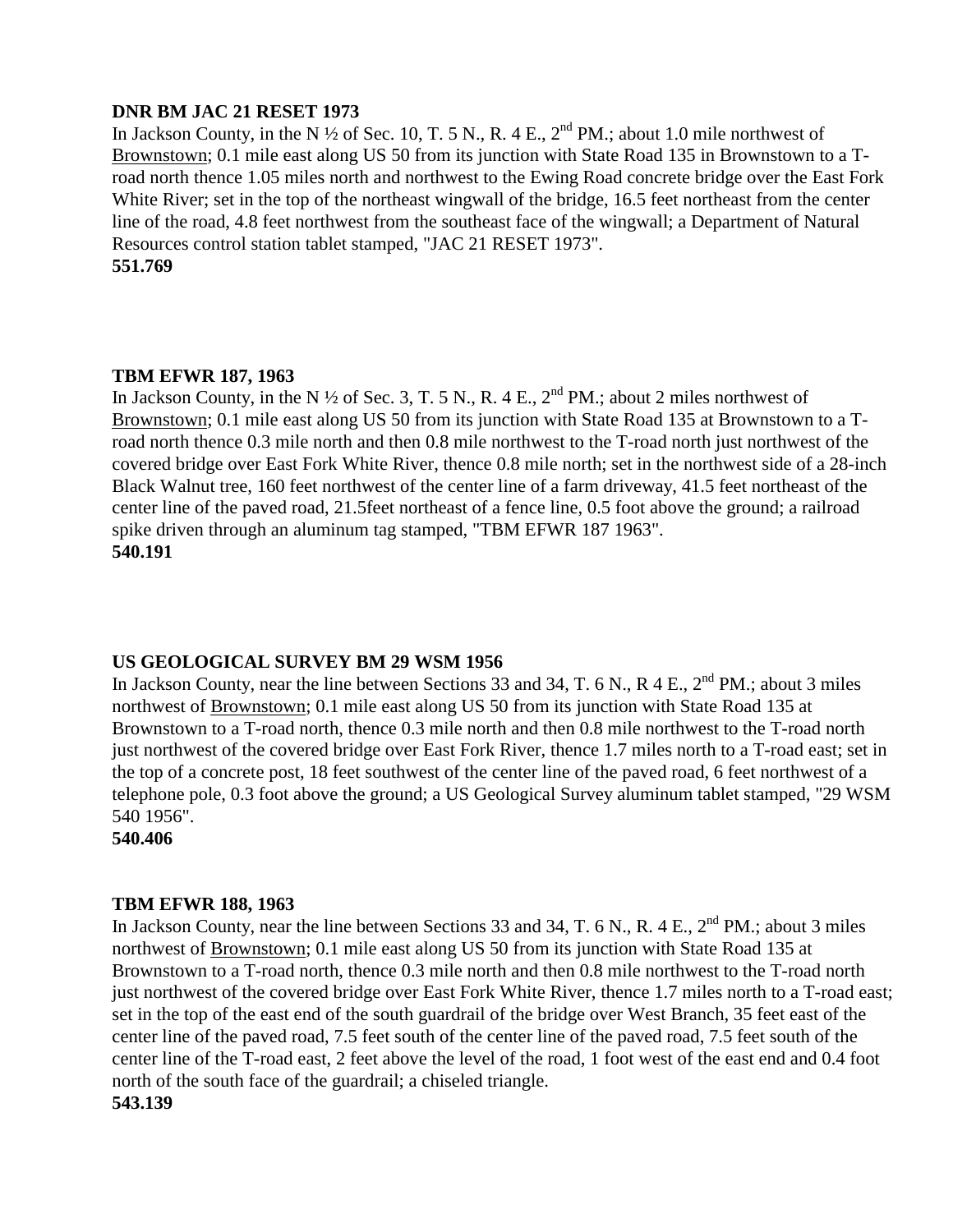## **TBM EFWR 189, 1963**

In Jackson County, in the E  $\frac{1}{2}$  of Sec. 34, T. 6 N., R. 4 E., 2<sup>nd</sup> PM.; about 2.6 miles north of Brownstown; 0.1 mile east along US 50 from its junction with State Road 135 at Brownstown to a Troad north, thence 0.3 mile north and then 0.8 mile northwest to the T-road north just northwest of the covered bridge over East Fork White River, thence 1.7 miles north to a T-road east, thence 0.65 mile east to a one-span steel truss bridge over White Creek (Oathout Ditch); set in the north side of a 40-inch Sycamore tree, 67 feet west of the west end of the bridge, 22 feet south of the center line of the road, 6.5 feet south of a fence line, 0.8 foot above the ground; a railroad spike driven through an aluminum tag stamped, "TBM EFWR 1963".

**541.181**

#### **BM JAC 22, 1963**

In Jackson county, in the E  $\frac{1}{2}$  of Sec. 34, T, 6 N, R, 3 E, 2<sup>nd</sup> PM, about 2.6 miles north of Brownstown; 0.1 mile east along US 50 from its junction with State Road 135 at Brownstown to a Troad north, thence 0.3 mile north and then 0.8 mile northwest to the T-road north just northwest of the covered bridge over East Fork White River, thence 1.7 miles north to a T-road east, thence 1 mile east to a right angle turn north; set in the top of a concrete post, 45 feet north of the east-west tangent, 37 feet west of the north-south tangent, 10.7 feet northeast of a 60-inch Sycamore tree, 0.2 foot above the ground; a Indiana Flood Control and Water Resources Commission bronze bench mark tablet, stamped, "JAC 22 1963".

**539.788**

#### **TBM EFWR 190, 1963**

In Jackson County, in the SW  $\frac{1}{4}$  of Sec. 35, T. 6 N., R. 4 E.,  $2^{nd}$  PM.; about 2.2 miles north of Brownstown; 0.1 mile east along US 50 from its junction with State Road 135 at Brownstown to a Troad north, thence 0.3 miles north and then 0.8 mile northwest to the T-road north just northwest of the covered bridge over East Fork White River, thence 1.7 miles north to a T-road east, thence 1 mile east to a right angle turn north and a farm T-lane south, thence 0.2 mile south and 0.3 mile east along the farm lane to a ditch; set in the west side of an 18-inch Maple tree, 195 feet northeast along the farm lane from the ditch crossing, 26 feet northwest of the center line of the lane, 0.8 foot above the ground; a railroad spike driven through an aluminum tag stamped, "TBM EFWR 190 1963". **536.571**

#### **BM JAC 23, 1963**

In Jackson County, in the SW  $\frac{1}{4}$  of Sec. 36, T. 6 N., R. 4 E.,  $2^{nd}$  PM.; about 2.2 miles north of Brownstown; 0.5 mile northeast along the US 50 from its junction with State Road 250 at Brownstown to a Y-road north, thence 2.25 miles north toward Honeytown along a blacktop road to a 15-foot bridge over a swale; set in the top of the southwest corner of the bridge floor, 9 feet west of the center line of the road, 0.6 foot east of the west face and 0.5 foot north of the south end of the bridge floor; a Indiana Flood control and Water Resources Commission bronze bench mark tablet stamped, "JAC 23 1963". **541.520**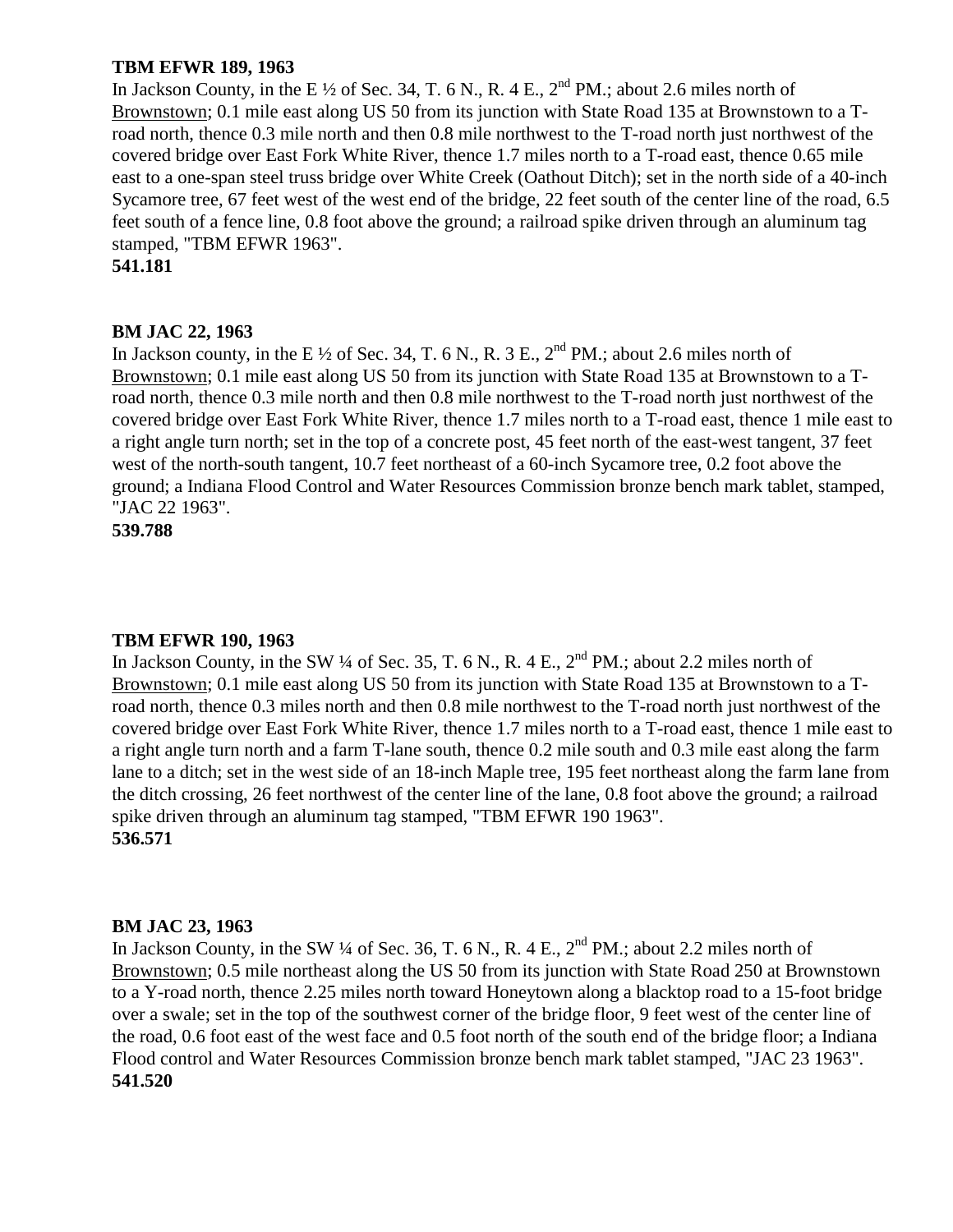# **TBM EFWR 191, 1963**

In Jackson County, in the SW  $\frac{1}{4}$  of Sec. 36, T. 6 N., R. 4 E.,  $2^{nd}$  PM.; about 2.2 miles north of Brownstown; 0.5 mile northeast along the US 50 from its junction with State Road 250 at Brownstown to a Y-road north, thence 2.25 miles north toward Honeytown along a blacktop road to a 15-foot bridge over a swale; set in the east side of a power pole, 120 feet south of the south end of the bridge, 14 feet west of the center line of the road, 1 foot above the ground, level with the road; a railroad spike driven through an aluminum tag stamped, "TBM EFWR 191 1963".

## **541.859**

## **TBM EFWR 192, 1963**

In Jackson County, in the W  $\frac{1}{2}$  of Sec. 1, T. 5 N., R. 4 E.,  $2^{nd}$  PM.; about 1.5 miles north of Brownstown; 0.5 mile northeast along US 50 from its junction with State Road 250 at Brownstown to a Y-road north thence 1.5 miles north toward Honeytown to a 2-span steel truss bridge over East Fork White River; set in the northwest side of a 30-inch Sycamore tree, 135 feet south of the south side of a house, 36 feet northeast of the center line of the bridge, 1.3 feet above the ground; a railroad spike driven through an aluminum tag stamped, "TBM EFWR 192 1963". **542.898**

# **BM JAC 24, 1963**

In Jackson County, in the W  $\frac{1}{2}$  of Sec. 1, T. 5 N., R. 4 E.,  $2^{nd}$  PM.; about 1.5 miles north of Brownstown; 0.5 mile northeast along US 50 from its junction with State Road 250 at Brownstown to a Y-road north, thence 1.35 miles north toward Honeytown to a 30-inch pipe culvert, 345 feet southwest of a bridge over East Fork White River; set in the top of the east end of the north. head wall, 20 feet northwest of the centerline of the road, 19 feet southwest of the northeast end and 0.5 foot south-east of the northwest face of the head wall, level with the road; a Indiana Flood Control and Water Resources commission bronze bench mark tablet stamped, "JAC 24 1963". **544.710**

## **TBM EFWR 193, 1963**

In Jackson County in the E  $\frac{1}{2}$  of Sec. 1, T. 5 N., R. 4 E., 2<sup>nd</sup> PM.; about 1.5 miles northeast of Brownstown; 1.9 miles northeast along Baltimore and Ohio Railroad from its crossing with the main street at Ewing to a farm lane crossing; set in the top of the northwest corner of a semaphore base, 65 feet northeast of the center line of the farm lane, 8.2 feet southeast of the southeast rail of the tracks 0.3 foot northeast of the southwest face, 2 feet below the level of the tracks, and 0.3 foot southeast of the northwest face of the base, level with the ground; a chiseled triangle. **554.155**

## **USC&GS BM C 10, 1930**

In Jackson County, in the S  $\frac{1}{2}$  of Sec. 31 T. 6 N., R. 5 E.,  $2^{nd}$  PM.; about 2.5 miles northeast of Brownstown; 2.9 miles northeast along Baltimore and Ohio Railroad from its crossing with the main street at Ewing to a farm lane crossing the tracks, east of a shale quarry; 110 feet northeast of the center line of the farm lane, 30 feet southeast of the southeast rail of the tracks, 0.2 foot above the level of the ground in the line with the telephone poles; a US Coast & Geodetic Survey bronze disk stamped, "C 10 1930 558.851".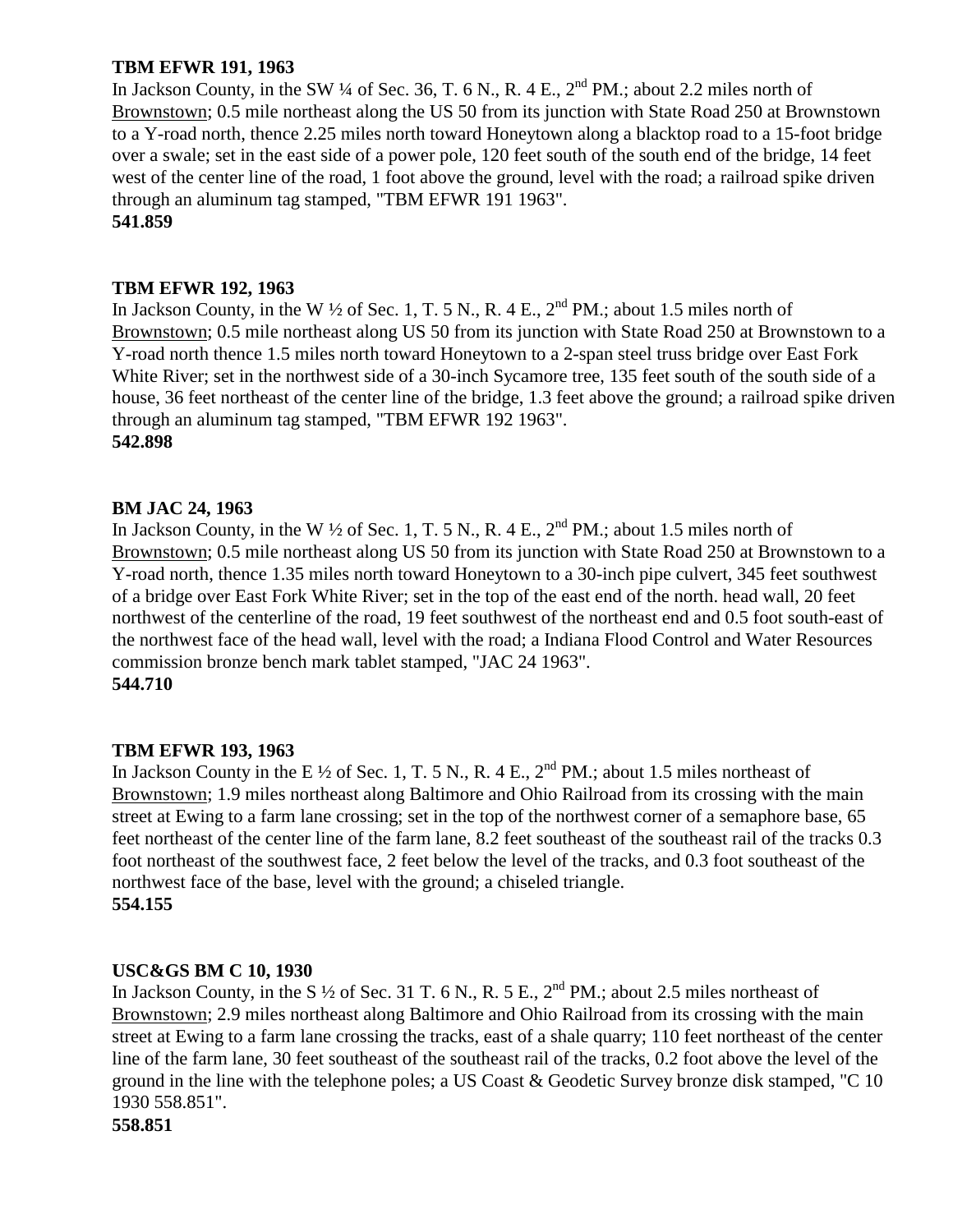# **BM JAC 25, 1963**

In Jackson County, in the E  $\frac{1}{2}$  of Sec. 31, T. 6 N., R. 5 E., 2<sup>nd</sup> PM.; about 3.2 miles northeast of Brownstown; at the Baltimore and Ohio Railroad crossing with a gravel road at Shields; set in the top of the northeast corner of a concrete base of a semaphore, 175 feet southwest of the center line of the gravel road crossing the tracks, 8 feet southeast of the southeast rail of the tracks, 1 foot below the level of the tracks, 0.3 foot southwest of the northeast face, 0.3 foot southeast of the northwest face of the base; a Indiana Flood control and Water Resources Commission bronze bench mark tablet stamped, "JAC 25 1963".

**558.070**

## **US GEOLOGICAL SURVEY RM**

In Jackson County, in the E  $\frac{1}{2}$  of Sec. 31, T. 6 N., R. 5 E., 2<sup>nd</sup> PM.; about 3.2 miles northeast of Brownstown; at the covered bridge over East Fork White River at Shields; set in the top of the northwest wing wall of the bridge, 10 feet southwest of the center line of the road, 3.3 feet northwest of the southeast end and 0.5 foot southwest of the northeast face of the wing wall, 0.6 foot above the level of the road; a US Geological Survey gaging station bronze tablet, not stamped. **562.268**

# **BM JAC 26, 1963**

In Jackson County, in Sec. 29, T. 6 N., R. 5 E., 2<sup>nd</sup> PM.; about 3.8 miles northeast of Cortland; 2 miles south from the crossroads at Cortland to a right angle turn west, thence 2.55 miles generally southwest along a winding road to three river cabins on the east side of the road; set in the top of a concrete post, 36 feet northwest of the northwest corner of the most southern cabin, 12.2 feet west of the center line of the road, 3 feet southwest of the power pole No. 235-127, 0.2 foot above the ground; a Indiana Flood Control and Water Resources Commission bronze bench mark tablet stamped, "JAC 26 1963". **550.736**

## **US GEOLOGICAL SURVEY BM 34 WSM**

In Jackson County, near the line between Sections 20 and 29, T. 6 N., R. 5 E.,  $2^{nd}$  PM.; about 3 miles southwest of Cortland; 2 miles south from the crossroads at Cortland to a right angle turn west, thence 1.9 miles generally west along a winding road to a right angle turn south; set in the top of a concrete post, 22 feet northwest of the center line of the road at a curve, 22 feet south of the center line of a farm lane, 3 feet west of the center line of the north-south tangent, 4 feet east of a 8 inch Hackberry and 8 inch Elm tree, 0.4 foot above the ground; a U.S. Geological Survey bronze tablet, stamped "551 34 WSM 1956".

## **550.992 feet NGVD 1929**

## **IFC&WRC TBM EFWR 195, 1963**

In Jackson County, in the SE ¼ of Section 20, T. 6 N., R. 5 E.,  $2^{nd}$  PM.; about 2.8 miles southwest of Cortland; 2 miles south from the crossroads at Cortland to a right angle turn west, thence 1.5 miles generally west along a winding road to a right angle turn south; set in the west side of a 48-inch Maple tree, 28 feet northwest of the center line of the road at the curve, 17 feet south of the east-west center line tangent, 11 feet southwest of the southeast corner of a shed, 4 feet east of the extended center line of the north-south tangent, 0.6 foot above the ground; a railroad spike driven through an aluminum tag stamped, TBM EFWR 195 1963".

**552.839 feet NGVD 1929**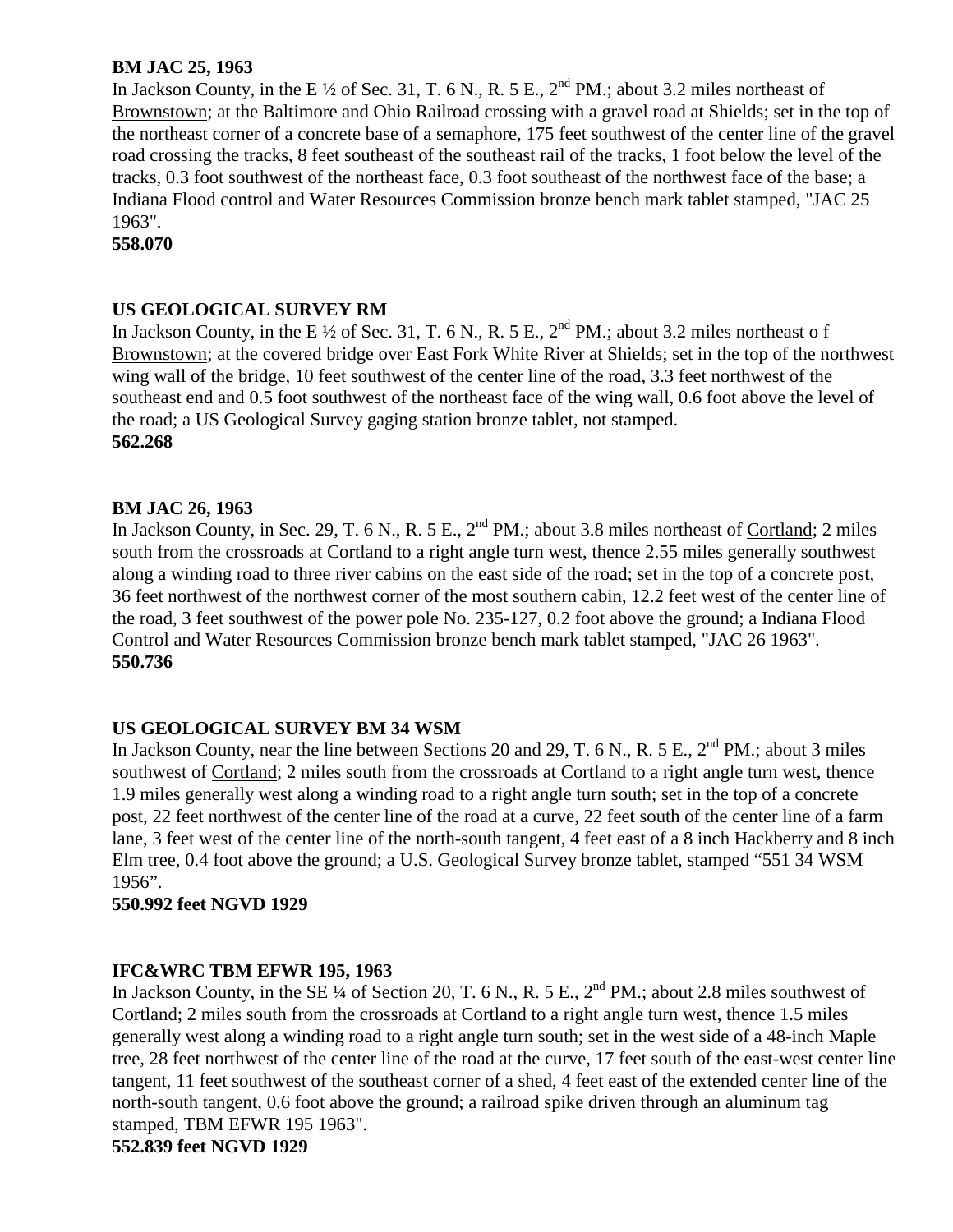## **TBM EFWR 196, 1963**

In Jackson County, in the S  $\frac{1}{2}$  of Sec. 21, T. 6 N., R. 5 E.,  $2^{nd}$  PM.; about 2.5 miles southwest of Cortland; 2 miles south from the crossroads at Cortland to a right angle turn west, thence 0.9 mile west to a "S" curve and an abandoned farm house on the south side of the road; set in the north side of a 50 inch Maple tree, 120 feet south of the east-west center line tangent, 51 feet west of the west side of the abandoned farm house, 17 feet east of the north-south center line tangent, 0.8 foot above the ground; a railroad spike driven through an aluminum tag stamped, "TBM EFWR 196 1963". **554.670**

# **US GEOLOGICAL SURVEY BM 35 WSM 1956**

In Jackson County, in the W  $\frac{1}{2}$  of Sec. 22, T. 6 N., R. 5 E., 2<sup>nd</sup> PM.; about 2 miles south of Cortland; 2 miles south from the crossroads at Cortland to a right angle turn west; set in the top of a concrete post, 40 feet southeast of the center line of the road at the curve, 20 feet east of a farm drive leading south, 7 feet south of a farm lane leading west 4.2 feet west of the power pole No. 236-082, 0.3 foot above the ground; a US Geological Survey bronze bench mark tablet stamped, "35 WSM 555 1956". **555.198**

# **TBM EFWR 197, 1963**

In Jackson County, in the E  $\frac{1}{2}$  of Sec. 16, T. 6 N., R. 5 E.,  $2^{nd}$  PM.; about 1.2 miles south of Cortland; 1.2 miles south from the crossroads at Cortland; set in the southwest side of a 24-inch Maple tree, 28 feet southeast of the southeast corner of a farm house on the west side of the road, 22 feet west of the centerline of the road, 0.3 foot above the ground; a railroad spike driven through an aluminum tag stamped, "TBM EFWR 197".

**558.034**

## **BM JAC 28, 1963**

In Jackson County, in the W  $\frac{1}{2}$  of Sec. 15, T. 6 N., R. 5 E.,  $2^{nd}$  PM.; about 1 mile south of Cortland; 1 mile south from the crossroads at Cortland to a crossroad, in the southeast quarter of the intersection; set in the top of a concrete post, 120 feet south of the center line of the east-west road, 16.5 feet east of the centerline of the north-south road, 3.7 feet northeast of power pole # 236-064, 0.2 foot above the ground; a Indiana Flood Control and Water Resources Commission bronze bench mark tablet stamped, "JAC 28 1963".

**556.429**

## **TBM EFWR 198, 1963**

In Jackson County, in Sec. 15, T. 6 N., R. 5 E., 2<sup>nd</sup> PM.; about 1.1 miles southeast of Cortland; 1 mile south from the crossroad at Cortland to a crossroad, thence 0.6 mile east; set in the south side of power pole No. 804-2136, 500 feet east of the center line of a farm lane south, 17 feet north of the center line of the gravel road, 0.4 foot above the ground; a railroad spike driven through an aluminum tag stamped, "TBM EFWR 198 1963". **559.533 feet NGVD 1929**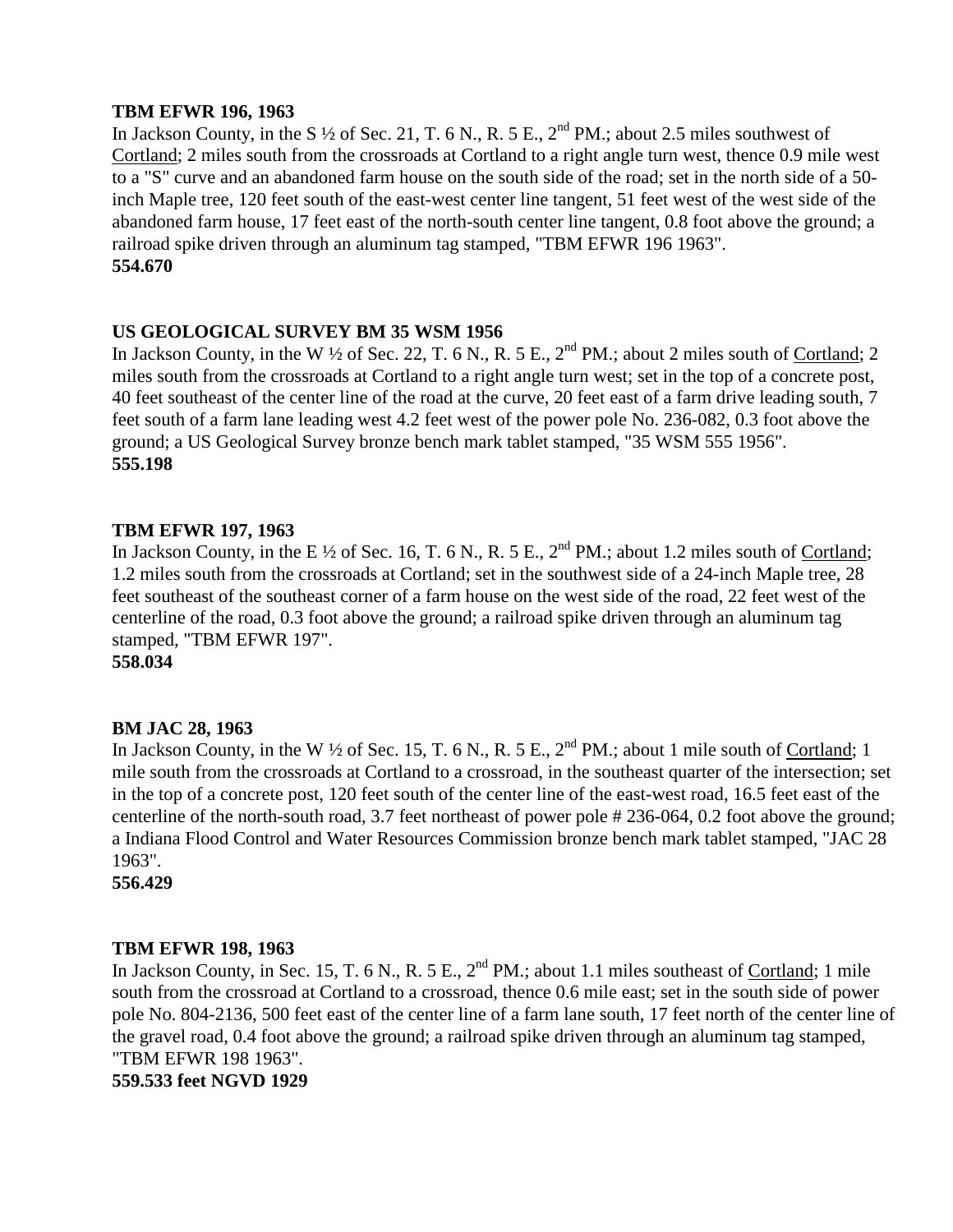# **BM JAC 29, 1963**

In Jackson County, in the W  $\frac{1}{2}$  of Sec. 14, T. 6 N. R. 5 E., 2<sup>nd</sup> PM.; about 1.5 miles southeast of Cortland; 1 mile south from the crossroads at Cortland to a crossroad, thence 1.2 miles east to a 30-inch pipe culvert under the road; set in the top of the north retaining wall at the culvert, 7 feet north of the centerline of the road, 5.4 feet east of the center of the culvert, level with the road; a Indiana Flood Control and Water Resources Commission bronze bench mark tablet stamped, "JAC 29 1963". **557.581**

# **TBM EFWR 199, 1963**

In Jackson County, in Sec. 14, T. 6 N., R. 5 E., 2<sup>nd</sup> PM.; about 1.7 miles southeast of Cortland; 1 mile south from the crossroads at Cortland to a crossroad, thence 1.45 miles east; set in the southwest side of a 48-inch Cottonwood tree, 400 feet northwest of the northwest end of the 4-span steel truss bridge over East Fork White River, 15.5 feet northeast of the center line of the road, 1 foot above the ground; a railroad spike driven through an aluminum tag stamped, "TBM EFWR 199 1963". **558.528**

# **BM JAC 30, 1963**

In Jackson County, in the S  $\frac{1}{2}$  of Sec. 14, T. 6 N., R. 5 E.,  $2^{nd}$  PM.; about 2 miles southeast of Cortland; 1 mile south from the crossroads at Cortland to a crossroad, thence 1.7 miles east to a 4-span steel truss bridge over East Fork White River; set in the top of the southeast wing wall, 11.5 feet south of the center line of the road, 2.3 feet east of the west face of the bridge seat, 1.2 feet northeast of the southwest face of the wing wall, 1 foot below the level of the road; a Indiana Flood Control and Water Resources Commission bronze bench mark tablet stamped, "JAC 30 1963".

**562.454** *SUPERSEDED*

## **BM JAC 31, 1963**

In Jackson County, in the E  $\frac{1}{2}$  of Sec. 14, T. 6 N., R. 5 E.,  $2^{nd}$  PM.; about 2 miles southeast of Cortland; 1 mile south from the crossroads at Cortland to a crossroad, thence 1.7 miles east to a T-road north leading to the sewage disposal plant, thence 0.15 mile north; set in the top of the southeast corner of the concrete base to a well pump, 66.5 feet west of the center line of the road leading to the plant, 14.5 feet south of the south face of the plant building, 0.8 foot above the ground, 0.6 foot west of the east face and 0.6 foot north of the south face of the base; a Indiana Flood Control and Water Resources Commission bronze bench mark tablet stamped, "JAC 31 1963".

**569.097**

# *DESTROYED 4/28/76*

## **TBM EFWR 200, 1963**

In Jackson County, in the S  $\frac{1}{2}$  of Sec. 13, T. 6 N., R. 5 E.,  $2^{nd}$  PM.; about 1.5 miles west of Seymour; 1.25 miles west along State Road 258 from its junction with the US 31 A at Seymour to a T-road southwest, thence 0.5 mile southwest; set in the northwest side of an 18-inch Black Walnut tree, 535 feet northeast of a T-road west, 14.5 feet southeast of the center line of the road, 0.7 foot above the ground, at a fence line; a railroad spike driven through an aluminum tag stamped, "TBM EFWR 200 1963". **566.627**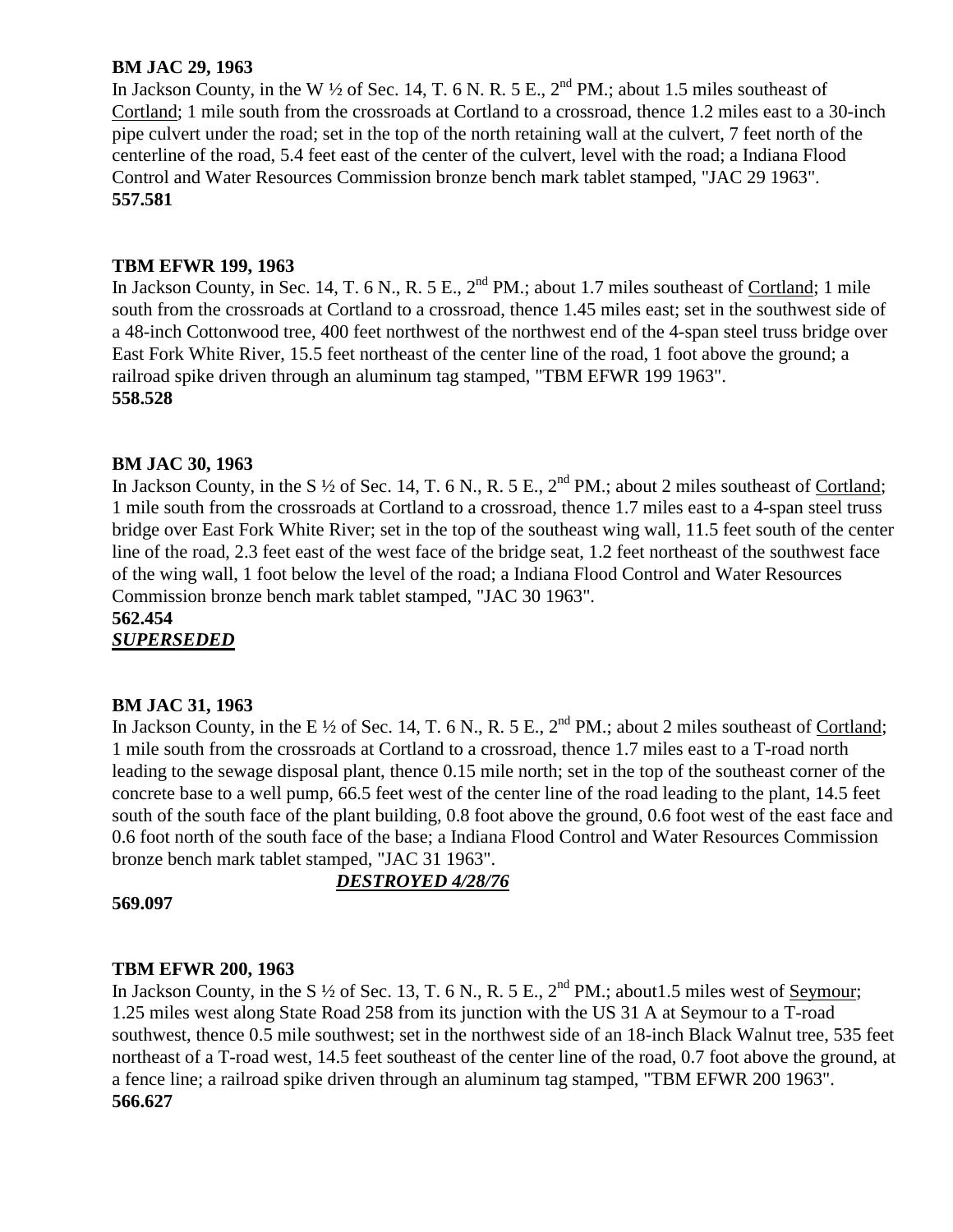## **TBM EFWR 204, 1963**

In Jackson County, in the W  $\frac{1}{2}$  of Sec. 18, T. 6 N., R. 6 E.,  $2^{nd}$  PM.; at Seymour; 0.85 mile west along State Road 235 from its junction with the US 31 A, to the north-south crossroad; set in the top of the west end of the south wheelguard of a 20-foot bridge under State Road 235, 50 feet east of the center line of the crossroad, 14 feet south of the center line of the highway, 0.8 foot above the level of the road, 0.5 foot east of the west end of the wheelguard; a chiseled triangle.

**569.438**

## **TBM EFWR 201, 1963**

In Jackson County, in the E  $\frac{1}{2}$  of Sec. 13, T. 6 N., R. 5 E.,  $2^{nd}$  PM.; about 1.3 miles west of Seymour; 1.3 miles west along State Road 258 from its junction with US 31 A at Seymour; set in the north side of a 16-inch Black Walnut tree, 330 feet west along State Road 258 from the center line of a T-road southwest, 37 feet east of a driveway, 25 feet south of the center line of the highway, 0.4 foot above the ground; a railroad spike driven through an aluminum tag stamped, "TBM EFWR 201, 1963". **568.060**

## **TBM EFWR 203, 1963**

In Jackson County, in the N  $\frac{1}{2}$  of Sec. 13, T. 6 N., R. 5 E.,  $2^{nd}$  PM.; about 1.7 miles west of <u>Seymour</u>; 1.8 miles west along State Road 258 from its junction with US 31 A at Seymour to a one-span steel truss bridge over a swale; set in the top of the north end of the north end of the east bridge seat, 10 feet north of the center line of the road, 1.4 feet below the level of the road, 0.9 foot east of the west face and 0.6 foot southeast of the northwest face of the bridge seat; a chiseled square. **565.669**

## **TBM EFWR 202, 1963**

In Jackson County, in the SW ¼ of Sec. 12, T. 6 N., R. 5 E.,  $2^{nd}$  PM.; about 2 miles northwest of Seymour; 2 miles west along State Road 258 from its junction with US 31 A at Seymour to a one-span pony truss bridge over a creek; set in the top of the northwest concrete wing wall, 12 feet northeast of the center line of the highway, 0.8 foot south of the north face and 0.6 foot southeast of the northwest face of the wing wall, 0.5 foot below the level of the road; a chiseled cross.

(*Note: The rod was held on the northeast quarter of the cross)* **563.840**

### **BM JAC 32, 1932**

In Jackson County, in the E  $\frac{1}{2}$  of Sec. 11, T. 6 N., R. 5 E., 2<sup>nd</sup> PM.; about 2.4 miles northwest of Seymour; at the State Road 258 covered bridge over East Fork White River; set in the top of the north end of the west bridge seat, 11 feet north of the center line of the road, 2.1 feet west of the east face of the bridge seat, 1.3 feet north of the north face of the bridge wall; a Indiana Flood Control and Water Resources Commission bronze bench mark tablet stamped, "JAC 32 1963". **568.651**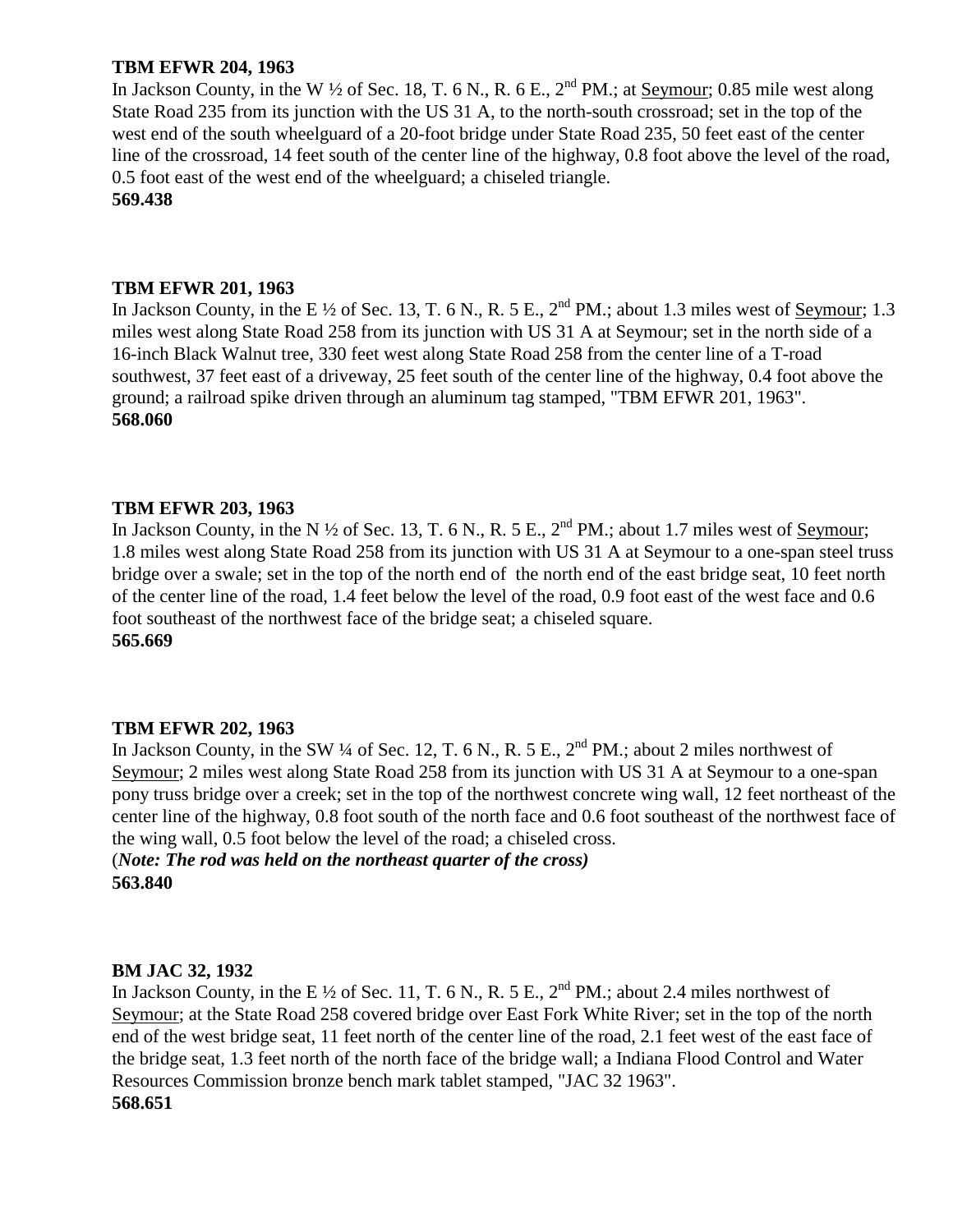# **BM JAC 33, 1963**

In Jackson County, in the E  $\frac{1}{2}$  of Sec. 11, T. 6 N., R. 5 E., 2<sup>nd</sup> PM.; about 2.3 miles northwest of Seymour; at the Chicago Milwaukee St. Paul and Pacific Railroad bridge over East Fork White River, bridge is gone , bridge seat still there; set in the top of the north end of the east bridge seat, 8 feet north of the north rail of the tracks, about 6 feet above the ground, grade is gone, 4.3 feet below the level of the tracks, 1.5 feet west of the east face and 1.4 feet south of the north ace of the bridge seat; a Indiana Flood Control and Water Resources Commission bronze bench mark tablet stamped, "JAC 33 1963". **569.482**

## **BM JAC 34, 1963**

In Jackson County, in the S  $\frac{1}{2}$  of Sec. 7, T. 6 N., R. 6 E.,  $2^{nd}$  PM.; at Seymour; 0.45 mile west along State Road 258 from its junction with US 31 A at Seymour to Elm Street, thence 0.45 mile north along Elm Street to a right angle turn west, continue 0.15 mile west to a right angle turn north and a bridge over a small drain; set in the northeast wing wall of the bridge, 25 feet north of the center line of the roadway, 2.4 feet north of the south end and 0.8 foot east of the west face of the wing wall; a Indiana Flood Control and Water Resources Commission bronze bench mark tablet stamped, "JAC 34 1963". **575.002**

# **TBM EFWR 205, 1963**

In Jackson County, in the S  $\frac{1}{2}$  of Sec. 7, T. 6 N., R. 6 E.,  $2^{nd}$  PM.; at <u>Seymour</u>; 0.45 mile west along State Road 258 from its junction with US 31 A at Seymour to Elm Street, thence 0.45 mile north, continue 0.15 mile west to a right angle turn north, 345 feet north to a 3-foot box culvert under the road; set in the top of the south end of the east headwall of the culvert, 11.5 feet east of the center line of the road, 2 feet north of the south end and 0.4 foot west of the east face of the headwall; a chiseled triangle. **575.118**

## **BM JAC 35, 1963**

In Jackson County, in Sec. 7, T. 6 N., R. 6 E.,  $2^{nd}$  PM.; about 1.3 miles northwest of Seymour; 0.45 mile west along State Road 258 from its junction with US 31 A to Elm Street, thence 1 mile north along Elm Street to a 3-foot box culvert under the road; set in the top of the north end of the west headwall of the culvert, 11.5 feet west of the center line of the road, 2.5 feet above the level of the road, 1.2 feet south of the headwall; a Indiana Flood Control and Water Resources Commission bronze bench mark tablet stamped, "JAC 35 1963".

**573.817**

# **US GEOLOGICAL SURVEY RM #4**

In Jackson County, in the N  $\frac{1}{2}$  of Sec. 7, T. 6 N., R. 6 E.,  $2^{nd}$  PM.; 1.7 miles north of Seymour; 0.45 miles west along State Road 258 from its junction with US 31A to Elm Street at Seymour, thence 1.6 miles north to the gaging station; set in the top of a concrete post, 190 feet west of the center line of the paved road, 43.5 feet east-southeast of the southeast corner of the US GEOLOGICAL SURVEY gaging station house, 40 feet south of the south side of a house with brown siding, 0.1 foot above the ground; a US Geological Survey gaging station tablet, not stamped.

**570.797 feet NGVD 1929**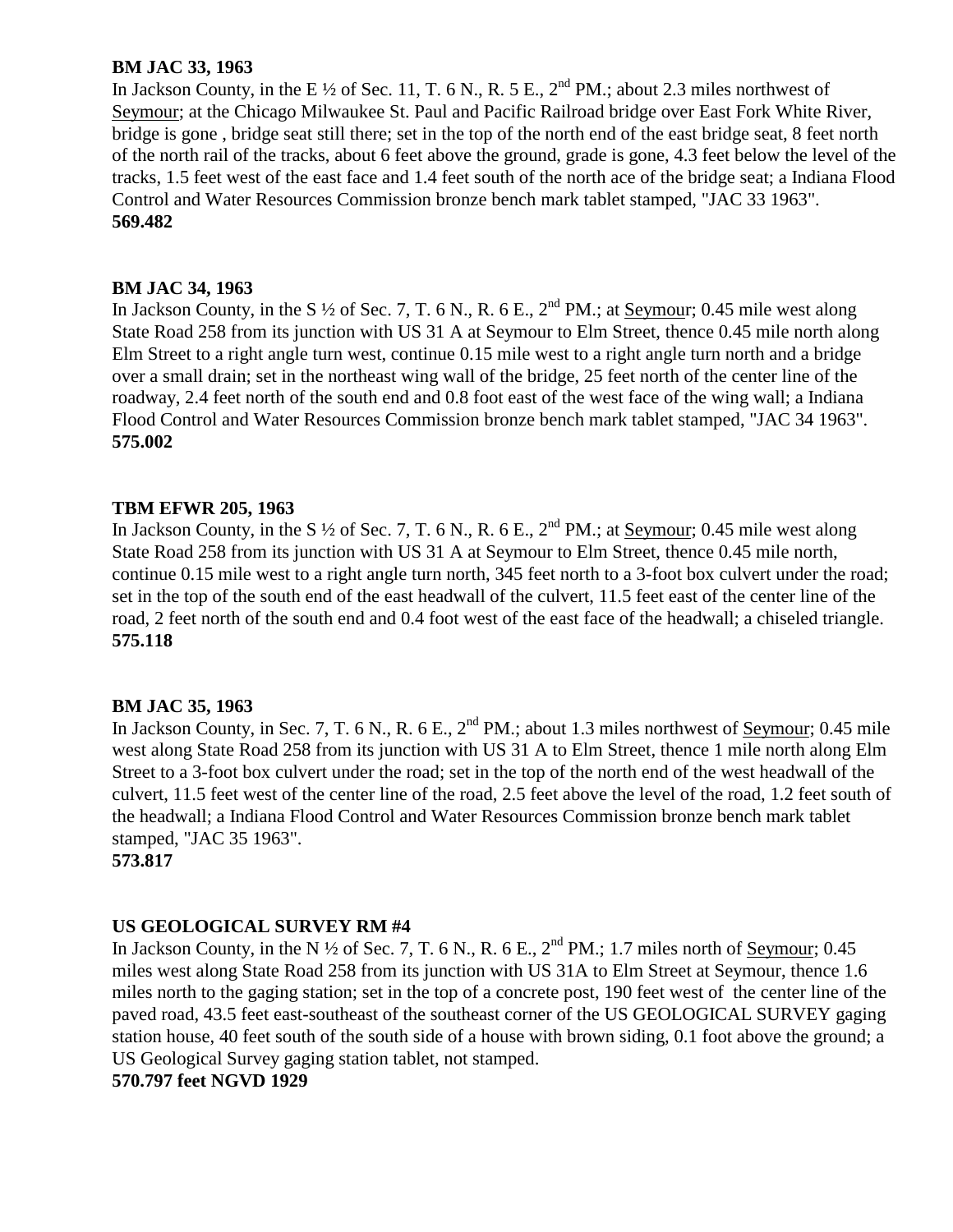# **US GEOLOGICAL SURVEY RM #7**

In Jackson County, in the N  $\frac{1}{2}$  of Sec. 7, T. 6 N., R. 6 E.,  $2^{nd}$  PM.; about 1.7 miles north of Seymour; 0.45 mile west along SR 258 from its junction with US Highway 31A to Elm Street at Seymour, thence 1.6 miles north to the gaging station; set in the top of the concrete base of a staff gage, 250 feet west of the center line of the paved road, 9.2 feet west of the west side of the US GEOLOGICAL SURVEY gaging station house, 1.8 feet north of the south face, 0.2 foot west of the east face of the concrete base of the staff gage; a chiseled square.

**558.626 feet NGVD 1929**

## **TBM WFP**

In Jackson County, in the S  $\frac{1}{2}$  of Sec. 6, T. 6 N., R. 6 E.,  $2^{nd}$  PM.; about 2.0 miles north of Seymour; 0.3 mile west from the crossroads at Rockford to a "T" road south leading to the Water Filtration Plant, thence 0.1 mile south,; set in the top of the south end of the top tier of a retaining wall, 120 feet west of the centerline of the paved road, 75 feet southwest of the southwest corner of the main building of the plant, about 7 feet below the level of the paved road, 0.8 foot east of the west face of the retaining wall, 0.5 foot north of the south end of the top tier of the retaining wall; a chiseled square. **566.595 feet NGVD 1929**

## **DNR BM JAC 36 RESET 1973**

In Jackson County, in the SE  $\frac{1}{2}$  of Sec. 6, T. 6 N., R. 6 E.,  $2^{nd}$  PM.; about 2 miles north of Seymour; 0.4 mile west along Old US 31 from its intersection with US 31A in Rockford to a 6-span bridge over the East Fork White River; set in the top of the east end of the south concrete curbing of the bridge, 11.8 feet south from the center line of the road, 0.5 foot west from the east end of the curbing; a Department of Natural Resources control station brass tablet stamped, "JAC 36 RESET 1973". **577.827 feet NGVD 1929**

## **BM JAC 37, 1963**

In Jackson County, in the E  $\frac{1}{2}$  of Sec. 6, T. 6 N., R. 6 E., 2<sup>nd</sup> PM.; about 2.3 miles north of Seymour; at the Pennsylvania Railroad steel plate girder bridge over East Fork White River; set in the top of the east end of the 5th pier from the south end of the bridge, 9.1 feet below the level of the tracks, 6.6 feet east of the east rail of the tracks, 3.4 feet north of the south face and 2.4 feet west of the east end of the pier; a Indiana Flood Control and Water Resources Commission bronze bench mark tablet stamped, "JAC 37 1963".

## **575.938 feet NGVD 1929**

#### **TBM EFWR 206, 1963**

In Jackson County, in the E <sup>1/2</sup> of Sec. 6, T. 6 N., R. 6 E., 2<sup>nd</sup> PM.; about 2.3 miles north of <u>Seymo</u>ur; at the Pennsylvania Railroad steel plate girder bridge over East Fork White River; set in the north side of a 40-inch Beech tree, 130 feet east of the east side of the bridge, 40 feet southeast of a fence line, 11.5 feet south of the center line of a farm lane, 1 foot above the ground; a railroad spike driven through an aluminum tag stamped, "TBM EFWR 206 1963".

### **571.182 feet NGVD 1929**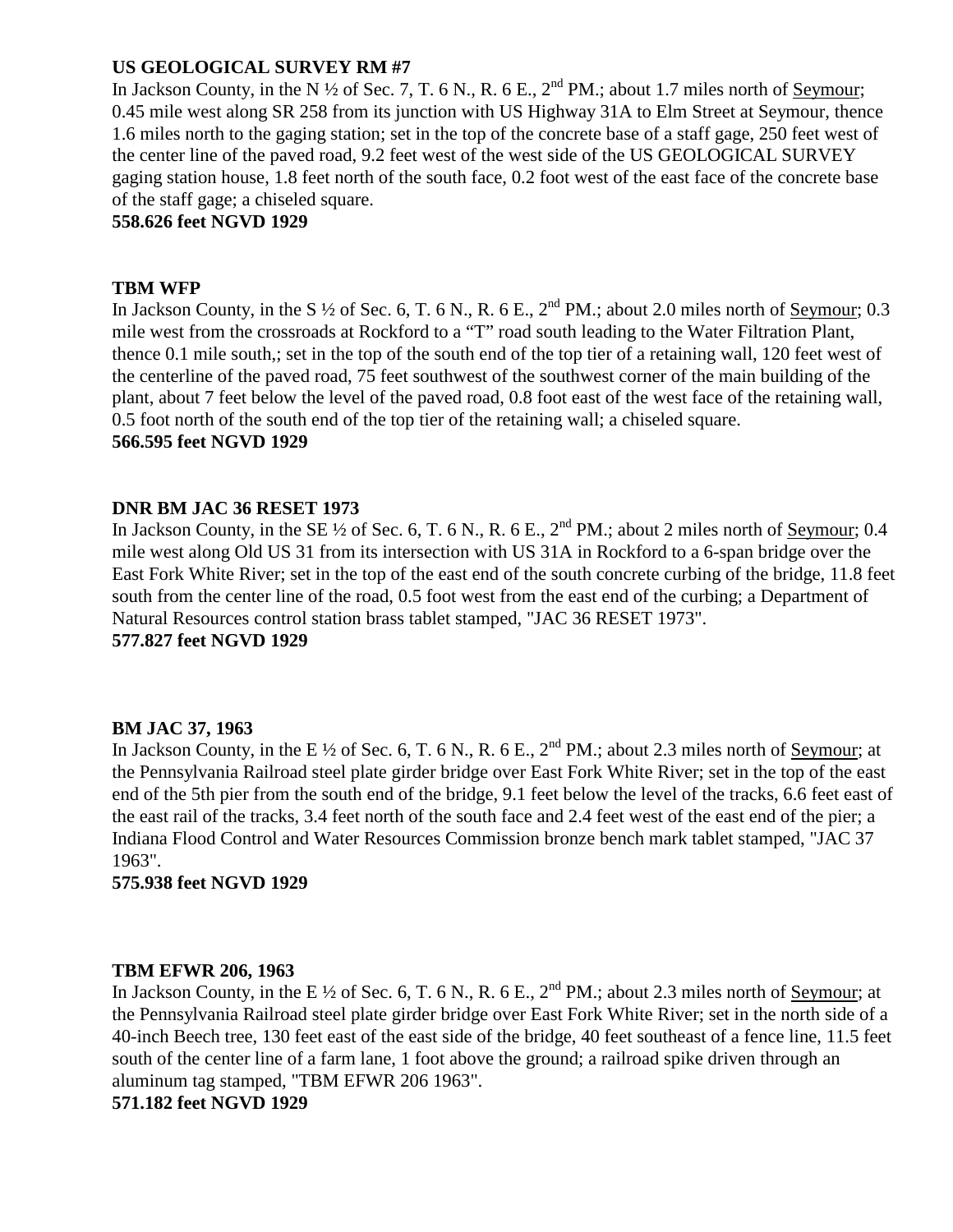# **ISHC BM JACK S 1**

In Jackson County, in the SE ¼ of Sec. 31, T. 7 N., R. 6 E.,  $2^{nd}$  PM.; about 2.8 miles north of Seymour; at the US 31 A bridge over East Fork White River; set in the top of the west end of the south bridge seat, 18 feet west of the center line of the highway, 6 feet below the level of the road, 1.8 feet north of the south face and 0.7 foot east of the west end of the bridge seat; a Indiana State Highway Commission bronze bench mark tablet stamped, "JACK S 1".

**579.086 feet NGVD 1929**

## **TBM EFWR 207, 1963**

In Jackson County, in the SE ¼ of Sec. 31, T. 7 N., R. 6 E.,  $2<sup>nd</sup> PM$ .; about 2.8 miles north of Seymour; at the US 31 A bridge over East Fork White River; set in the top of the north end of the west concrete sidewalk of the bridge, 14.5 feet west of the center line of the highway, 0.9 foot south of the north end of the bridge, 0.4 foot east of the west face of the sidewalk, 0.6 foot above the level of the road; a chiseled triangle.

**585.400 feet NGVD 1929**

# **ISHC BM JACK S 3**

In Jackson County, in the E  $\frac{1}{2}$  of Sec. 31, T. 7 N., R. 6 E.,  $2^{nd}$  PM.; about 3.2 miles north of <u>Seymour</u>; 1.25 miles north along US 31 A from the crossroads at Rockford to a 240-foot concrete bridge over a creek; set in the top of the west end of the 1st pier from the south end of the bridge, 19 feet west of he centerline of the highway, 3.3 feet below the level of the road, 0.6 foot northeast of the southwest end and 0.6 foot southeast of the northwest face of the face of the bridge pier; a Indiana State Highway Commission bench mark tablet stamped, "JACK S 3".

**579.797 feet NGVD 1929**

## **ISHC BM JACK S 4**

IN Jackson County, in the SE ¼ of Sec. 30, T. 7 N., R. 6 E., 2<sup>nd</sup> PM.; 3.7 miles north of <u>Seymour</u>; 1.8 miles north along US 31 A from the crossroads at Rockford to a 240-foot concrete bridge over a creek; set in the top of the west end of the 1st pier from the south end of the bridge, 19 feet west of the center line of the highway, 3.3 feet below the level of the highway, 0.5 foot northeast of the southwest end and 0.5 foot southeast of the northwest face of the bridge pier; a Indiana State Highway Commission bench mark tablet stamped, "JACK S 4".

**580.910 feet NGVD 1929**

#### **TBM EFWR 208, 1963**

In Jackson County, in Sec. 29, T. 7 N., R. 6 E.,  $2^{nd}$  PM.; about 3 miles south of Jonesville; 2.5 miles south along US 31A from the main T-road west junction at Jonesville to Interstate 65 crossing, thence 0.8 mile southeast along I-65 to an information sign, "Scottsburg 27; Louisville59"; set in the top of the west end of he most western concrete base of the sign, 65 feet northwest of a concrete drain, 36 feet southwest of the center line of the south bound lane, 4 feet below the level of the highway, 1.2 feet above the ground, 0.4 foot northeast of the southwest side and 0.9 foot southeast of the northwest side of the base; a chiseled triangle.

**582.810 feet NGVD 1929**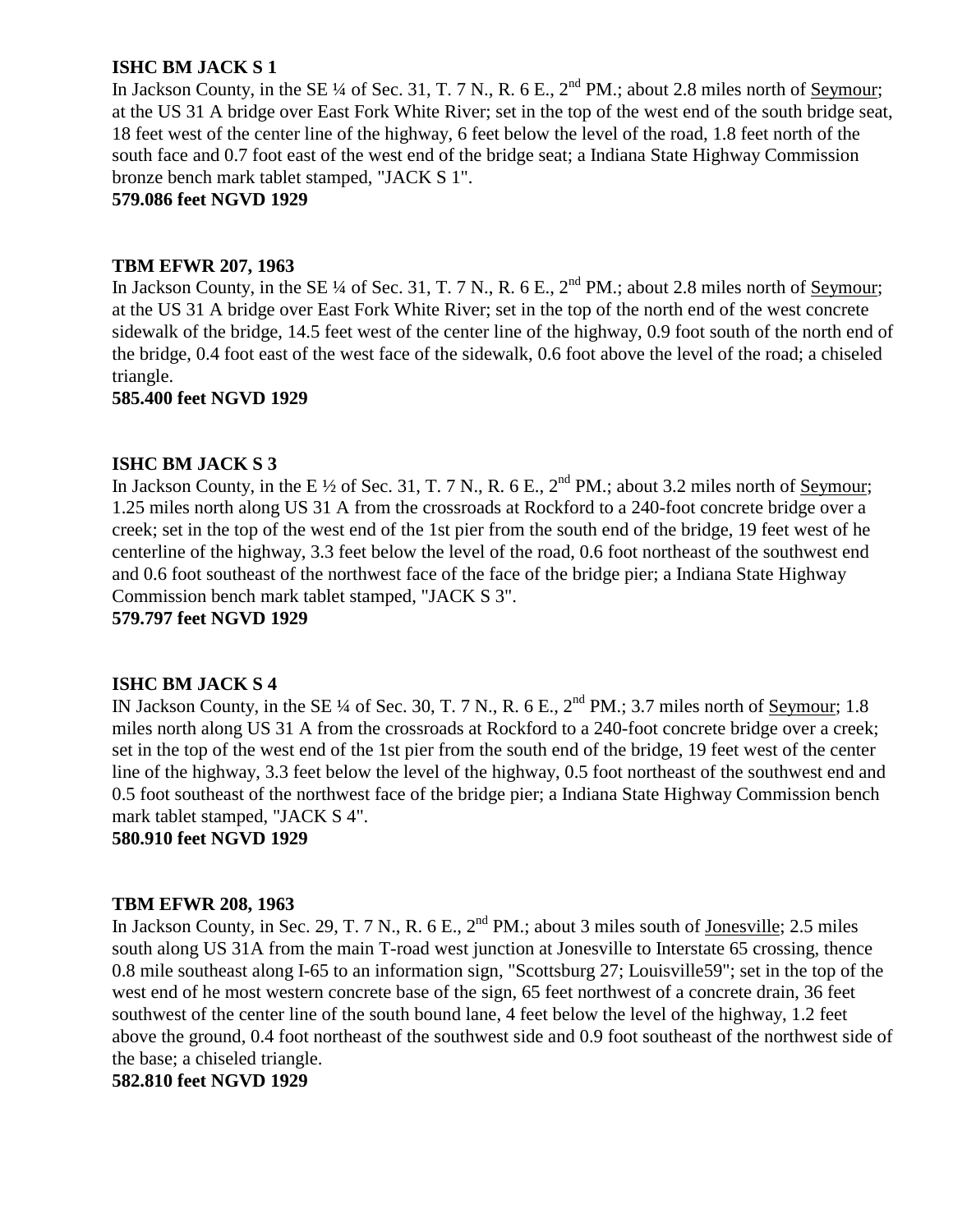# **BM JAC 38**

In Jackson County, in the SW  $\frac{1}{4}$  of Sec. 28, T. 7 N., R. 6 E., 2<sup>nd</sup> PM.; about 3.6 miles southeast of Jonesville; at the I-65 1500-foot south-bound lane bridge over the East Fork White River; set in the top of the south end of the east sidewalk of the bridge, 16.5 feet northeast of the center line of the highway, 15.5 feet northwest of the southeast end and 1.2 feet northeast of the southwest face of the sidewalk, 0.9 feet above the level of the road; a Indiana Flood Control and Water Resources Commission bronze bench mark tablet stamped, "JAC 38 1963".

**598.787 feet NGVD 1929**

## **TBM EFWR 209, 1963**

In Jackson County, in Sec. 29, T. 7 N., R  $6$  E.,  $2^{nd}$  PM.; about 3.3 miles southeast of Jonesville; at the I-65 1500-foot north-bound lane bridge over East Fork White River; set in the top of the north end of the east concrete sidewalk of the bridge, 19.5 feet northeast of the center line of the highway, 1 foot above the level of the road, 0.7 foot southeast of the northwest face and 0.3 foot southeast of the northwest end of the sidewalk; a chiseled triangle.

**589.177 feet NGVD 1929**

## **TBM EFWR 211, 1963**

In Jackson County, in Sec. 28, T. 7 N., R. 6 E., 2<sup>nd</sup> PM.; about 1.9 miles southwest of Reddington; 0.75 mile west along a gravel road from the Reddington Christian Church at Reddington to a north-south Troad, thence 0.55 mile south to a T-road west, thence 0.50 mile west to a north-south T-road, thence 0.60 mile south to a farm lane west, thence 0.55 mile generally west along the farm lane to the east bank of East Fork White River; set in the north side of a 19-inch Cottonwood tree, 35 feet south-east of the southeast edge of East Fork White River, 21 feet north of the north edge of the farm field, 12 feet south of a small stream 0.6 foot above the ground; a railroad spike driven through an aluminum tag stamped, "TBM EFWR 211 1963".

**572.390 feet NGVD 1929**

## **TBM EFWR 212, 1963**

In Jackson County, in the E  $\frac{1}{2}$  of Sec. 28, T. 7 N., R. 6 E.,  $2^{nd}$  PM.; about 1.5 miles southwest of Reddington; 0.35 mile southwest along US Highway 31 from the Reddington Christian Church at Reddington to a T-road west, thence 0.55 mile west to a north-south T-road, thence 0.25 mile south to a T-road west, thence 0.5 mile west to a north-south T-road, thence 0.55 mile south to a pipe arch culvert under the gravel road; 55 feet north of the center line of a farm lane, 13.5 feet west of the center line of the gravel road, 2.5 feet below the level of the road, 0.7 foot south of the north end and 0.3 foot east of the west face of the headwall; a chiseled triangle.

## **599.041 feet NGVD 1929**

#### **BM JAC 39, 1963**

In Jackson County, in NE ¼ of Sec. 28, T. 7 N., R. 6 E.,  $2<sup>nd</sup> PM$ .; about 1.2 miles southwest of Reddington; 0.35 mile southwest along US Highway 31 from the Christian Church at Reddington to a Troad west, thence 0.55 mile west to a north-south T-road, thence 0.25 mile south to a T-road west, thence 0.5 mile west to a north-south T-road and a 15-foot concrete bridge over a small stream; set in the top of the northwest concrete wing wall of the bridge, 14 feet south from the extended center line of the east-west road, 12 feet west from the center line of the north-south road, 1 foot north of the north end of the west concrete guardrail; a Indiana Flood Control and Water Resources Commission bronze bench mark tablet stamped, "JAC 39 1963". **594.239 feet NGVD 1929**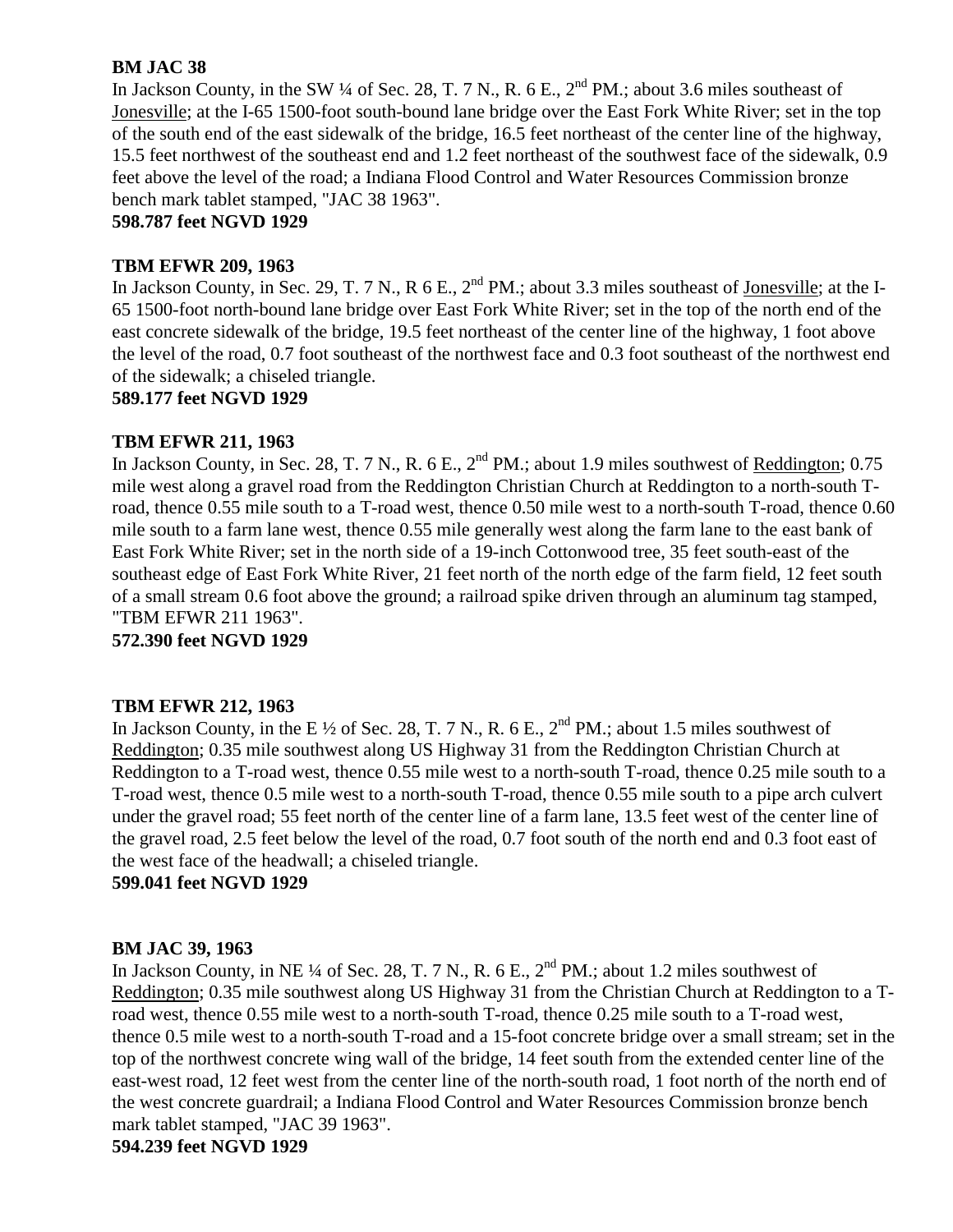## **TBM EFWR 213, 1963**

IN Jackson County, in the SE  $\frac{1}{4}$  of Sec. 22, T. 7 N., R. 6 E.,  $2^{nd}$  PM.; about 1.2 miles southwest of Reddington; 0.35 mile southwest along US 31 from the Christian Church at Reddington to a T-road west, thence 0.55 mile west to a north-south T-road, thence 0.25 mile south to a T-road west, thence 0.5 mile west to a north-south T-road; set in the south side of an 18-inch Black Walnut tree, 165 feet east of the center line of the north-south road, above the ground; a railroad spike driven through an aluminum tag stamped, "TBM EFWR 213 1963".

**602.591 feet NGVD 1929**

#### **TBM EFWR 214, 1963**

In Jackson County, in Sec. 22, T. 7 N., R. 6 E.,  $2^{nd}$  PM.; about 0.7 mile west of Reddington; 0.3 mile southwest along US Highway 31 from the Christian Church at Reddington to a T-road west, thence 0.55 mile west to a north-south T-road; set in the west side of a 16-inch Black Locust tree, 70 feet north from the center line of the east-west road, 24 feet east of the center line of the north-south road, 1 foot above the ground; a railroad spike driven through an aluminum tag stamped, "TBM EFWR 214 1963". **624.764 feet NGVD 1929**

#### **BM JAC 40, 1963**

In Jackson County, in Sec. 22, T. 7 N., R. 6 E., 2<sup>nd</sup> PM.; about 0.7 mile west of Reddington; 0.75 mile west along a gravel road from the Christian Church at Reddington to a north-south T-road and a 15-foot concrete bridge over a small stream; set in the top of the southeast wing wall of the bridge, 20 feet north from the center line of the east-west road, 9 feet east from the center line of the north-south road, 0.9 foot south of the north face of the wing wall; a Indiana Flood Control and Water Resources Commission bronze bench mark tablet stamped, "JAC 40 1963".

**590.324 feet NGVD 1929**

#### **TBM EFWR 215, 1963**

In Jackson County, in the N  $\frac{1}{2}$  of Sec. 22, T. 7 N., R. 6 E., 2<sup>nd</sup> PM.; about 0.9 mile northwest of Reddington; 0.5 mile north along US 31 from the Reddington Christian Church at Reddington to an eastwest crossroad, thence 0.7 mile west to a 14-foot bridge over a small stream; set in the top of the northeast concrete wing wall of the bridge, 9 feet east of the center line of the road, 1.1 feet below the road level, 0.1 foot southwest of the north end of the east steel guardrail; a chiseled triangle. **582.294 feet NGVD 1929**

#### **BM JAC 41, 1963**

In Jackson county, in the S  $\frac{1}{2}$  of Sec. 15, T. 7 N., R. 6 E.,  $2^{nd}$  PM.; about 1 mile northwest of Reddington; 0.5 mile north along US Highway 31 from the Reddington Christian Church at Reddington to an east-west crossroad, thence 0.65 mile west to Chicago Milwaukee St. Paul and Pacific Railroad crossing, thence 0.3 mile north along the railroad tracks to the Chicago Milwaukee St. Paul and Pacific Railroad bridge over a creek; set in the top of the east 3.5 foot tubular steel encased concrete pier, 65 feet north of the south end of the bridge near the center of the top of the pier; a Indiana Flood Control and Water Resources Commission bronze bench mark tablet stamped, "JAC 41 1963" **587.035 feet NGVD 1929**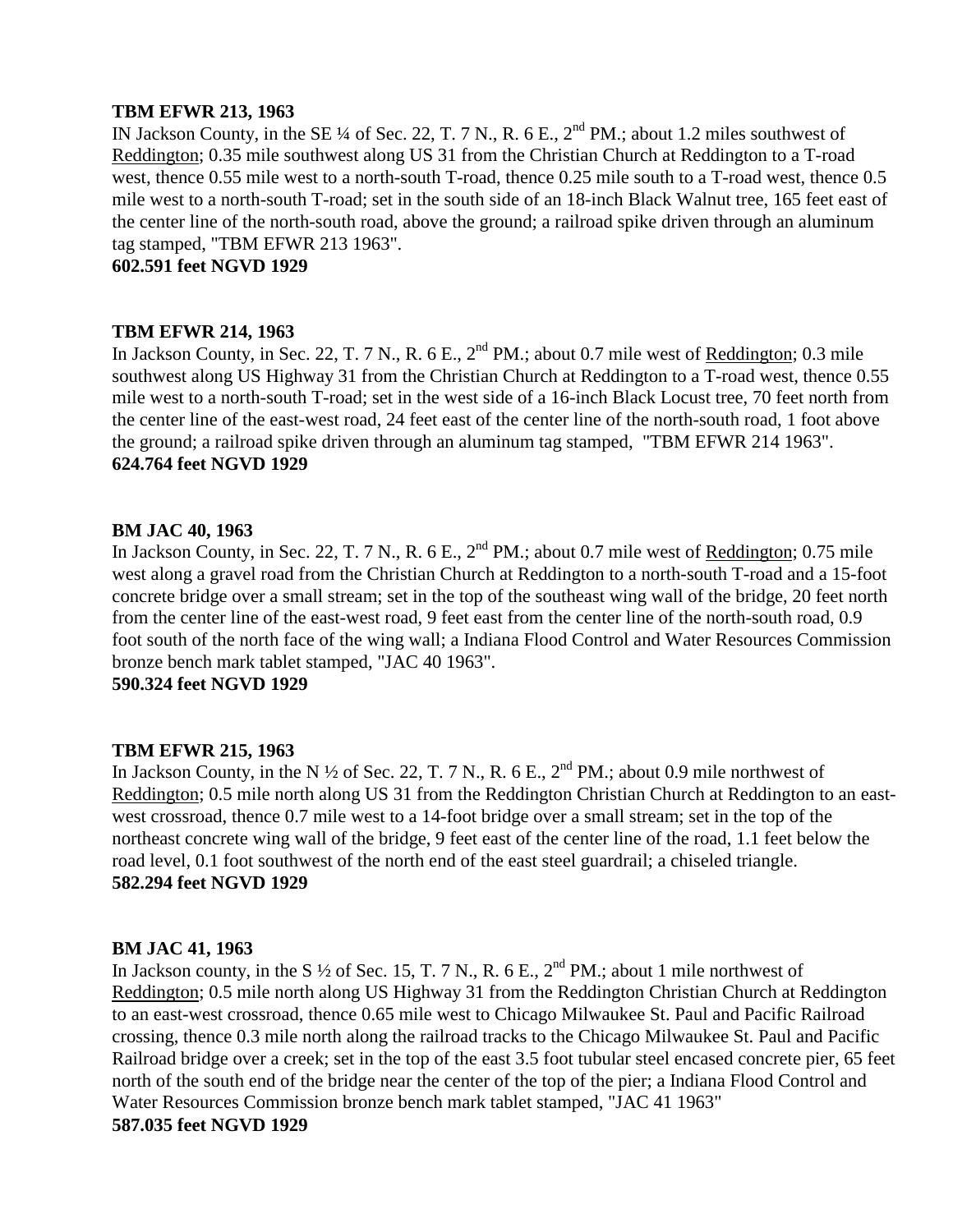## **TBM EFWR 216, 1963**

In Jackson County, in the N  $\frac{1}{2}$  of Sec. 15, T. 7 N., R. 6 E.,  $2^{nd}$  PM.; about 1.7 miles northwest of Reddington; 1.5 miles north along US 31 from the Reddington Christian Church at Reddington to a Troad west, thence 0.7 mile west to Chicago Milwaukee St. Paul and Pacific Railroad crossing and a right angle turn south; set in the southeast side of a 20-inch Maple tree, 80 feet west of the center line of the north-south road, 10 feet south of the center line of the east-west road, 0.4 foot above the ground; a railroad spike driven through an aluminum tag stamped, "TBM EFWR 1963".

# **586.210 feet NGVD 1929**

## **BM JAC 42, 1963**

In Jackson County, in S 1/2 of Sec. 10, T. 7 N., R. 6 E., about 2 miles northwest of Reddington; at the Chicago Milwaukee St. Paul and Pacific Railroad bridge over Sand Creek; set in the top of the southwest corner of the south abutment of the bridge, 2.3 feet north of the south face and 1.8 feet east of the west face of the abutment; a Indiana Flood control and Water Resources Commission bronze bench mark tablet stamped, "JAC 42 1963".

#### **582.528 feet NGVD 1929**

## **TBM EFWR 217, 1963**

In Bartholomew County, near the line between Sections 3 and 10, T. 7 N., R. 6 E., about 1.5 miles south of Azalia; 1.05 miles south along a gravel road from the Azalia Grain Elevator at Azalia to a turn northeast and farm lanes west and southwest in the northeast  $\frac{1}{4}$  of the junction; set in the north side of a 40-inch Maple tree, 40 feet west of the center line of the farm lane west, 1 foot above the ground; a railroad spike driven through an aluminum tag stamped, "TBM EFWR 217 1963". **591.515 feet NGVD 1929**

#### **IFC&WRC TBM SC 31, 1955**

In Jackson County, in the SW  $\frac{1}{4}$  of Sec. 14, T. 7 N., R. 2 E.,  $2^{\text{nd}}$  PM.; 1.3 miles north and west of Maumee; 120 yards south of Robinson Cemetery, 30 feet west of the center line of the gravel road; set in a Sycamore tree, 0.3 foot above the ground; a railroad spike driven through a brass plate stamped, "SC 31 1955".

**579.208 feet NGVD 1929**

#### **IFC&WRC TBM SC 30, 1955**

In Jackson County, near the center of the S <sup>1/2</sup> of Sec. 23, T. 7 N., R. 2 E., 2<sup>nd</sup> PM.; 0.5 mile northwest of Maumee; at a bend in the road, 120 yards north of a T-road, 15 feet west of the center line of the road; set in a power pole, 1.0 foot above the ground; a railroad spike driven through a brass plate stamped, "SC 30 1955".

**553.716 feet NGVD 1929**

#### **IFC&WRC TBM SC 32, 1955**

In Jackson County, in the SW ¼ of Sec. 24, T. 7 N., R. 2 E., 2<sup>nd</sup> PM.; at Maumee; at the Maumee Bridge over South Fork Salt Creek; set in the northeast corner of the bridge seat, 9 feet north of the centerline of the bridge; a chiseled triangle. **555.893 feet NGVD 1929**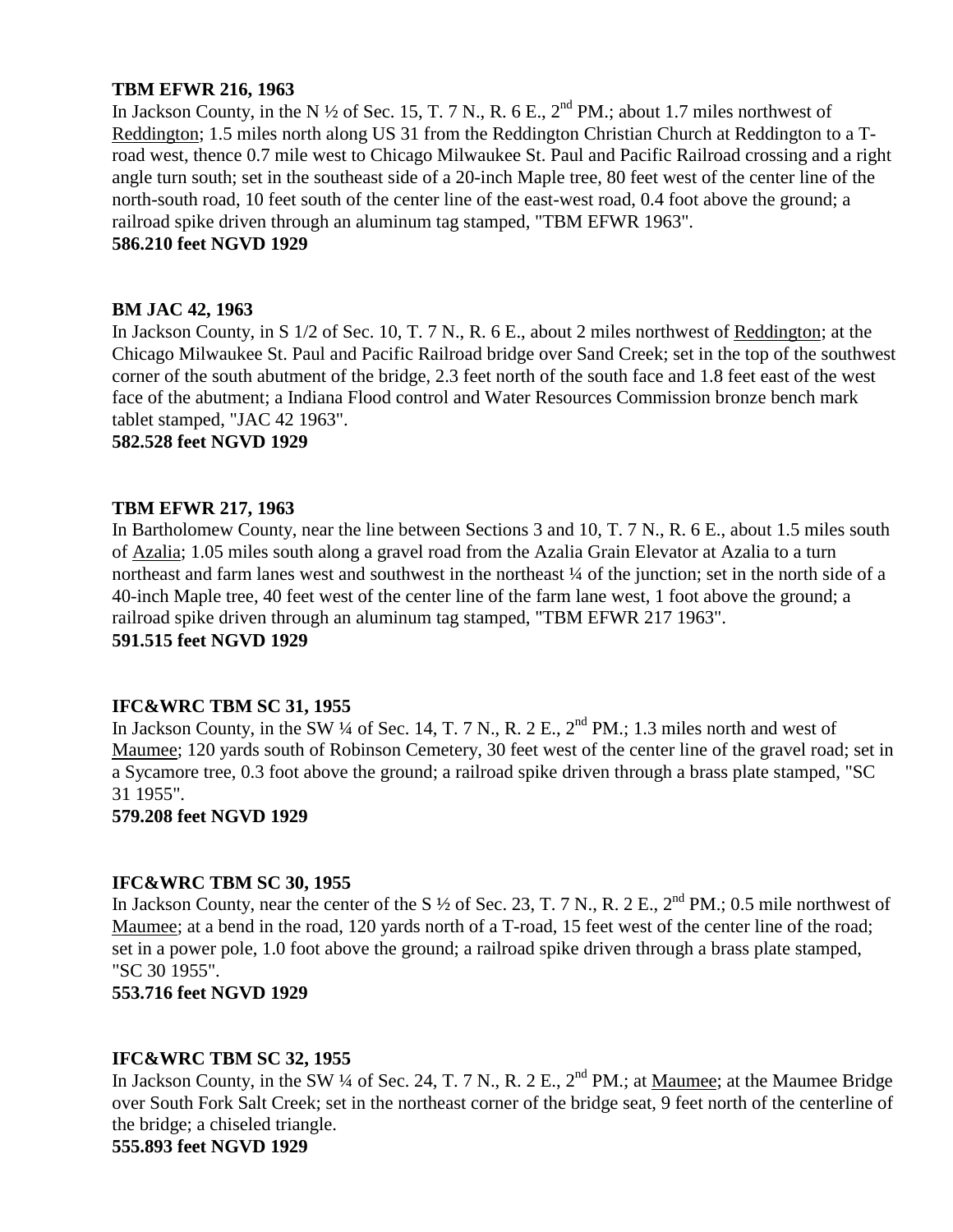## **IFC&WRC TBM SC 29, 1955**

In Jackson County, in the SW ¼ of Sec. 24, T. 7 N., R. 2 E., 2<sup>nd</sup> PM.; at <u>Maumee</u>; at the T-road junction, 45 feet east and 42 feet north of the junction; set in a power pole, 0.3 foot above the ground; a railroad spike driven through a brass plate stamped, "SC 29 1955".

# **567.137 feet NGVD 1929**

# **US GEOLOGICAL SURVEY BM TT 64 T 1943**

In Jackson County, in the NE ¼ of Sec. 26, T. 7 N., R. 2 E., 2<sup>nd</sup> PM.; 0.4 mile southwest of <u>Mau</u>mee; at the Maumee school building; 58 feet south of the southwest corner of the school building, 17 feet southeast of a pump, in the front yard, set in the top of the 2 1/2 of by 2 1/2 of foot concrete base of flag pole; a US Geological Survey bronze tablet stamped, "TT 64 T 1943 651". **650.892 feet NGVD 1929**

# **US GEOLOGICAL SURVEY TBM 578.2**

In Jackson County, 3.5 miles southeast of the Maumee School, at the concrete bridge over the stream; set in the top of the northeast corner of the floor; a chiseled square. **578.26 feet NGVD 1929**

# **US GEOLOGICAL SURVEY BM 95 M 1947**

In Washington County, in the NE ¼ of Sec. 28, T. 4 N., R. 3 E.,  $2<sup>nd</sup> PM$ .; about 3.0 miles southeast of Sparksville; from the B&O Railroad bridge over East Fork White River, 1.5 miles southeast to a T-road, thence 1.9 miles generally east to a Y-road junction; set in the top of a concrete post projecting 4-inches, 170 feet southeast from the Y-road intersection, 20 feet southwest from the road south-east, 2 feet northeast from the fence line; a US Geological Survey bench mark tablet stamped, "95 M 1947 645". **644.656 feet NGVD 1929**

## **US GEOLOGICAL SURVEY BM 96 M 1947**

In Washington County, in the NW  $\frac{1}{4}$  of Sec. 26, T. 4 N., R. 3 E.,  $2^{nd}$  PM.; about 3.1 miles west of Millport; about 2.6 miles west along an asphalt road from its junction with State Road 135 in Millport, to the second T-road to the southwest, thence 0.85 mile southwest, about 1.0 mile southwest of the Buttonhole School; set in the top of a concrete post projecting 2-inches, 600 feet southwest from a small house on the northwest side of the road, 120 feet southeast from an abandoned lane northwest, 20 feet southeast from the centerline of the road, 20 feet northeast of a 22-inch Hickory tree; a US Geological Survey bench mark stamped, "96 M 614 1947".

**614.096 feet NGVD 1929**

# **US GEOLOGICAL SURVEY TBM 528.4**

In Washington County, in SE ¼ of Sec. 23, T. 4 N., R. 3 E.,  $2^{nd}$  PM.; about 2.2 miles west of Millport; 2.2 miles southwest along an asphalt road from its junction with State Road 135 in Millport, at the Buttonhole School; set on the southeast corner of the bottom concrete step of the schoolhouse, 220 feet east from the center line of the Y-road, 45 feet north from the center line of the road; a chiseled square. **528.52 feet NGVD 1929**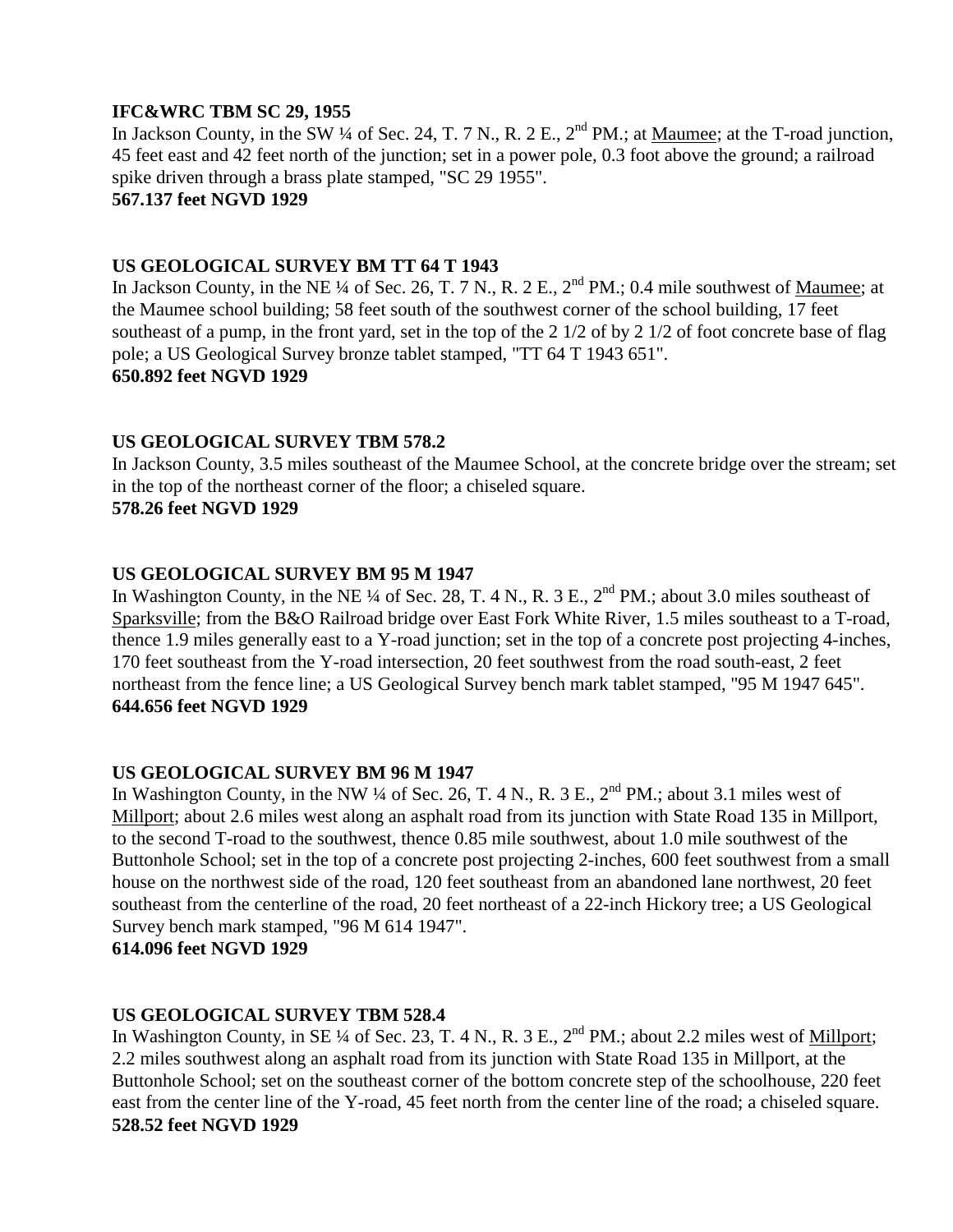# **US GEOLOGICAL SURVEY TT 44 DWP 1957**

In Washington County, in Sec 24, T. 4 N., R. 3 E.,  $2^{nd}$  PM.; about 1.9 miles west of Millport; 1.9 miles west along an asphalt road from its junction with State Road 135 in Millport to a steel bridge over Muscatatuck River; set in the northwest end of the southwest abutment, 50 feet northeast of the T-road forks; a US Geological Survey bench mark tablet stamped, "TT 44 DWP 524 IND 1957". **524.383 feet NGVD 1929**

## **US GEOLOGICAL SURVEY TBM 523.6**

In Washington County, in the SW  $\frac{1}{4}$  of Sec. 19, T. 4 N., R. 4 E.,  $2^{nd}$  PM.; about 1.4 miles west of Millport; about 1.4 miles west along an asphalt road from its junction with State Road 135 in Millport to a concrete box culvert; set in the top of the north handrail, 11 feet east of the west end of the north handrail, 8.5 feet north of the center line of the road, and 3 feet above the road; a chiseled square. **523.70 feet NGVD 1929**

## **IFC&WRC TBM MR 1, 1957**

In Washington County, in the SE  $\frac{1}{4}$  of Sec. 19, T. 4 N., R. 4 E.,  $2^{nd}$  PM.; about 1.0 mile west of Millport; 1.0 mile west along an asphalt road from its junction with State Road 135 in Millport; set in the southeast side of a 24-inch tree, about 250 feet northeast of a barn, 15 feet northwest of the centerline of the road, 1 foot above the ground; a boat spike through an aluminum tag stamped, "MR 1 1957". **535.069 feet NGVD 1929**

# **US GEOLOGICAL SURVEY BM TT 43 DWP 1947 RESET 1955**

In Jackson County, in the SW  $\frac{1}{4}$  of Sec. 20, T. 4 N., R. 4 E.,  $2^{nd}$  PM.; about 9 miles southwest of Brownstown; at the Millport bridge over the Muscatatuck River; set in the north end of the west sidewalk, 37 feet north of the north of the west expansion joint of the bridge, 19 feet west of the centerline of the highway, 0.8 foot above the road; a US Geological Survey bench mark tablet stamped, "TT 43 DWP 1947 RESET 1955".

## **536.914 feet NGVD 1929**

# **ISHC BM JACK S 16**

In Jackson County, in the SW  $\frac{1}{4}$  of Sec. 20, T. 4 N., R. 4 E.,  $2^{nd}$  PM.; about 9 miles southwest of Brownstown; at the Millport bridge over the Muscatatuck River; set in the north end of the east sidewalk of the bridge, 37 feet north of the north expansion joint of the bridge, 19 feet east of the center line of the highway, 0.8 foot above the road; a Indiana State Highway Commission bench mark tablet stamped, "JACK S 16".

**536.88 feet NGVD 1929**

# **IFC&WRC TBM MR 2, 1957**

In Washington County, in the SW ¼ of Sec. 20, T. 4 N., R. 4 E.,  $2<sup>nd</sup> PM$ .; about 0.6 mile west of Millport; 0.6 mile west along an asphalt road from its junction with State Road 135 in Millport; set in the southeast side of a 19-inch tree, about 75 feet northeast of a small bridge, 41 feet southwest of the north end of a corrugated steel culvert, 17 feet from the center line of the road, 2 feet above the ground; a boat spike through an aluminum tag stamped, "MR 2 1957". **526.304 feet NGVD 1929**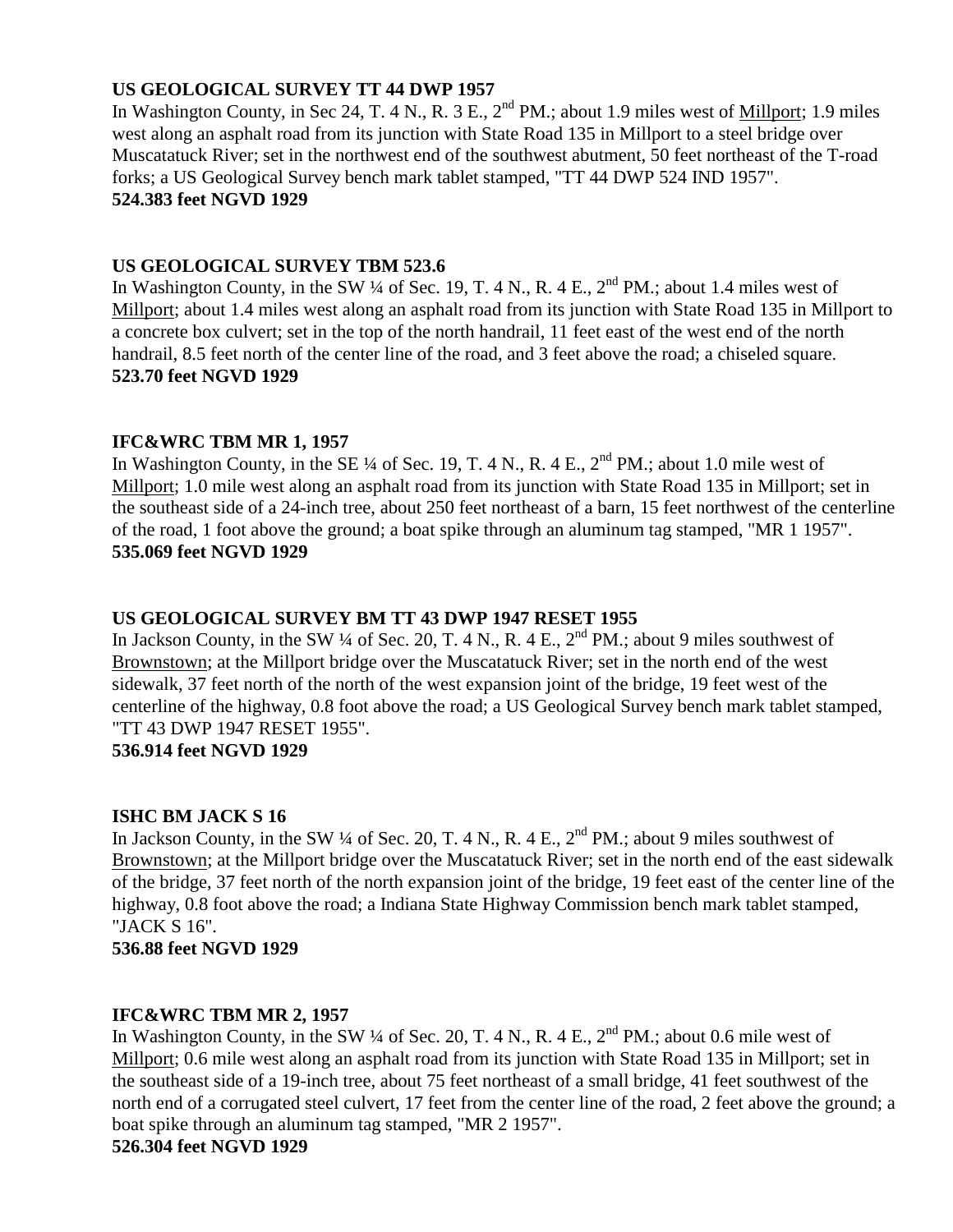# **USCE TBM 8**

In Washington County, in the SW ¼ of Sec. 20, T. 4 N., R. 4 E., 2<sup>nd</sup> PM.; 1.0 mile north of Millport; 1.0 mile north along State Road 135 from the bridge at Millport, in the northeast corner of the east headwall of a culvert under State Road 135; about 500 feet south of J.F. Zollmans residence; a chiseled cross. **532.47 feet NGVD 1929**

# **US GEOLOGICAL SURVEY TBM 528.0**

In Washington County, in Sec. 21, T. 4 N., R. 4 E., 2<sup>nd</sup> PM.; about 1.9 miles east of *Millport*; 2.5 miles generally east along an asphalt road from its junction with State Road 135 in Millport; set on the south stone headwall of a culvert, 15 feet south and 15 feet east of the center line of a T-road; a chiseled square.

**528.17 feet NGVD 1929**

## **US GEOLOGICAL SURVEY BM 22 WSM 1956**

In Washington County, in the SW  $\frac{1}{4}$  of Sec. 22, T. 4 N., R. 4 E.,  $2^{nd}$  PM.; about 1.9 miles east of Millport; 2.5 miles generally east along an asphalt road from its junction with State Road 135 in Millport to a north-south road, thence 0.25 mile south to a road east; set in a concrete post, in line with the front of a white frame house, 15 feet north and 31 feet east of the center line of a T-road east; a US Geological Survey bench mark tablet stamped, "22 WSM 527 1956".

**527.166 feet NGVD 1929**

## **IFC&WRC TBM MR 3, 1957**

In Washington County, in SE ¼ of Sec. 22, T. 4 N., R. 4 E., 2<sup>nd</sup> PM.; about 2.4 miles east of <u>Millport</u>; 3 miles generally east along an asphalt road from its junction with State Road 135 in Millport to a northsouth road, thence 0.55 mile east, 0.25 mile south to a road east, thence 0.55mile east; set on the west side of a 20-inch tree, 39 feet south of a block stucco house, 17 feet north of the center line of the road, 0.3 foot above the ground; a boat spike through an aluminum tag stamped "MR 3 1957". **524.026 feet NGVD 1929**

# **US GEOLOGICAL SURVEY BM M 4 OL 2**

In Washington County, in Sec. 23, T. 4 N., R. 4 E., 2<sup>nd</sup> PM.; about 2.5 miles southeast of *Millport*; 2.9 miles east along an asphalt road from its junction with State Road 135 in Millport to a north-south road, thence 0.25 mile south to a road east, thence 0.7 mile east; set in a 4-inch iron pipe, 20 feet south and 20 feet east of the T-road intersection, in the yard of David Elliot residence, 38 feet south of TT 42 DWP 1947 IND 527; a US Corps of Engineers iron pipe and cap stamped, "M 4 OL 2". **527.462 feet NGVD 1929**

# **US GEOLOGICAL SURVEY TBM 519.8**

In Washington County, in the SW  $\frac{1}{4}$  of Sec. 23, T. 4 N., R 4 E.,  $2^{nd}$  PM.; about 3.1 miles east of Millport; 2.9 miles east along an asphalt road from its junction with State Road 135 in Millport to a north-south road, thence 0.25 mile south to a road east, thence 1.15 miles east to a steel bridge over Muscatatuck River; set on the northwest concrete bridge seat, 100 feet east of a Y-road intersection, at the west end of the bridge; a chiseled square.

**519.98 feet NGVD 1929**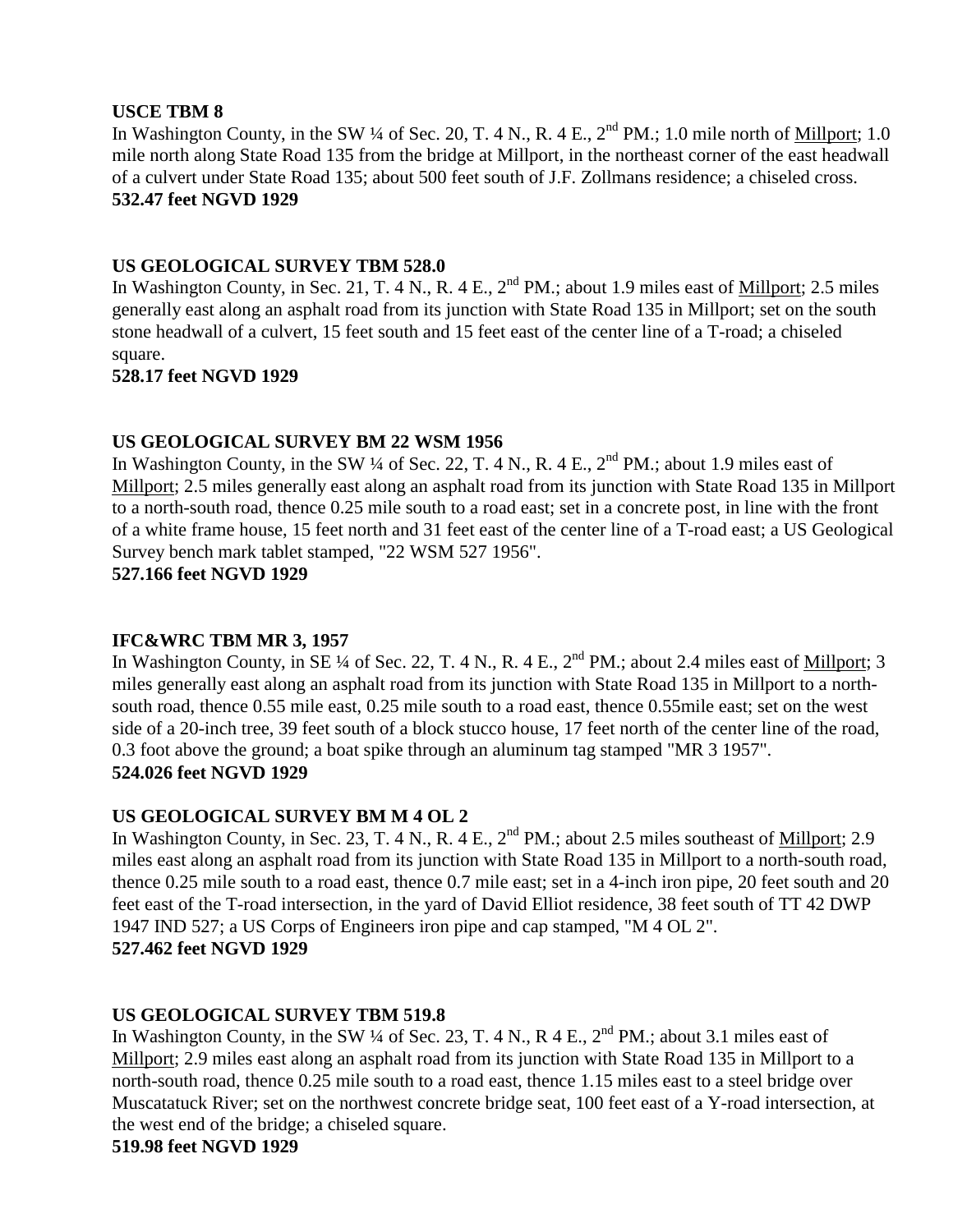# **US GEOLOGICAL SURVEY RM 519.1**

In Washington County, in the NW  $\frac{1}{4}$  of Sec., 26, T. 4 N., R. 4 E.,  $2^{nd}$  PM.; about 3.2 miles east of Millport; about 2.9 miles east along an asphalt road from its junction with State Road 135 in Millport to a north-south road, thence 0.75 mile south to a road east, thence 1.15 miles east, 0.5 miles north of a bridge over Delaney Creek; set on the northeast stone wingwall of a bridge, 90 feet north of US GEOLOGICAL SURVEY BM M 6 OL 3 on the east side of the road; a chiseled square. **519.28 feet NGVD 1929**

# **US GEOLOGICAL SURVEY BM M 6 OL 3**

In Washington County, in the NW  $\frac{1}{4}$  of Sec. 26, T. 4 N., R. 4 E.,  $2^{nd}$  PM.; about 3.1 miles east of Millport; about 2.9 miles east along a paved road from its junction with State Road 135 in Millport to a north-south road, thence 0.75 mile south to a road east, thence 1.10 miles east to a T-road, thence 0.4 mile north of the bridge over Delaney Creek; set in a 4-inch iron pipe, 835 feet south of a power line crossing, 40 feet southwest of a T-road intersection, 30 feet west of a gravel road to the south, 4 feet south of an 8-inch Hackberry tree; a US Corps of Engineers pipe and cap stamped, "M 6 OL 3". **519.584 feet NGVD 1929**

# **US GEOLOGICAL SURVEY BM 21 WSM 544**

In Jackson County, in the center of Sec. 14 T. 4 N., R. 4 E.,  $2^{nd}$  PM.; about 3.7 miles northeast of Millport; about 1.8 miles north along State Road 135 from the crossroad in Millport to an east-west crossroad, thence 3.1 miles east to a north-south crossroad; set in the top of a concrete post, 90 feet north and 18 feet west of the center line of the crossroads, 10 feet south of an 8-inch Wild Cherry tree, about 9 feet above the road, about 1 foot from a fence line; a US Geological Survey bench mark tablet stamped, "21 WSM 544 1956".

## **544.135 feet NGVD 1929**

## **US GEOLOGICAL SURVEY TBM 563.6**

In Washington County, in the SW ¼ of Sec. 25, T. 4 N., R. 4 E.,  $2<sup>nd</sup> PM$ .; about 4.1 miles southeast of Millport; 2.9 miles east along an asphalt road from its junction with State Road 135 in Millport to a north-south road, thence 0.75 mile south to a road east, thence 2.6 miles generally southeast, 1.2 miles generally southeast of the bridge over Delaney Creek to a concrete culvert; set in the east concrete headwall of the culvert, about 150 feet south of a small white frame house; a chiseled square. **563.87 feet NGVD 1929**

## **US GEOLOGICAL SURVEY BM TT 40 DWP 1947**

In Washington County, in the SW ¼ of Sec. 25, T. 4 N., R. 4 E.,  $2<sup>nd</sup> PM$ .; about 4.1 miles southeast of Millport; 2.9 miles east along a paved road from its junction with State Road 135 in Millport to a northsouth road, thence 0.75 mile south to a road east, thence 2.6 miles generally southeast, 1.3 miles generally southeast of the bridge over Delaney Creek; set in a concrete post projecting 4-inches, 50 feet northeast of the northeast corner of a white frame house, about 100 feet north of a sharp curve in the road, 15 feet east of the center line of the road, 1 foot west of a fence; a US Geological Survey bench mark tablet stamped, "TT 40 DWP 552 IND 1947". **552.276 feet NGVD 1929**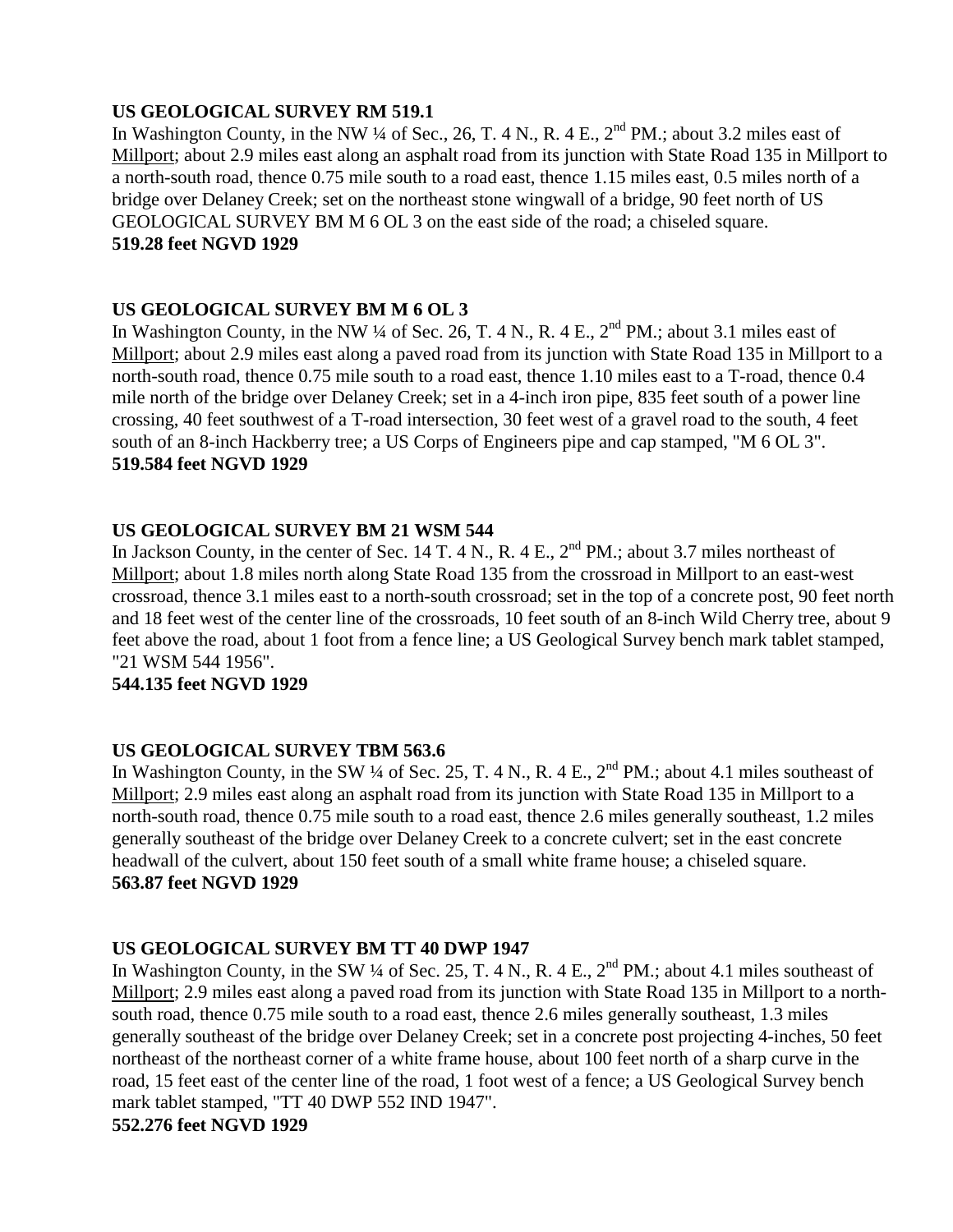# **US GEOLOGICAL SURVEY BM TT 41 DWP 1947**

In Washington County, in Sec. 26, T. 4 N., R. 4 E.,  $2^{nd}$  PM.; about 3.4 miles southeast of Millport; 2.9 miles southeast along a paved road from its junction with State Road 135 in Millport to a north-south road, thence 0.75 mile south to a road east, thence 1.4 miles east and southeast to a steel bridge over Delaney Creek; set in the southeast stone wingwall, 450 feet northwest of the Y-road intersection; a US Geological Survey bench mark tablet stamped, "TT 41 DWP 519 IND 1947". **519.574 feet NGVD 1929**

## **IFC&WRC TBM MR 5, 1957**

In Jackson County, in the NW ¼ of Sec. 24, T. 4 N., R. 4 E., 2<sup>nd</sup> PM.; about 4.5 miles south of the Vallonia School; about 3.3 miles south along State Road 135 from the school at Vallonia to an east-west crossroad, thence 3.9 miles east and 0.2 miles south to a bend in the road east; set in the east side of a power pole No. M 21 E33 K12, 250 feet northeast of a white frame house, 16 feet south of the center line of the east-west road, 14 feet west of the center line of the north-south road, 0.3 foot above the ground; a boat spike through an aluminum tag stamped, "MR 5 1957".

## **532.395 feet NGVD 1929**

## **IFC&WRC TBM MR 7, 1957**

In Jackson County, in the NE  $\frac{1}{4}$  of Sec. 24, T. 4 N., R. 4 E.,  $2^{nd}$  PM.; about 5 miles southeast of Vallonia; about 3.6 miles southwest along State Road 135 from the school at Vallonia to an east-west crossroad, thence 3.9 miles east and 0.2 mile south to a turn east, thence 0.8 mile east to a crossroads; set in the south side of a 16-inch tree, 17 feet south of the center line of the east-west road, 11 feet west of the center line of the north-south road, 0.6 foot above the ground; a boat spike through an aluminum tag stamped, "TBM MR 7 1957".

**535.473 feet NGVD 1929**

## **IFC&WRC TBM MR 4, 1957**

In Jackson County, in the SW  $\frac{1}{4}$  of Sec. 13, T. 4 N., R. 4 E.,  $2^{nd}$  PM.; about 6 miles south of Brownstown; about 6.8 miles south along State Road 135 from its junction with State Road 250 in Brownstown to an east-west crossroad, thence 3.7 miles east to a concrete bridge over a small tributary, 0.6 miles east of a crossroads and about 0.2 mile west of Pond Creek; set in the west end of the south headwall, about 1.0 foot above the road; a chiseled triangle.

**523.897 feet NGVD 1929**

## **IFC&WRC TBM MR 6, 1957**

In Jackson County, in the SE ¼ of Sec. 13, T. 4 N., R. 4 E.,  $2<sup>nd</sup> PM$ .; about 5 miles southeast of Vallonia; about 3.6 miles south along State Road 135 from the school at Vallonia to an east-west crossroad, thence 3.9 miles east, 0.2 mil south to a turn east thence 0.5 mile east to a 48-inch concrete box culvert; set in the east end of the north headwall, 12 feet north of the center line of the road, 1.2 feet above the road; a chiseled triangle.

#### **533.643 feet NGVD 1929**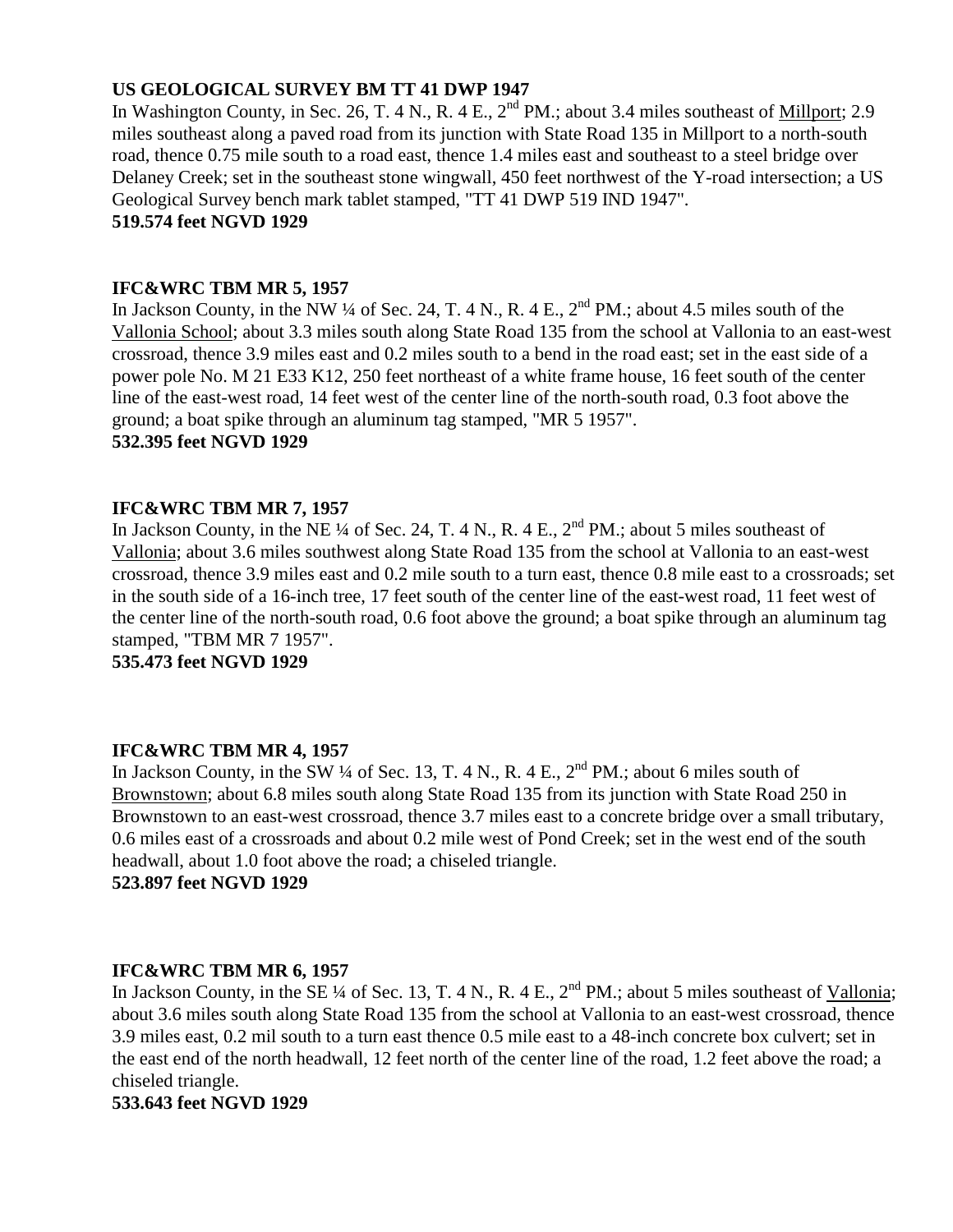# **IFC&WRC TBM MR 8, 1957**

In Jackson County, in the NE  $\frac{1}{4}$  of Sec. 19, T. 4 N., R 5 E.,  $2^{nd}$  PM.; about 5.5 miles southeast of Vallonia; about 3.6 miles southwest along State Road 135 from the school at Vallonia to an east-west crossroad, thence 3.9 miles east and 0.2 mile south to a turn east, thence 1.4 miles east to a concrete box culvert; 12 feet south of the centerline of the road, 4.5 feet east of the west end of the south headwall, 1.4 feet above the road; a chiseled triangle.

## **544.182 feet NGVD 1929**

# **US GEOLOGICAL SURVEY TBM UE 542.2**

In Jackson County, in the SW  $\frac{1}{4}$  of Sec. 17, T. 4 N., R. 5 E.,  $2^{nd}$  PM.; about 3.3 miles southwest of Tampico; 3.3 miles southwest and west along a paved road from its junction with State Road 39 in Tampico, to a concrete box culvert; 170 feet east of a crossroads, 11 feet north of the centerline of the road, 5.5 feet east of the west end of the north headwall, 1 foot above the road; a chiseled cross. **542.160 feet NGVD 1929**

## **USCE BM M 9**

In Jackson County, in the SW  $\frac{1}{4}$  of Sec. 20, T. 4 N., R. 5 E.,  $2^{nd}$  PM.; about 4.2 miles southwest of Tampico; about 3.3 miles southwest and west along a paved road from its junction with State Road 39 in Tampico to a crossroads, thence 0.9 mile southeast, on top of a slope; 200 feet northwest of the north end of the bridge over the Muscatatuck River, 150 feet southeast of the A. J. Downing residence, 5 feet south of an east-west fence line, 2 feet west of a north-south fence line; a US Corps of Engineers 4-inch iron pipe with cap stamped, "M-9".

## **548.324 feet NGVD 1929**

## **US GEOLOGICAL SURVEY BM 28 WSM 1956**

In Jackson County, in the NW  $\frac{1}{4}$  of Sec. 21, T. 4 N., R. 5 E.,  $2^{nd}$  PM.; about 2.3 miles southwest of Tampico; about 2.3 miles southwest along a paved road from its junction with State Road 39 in Tampico; set in the top of a concrete post, 530 feet west of a T-road north, 17 feet east and 17 feet south of the intersection of a private road south to Sim Walka residence, about level with the road; a US Geological Survey bench mark tablet stamped, "28 WSM 544 1956". **543.849 feet NGVD 1929**

## **IFC&WRC TBM MR 12, 1957**

In Washington County, in the NW ¼ of Sec. 26, T. 4 N., R. 5 E., 2<sup>nd</sup> PM.; about 4.9 miles north of Little York; at the State Road 39 bridge over the Muscatatuck River; set in the south side of a 6 foot tree at the southeast corner of the bridge, 12 feet east of the center line of the road, 9 feet north of the south end of the bridge, 4 feet below the road; a boat spike through an aluminum tag stamped, "TBM MR 12 1957". **519.231 feet NGVD 1929**

## **IFC&WRC TBM MR 10, 1957**

In Washington County, in the SE  $\frac{1}{4}$  of Sec. 26, T. 4 N., R. 5 E.,  $2^{nd}$  PM.; about 4 miles north of Little York; 0.2 mile north along State Road 39 from its junction with State Road 256; set in the southwest side of an 18-inch tree on the east side of the road, 21 feet south of a small path, 27 feet east of a culvert, 40 feet east of the centerline of the road, 7 inches above ground; a boat spike through an aluminum tag stamped, "TBM 10 1957".

**521.284 feet NGVD 1929**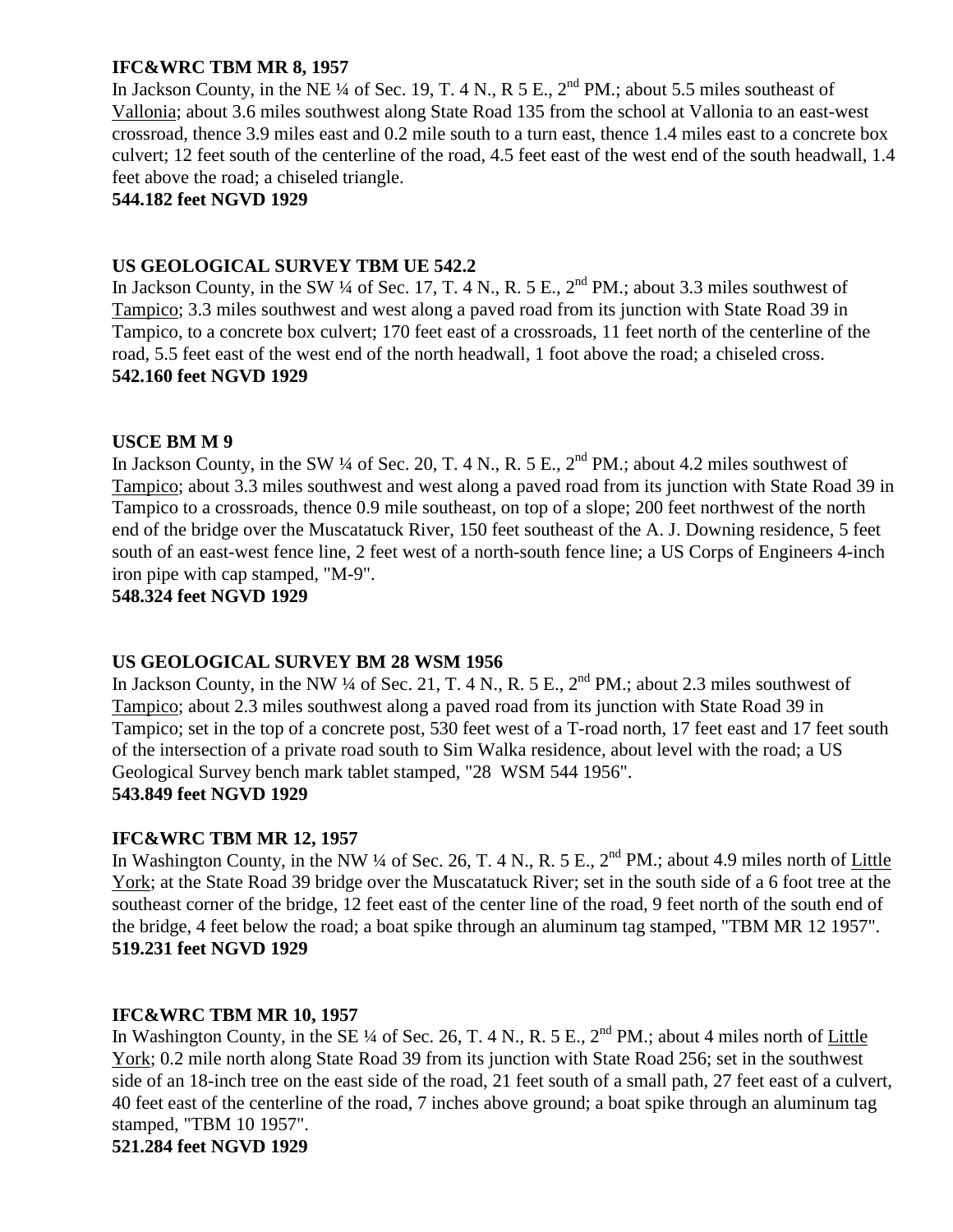## **IFC&WRC TBM MR 11, 1957**

In Washington County, in the SE ¼ of Sec. 26, T. 4 N., R. 5 E., 2<sup>nd</sup> PM.; about 4.4 miles north of Little York; 0.65 mile north along State Road 39 from its junction with State Road 256; set in the northwest side of a 24-inch tree, about 100 feet south of a 12-inch concrete pipe under the road, about 110 feet north of the edge of a woods on the east side of the road, about 150 feet north of a bend in the Muscatatuck River, 22 feet east of the centerline of the road, about even with the top of the road, about 1 foot above the ground; a boat spike through an aluminum tag stamped, "TBM MR 11 1957". **521.104 feet NGVD 1929**

# **US GEOLOGICAL SURVEY BM 57 CH 1943 521**

In Washington County, in the NW ¼ of Sec. 35, T. 4 N., R. 5 E.,  $2^{nd}$  PM.; 4.2 miles northwest of Little York; about 4.2 miles northwest along State Road 39 from the crossroads in Little York to a T-road east; set in the top of a concrete post, 55 feet north and 33 feet east of the junction of the T-road east, 18 feet south of a highway right-of-way marker, a US Geological Survey bench mark tablet stamped, "57 CH 1943 521".

## **521.154 feet NGVD 1929**

# **ISHC BM WASH 2**

In Washington County, in the SW  $\frac{1}{4}$  of Sec. 36, T. 4 N., R. 5 E.,  $2^{nd}$  PM.; about 3.0 miles north of Little York; about 4.0 miles northwest along State Road 39 from the crossroads in Little York to the junction with State Road 256, thence 1.4 miles east along State Road 256 to a concrete bridge over a tributary of the Muscatatuck River; in the northwest corner of the bridge; a Indiana State Highway Commission bench mark tablet stamped, "WASH 2".

**524.597 feet NGVD 1929**

## **IFC&WRC TBM MR 13, 1957**

In Washington County, in the SE  $\frac{1}{4}$  of Sec. 36, T. 4 N., R. 5 E.,  $2^{nd}$  PM.; about 5.4 mile west of Austin; 5.4 miles west along State Road 256 from its junction with US 31 in Austin, to a concrete box culvert, 0.53 mile east of a concrete bridge, 0.2 mile west of a steel truss bridge; set on the south headwall, 27 feet south of the center line of the road, 2 feet below the road, 2 feet west of the east edge of the headwall; a chiseled triangle.

**520.771 feet NGVD 1929**

## **IFC&WRC TBM MR 9, 1957**

In Washington County, in the SW ¼ of Sec 34, T. 4 N., R. 5 E.,  $2<sup>nd</sup> PM$ .; about 3.5 miles northwest of Little York; 3.0 miles northwest along State Road 39 from the main crossroads in Little York to a T-road west, thence 1.75 miles west to a T-road south; set in power pole # MA 1/203, 23 feet west of the center line of the north-south road, 11 feet north of the center line of the east-west road, 0.5 foot above the ground; a boat spike through an aluminum tag stamped, "TBM MR 9 1957". **525.114 feet NGVD 1929**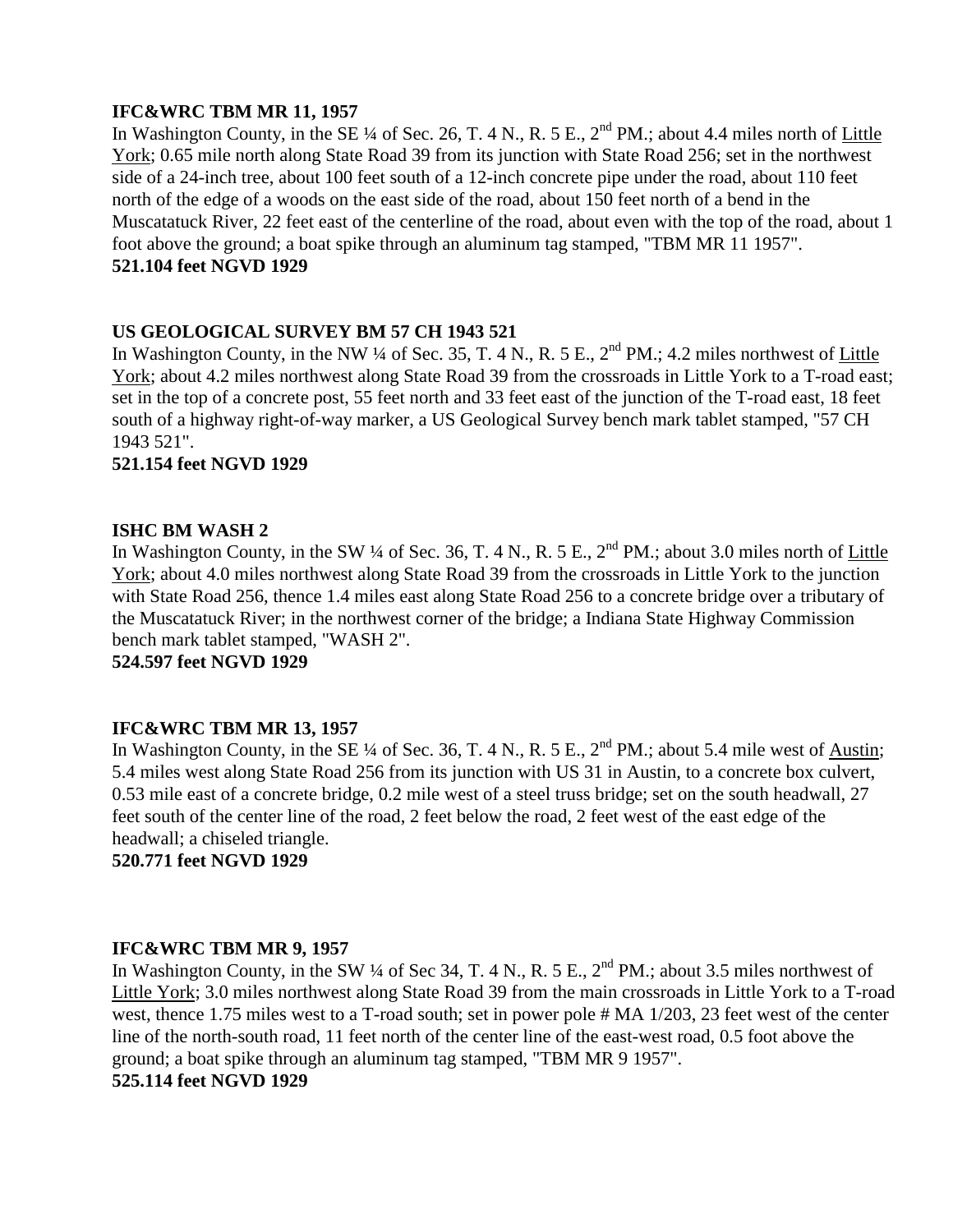# **USCE BM M 14**

In Washington County, Sec. 35, T. 4 N., R. 5 E.,  $2^{nd}$  PM.; about 2.9 miles northwest from Little York; 3.3 miles northwest along State Road 39 from its junction with the main crossroads in Little York to a Troad intersection, about 1.5 miles southeast of the bridge over Muscatatuck River; set near a fence corner, about 35 feet northwest of a T-road intersection.

**Base Elevation-- 519.08 feet NGVD 1929 Top Elevation--523.05 feet NGVD 1929**

# **US GEOLOGICAL SURVEY BM 57 CH 1943 521**

In Washington County, in the NW  $\frac{1}{4}$  of Sec. 35, T. 4 N., R. 5 E.,  $2^{nd}$  PM.; about 3.8 miles north of Little York; at the junction of State Road 256 and State Road 39; set in the northeast  $\frac{1}{4}$  of the junction, 55 feet north and 31 feet east of the junction, 17 feet south of a highway right-of-way marker, 7 feet southeast of a 12-inch tree, 1 foot below the road, 6 inches above the ground; a US Geological Survey bench mark tablet stamped, "57 CH 1943 521".

## **521.154 feet NGVD 1929**

## **ISHC BM WASH S 2**

In Washington County, in Sec. 36, T. 4 N., R. 5 E.,  $2^{nd}$  PM.; about 5.9 miles west of Austin; about 5.9 miles west along State Road 256 from its junction with US 31 in Austin to a concrete bridge over Elk Creek; set in the west end of the north curbing, 12 feet north of the centerline of the road, 1.3 feet east of the west end of the north curbing, about 0.7 foot above the road; a Indiana State Highway Commission bench mark tablet stamped, "WASH S 2".

**524.597 feet NGVD 1929**

## **ISHC BM WASH S 7**

In Washington County, in the NW  $\frac{1}{4}$  of Sec. 31, T. 4 N., R. 6 E.,  $2^{nd}$  PM.; about 5.2 miles west of Austin; at the State Road 256 steel truss bridge over Muscatatuck River; set on the north abutment of the west end of the bridge, 15 feet north of the centerline of the road, 1.1 feet north of the north edge of the headwall, 0.5 foot above the road; a Indiana State Highway Commission bench mark tablet stamped, "WASH S 7".

## **535.902 feet NGVD 1929**

# **US GEOLOGICAL SURVEY TBM 529.2**

In Washington County, in Sec. 31, T. 4 N., R. 6 E., 2<sup>nd</sup> PM.; about 5.2 miles west of Austin; ; at the State Road 256 steel truss bridge over Muscatatuck River; set in the east pier on the north side of the bridge, 16 feet north of the center line and about 6 feet below the highway; a chiseled square. **529.150 feet NGVD 1929**

## **IFC&WRC TBM MR 16, 1957**

In Washington County, in the NE ¼ of Sec. 6, T. 3 N., R. 6 E., 2<sup>nd</sup> PM.; about 2.0 miles northeast of Little York; about 2.0 miles northeast along a paved road from its junction with State Road 39 north of Little York to a dirt road about 0.3 mile northeast of the bridge over Cammie Thomas Ditch, thence about 0.2 mile north; set in the northwest side of a blazed 9-inch tree, at the most westerly edge of a bend in the Muscatatuck River, 120 feet south of a wheat field with a hedge fence, 15 feet east of the centerline of the dirt road, 6 feet west of the west bank of the river, 0.5 foot above the ground; a boat spike through an aluminum tag stamped, "TBM MR 16 1957". **525.433 feet NGVD 1929**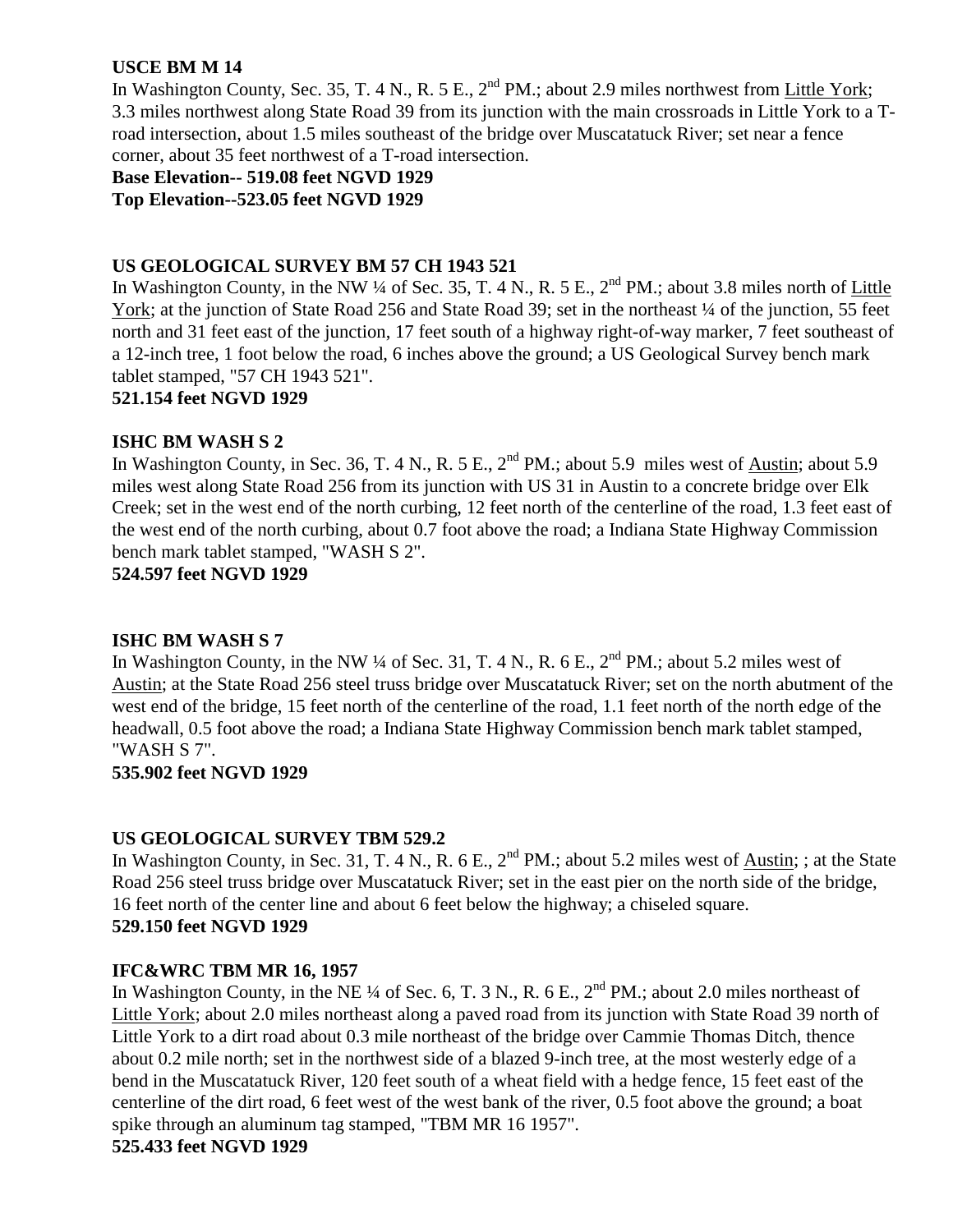# **IFC&WRC TBM MR 15, 1957**

In Jackson County, in the NE ¼ of Sec. 6, T. 3 N., R. 5 E., 2<sup>nd</sup> PM.; about 4.9 miles west of Austin; 4.2 miles west along State Road 256 from its junction with US 31 in Austin to a crossroads, thence 0.27 mile south to a T-road west, thence 0.3 mile west to a T-road south, thence 0.4 mile south and west to a steel truss bridge over Muscatatuck River; set in the northwest pier, 10 feet west of the centerline of the road, 3 feet north of a 3-foot Oak Tree, 1 foot below the bridge floor, 0.9 foot north of the south edge and 0.4 foot east of the west edge of the pier; a chiseled triangle.

# **527.592 feet NGVD 1929**

## **IFC&WRC TBM MR 14, 1957**

In Jackson County, in the SW ¼ of Sec. 32, T. 4 N., R. 6 E.,  $2^{nd}$  PM.; about 4.5 miles west of Austin; 4.2 miles west along State Road 256 from its junction with US 31 in Austin to a crossroads, thence 0.27 mile south to a T-road west; set in the west side of a 12-inch tree, in the northeast ¼ of the junction, 28 feet east of powerpole # EC 178 E 3, 20 feet north of the centerline of the road west, 13 feet east of the centerline of the north-south road, level with the road, about 1 foot above the ground; a boat spike driven through an aluminum tag stamped, "TBM 14 1957".

**546.270 feet NGVD 1929**

## **USCE BM M 25**

In Jackson County, in the NW ¼ of Sec. 32, T. 4 N., R. 6 E.,  $2<sup>nd</sup> PM$ .; about 4.3 miles west of Austin; 4.2 miles west along State Road 256 from its junction with US 31 in Austin to a crossroads, thence 0.2 mile north to a T-road east, in the northwest ¼ of the junction, 45 feet north of the centerline of the road east, 35 feet west of the centerline of the north-south road, 1.1 feet above the ground, about 1 foot above the road; a US Corps of Engineers pipe and cap stamped, "M 25".

# **552.294 feet NGVD 1929**

## **IFC&WRC TBM MR 17, 1957**

In Jackson County, in the SW ¼ of Sec. 32, T. 4 N., R. 6 E.,  $2^{nd}$  PM.; about 4.5 miles west of Austin; 4.5 miles west along State Road 256 from its junction with US 31 in Austin to a crossroads, thence 0.4 mile south, thence 0.1 mile east along a gravel road to the junction with a trail leading south; set in the south side of a 36-inch tree, 15 feet north of the centerline of the gravel road, about 1 foot above the ground; a boat spike driven through an aluminum tag stamped, "TBM MR 17 1957". **531.716 feet NGVD 1929**

## **IFC&WRC TBM MR 18, 1957**

In Jackson County, in the SE ¼ of Sec. 32, T. 4 N., R. 6 E., 2<sup>nd</sup> PM.; about 3.6 miles west of Austin; 3.6 miles west along State Road 256 from its junction with US 31 in Austin to a crossroads, thence 0.45 mile south to an east-west road, thence 0.1 mile east to near a steel culvert; set in the south side of a 24 inch tree, 100 feet west of the junction of a farm road south, 75 feet east of the culvert, 16 feet north of the centerline of the east-west road, 1.5 feet above the road, 0.5 foot above the ground; a boat spike driven through an aluminum tag stamped, "TBM MR 18 1957". **531.369 feet NGVD 1929**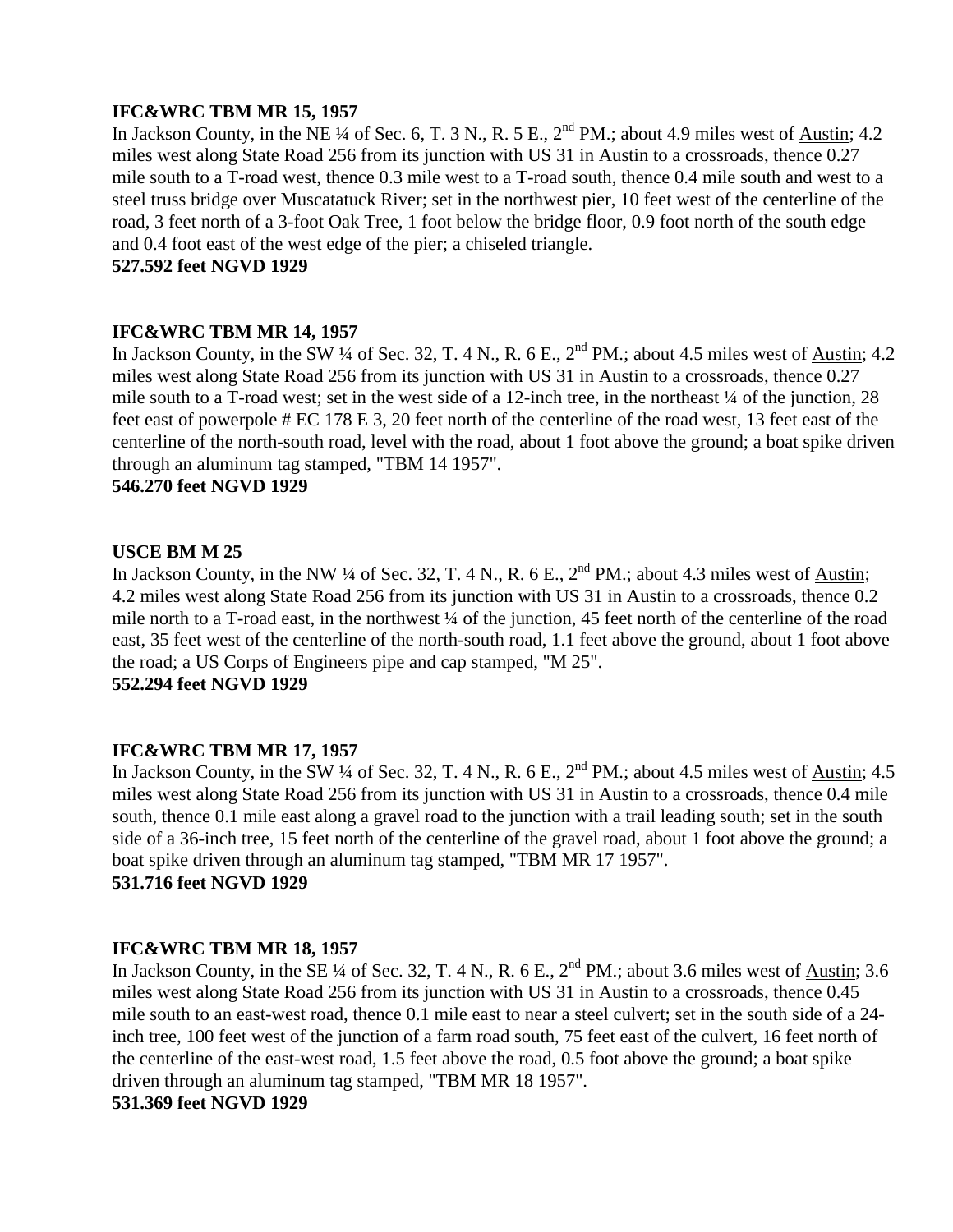# **US GEOLOGICAL SURVEY TBM 530.1**

In Scott County, in the SE ¼ of Sec. 4., T. 3 N., R. 6 E.,  $2<sup>nd</sup> PM$ .; about 4.3 miles southwest of Austin; at the 400 West Road concrete bridge over McClain Ditch; set in the northwest wingwall; a chiseled square.

# **530.10 feet NGVD 1929**

# **US GEOLOGICAL SURVEY BM 56 CH 1943**

In Jackson County, in the SW ¼ of Sec. 29, T. 4 N., R. 6 E.,  $2<sup>nd</sup> PM$ .; about 4 miles west of Austin; 4 miles west along State Road 256 from its junction with US 31 in Austin to a crossroad, thence 0. 5 mile north; set in the top of a concrete post, at a fence corner, at the point of intersection of the centerline tangent, at a right angle turn in the road; a US Geological Survey bench mark tablet stamped, "56 CH 1943 546".

## **546.075 feet NGVD 1929**

## **IFC&WRC TBM MR 19, 1957**

In Jackson County, in the SE ¼ of Sec. 32, T. 4 N., R. 6 E.,  $2<sup>nd</sup> PM$ .; about 3.4 miles west of Austin; 3.4 miles west along State Road 256 from its junction with US 31 in Austin to a T-road south; set in the west headwall of a concrete pipe culvert, in the southwest quarter of the junction, 27 feet south of the centerline of the road south, 3.3 feet south of the north edge of the headwall; a chiseled triangle. **548.305 feet NGVD 1929**

## **ISHC BM SCOTT S 9**

In Jackson County, in the NW ¼ of Sec. 33, T. 4 N., R. 6 E.,  $2<sup>nd</sup> PM$ .; about 3.2 miles west of Austin; at the State Road256 concrete bridge over Fine Branch; set in the north wingwall, 23 feet north of the centerline of State Road 256, 5 feet east of the centerline of the bridge, and 3.4 feet below the north headwall; a Indiana State Highway bench mark tablet stamped, "SCOTT S 9". **531.503 feet NGVD 1929**

## **ISHC BM SCOTT S 13**

In Scott County, in Sec. 34, T. 4 N., R. 6 E., 2<sup>nd</sup> PM.; about 2.1 miles west of Austin; at the State Road 256 bridge over Muscatatuck River; set in the northwest concrete abutment of the bridge; a Indiana State Highway bench mark tablet stamped, "SCOTT S 13". **536.748 feet NGVD 1929**

# **ISHC BM SCOTT S 10**

In Scott County, in Sec. 34, T. 4 N., R. 6 E.,  $2<sup>nd</sup> PM$ .; about 1.80 miles west of Austin; about 1.80 miles west along State Road 256 from its junction with US 31 in Austin to a concrete bridge; set in the top of the northwest wingwall; a Indiana State Highway Commission bench mark tablet stamped, "SCOTT S 10".

#### **539.305 feet NGVD 1929**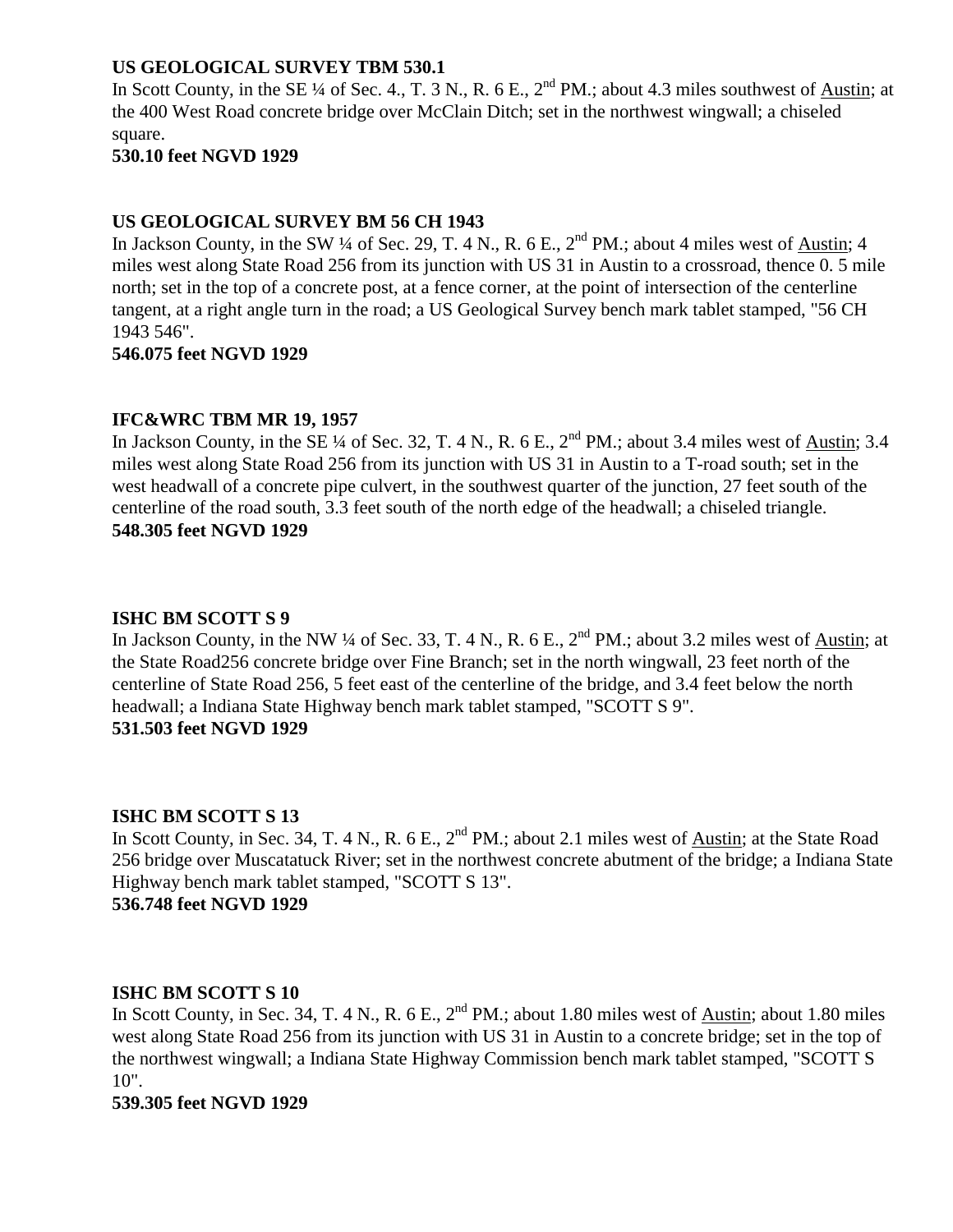## **USC& GS BM J 60, 1934**

In Scott County, in the SE  $\frac{1}{4}$  of Sec. 36, T. 4 N., R. 6 E., 2<sup>nd</sup> PM.; at Austin; on the Pennsylvania Railroad, 0.5 mile south from the station; set in the top of a concrete post, 150 feet from the old station, 4.5 rails south of mile post 75, on the top of a bank, 29.5 feet northwest of a street crossing, 24.7 feet east of the east rail, about 1.0 foot above the railway; a US Coast and Geodetic Survey bench mark stamped, "J 60 1934".

## **548.198 feet NGVD 1929**

## **US GEOLOGICAL SURVEY TBM 544.8**

In Scott County, in Sec. 26, T. 4 N., R. 6 E.,  $2^{nd}$  PM.; about 1.25 miles northwest of Austin; 1.25 miles northwest along US 31 from its junction with State Road 256 in Austin to an east-west crossroads; set in the center of the south concrete headwall of the culvert under the east-west road, 20 feet south and 35 feet west of the centerline of the crossroads; a chiseled square.

**544.70 feet NGVD 1929**

## **IFC&WRC TBM MR 35**

In Scott County, in the SE  $\frac{1}{4}$  of Sec. 12, T. 4 N., R. 6 E.,  $2^{nd}$  PM.; about 2.5 miles east of Crothersville; 2.3 miles east along the extension of Morre Street in Crothersville to a turn south, thence about 0.55 mile southeast to a north-south road, 0.1 mile east of a steel truss bridge over the Muscatatuck River, thence 0.4 mile north and east to a wooden bridge over White Oak Branch; set in the west side of a 14-inch tree, 135 feet east of the wood bridge, 10 feet north of the edge of a field, 1.2 feet above the ground; a boat spike driven through an aluminum tag stamped, "TBM MR 35 1957".

**537.159 feet NGVD 1929**

## **USCE BM M 35**

In Scott County, in the NE ¼ of Sec. 26, T. 4 N., R  $6$  E.,  $2<sup>nd</sup>$  PM.; about 1.4 miles northwest of Austin; about 1.4 miles northwest along US 31 from its junction with State Road 256 in Austin, about 0.7 mile southeast of a steel highway bridge over Muscatatuck River, and 0.22 mile southeast of a concrete bridge on US 31; set on the west side of US 31 at the top of a rise, 700 feet northwest of a crossroads sign, 1 foot east of a right-of-way fence.

**Base Elevation--551.86 feet NGVD 1929 Top Elevation---555.84 feet NGVD 1929**

# **IFC&WRC TBM MR 25, 1957**

In Jackson County, in the NW  $\frac{1}{4}$  of Sec. 13, T. 4 N., R. 6 E.,  $2^{nd}$  PM.; about 2.0 miles southeast of Crothersville; about 2.0 miles east and south along an asphalt road from its junction with US 31 in Crothersville to near a steel truss bridge over Muscatatuck River; set in the north side of a 6-inch tree, 44 feet west of the west end of the bridge, 23 feet south of the centerline of the road, 2 feet below the road, 1 foot above the ground; a boat spike driven through an aluminum tag stamped, "TBM MR 25 1957". **538.804 feet NGVD 1929**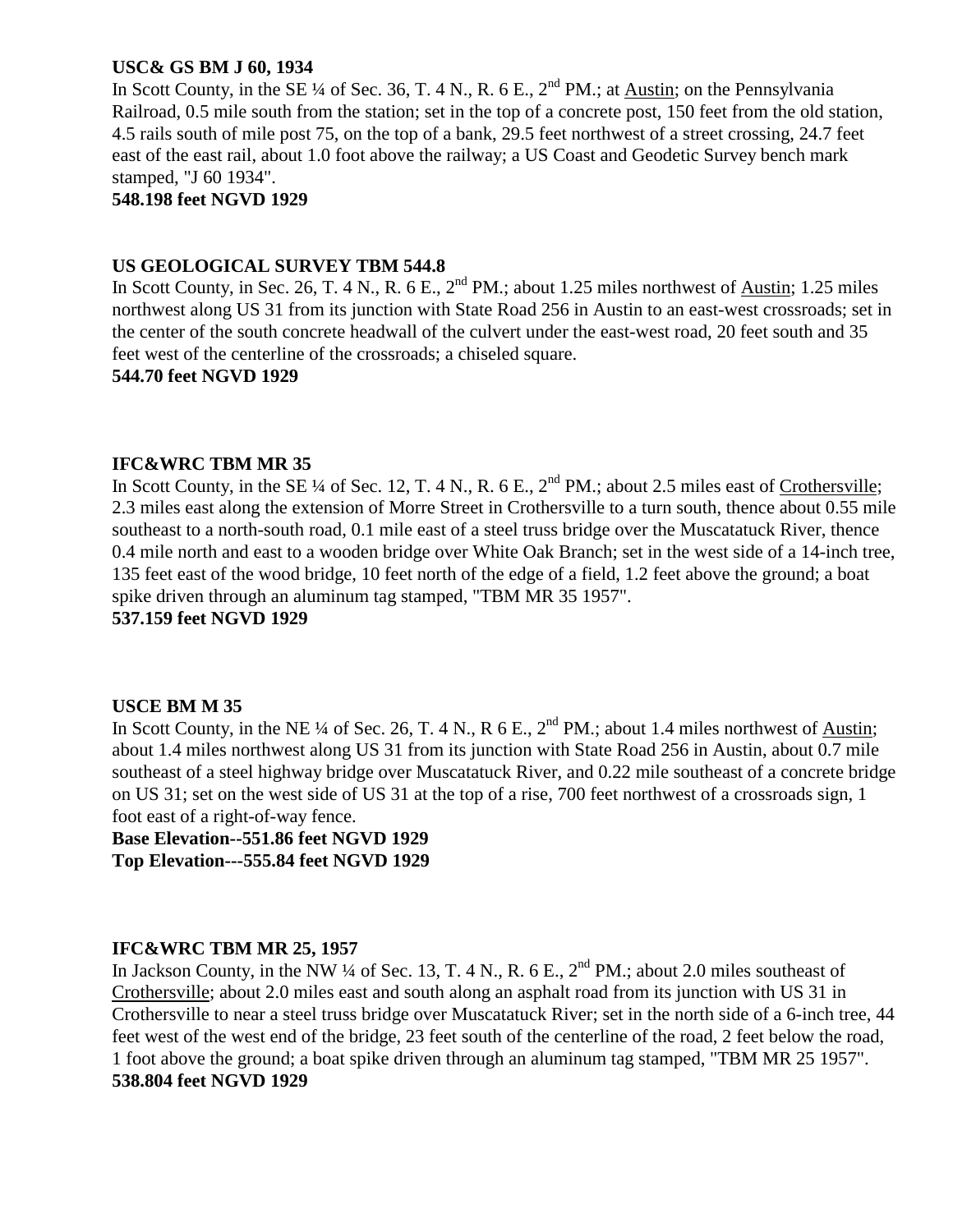## **USC&GS BM K 60, 1934**

In Jackson County, in the SW  $\frac{1}{4}$  of Sec. 23, T. 4 N., R. 6 E., 2<sup>nd</sup> PM.; about 2.1 miles southeast of Crothersville; at the Pennsylvania Railroad bridge over Muscatatuck River; set in the top of the east end of the north abutment, 400 feet north of the river, 8 feet east of the east rail, 1.5 feet below the top of the railway; a US Geological Survey bench mark tablet stamped, "K 60 1934".

# **547.512 feet NGVD 1929**

# **IFC&WRC TBM MR 20, 1957**

IN Jackson County, in the NW  $\frac{1}{4}$  of Sec. 23, T. 4 N., R. 6 E.,  $2^{nd}$  PM.; about 1.3 miles southeast of Crothersville; 1.3 miles southeast along US 31 from the main crossroad in Crothersville to a junction with a paved road east, thence east to a small concrete culvert; set in the southeast headwall, 600 feet west of the Muscatatuck Motel, 40 feet south of the motel sign, 37 feet east of the centerline of the paved road; a chiseled triangle.

**561.122 feet NGVD 1929**

## **IFC&WRC TBM MR 21, 1957**

In Jackson County, in the SE  $\frac{1}{4}$  of Sec. 14, T. 4 N., R. 6 E.,  $2^{nd}$  PM.; about 1.3 miles southeast of Crothersville; about 1.3 miles southeast along US 31 from the main crossroad in Crothersville to a junction with a paved road east, thence 0.3 mile east to a turn north; set in the west side of power pole # 732/615, about 0.2 mile east of the Muscatatuck Motel, 53 feet north of the centerline of the north-south road, level with the top of the road, 1 foot above the ground; a boat spike driven through an aluminum tag stamped, "TBM MR 21 1957".

**563.841 feet NGVD 1929**

# **IFC&WRC TBM MR 22, 1957**

In Jackson County, in the SE ¼ of Sec. 14, T. 4 N., R. 6 E.,  $2<sup>nd</sup> PM$ .; about 1.3 miles southeast of Crothersville; 1.3 miles southeast along US 31 from the main crossroad in Crothersville to a junction with a paved road east, thence 0.3 mile east to a turn north, thence 0.45 miles north along a gravel road past a wooden bridge to a powerpole; set in the west side of the pole, 16 feet east of the centerline of the road, 6 feet north of the north end of the bridge, 1.8 feet above the ground, 1 foot above the road; a boat spike driven through an aluminum tag stamped, "TBM MR 22 1957".

# **538.417 feet NGVD 1929**

## **IFC&WRC TBM MR 23, 1957**

IN Jackson County, in the NE  $\frac{1}{4}$  of Sec. 14, T. 4 N., R. 6 E.,  $2<sup>nd</sup>$  PM.; about 0.8 mile east of Crothersville; 0.8 mile east along a paved road from its junction with US 31 in Crothersville to a T-road south; set in the east side of power pole  $\#$  UC 49 E 49, in the southeast  $\frac{1}{4}$  of the junction, 20 feet south of the center line of the paved road, 18 feet east of the center line of the road south, 1.7 feet above ground; a boat spike driven through an aluminum tag stamped, "TBM MR 23 1957". **551.930 feet NGVD 1929**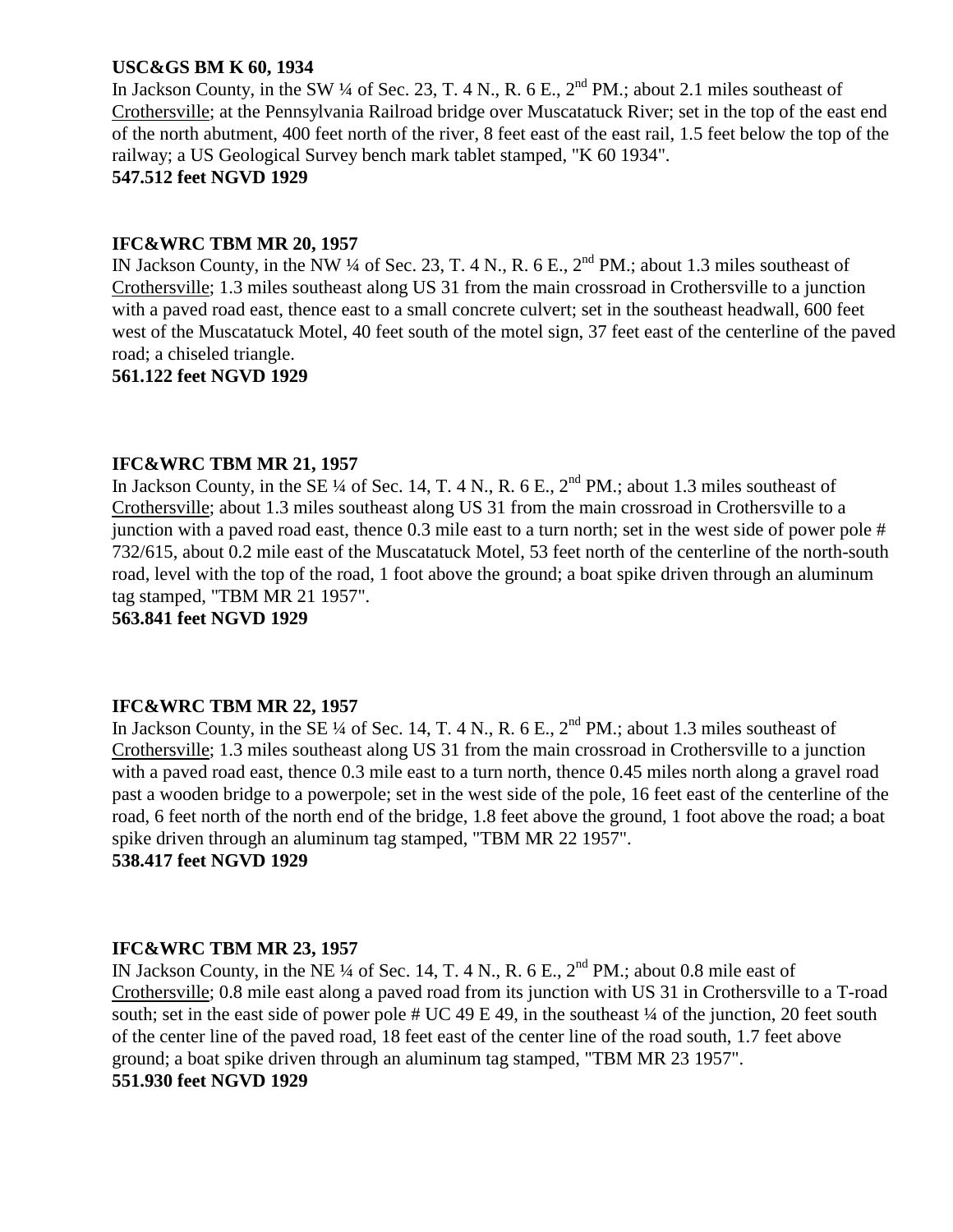# **IFC&WRC TBM MR 24, 1957**

In Jackson County, in the NW ¼ of Sec. 13, T. 4 N., R. 6 E.,  $2^{nd}$  PM.; about 1.3 miles east of Crothersville; 1.3 miles east along an asphalt road from its junction with US 31 in Crothersville to a Troad north; set in the north side of a telephone pole #3604, in the southeast ¼ of the junction, about 140 feet southeast of a white frame house, 44 feet east of the center line of the north-south road, 12 feet south of the center line of the east-west road, 1.5 feet above the road, 2 feet above the ground; a boat spike driven through an aluminum tag stamped, "TBM MR 24 1957".

**565.264 feet NGVD 1929**

## **IFC&WRC TBM MR 36, 1957**

In Scott County, in the SE  $\frac{1}{4}$  of Sec. 12, T. 4 N., R. 7 E.,  $2^{nd}$  PM.; about 2.5 miles northeast of Crothersville; 2.3 miles east along the extension of Moore Street in Crothersville to a turn south, thence 0.4 mile south and east to a north-south road, thence 0.7 mile north and east along a dirt road to a clump of trees in a field; set in the west side of a 3-inch tree, 0.2 mile north of White Oak Branch, 75 feet east of the dirt road, about 2.0 feet above the ground; a boat spike driven through an aluminum tag stamped, "TBM MR 36 1957".

## **539.449 feet NGVD 1929**

## **IFC&WRC TBM MR 39, 1957**

In Jackson County, in SE  $\frac{1}{4}$  of Sec. 1, T. 4 N., R. 6 E., 2<sup>nd</sup> PM.; about 2.5 miles northeast of Crothersville; 1.5 miles east along an extension of Moore Street from its junction with US 31 in Crothersville to a T-road north, thence 0.8 mile north to a T-road east, thence 0.9 mile east and north to a turn east; set in the northwest side of a 17-inch Burr Oak tree, in the southwest ¼ of the junction, 27 feet south of the center line of the east-west road, 22 feet east of the north-south road, 1.3 feet above the ground; a boat spike driven through an aluminum tag stamped, "TBM MR 39 1957". **573.587 feet NGVD 1929**

## **ISHC BM 36 S 48**

In Jackson County, in the SW  $\frac{1}{4}$  of Sec. 36, T. 5 N., R. 3 E., 2<sup>nd</sup> PM.; about 1.4 miles southeast of Medora; at the State Road 235 five-span bridge over the East Fork White River; set in the top of the northwest wingwall of the bridge, 17.9 feet north of the center line of the highway, 2.1 feet east of the west face of the wingwall, 0.9 foot above the highway; a Indiana State Highway Commission brass bench mark stamped, "36 S 48".

541.114

## **ISHC BM JACK S-44**

IN Jackson County, in the E  $\frac{1}{2}$  of Sec. 11, T. 6 N., R. 5 E., 2<sup>nd</sup> PM.; about 2.4 miles northwest of Seymour; at the State Road 258 bridge over the East Fork White River; set in the top of the northwest wingwall of the bridge, 22.1 feet north of the center line of the highway, 5.9 feet west of the east face of the wingwall, about level with the highway; a Indiana State Highway Commission brass bench mark stamped, "JAC S-44".

**577.708 feet NGVD 1929 176.0857 meters NGVD 1929**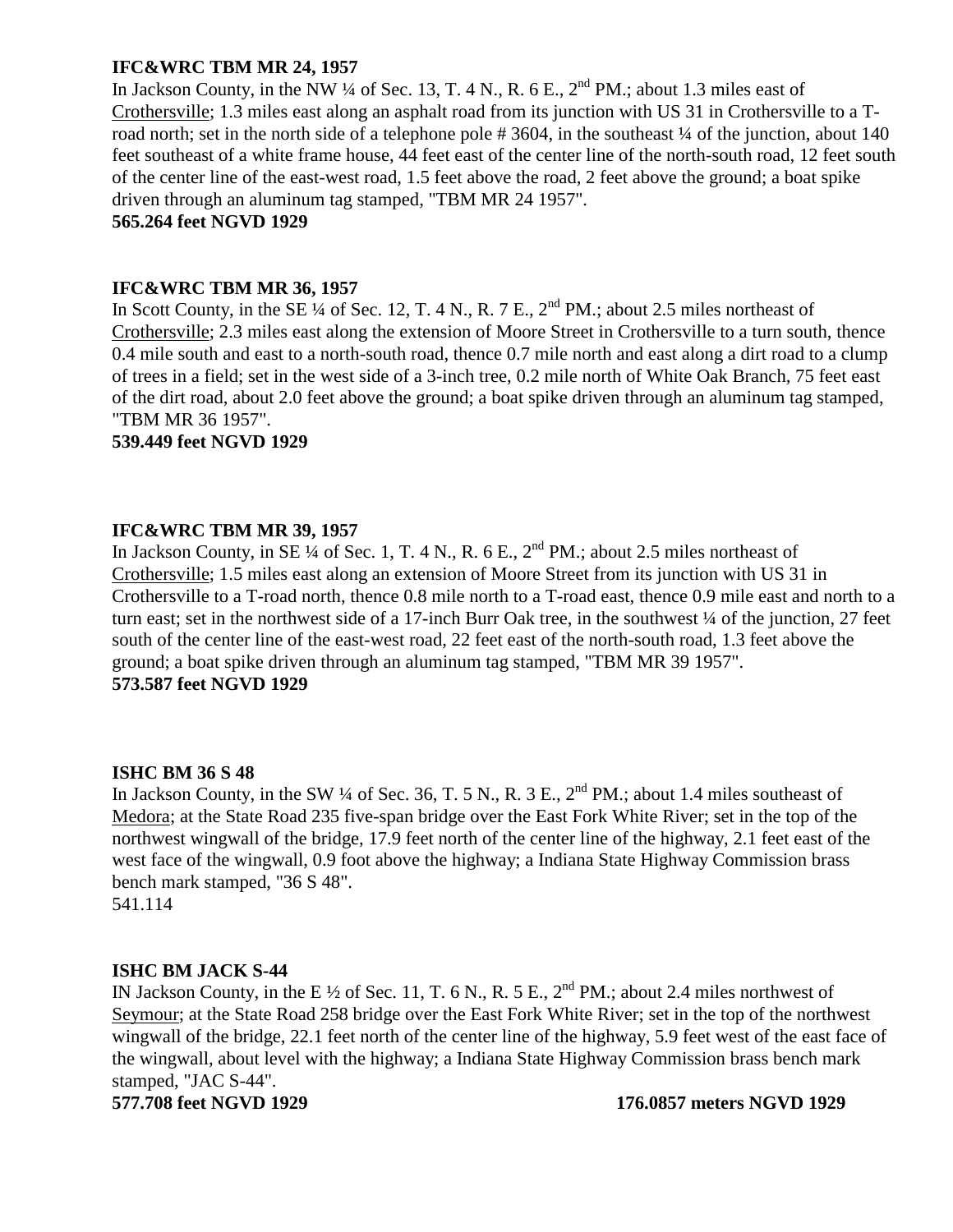# **IFC&WRC BM JAC 43, 1973**

In Jackson County, in the SW  $\frac{1}{4}$  of Sec. 8, T. 4 N., R. 6 E.,  $2^{nd}$  PM.; about 2.4 miles west of Crothersville; at the Main Street (600 South Road) concrete bridge over Riders Ditch; set in the top of the north end of the east concrete bridge seat, 13.5 feet north of the center line of the road, 2.8 feet below the road, 0.5 foot east of the west face of the abutment; a Indiana Flood Control and Water Resources Commission brass bench mark tablet stamped, "JAC 43 1973".

**504.804 feet NGVD 1929**

## **IFC&WRC BM JAC 44, 1973**

In Jackson County, in the SW  $\frac{1}{4}$  of Sec. 9, T. 4 N., R. 6 E.,  $2^{nd}$  PM.; about 1.2 miles west of Crothersville; at the Main Street (600 South Road) concrete bridge over Grassy Creek; set in the top of the east end of the south headwall of the bridge, 16.4 feet south of the center line of the road, 2.2 feet west of the east side of the headwall, about 0.5 foot below the road; a Indiana Flood Control and Water Resources Commission brass bench mark tablet stamped, "JAC 44 1973".

## **527.645 feet NGVD 1929**

## **USED BM M 57**

In Jackson County, in SW  $\frac{1}{4}$  of Sec. 28, T. 5 N., R. 6 E.,  $2^{nd}$  PM.' about 1.9 miles southwest of Uniontown; 1.9 miles west along State Road 250 from its junction with US 31 in Uniontown to a right angle turn north and a T-road intersection south, thence 0.75 mile south and west to a one-span pony truss bridge over Riders Ditch; set near the northwest corner of the bridge, 17.4 feet north of the west end of the north steel truss, 11 feet east of the east face of a farm field, 0.9 foot above the ground; a US Engineering Department 5-inch steel cap stamped, "M 57".

**534.416 feet NGVD 1929**

# **US GEOLOGICAL SURVEY RM**

In Jackson County, in the SW  $\frac{1}{4}$  of Sec. 28, T. 5 N., R. 6 E.,  $2^{nd}$  PM.; about 1.9 miles southwest from Uniontown; 1.9 miles west along State Road 250 from its intersection with US 31 in Uniontown to a right angle turn north and a T-road intersection south, thence 0.75 mile south and west to a one-span pony truss bridge over Riders Ditch; set in the top of the southwest tubular pier, 10.2 feet of the center of the road, 1.1 feet below the road, 0.6 foot east of the west end of the bridge; a chiseled cross. **533.324 feet NGVD 1929**

## **ISHC BM JACK S-39**

IN Jackson County, in the NE  $\frac{1}{4}$  of, Sec. 28, T. 5 N., R. 6 E., 2<sup>nd</sup> PM.; about 1.8 miles west of Uniontown; at the State Road 250 concrete bridge over the Vernon Fork of Muscatatuck River; set in the top of the northwest wingwall of the bridge, 15.6 feet north of the centerline of the highway, 1.3 feet west of the east face of the wingwall, about level with the highway; a Indiana State Highway Commission brass bench mark tablet stamped, "JACK S-39". **539.131 feet NGVD 1929**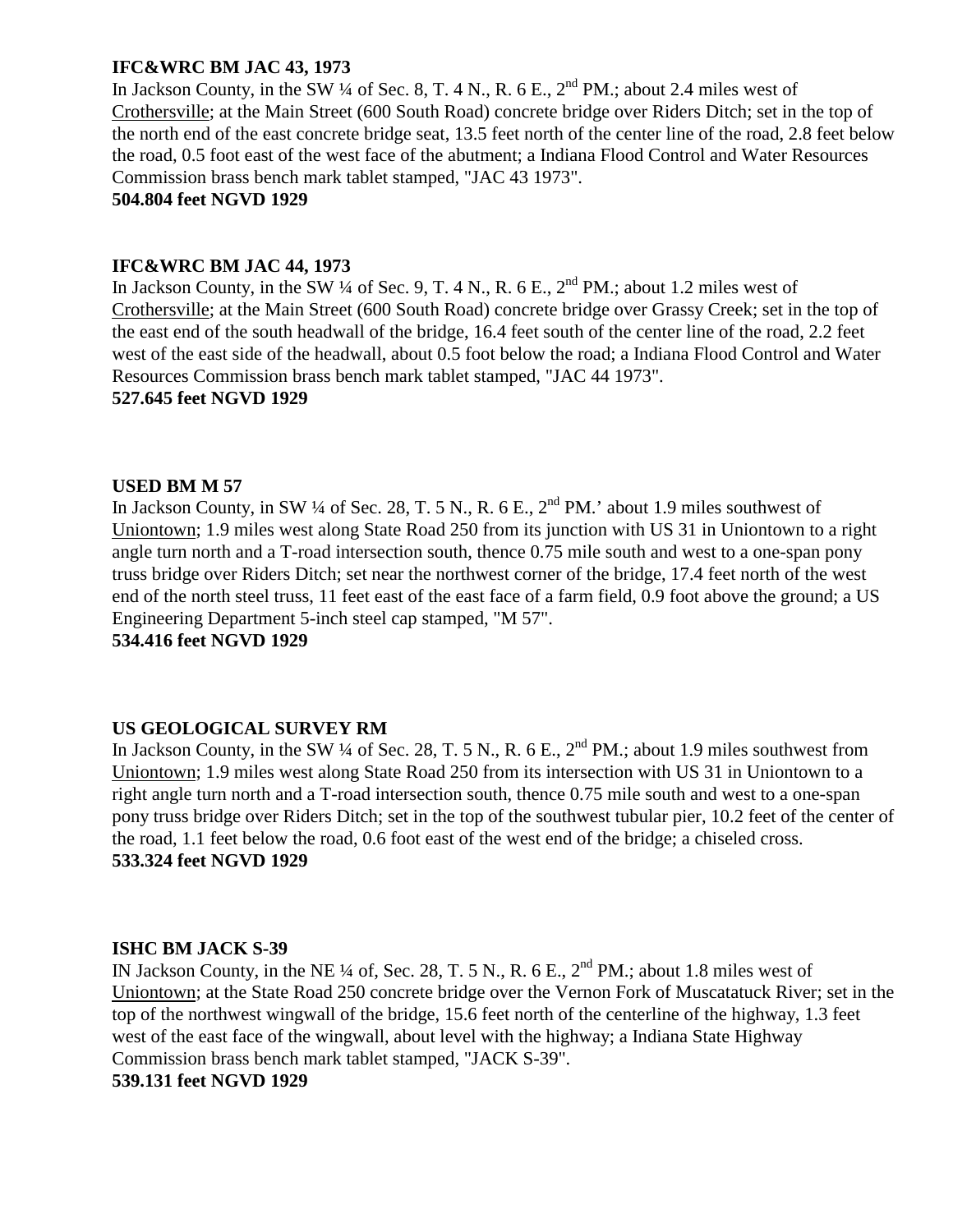# **ISHC BM JACK S-40**

In Jackson County, in the SW  $\frac{1}{4}$  of Sec. 21, T. 5 N., R. 6 E.,  $2^{nd}$  PM.; about 2.1 miles northwest from Uniontown; at the State Road 250 concrete bridge over Riders Ditch; set in the top of the northwest wingwall of the bridge 16 feet north of the center line of the highway, 1.3 feet west of the east face of the wingwall, about level with the highway; a Indiana State Highway Commission brass bench mark tablet stamped, "JACK S-40".

**539.510 feet NGVD 1929**

### **ISHC BM JACK S-17**

In Jackson county, in the NW ¼ of Sec. 2, T. 5 N., R. 6 E.,  $2^{nd}$  PM.; about 5.5 miles southeast of Seymour; at the I-65 bridge over the Vernon Fork of Muscatatuck River; set in the top of the southwest end of the abutment of the south bound bridge, 18.8 feet northwest of the southeast end of the bridge, 17.9 feet southwest of the center line of the south bound highway, 5.1 feet below the highway, 0.6 foot southeast of the northwest face of the abutment; a Indiana State Highway brass bench mark tablet stamped, "JACK S-17".

**554.137 feet NGVD 1929**

#### **ISHC BM JACK S-18**

In Jackson County, in the NW  $\frac{1}{4}$  of Sec. 2, T. 5 N., R. 6 E.,  $2^{nd}$  PM.; about 4.2 miles southeast of the post office in Seymour; 3.5 miles south along I 65 from its junction with US 50 (US 31 A) east of Seymour to an over flow bridge over the Vernon Fork of Muscatatuck River; set in the top of the southwest end of the southeast abutment of the bridge, 17.9 feet northwest of the southeast end of the bridge, 4.1 feet below the highway, 0.6 foot southeast of the northwest face of the abutment; a Indiana State Highway Commission brass bench mark tablet stamped, "JACK S-18".

**551.518 feet NGVD 1929**

#### **ISHC BM JACK 19**

In Jackson County, in the SW  $\frac{1}{4}$  of Sec. 35 T. 6 N., R. 6 E.,  $2^{nd}$  PM.; about 3.7 miles southeast of the post office in Seymour; 3.1 miles south along I 65 from its junction with US 50 (US 31 A) east of Seymour to the bridge over Mutton Creek Ditch; set in the top of the southwest end of the southeast abutment of the south bound bridge, 17.2 feet southwest of the center line of the south bound highway, 17.9 feet northwest of the southeast end of the bridge, 4.4 feet below the highway, 0.4 foot southeast of the northwest face of the abutment; a Indiana State Highway Commission brass bench mark tablet stamped, "JACK S-19".

### **552.770 feet NGVD 1929**

#### **ISHC JACK S20**

In Jackson County, Chestnut Ridge Quad, in the NE ¼ of Sec. 14, T. 6 N., R. 6 E., 2nd P.M. about 0.9 mile east of US 31 along US 50 at the US 50 bridge over Mutton Creek; set in the top of the northwest wingwall of the bridge, 22.0 feet north of the center line of US 50, 1.5 feet north of the north guardrail, 0.6 foot above the level of the road; a Indiana State Highway Commission brass bench mark tablet. 558.120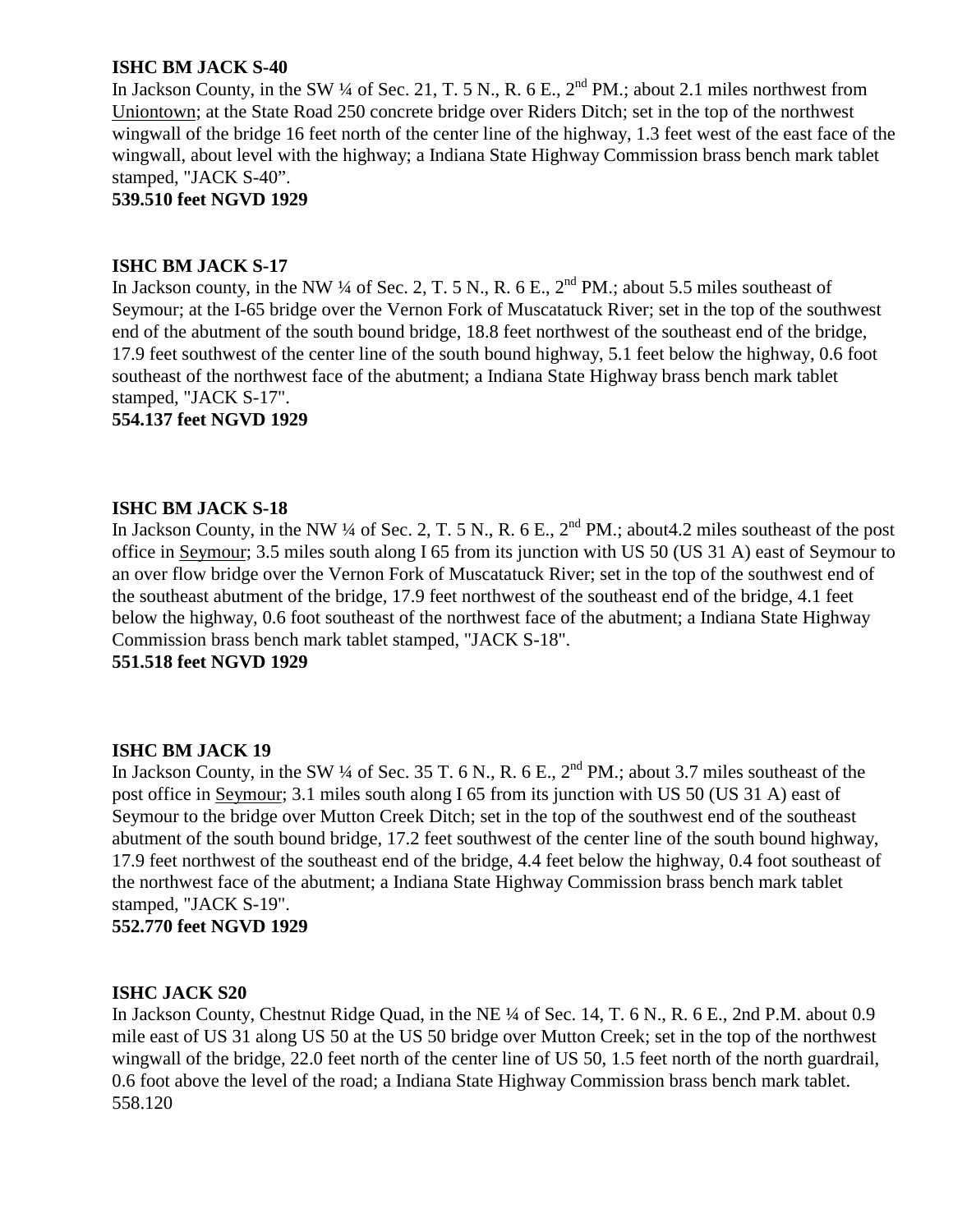### **DNR TBM SB 1, 1990**

In Jackson County, Chestnut Ridge Quad, in the SE ¼ of Sec. 15, T. 6 N., R. 6 E., 2nd PM.; near the intersection of US 50 and US 31 on the east side of Seymour, about 450 feet west of the intersection of the highways; set in the north side of PSCI power pole 731-033, 60.0 feet north of the center line of the west bound US 50, 1.8 feet southwest of a right-of-way marker, 2.8 feet south of a concrete corner post, about 0.6 foot above the ground; a railroad spike and aluminum tag stamped, "SB 1 1990". 618.316

# **DNR BM JAC 54, 1990**

In Jackson County, Chestnut Ridge Quad, in the SW  $\frac{1}{4}$  of Sec. 15, T. 6 N., R. 6 E., 2nd PM.; in Seymour; about 0.5 mile west of the intersection of I-65 and US 50, at the US 50 bridge over an unnamed tributary of Sandy Branch, 22.5 feet north of the center line of the west bound lane of US 50, 2.0 feet west of the east expansion joint of the bridge, 0.5 feet north of the north guardrail, 2.5 feet below the level of the road, set in the east abutment of the bridge; a Department of Natural Resources control station tablet stamped, "JAC 54 1990". 586.845

# **USC&GS BM C 92, 1938**

In Jackson County, Chestnut Ridge Quad, in the NW  $\frac{1}{4}$  of Sec. 15, T. 6 N., R. 6 E.,  $2^{nd}$  PM.; in Seymour; about 0.5 miles WSW along the B&O RR from the I65 overpass over the tracks and about 290 feet ENE from a road crossing, at culvert #85.25 over an unnamed tributary of Sandy Branch, in the top concrete step of the northeast wing wall, 9ft. north of the north rail, and about 2 feet lower than the track; a US Coast & Geodetic Survey bench mark tablet stamped, "C 92 1938". 596.693

#### **USC&GS BM B 92, 1938**

In Jackson County, Chestnut Ridge Quad, in the NW  $\frac{1}{4}$  of Sec. 16 T. 6 N., R. 6E.,  $2^{nd}$  PM.; in Seymour; about 1.4 miles west-southwest along the B&O railroad from the I 65 overpass over the tracks and about 340 feet east-northeast of a road crossing, at the top culvert #86.12 over Sandy Branch, in the top step of the northeast wing wall, 28 feet north of the north rail of the main track, 10 feet north of the north rail of the side track, and about 1.5 feet lower than the tracks; a US Coast & Geodetic Survey bench mark tablet stamped, "B 92 1938".

601.157

#### **DNR TBM SB 2, 1990**

In Jackson County, Chestnut Ridge Quad,, in the SE  $\frac{1}{4}$  of Sec. 16, T. 6 N., R. 6 E.,  $2^{nd}$  PM.; near the intersection of US 50 and 950 East Road, 47.5 feet south of the center line of the eastbound lane of US 50, 40.5 feet east of the center line of 950 East Road, 8.2 feet southeast of the right-of-way marker, 0.7 foot above the level of the ground, set in the north side of the PCSI utility pole number 283-868; a railroad spike driven through an aluminum tag stamped, "SB 2 990". 591.370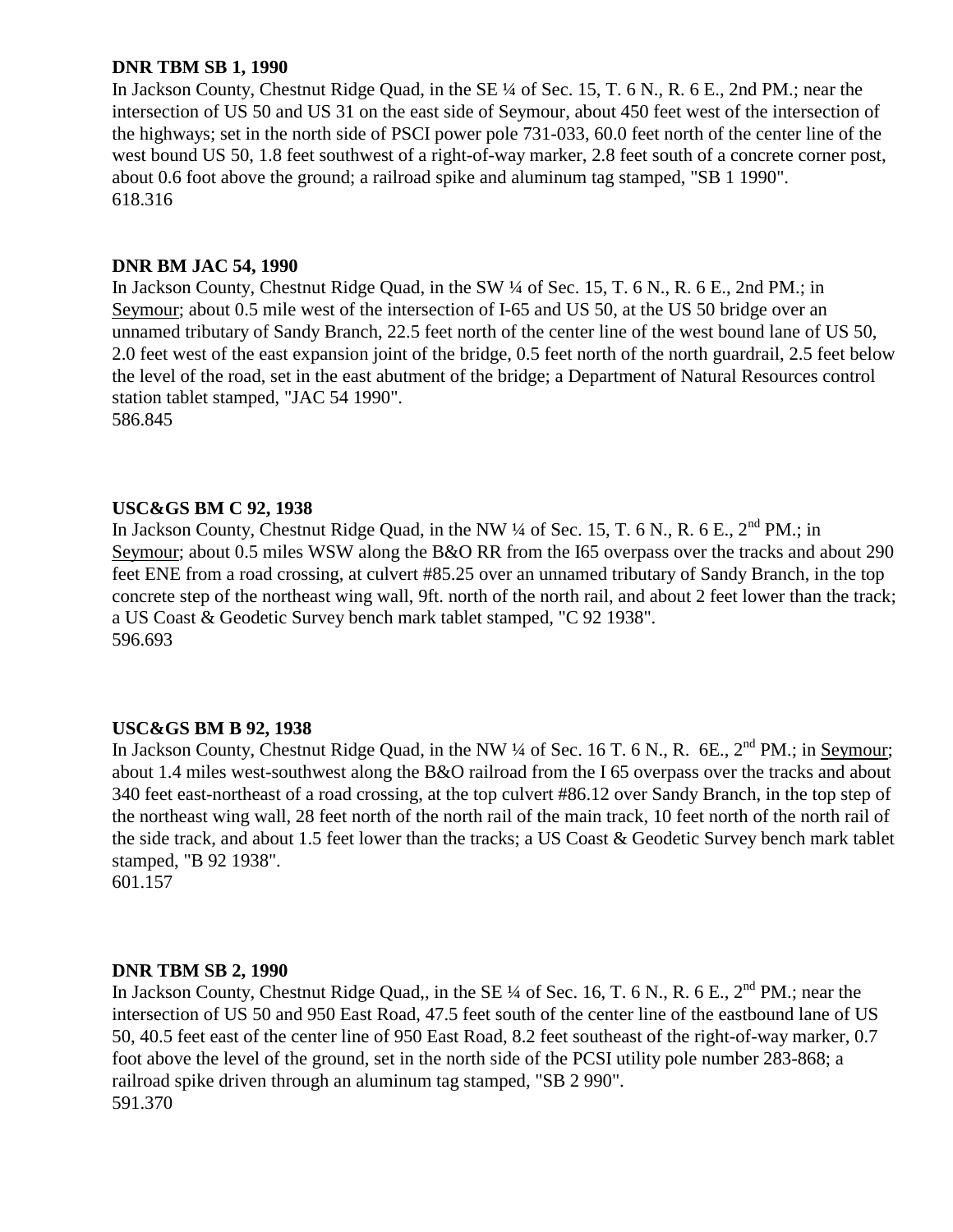### **DNR BM JAC 55, 1990**

In Jackson County, Chestnut Ridge Quad, in the NE ¼ of Sec. 21, T. 6 N., R. 6 E., 2<sup>nd</sup> PM.; about 0.2 miles south of the intersection of US 50 and 950 East Road on the east side of Seymour near the 950 East Road bridge over Sandy Branch; 19.0 feet north of the northeast end of the bridge abutment, 16.0 feet east of the center line of the road, about 0.5 foot below the level of the road, level with the ground; a Department of Natural Resources control station tablet stamped, "JAC 55 1990". 580.879

# **DNR BM JAC 56, 1990**

In Jackson County, Chestnut Ridge Quad, in the NE  $\frac{1}{4}$  of Sec. 28, T. 6 N., R. 6 E., 2<sup>nd</sup> PM.; at the 400 North bridge over Sandy Branch; 370 feet east of the intersection of 400 North Road and 975 East Road, 13.0 feet south of the centerline of the bridge, 1.5 feet south of the south guardrail, set in the top of the southwest concrete wingwall; a Department of Natural Resources control station tablet stamped, "JAC 56 1990".

564.922

# **DNR TBM SB 3, 1990**

In Jackson County, Chestnut Ridge Quad, in the NE  $\frac{1}{4}$  of Sec. 28, T. 6 N., R. 6 E.,  $2^{nd}$  PM.; about 2.5 miles southeast of Seymour; near the intersection of 975 East Road and 340 North Road, 270 feet west of the center line of 975 East Road, 16.0 feet north of the centerline of 340 North Road, 15.5 feet east of the center line of driveway to the Nowling residence (80A 340 North Road), and 0.6 foot above the ground, set in the south side of PSCI utility pole #732-479; a railroad spike through an aluminum tag stamped, "SB 3 1990".

588.167

# **DNR BM JAC 57, 1990**

In Jackson County, Chestnut Ridge Quad, in the NE ¼ of Sec. 27, T. 6 N., R. 6 E. 2<sup>nd</sup> PM.; about 2 miles southeasterly and south along 1040 East Road (I-65 frontage road) from the I-65 and US 50 interchange on the east side of Seymour to the 1040 East Road bridge over Sandy Branch, 14.0 feet east of the centerline of 1040 East Road and 1.0 foot above the level of the road, set in the top of the southeast concrete wing wall of the bridge, a Department of Natural Resources control station tablet stamped, "JAC 57 1990".

577.154

#### **ISHC BM JACK S23**

In Jackson County, Chestnut Ridge Quad, in the SE ¼ of Sec. 27, T. 6 N., R 6 E., 2<sup>nd</sup> PM.; at the I-65 bridge over Sandy Branch; on the southwest corner of the south bound bridge, 22.5 feet west of the center line of the south-bound bridge, 0.5 foot west of the west guardrail, and about 0.7 foot above the level of the road, set in the southwest concrete curbing of the bridge; a Indiana State Highway Commission bench mark tablet. 558.891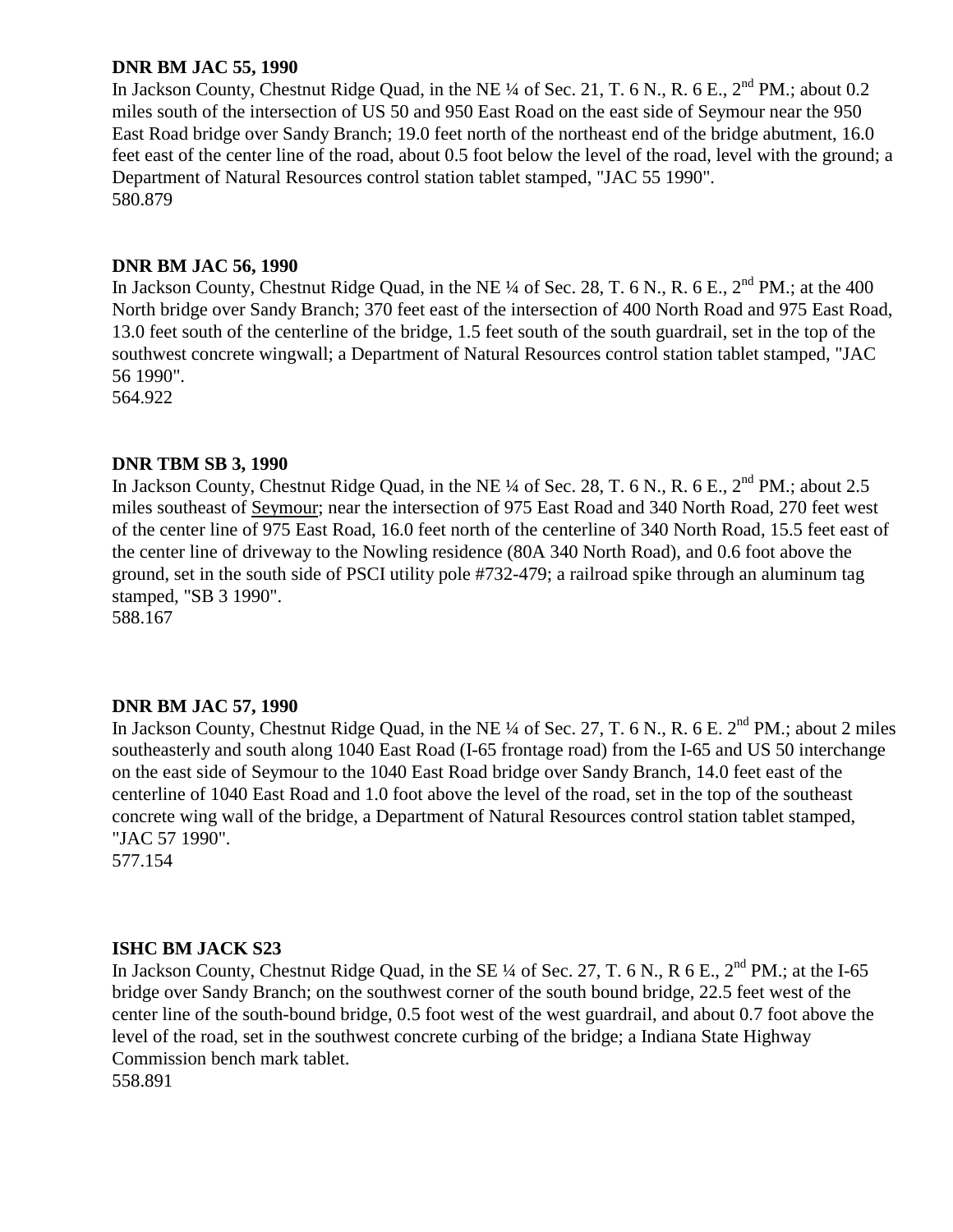### **DNR SB 4, 1990**

In Jackson County, Chestnut Ridge Quad, in the NW ¼ of Sec. 34, T. 6 N., R. 6 E., 2<sup>nd</sup> PM.; about 3 miles southeast of Seymour; near the intersection of 1000 East Road and 340 North Road, 99.0 feet north of the center line of 280 North Road, 17.5 feet east of the center line of 1000 East Road, 107 feet south of the center line of a driveway to the Thompson residence (Box 335 1000 E. Rd.), and 0.6 foot above the level of the road, set in the west side of utility pole #CR3-26N; a railroad spike through an aluminum tag stamped, "SB 4 1990". 567.875

# **USC&GS BM Q 60 X, 1938**

In Jackson County, Chestnut Ridge Quad, in the SE 1/4 of Sec. 29, T. 6 N., R. 6 E., 2<sup>nd</sup> PM.; about 2.3 miles south along the Conrail (former Pennsylvania) railroad from the station in Seymour to the crossing of 900 East Road, about 200 feet (scaled from quad) northwest of the railroad crossing at a small bridge. 9.5 feet east of the east rail, 2.7 feet south of the north end of the abutment, and about 1.5 feet higher than the level of the tracks; a US Coast & Geodetic Survey bench mark tablet stamped, "Q 60 X 1934". 582.361

#### **DNR TBM VF 1, 1990**

Jackson County, Seymour Quad, in the SE ¼ of, Sec. 7, T. 6 N, R. 6 E.; at the intersection of Elm Street and Fountain Drive, 22.0 feet south of the center line of Fountain Drive, 38.0 feet east of the center line of Elm Street, about 0.7 foot above ground, set in the north side of utility pole #731/634; a railroad spike driven through an aluminum tag stamped, "VF1 1990". 574.910 feet 175.2328 meters

#### **DNR TBM VF 2, 1990**

Jackson County, Seymour Quad, in the NW ¼ of Sec. 18, T. 6 N, R. 6 E,; at the intersection of Juniper Drive and West 8th Street, 23.0 feet south of the center line of 8th Street, 35.0 feet east of the extended center line of Juniper Drive, about 0.8 foot above ground, set in the north side of utility pole #239/832; a railroad spike through an aluminum tag stamped, "VF2 1990". 569.981 feet 173.7306 meters

#### **DNR TBM VF 3, 1990**

Jackson County, Seymour Quad, in the SW ¼ of, Sec. 18, T. 6 N, R. 6 E.; on Johnson St., 12.0 feet east of the center line of Johnson Street, 198.00 feet south of the intersection of Johnson Street and West Sixth Street, about 0.8 foot above the ground, set in the northwest side of utility pole #226-142; a railroad spike driven through an aluminum tag stamped, "VF3 1990". 571.404 feet 174.1642 meters

#### **DNR TBM VF 4, 1990**

Jackson County, Seymour Quad, in the SW ¼ of, Sec 18, T 6 N., R. 6 E.; at the intersection of West Fifth Street and Community Drive, 73.0 feet south of the center line of Community Drive, 22.0 feet east of the center line of 5th Street, about 0.8 foot above the ground, set in the south side of utility pole #234- 23; a railroad spike driven through an aluminum tag stamped, "VF4 1990". 568.725 feet 173.3477 meters